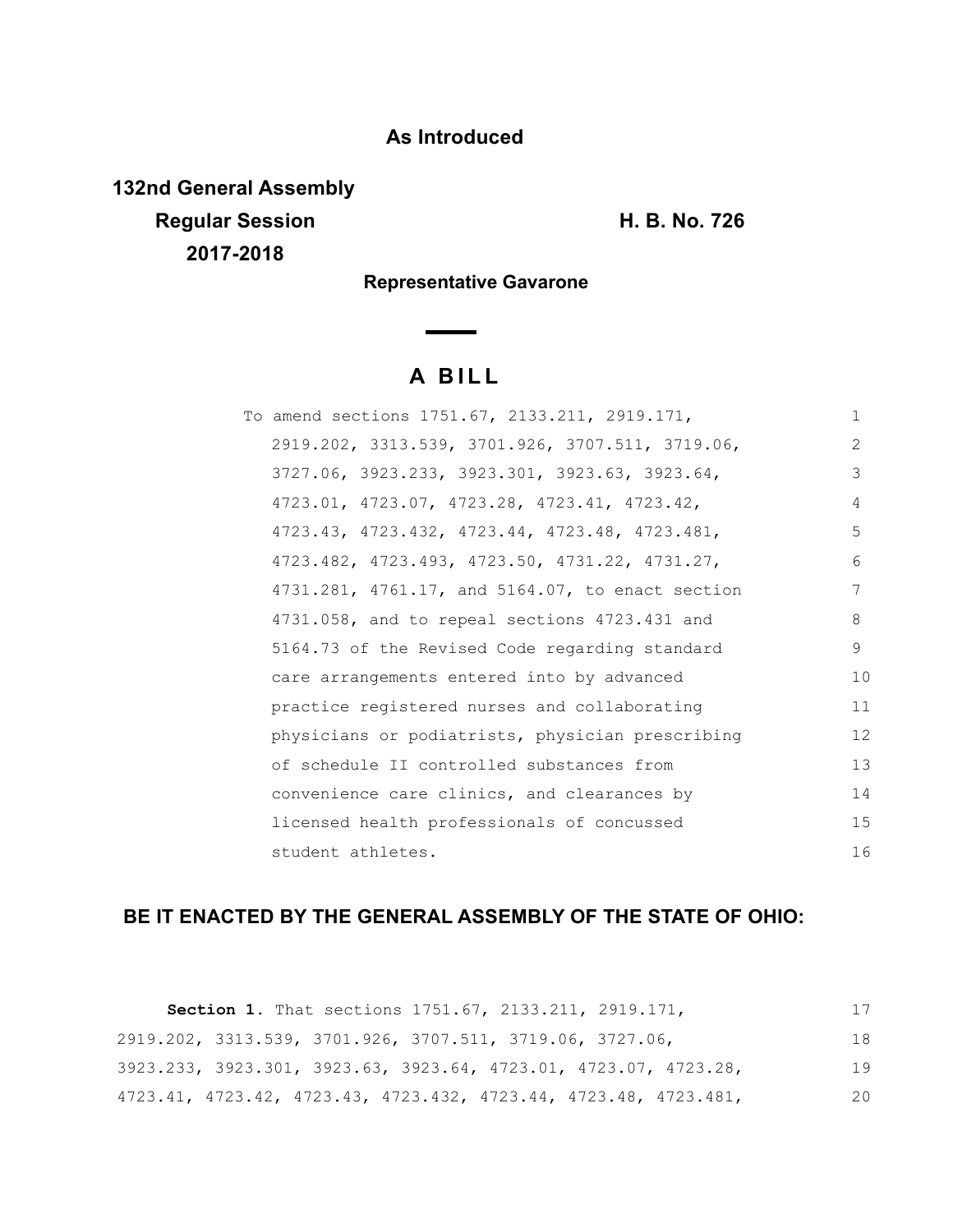#### **H. B. No. 726 Page 2 As Introduced**

| 4723.482, 4723.493, 4723.50, 4731.22, 4731.27, 4731.281,    |    |
|-------------------------------------------------------------|----|
| 4761.17, and 5164.07 be amended and section 4731.058 of the | 22 |
| Revised Code be enacted to read as follows:                 | 23 |

**Sec. 1751.67.** (A) Each individual or group health insuring corporation policy, contract, or agreement delivered, issued for delivery, or renewed in this state that provides maternity benefits shall provide coverage of inpatient care and follow-up care for a mother and her newborn as follows:

(1) The policy, contract, or agreement shall cover a minimum of forty-eight hours of inpatient care following a normal vaginal delivery and a minimum of ninety-six hours of inpatient care following a cesarean delivery. Services covered as inpatient care shall include medical, educational, and any other services that are consistent with the inpatient care recommended in the protocols and guidelines developed by national organizations that represent pediatric, obstetric, and nursing professionals. 29 30 31 32 33 34 35 36 37

(2) The policy, contract, or agreement shall cover a physician-directed source of follow-up care or a source of follow-up care directed by an advanced practice registered nurse. Services covered as follow-up care shall include physical assessment of the mother and newborn, parent education, assistance and training in breast or bottle feeding, assessment of the home support system, performance of any medically necessary and appropriate clinical tests, and any other services that are consistent with the follow-up care recommended in the protocols and guidelines developed by national organizations that represent pediatric, obstetric, and nursing professionals. The coverage shall apply to services provided in a medical setting or through home health care visits. The coverage shall 38 39 40 41 42 43 44 45 46 47 48 49 50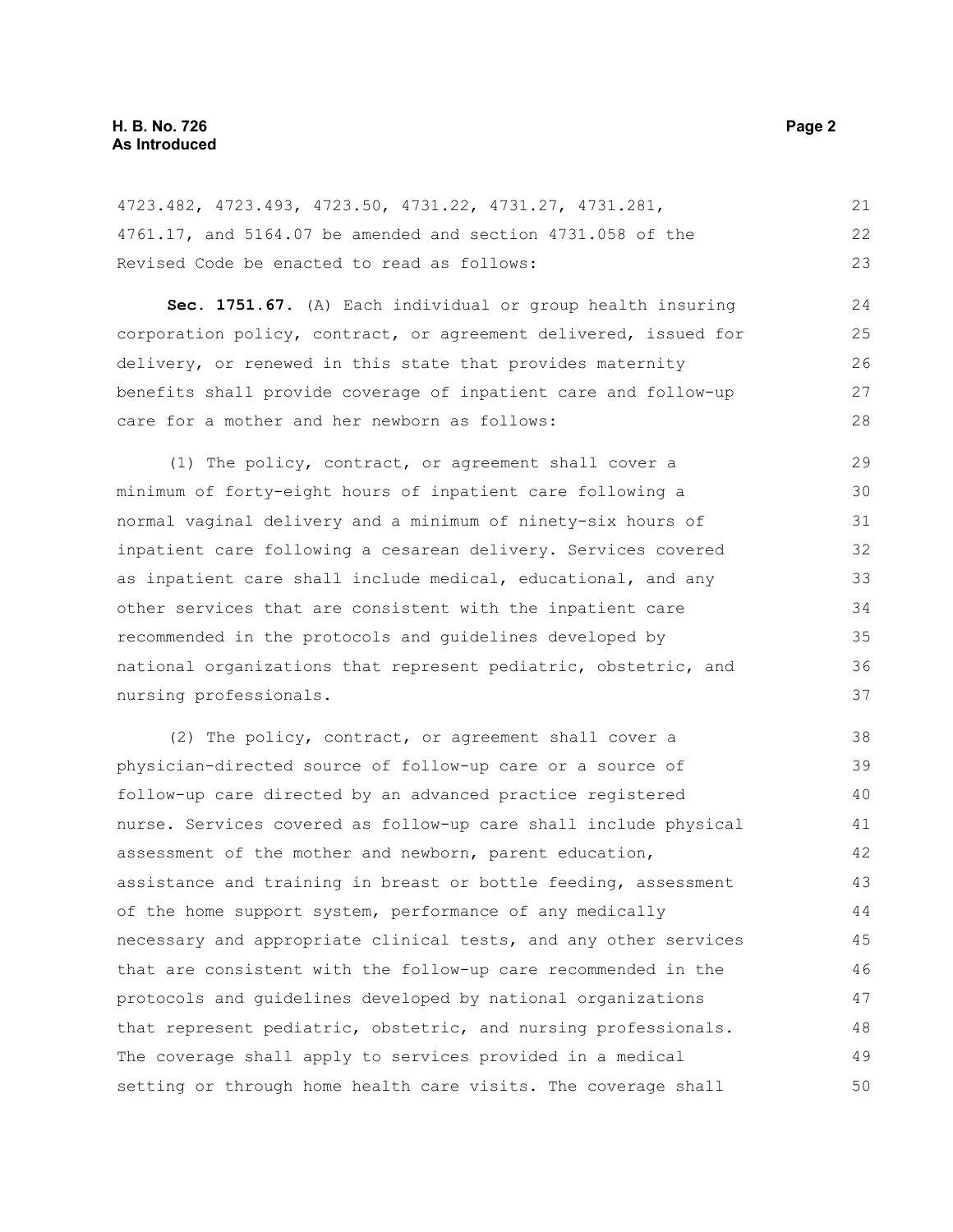apply to a home health care visit only if the provider who conducts the visit is knowledgeable and experienced in maternity and newborn care.

When a decision is made in accordance with division (B) of this section to discharge a mother or newborn prior to the expiration of the applicable number of hours of inpatient care required to be covered, the coverage of follow-up care shall apply to all follow-up care that is provided within seventy-two hours after discharge. When a mother or newborn receives at least the number of hours of inpatient care required to be covered, the coverage of follow-up care shall apply to follow-up care that is determined to be medically necessary by the provider responsible for discharging the mother or newborn. 54 55 56 57 58 59 60 61 62 63

(B) Any decision to shorten the length of inpatient stay to less than that specified under division (A)(1) of this section shall be made by the physician attending the mother or newborn, except that if a certified nurse-midwife is attending the mother-in collaboration with a physician, the decision may be made by the certified nurse-midwife. Decisions regarding early discharge shall be made only after conferring with the mother or a person responsible for the mother or newborn. For purposes of this division, a person responsible for the mother or newborn may include a parent, guardian, or any other person with authority to make medical decisions for the mother or newborn. 64 65 66 67 68 69 70 71 72 73 74 75

(C)(1) No health insuring corporation may do either of the following:

(a) Terminate the participation of a provider or health care facility in an individual or group health care plan solely for making recommendations for inpatient or follow-up care for a 78 79 80

51 52 53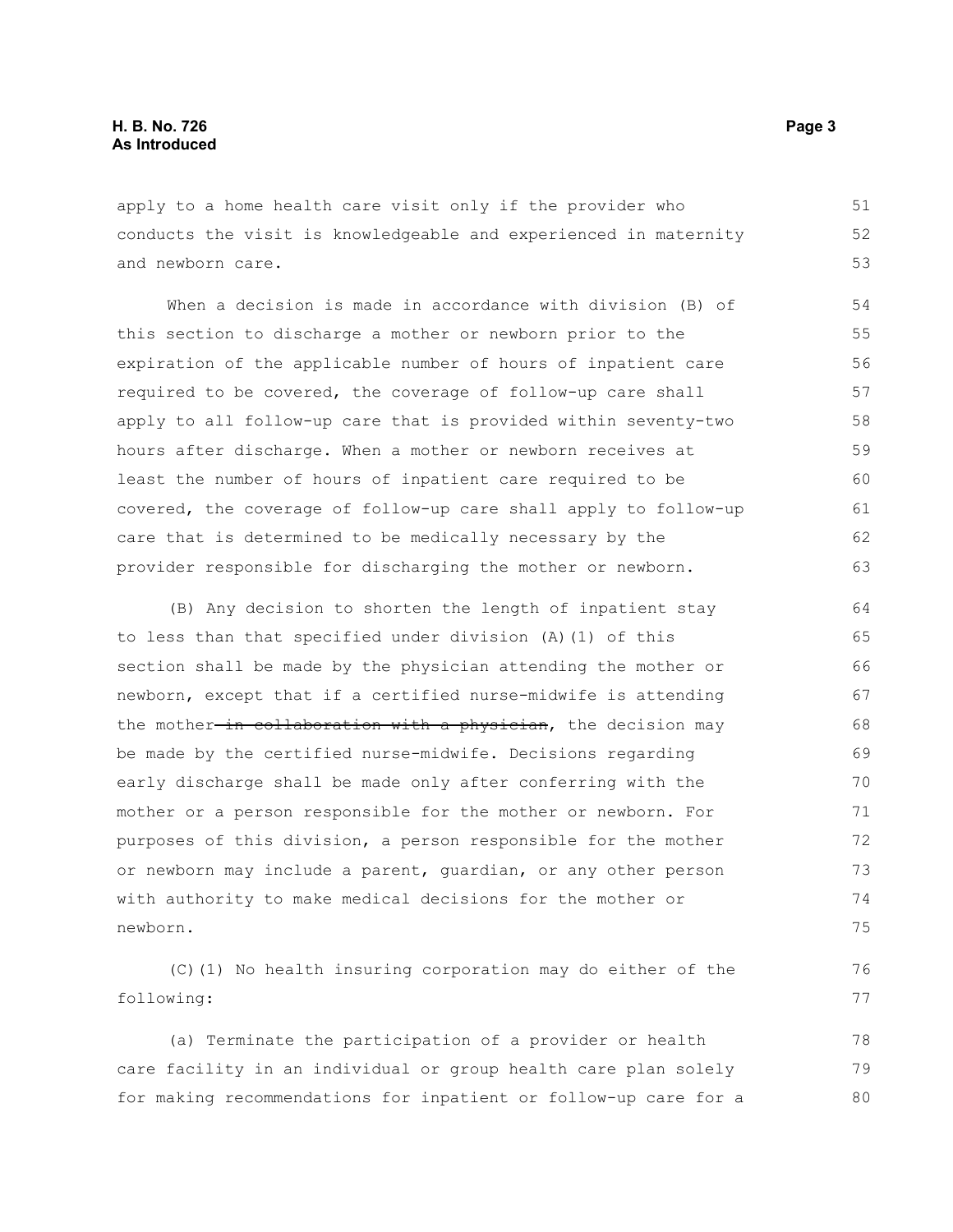particular mother or newborn that are consistent with the care required to be covered by this section; (b) Establish or offer monetary or other financial incentives for the purpose of encouraging a person to decline the inpatient or follow-up care required to be covered by this section. (2) Whoever violates division (C)(1)(a) or (b) of this section has engaged in an unfair and deceptive act or practice in the business of insurance under sections 3901.19 to 3901.26 of the Revised Code. (D) This section does not do any of the following: (1) Require a policy, contract, or agreement to cover inpatient or follow-up care that is not received in accordance with the policy's, contract's, or agreement's terms pertaining to the providers and facilities from which an individual is authorized to receive health care services; (2) Require a mother or newborn to stay in a hospital or other inpatient setting for a fixed period of time following delivery; (3) Require a child to be delivered in a hospital or other inpatient setting; (4) Authorize a certified nurse-midwife to practice beyond the authority to practice nurse-midwifery in accordance with Chapter 4723. of the Revised Code; (5) Establish minimum standards of medical diagnosis, care, or treatment for inpatient or follow-up care for a mother or newborn. A deviation from the care required to be covered under this section shall not, solely on the basis of this 81 82 83 84 85 86 87 88 89 90 91 92 93 94 95 96 97 98 99 100 101 102 103 104 105 106 107 108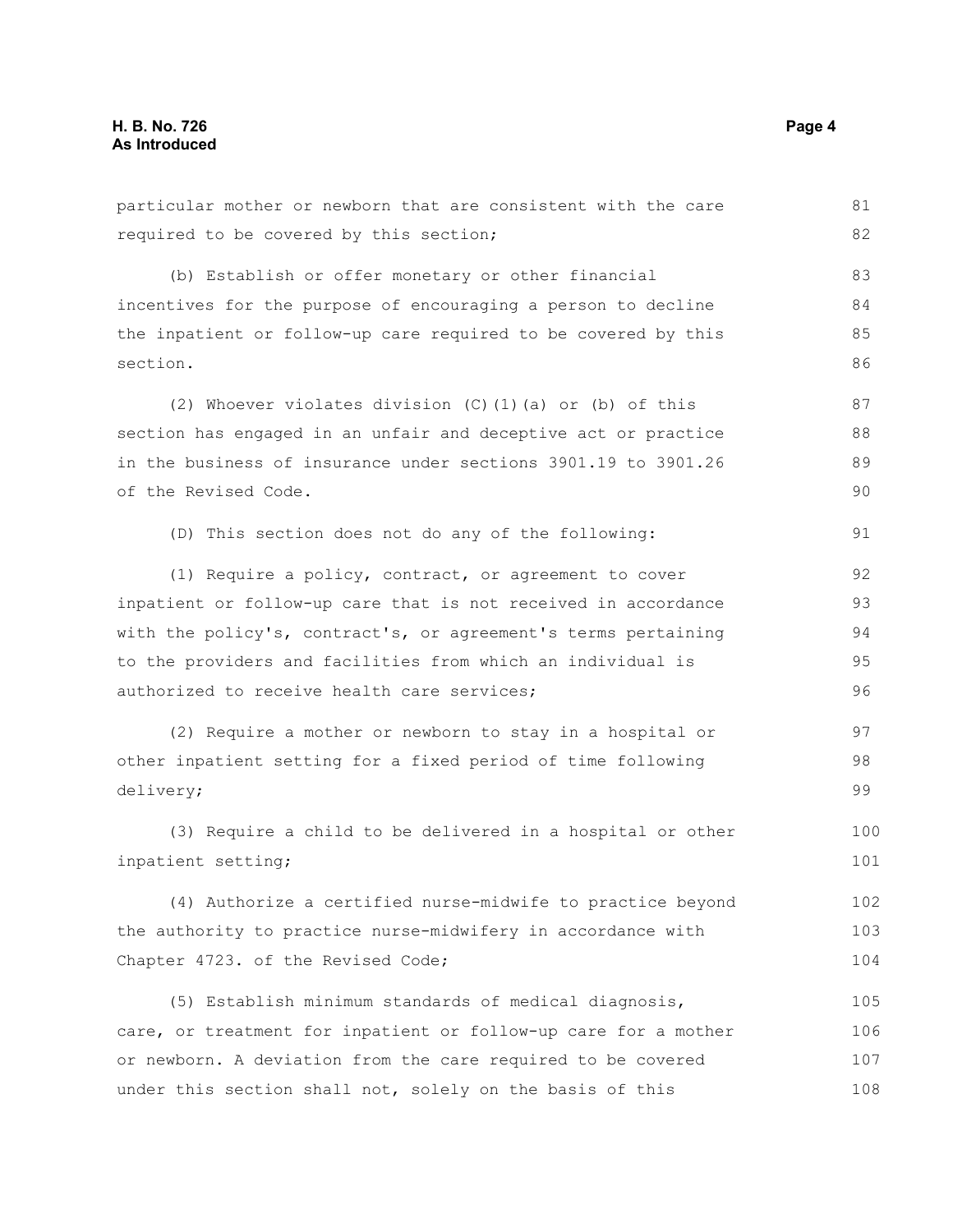section, give rise to a medical claim or to derivative claims for relief, as those terms are defined in section 2305.113 of the Revised Code. 109 110 111

**Sec. 2133.211.** A person who holds a current, valid license issued under Chapter 4723. of the Revised Code to practice as an advanced practice registered nurse may take any action that may be taken by an attending physician under sections 2133.21 to 2133.26 of the Revised Code and has the immunity provided by section 2133.22 of the Revised Code-if the action is takenpursuant to a standard care arrangement with a collaborating physician. 112 113 114 115 116 117 118 119

A person who holds a license to practice as a physician assistant issued under Chapter 4730. of the Revised Code may take any action that may be taken by an attending physician under sections 2133.21 to 2133.26 of the Revised Code and has the immunity provided by section 2133.22 of the Revised Code if the action is taken pursuant to a supervision agreement entered into under section 4730.19 of the Revised Code, including, if applicable, the policies of a health care facility in which the physician assistant is practicing. 120 121 122 123 124 125 126 127 128

**Sec. 2919.171.** (A) A physician who performs or induces or attempts to perform or induce an abortion on a pregnant woman shall submit a report to the department of health in accordance with the forms, rules, and regulations adopted by the department that includes all of the information the physician is required to certify in writing or determine under sections 2919.17 and 2919.18 of the Revised Code: 129 130 131 132 133 134 135

(B) By September 30 of each year, the department of health shall issue a public report that provides statistics for the previous calendar year compiled from all of the reports covering 136 137 138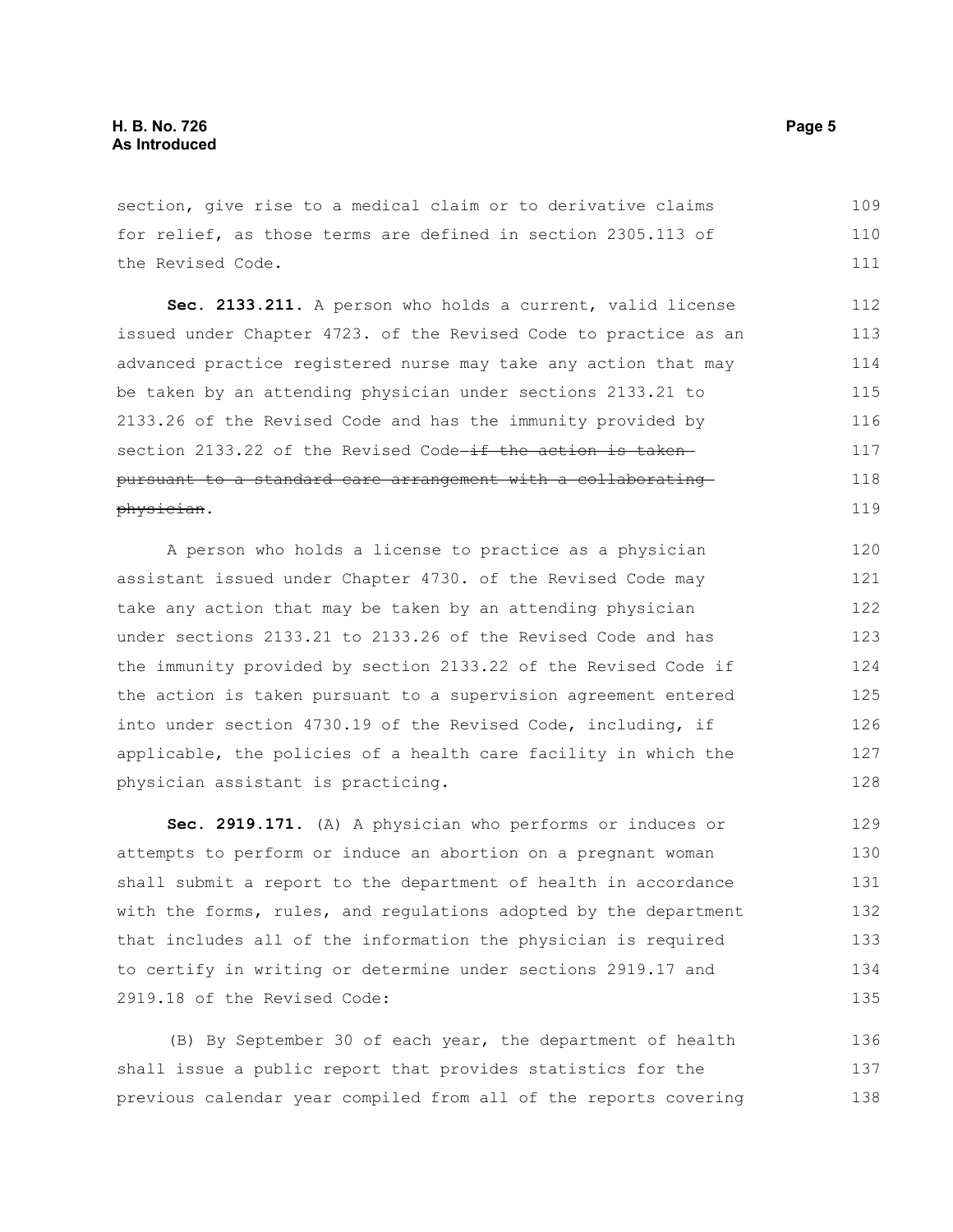#### **H. B. No. 726 Page 6 As Introduced**

that calendar year submitted to the department in accordance with this section for each of the items listed in division (A) of this section. The report shall also provide the statistics for each previous calendar year in which a report was filed with the department pursuant to this section, adjusted to reflect any additional information that a physician provides to the department in a late or corrected report. The department shall ensure that none of the information included in the report could reasonably lead to the identification of any pregnant woman upon whom an abortion is performed. 139 140 141 142 143 144 145 146 147 148

(C)(1) The physician shall submit the report described in division (A) of this section to the department of health within fifteen days after the woman is discharged. If the physician fails to submit the report more than thirty days after that fifteen-day deadline, the physician shall be subject to a late fee of five hundred dollars for each additional thirty-day period or portion of a thirty-day period the report is overdue. A physician who is required to submit to the department of health a report under division (A) of this section and who has not submitted a report or has submitted an incomplete report more than one year following the fifteen-day deadline may, in an action brought by the department of health, be directed by a court of competent jurisdiction to submit a complete report to the department of health within a period of time stated in a court order or be subject to contempt of court. 149 150 151 152 153 154 155 156 157 158 159 160 161 162 163

(2) If a physician fails to comply with the requirements of this section, other than filing a late report with the department of health, or fails to submit a complete report to the department of health in accordance with a court order, the physician is subject to division  $(B)$   $(44)$   $(B)$   $(43)$  of section 4731.22 of the Revised Code. 164 165 166 167 168 169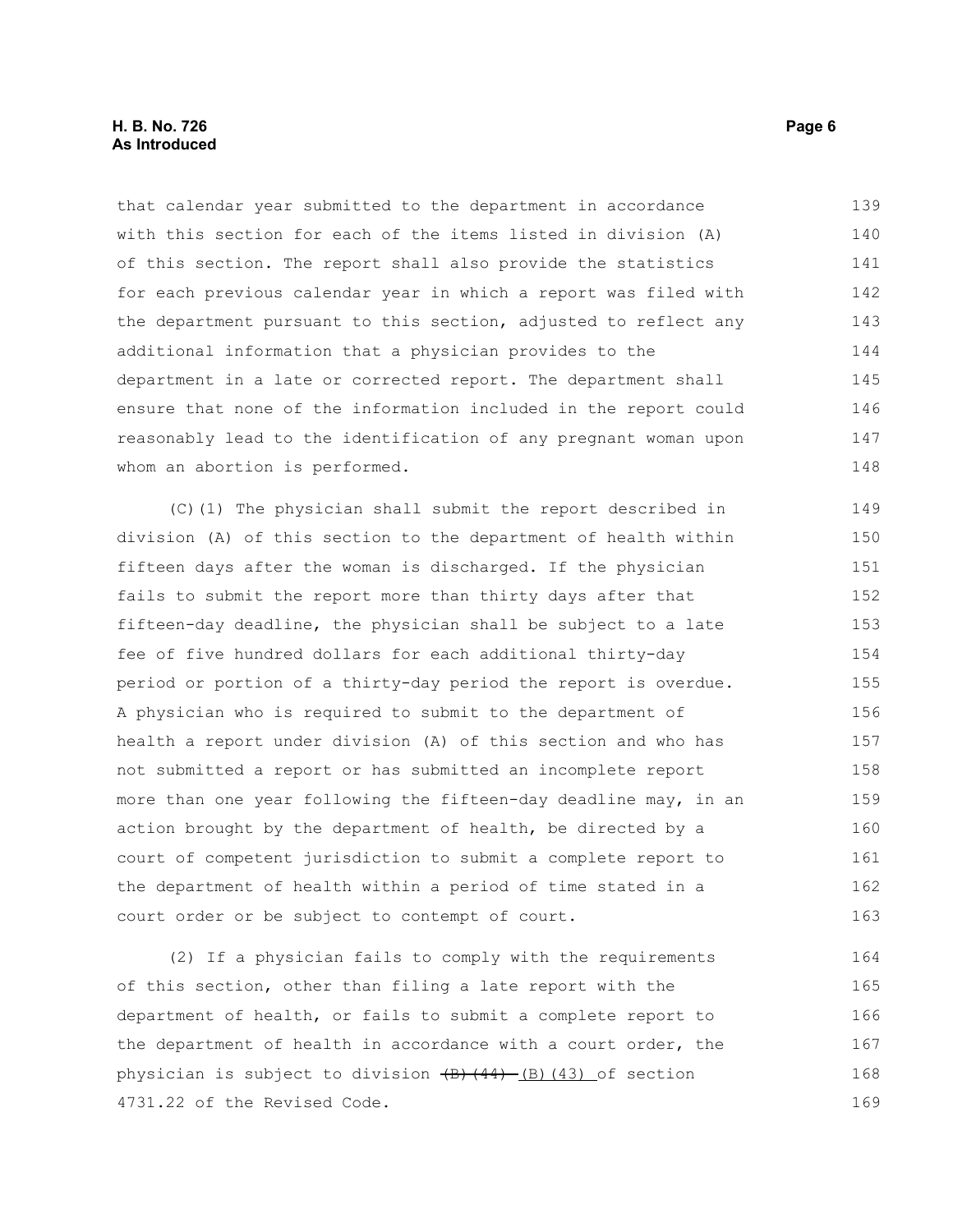#### **H. B. No. 726 Page 7 As Introduced**

(3) No person shall falsify any report required under this section. Whoever violates this division is guilty of abortion report falsification, a misdemeanor of the first degree. 170 171 172

(D) Within ninety days of October 20, 2011, the department of health shall adopt rules pursuant to section 111.15 of the Revised Code to assist in compliance with this section. 173 174 175

**Sec. 2919.202.** (A) A physician who performs or induces or attempts to perform or induce an abortion on a pregnant woman shall submit a report to the department of health in accordance with the forms, rules, and regulations adopted by the department that includes all of the information the physician is required to certify in writing or determine under sections 2919.201 and 2919.203 of the Revised Code.

(B) By the thirtieth day of September of each year, the department of health shall issue a public report that provides statistics for the previous calendar year compiled from all of the reports covering that calendar year submitted to the department in accordance with this section for each of the items listed in division (A) of this section. The report shall also provide the statistics for each previous calendar year in which a report was filed with the department pursuant to this section, adjusted to reflect any additional information that a physician provides to the department in a late or corrected report. The department shall ensure that none of the information included in the report could reasonably lead to the identification of any pregnant woman upon whom an abortion is performed.

(C)(1) The physician shall submit the report described in division (A) of this section to the department of health within fifteen days after the woman is discharged. If the physician fails to submit the report more than thirty days after that 196 197 198 199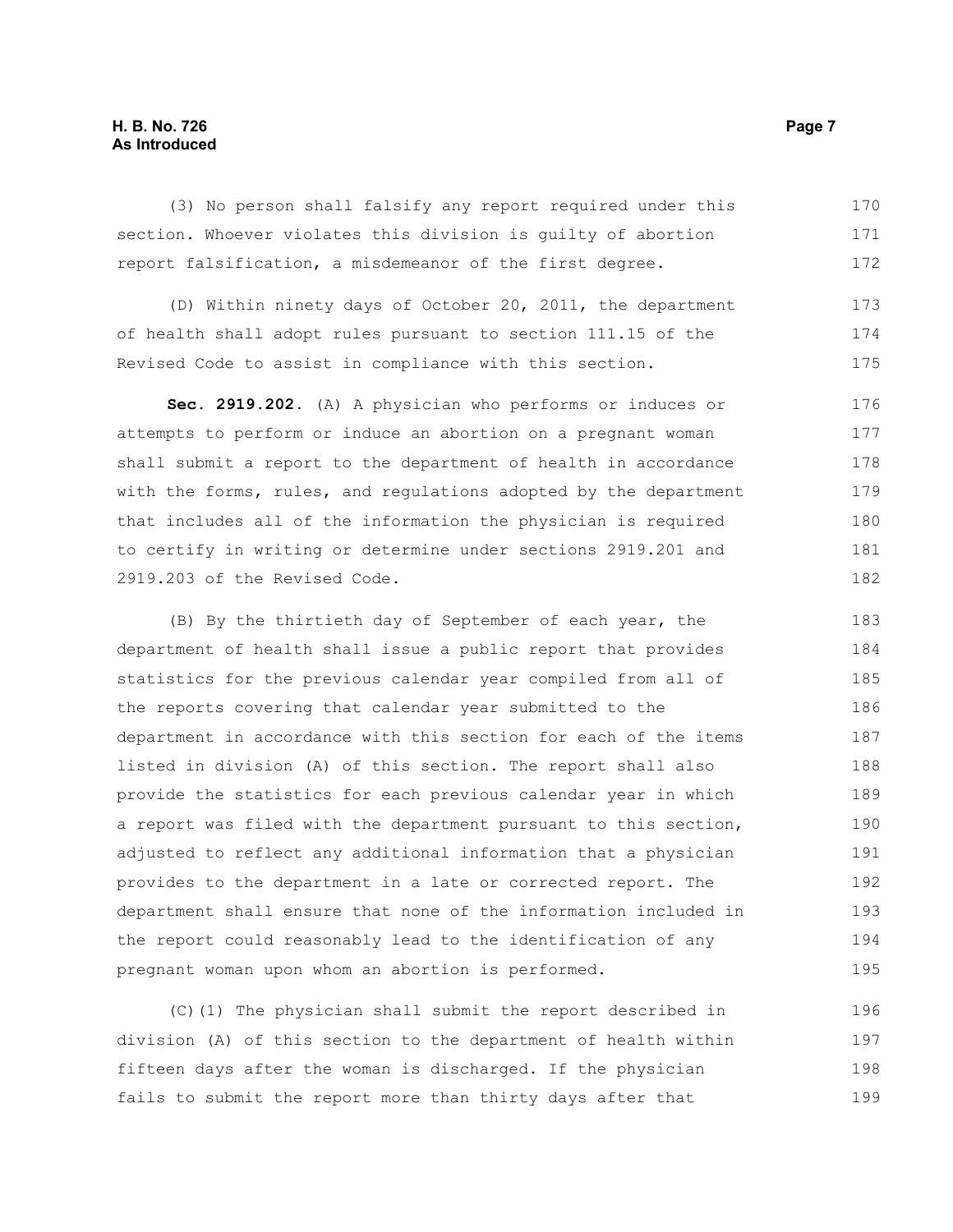#### **H. B. No. 726 Page 8 As Introduced**

fifteen-day deadline, the physician shall be subject to a late fee of five hundred dollars for each additional thirty-day period or portion of a thirty-day period the report is overdue. A physician who is required to submit to the department of health a report under division (A) of this section and who has not submitted a report or has submitted an incomplete report more than one year following the last day of the fifteen-day deadline may, in an action brought by the department of health, be directed by a court of competent jurisdiction to submit a complete report to the department of health within a period of time stated in a court order or be subject to contempt of court. 200 201 202 203 204 205 206 207 208 209 210

(2) If a physician fails to comply with the requirements of this section, other than filing a late report with the department of health, or fails to submit a complete report to the department of health in accordance with a court order, the physician is subject to division  $(H)$   $(44)$   $(B)$   $(43)$  of section 4731.22 of the Revised Code. 211 212 213 214 215 216

(3) No person shall purposely falsify any report required under this section. Whoever purposely violates this division is guilty of pain-capable unborn child abortion report falsification, a misdemeanor of the first degree. 217 218 219 220

(D) Within ninety days of the effective date of this section March 14, 2017, the department of health shall adopt rules pursuant to section 111.15 of the Revised Code to assist in compliance with this section. 221 222 223 224

**Sec. 3313.539.** (A) As used in this section:

(1) "Licensing agency" has the same meaning as in section 4745.01 of the Revised Code. 226 227

(2) "Licensed health care professional" means an 228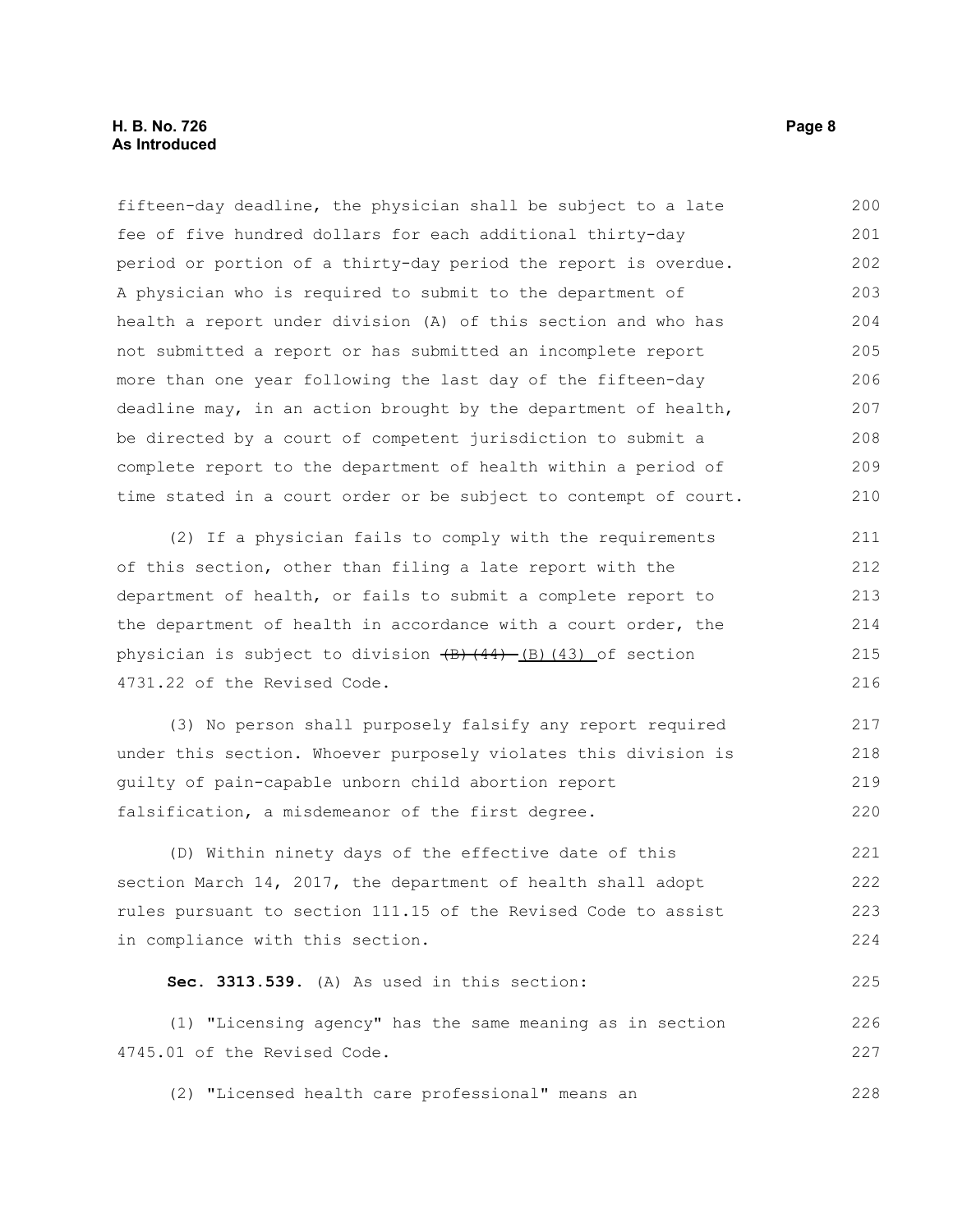individual, other than a physician, who is authorized under Title XLVII of the Revised Code to practice a health care profession.

(3) "Physician" means a person authorized under Chapter 4731. of the Revised Code to practice medicine and surgery or osteopathic medicine and surgery.

(B) No school district board of education or governing authority of a chartered or nonchartered nonpublic school shall permit a student to practice for or compete in interscholastic athletics until the student has submitted, to a school official designated by the board or governing authority, a form signed by the parent, guardian, or other person having care or charge of the student stating that the student and the parent, guardian, or other person having care or charge of the student have received the concussion and head injury information sheet required by section 3707.52 of the Revised Code. A completed form shall be submitted each school year, as defined in section 3313.62 of the Revised Code, for each sport or other category of interscholastic athletics for or in which the student practices or competes. 235 236 237 238 239 240 241 242 243 244 245 246 247 248

(C)(1) No school district board of education or governing authority of a chartered or nonchartered nonpublic school shall permit an individual to coach interscholastic athletics unless the individual holds a pupil-activity program permit issued under section 3319.303 of the Revised Code for coaching interscholastic athletics.

(2) No school district board of education or governing authority of a chartered or nonchartered nonpublic school shall permit an individual to referee interscholastic athletics unless the individual holds a pupil-activity program permit issued 255 256 257 258

229 230 231

232 233 234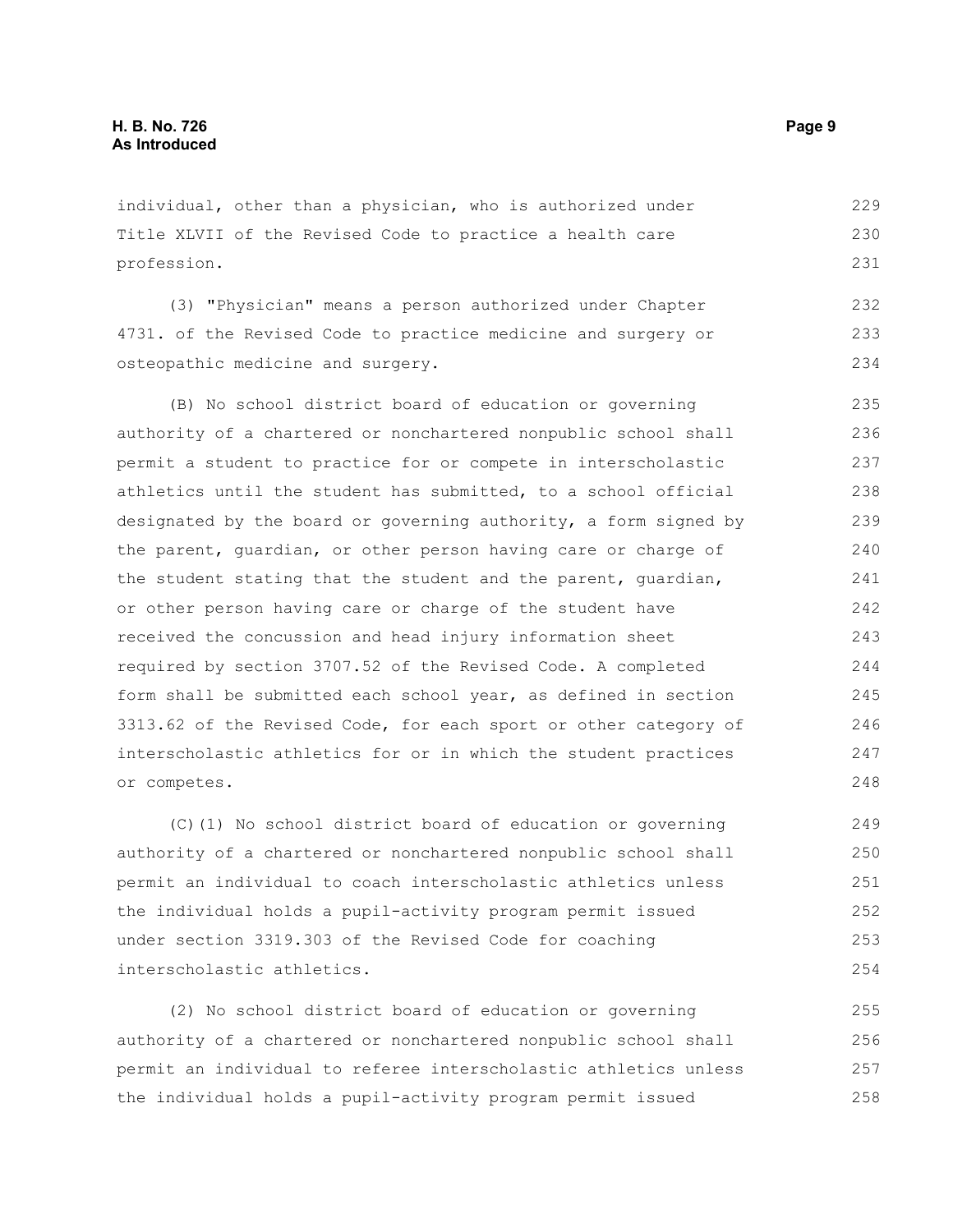under section 3319.303 of the Revised Code for coaching interscholastic athletics or presents evidence that the individual has successfully completed, within the previous three years, a training program in recognizing the symptoms of concussions and head injuries to which the department of health has provided a link on its internet web site under section 3707.52 of the Revised Code or a training program authorized and required by an organization that regulates interscholastic athletic competition and conducts interscholastic athletic events. (D) If a student practicing for or competing in an interscholastic athletic event exhibits signs, symptoms, or behaviors consistent with having sustained a concussion or head injury while participating in the practice or competition, the student shall be removed from the practice or competition by either of the following: (1) The individual who is serving as the student's coach during that practice or competition; (2) An individual who is serving as a referee during that practice or competition. (E)(1) If a student is removed from practice or competition under division (D) of this section, the coach or referee who removed the student shall not allow the student, on the same day the student is removed, to return to that practice or competition or to participate in any other practice or competition for which the coach or referee is responsible. Thereafter, the coach or referee shall not allow the student to return to that practice or competition or to participate in any other practice or competition for which the coach or referee is responsible until both of the following conditions are 259 260 261 262 263 264 265 266 267 268 269 270 271 272 273 274 275 276 277 278 279 280 281 282 283 284 285 286 287 288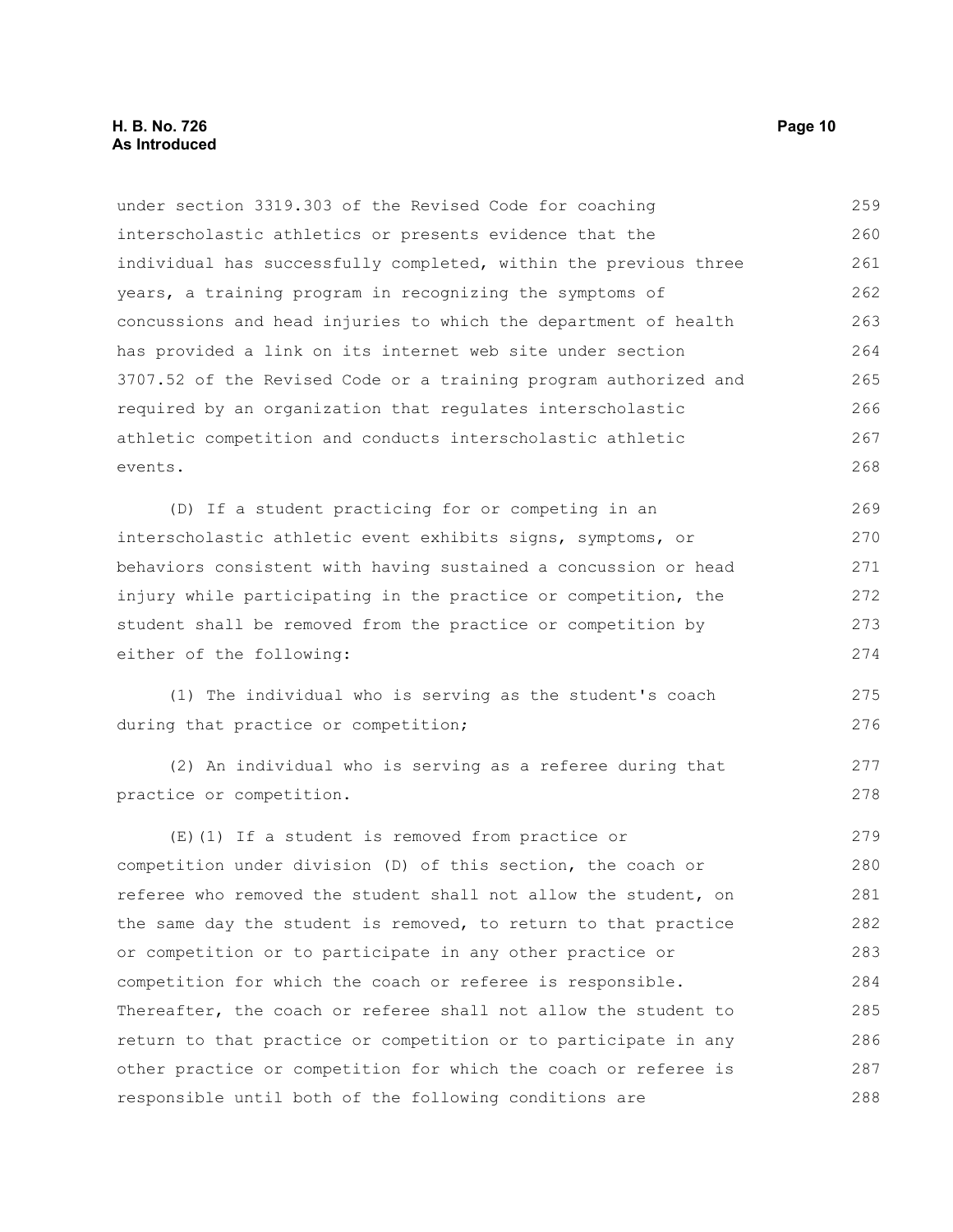| satisfied:                                                                 | 289 |
|----------------------------------------------------------------------------|-----|
| (a) The student's condition is assessed by any of the                      | 290 |
| following who has complied with the requirements in division (E)           | 291 |
| $\frac{(4)-(3)}{6}$ of this section:                                       | 292 |
| (i) A physician;                                                           | 293 |
| (ii) A licensed health care professional who is authorized                 | 294 |
| by the school district board of education or governing authority           | 295 |
| of the chartered or nonchartered nonpublic school, pursuant to             | 296 |
| <del>division (E)(2) of this section, authorizes</del> to assess a student | 297 |
| who has been removed from practice or competition under division           | 298 |
| (D) of this section;                                                       | 299 |
| (iii) A licensed health care professional who meets the                    | 300 |
| minimum education requirements established by rules adopted                | 301 |
| under section 3707.521 of the Revised Code by the professional's           | 302 |
| licensing agency.                                                          | 303 |
| (b) The student receives written clearance that it is safe                 | 304 |
| for the student to return to practice or competition from the              | 305 |
| physician or licensed health care professional who assessed the            | 306 |
| student's condition.                                                       | 307 |
| (2) A school district board of education or governing                      | 308 |
| authority of a chartered or nonchartered nonpublic school may              | 309 |
| authorize a licensed health care professional to make an-                  | 310 |
| assessment or grant a clearance for purposes of division (E)(1)-           | 311 |
| of this section only if the professional is acting in accordance           | 312 |
| with one of the following, as applicable to the professional's-            | 313 |
| authority to practice in this state:                                       | 314 |
| (a) In consultation with a physician;                                      | 315 |
| (b) Pursuant to the referral of a physician;                               | 316 |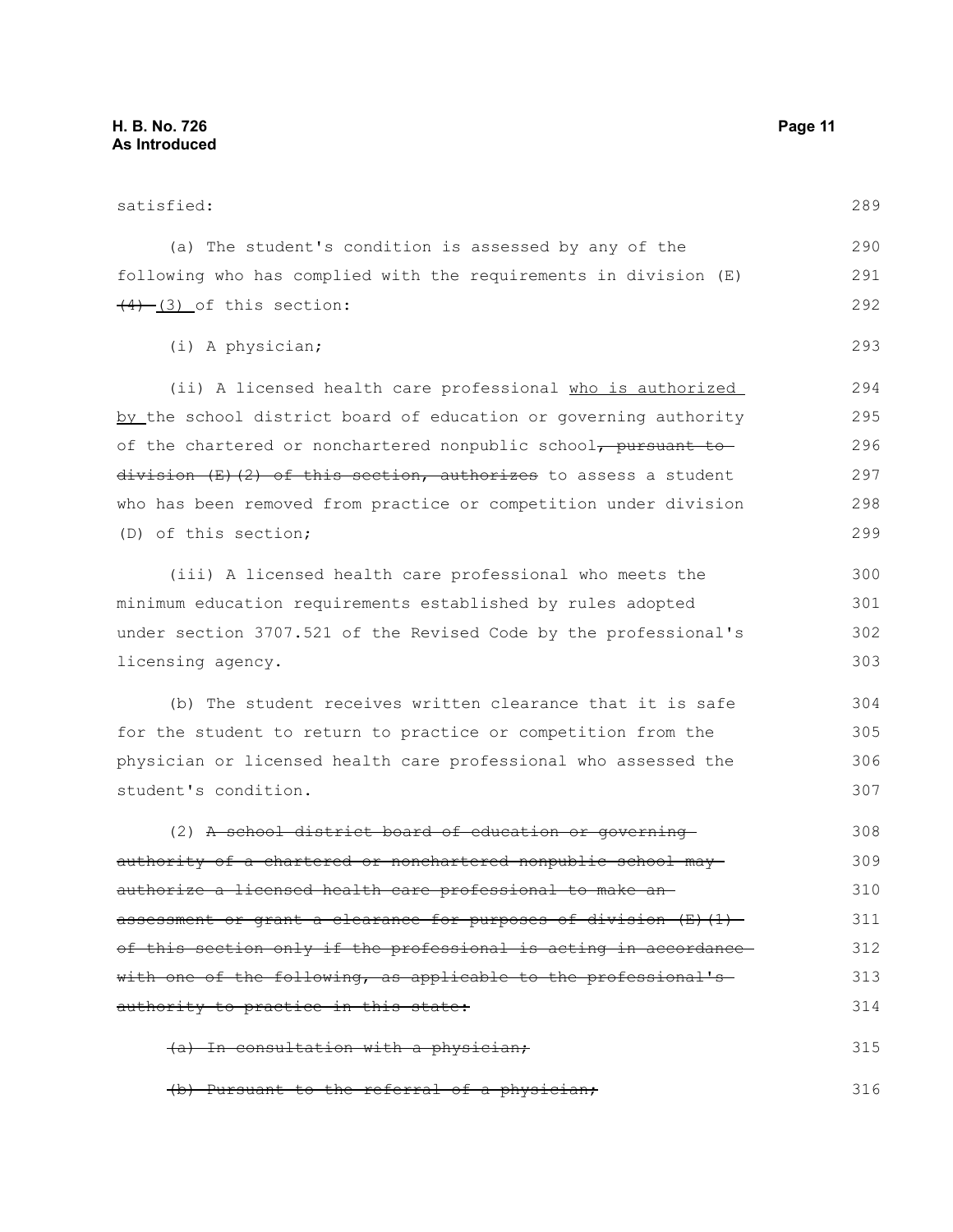| (c) In collaboration with a physician;                           | 317 |
|------------------------------------------------------------------|-----|
| (d) Under the supervision of a physician.                        | 318 |
| (3) A physician or licensed health care professional who         | 319 |
| makes an assessment or grants a clearance for purposes of        | 320 |
| division (E)(1) of this section may be a volunteer.              | 321 |
| (4) (3) Beginning one year after the effective date of           | 322 |
| this amendment_September 17, 2014, all physicians and licensed   | 323 |
| health care professionals who conduct assessments and clearances | 324 |
| under division (E)(1) of this section must meet the minimum      | 325 |
| education requirements established by rules adopted under        | 326 |
| section 3707.521 of the Revised Code by their respective         | 327 |
| licensing agencies.                                              | 328 |
| (F) A school district board of education or governing            | 329 |
| authority of a chartered or nonchartered nonpublic school that   | 330 |
| is subject to the rules of an interscholastic conference or an   | 331 |
|                                                                  |     |

organization that regulates interscholastic athletic competition and conducts interscholastic athletic events shall be considered to be in compliance with divisions  $(B)$ ,  $(D)$ , and  $(E)$  of this section, as long as the requirements of those rules are substantially similar to the requirements of divisions  $(B)$ ,  $(D)$ , and (E) of this section. 332 333 334 335 336 337

(G)(1) A school district, member of a school district board of education, or school district employee or volunteer, including a coach or referee, is not liable in damages in a civil action for injury, death, or loss to person or property allegedly arising from providing services or performing duties under this section, unless the act or omission constitutes willful or wanton misconduct. 338 339 340 341 342 343 344

This section does not eliminate, limit, or reduce any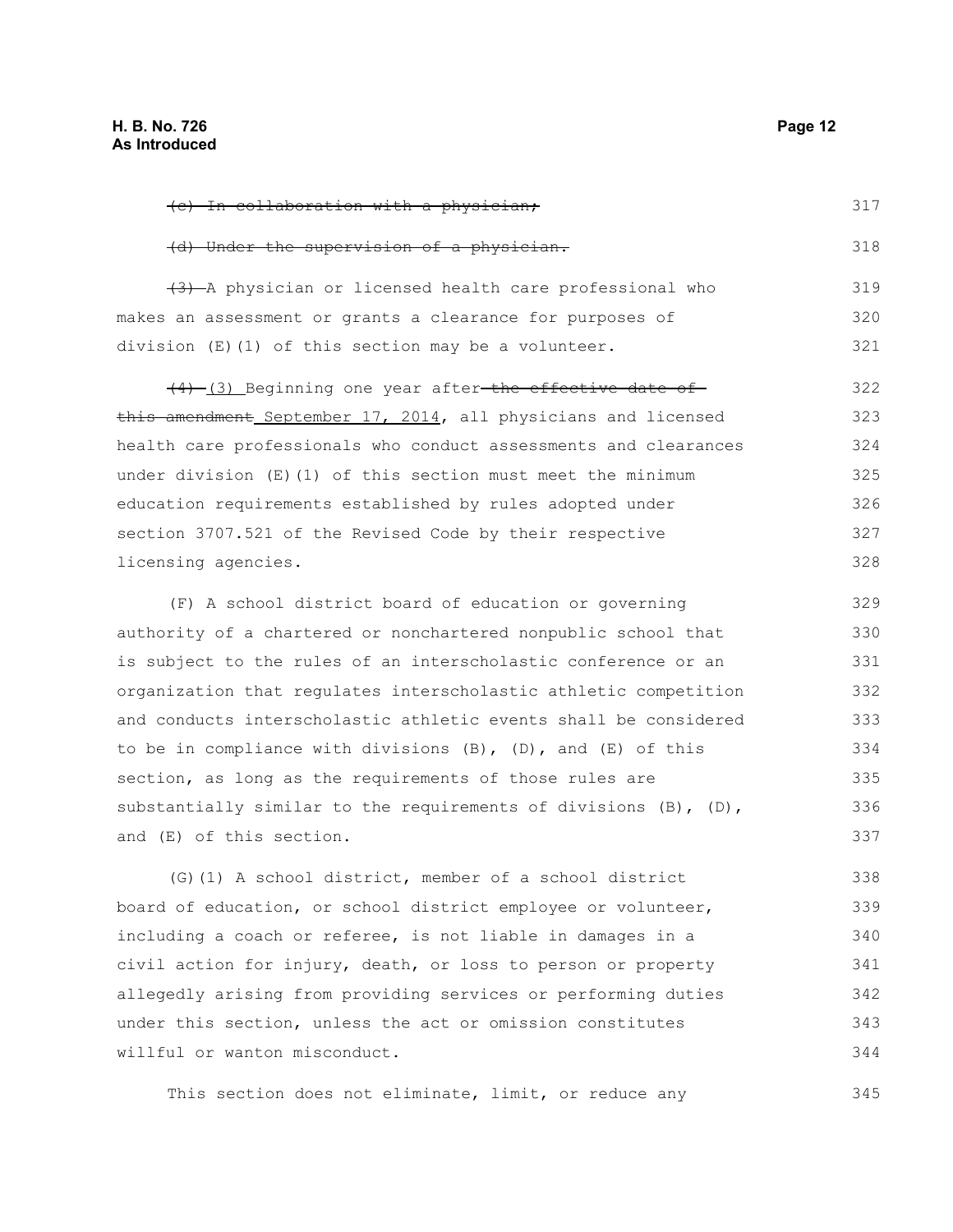#### **H. B. No. 726 Page 13 As Introduced**

other immunity or defense that a school district, member of a school district board of education, or school district employee or volunteer, including a coach or referee, may be entitled to under Chapter 2744. or any other provision of the Revised Code or under the common law of this state. 346 347 348 349 350

(2) A chartered or nonchartered nonpublic school or any officer, director, employee, or volunteer of the school, including a coach or referee, is not liable in damages in a civil action for injury, death, or loss to person or property allegedly arising from providing services or performing duties under this section, unless the act or omission constitutes willful or wanton misconduct. 351 352 353 354 355 356 357

**Sec. 3701.926.** (A) To be eligible for inclusion in the patient centered medical home education pilot project, a primary care practice led by physicians shall meet all of the following requirements:

(1) Consist of physicians who are board-certified in family medicine, general pediatrics, or internal medicine, as those designations are issued by a medical specialty certifying board recognized by the American board of medical specialties or American osteopathic association; 362 363 364 365 366

(2) Be capable of adapting the practice during the period in which the practice participates in the patient centered medical home education pilot project in such a manner that the practice is fully compliant with the minimum standards for operation of a patient centered medical home, as those standards are established by the director of health; 367 368 369 370 371 372

(3) Have submitted an application to participate in the project established under former section 185.05 of the Revised 373 374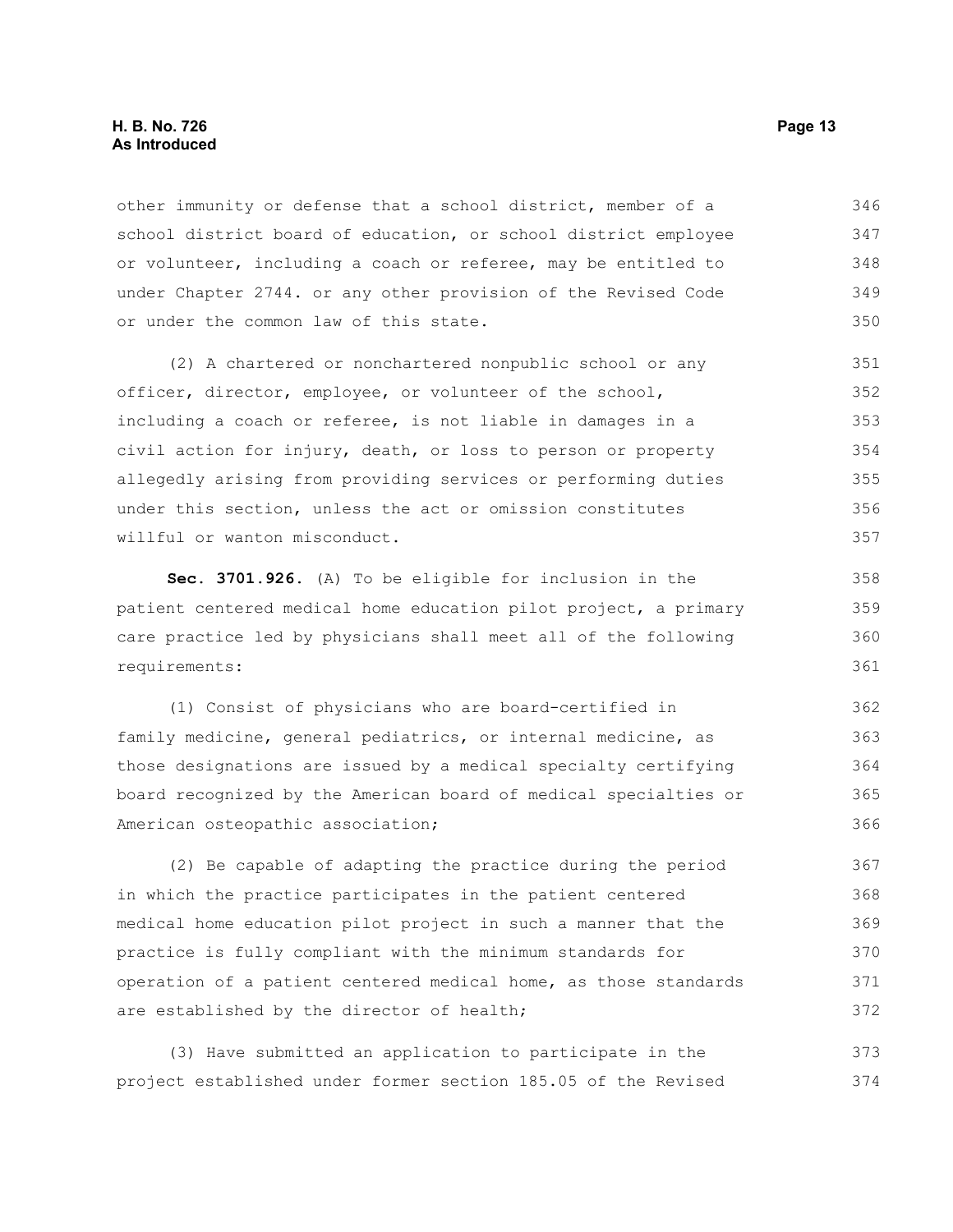| Code not later than April 15, 2011.                              | 375 |
|------------------------------------------------------------------|-----|
| (4) Meet any other criteria established by the director as       | 376 |
| part of the selection process.                                   | 377 |
| (B) To be eligible for inclusion in the pilot project, a         | 378 |
| primary care practice led by advanced practice registered nurses | 379 |
| shall meet all of the following requirements:                    | 380 |
| (1) Consist of advanced practice registered nurses, each         | 381 |
| of whom meets both of the following requirements:                | 382 |
| (a) Is authorized to prescribe drugs and therapeutic             | 383 |
| devices under section 4723.43 of the Revised Code;               | 384 |
| (b) Is board-certified by a national certifying                  | 385 |
| organization approved by the board of nursing pursuant to        | 386 |
| section 4723.46 of the Revised Code as a family nurse            | 387 |
| practitioner, adult nurse practitioner, adult-gerontology nurse  | 388 |
| practitioner, women's health nurse practitioner, or pediatric    | 389 |
| nurse practitioner+                                              | 390 |
| (c) Collaborates under a standard care arrangement with a        | 391 |
| physician with board certification as specified in division (A)  | 392 |
| (1) of this section and who is an active participant on the      | 393 |
| health care team.                                                | 394 |
| (2) Be capable of adapting the practice during the period        | 395 |
| in which the practice participates in the project in such a      | 396 |
| manner that the practice is fully compliant with the minimum     | 397 |
| standards for operation of a patient centered medical home, as   | 398 |
| those standards are established by the director;                 | 399 |
| (3) Have submitted an application to participate in the          | 400 |
| project established under former section 185.05 of the Revised   | 401 |
| Code not later than April 15, 2011.                              | 402 |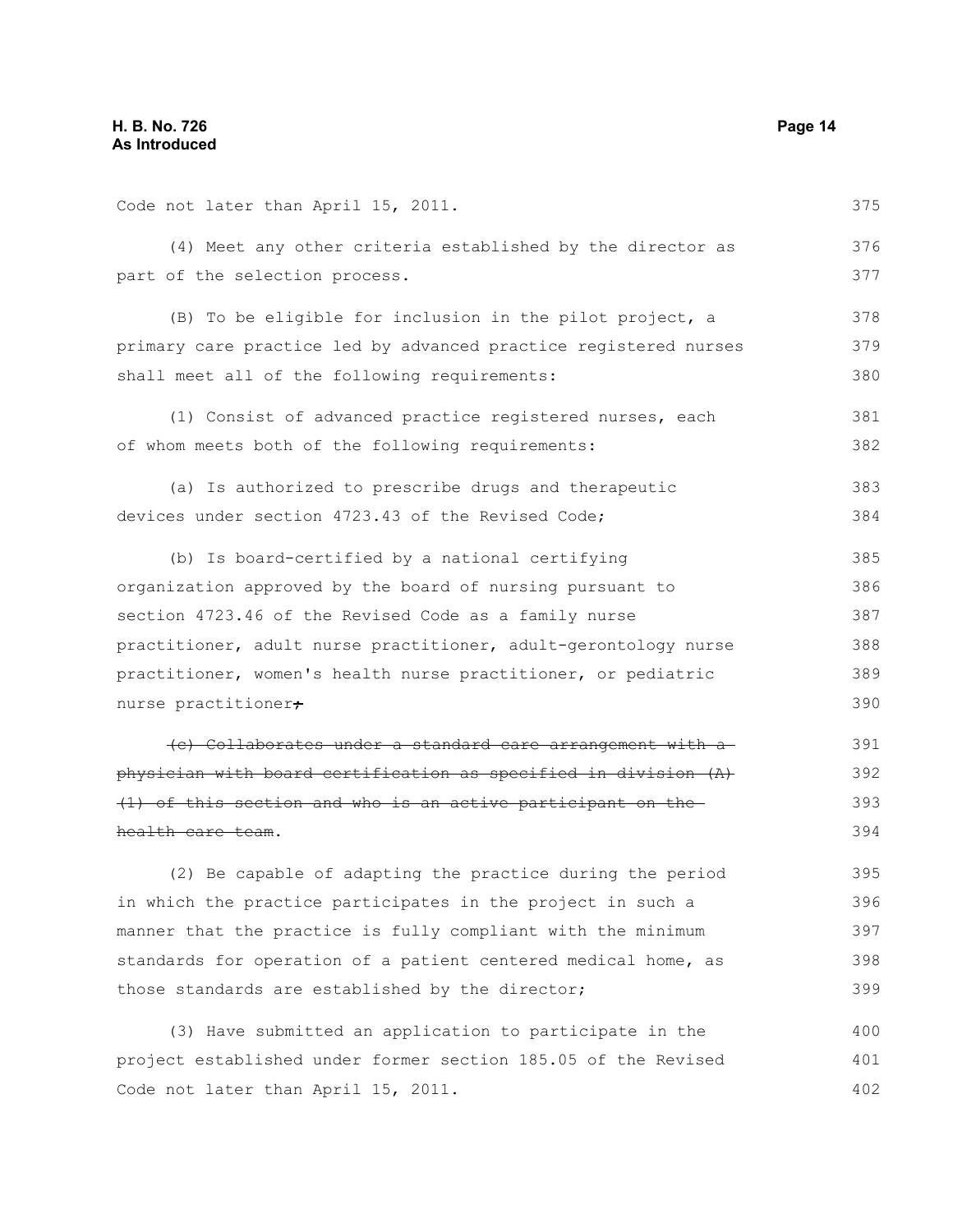#### **H. B. No. 726 Page 15 As Introduced**

| (4) Meet any other criteria established by the director as       | 403 |
|------------------------------------------------------------------|-----|
| part of the selection process.                                   | 404 |
| Sec. 3707.511. (A) As used in this section:                      | 405 |
| (1) "Licensing agency" has the same meaning as in section        | 406 |
| 4745.01 of the Revised Code.                                     | 407 |
| (2) "Licensed health care professional" means an                 | 408 |
| individual, other than a physician, who is authorized under      | 409 |
| Title XLVII of the Revised Code to practice a health care        | 410 |
| profession.                                                      | 411 |
| (3) "Physician" means a person authorized under Chapter          | 412 |
| 4731. of the Revised Code to practice medicine and surgery or    | 413 |
| osteopathic medicine and surgery.                                | 414 |
| (B) A youth sports organization shall provide to the             | 415 |
| parent, guardian, or other person having care or charge of an    | 416 |
| individual who wishes to practice for or compete in an athletic  | 417 |
| activity organized by a youth sports organization the concussion | 418 |
| and head injury information sheet required by section 3707.52 of | 419 |
| the Revised Code. The organization shall provide the information | 420 |
| sheet annually for each sport or other category of athletic      | 421 |
| activity for or in which the individual practices or competes.   | 422 |
| (C)(1) No individual shall act as a coach or referee for a       | 423 |
| youth sports organization unless the individual holds a pupil-   | 424 |
| activity program permit issued under section 3319.303 of the     | 425 |
| Revised Code for coaching interscholastic athletics or presents  | 426 |
| evidence that the individual has successfully completed, within  | 427 |
| the previous three years, a training program in recognizing the  | 428 |
| symptoms of concussions and head injuries to which the           | 429 |
| department of health has provided a link on its internet web     | 430 |
| site under section 3707.52 of the Revised Code.                  | 431 |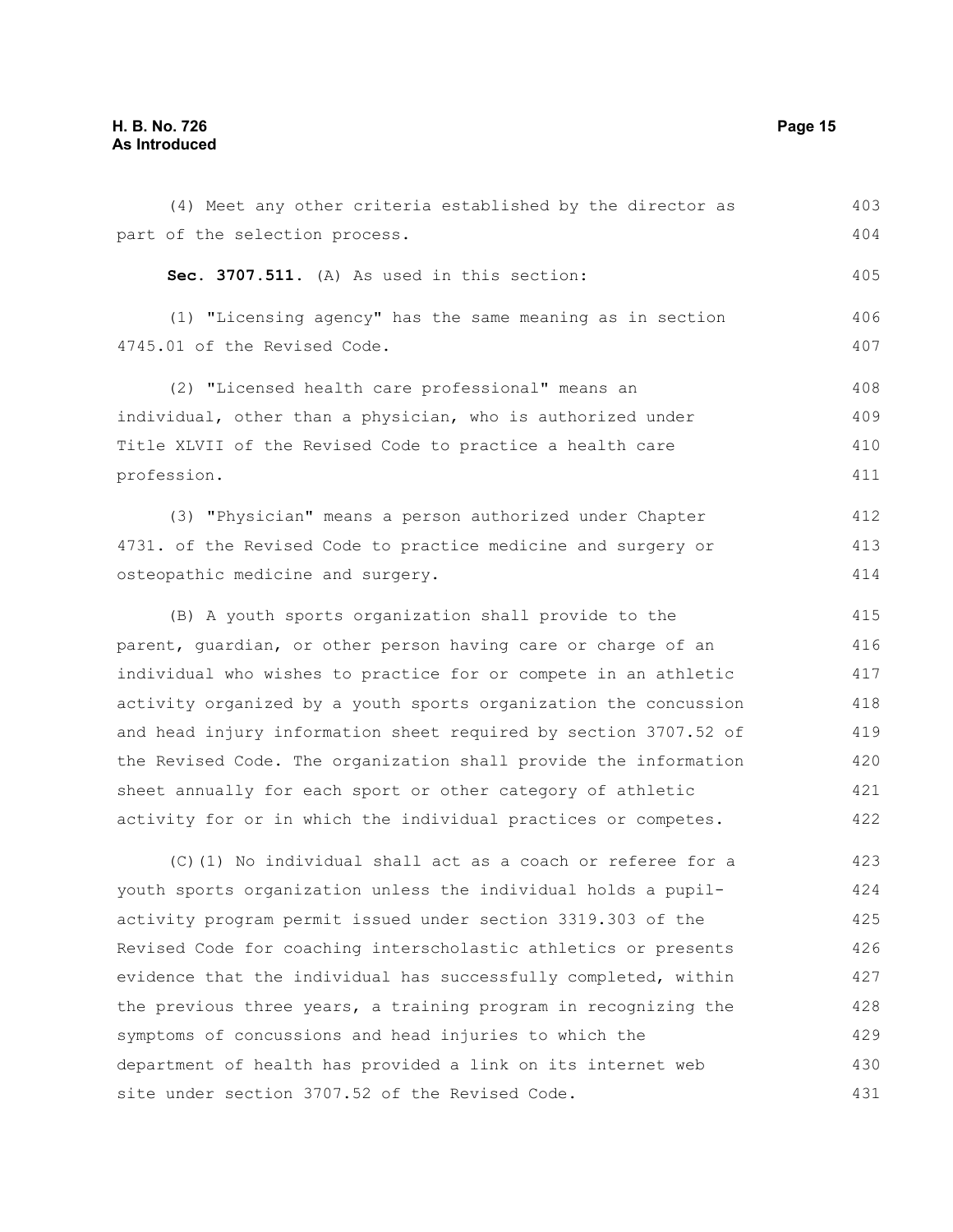#### **H. B. No. 726 Page 16 As Introduced**

(2) The youth sports organization for which the individual intends to act as a coach or referee shall inform the individual of the requirement described in division (C)(1) of this section. (D) If an individual practicing for or competing in an athletic event organized by a youth sports organization exhibits signs, symptoms, or behaviors consistent with having sustained a concussion or head injury while participating in the practice or competition, the individual shall be removed from the practice or competition by one of the following: (1) The individual who is serving as the individual's coach during that practice or competition; (2) An individual who is serving as a referee during that practice or competition; (3) An official of the youth sports organization who is supervising that practice or competition. (E)(1) If an individual is removed from practice or competition under division (D) of this section, the coach, referee, or official who removed the individual shall not allow the individual, on the same day the individual is removed, to return to that practice or competition or to participate in any other practice or competition for which the coach, referee, or official is responsible. Thereafter, the coach, referee, or official shall not allow the student to return to that practice or competition or to participate in any other practice or competition for which the coach, referee, or official is responsible until both of the following conditions are satisfied: 432 433 434 435 436 437 438 439 440 441 442 443 444 445 446 447 448 449 450 451 452 453 454 455 456 457 458

(a) The individual's condition is assessed by any of the following who has complied with the requirements in division (E) 459 460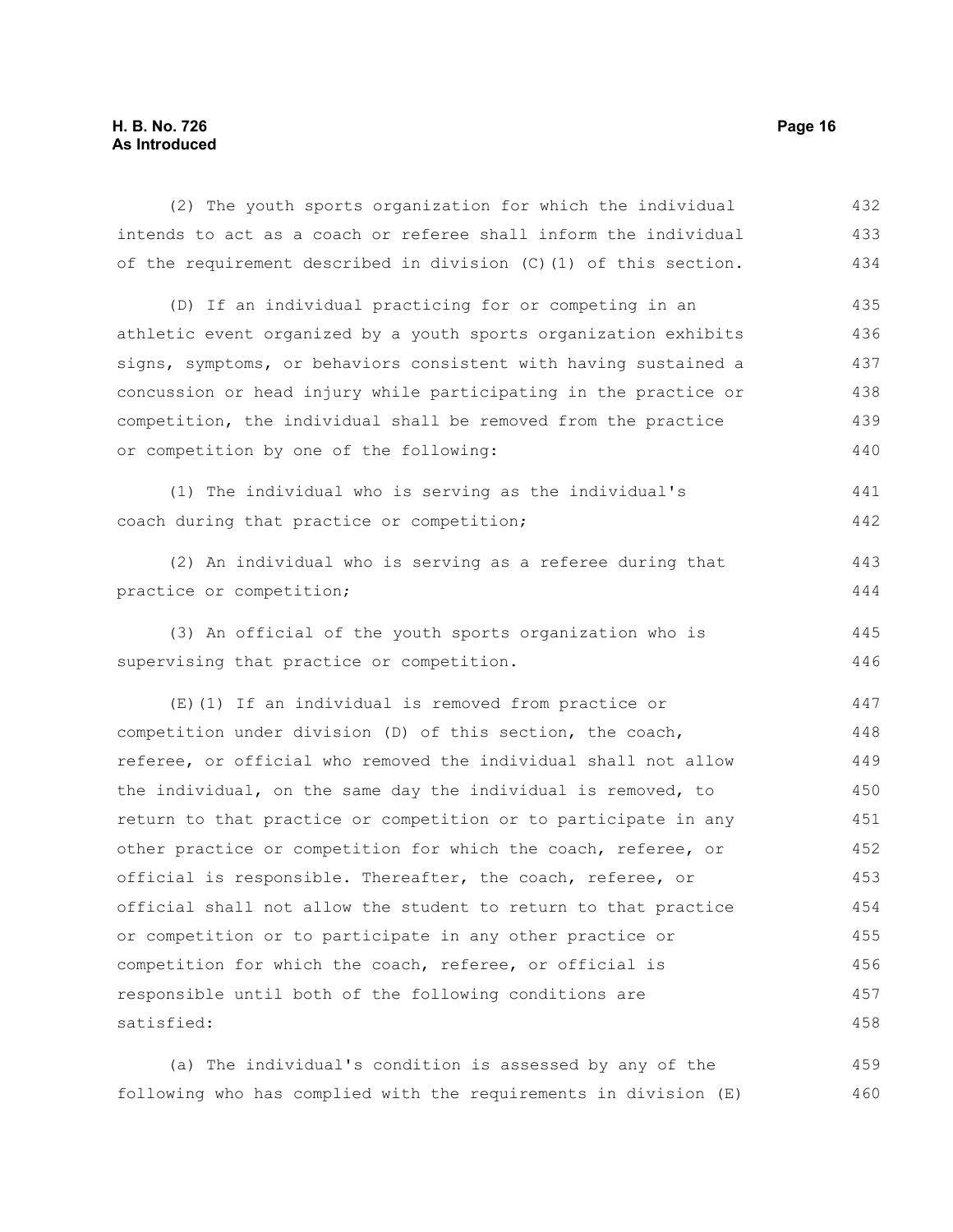| $(4)$ $(3)$ of this section:                                        | 461 |
|---------------------------------------------------------------------|-----|
| (i) A physician;                                                    | 462 |
| (ii) A licensed health care professional who is authorized          | 463 |
| by the youth sports organization, pursuant to division $(E)$ (2) of | 464 |
| this section, authorizes to assess an individual who has been       | 465 |
| removed from practice or competition under division (D) of this     | 466 |
| section;                                                            | 467 |
| (iii) A licensed health care professional who meets the             | 468 |
| minimum education requirements established by rules adopted         | 469 |
| under section 3707.521 of the Revised Code by the professional's    | 470 |
| licensing agency.                                                   | 471 |
| (b) The individual receives written clearance that it is            | 472 |
| safe for the individual to return to practice or competition        | 473 |
| from the physician or licensed health care professional who         | 474 |
| assessed the individual's condition.                                | 475 |
| (2) A youth sports organization may authorize a licensed-           | 476 |
| health care professional to make an assessment or grant a-          | 477 |
| elearance for purposes of division (E) (1) of this section only     | 478 |
| if the professional is acting in accordance with one of the         | 479 |
| following, as applicable to the professional's authority to         | 480 |
| practice in this state:                                             | 481 |
| In consultation with a physician;<br><del>(a)</del>                 | 482 |
| (b) Pursuant to the referral of a physician;                        | 483 |
| (e) In collaboration with a physician;                              | 484 |
| (d) Under the supervision of a physician.                           | 485 |
| (3) A physician or licensed health care professional who            | 486 |
| makes an assessment or grants a clearance for purposes of           | 487 |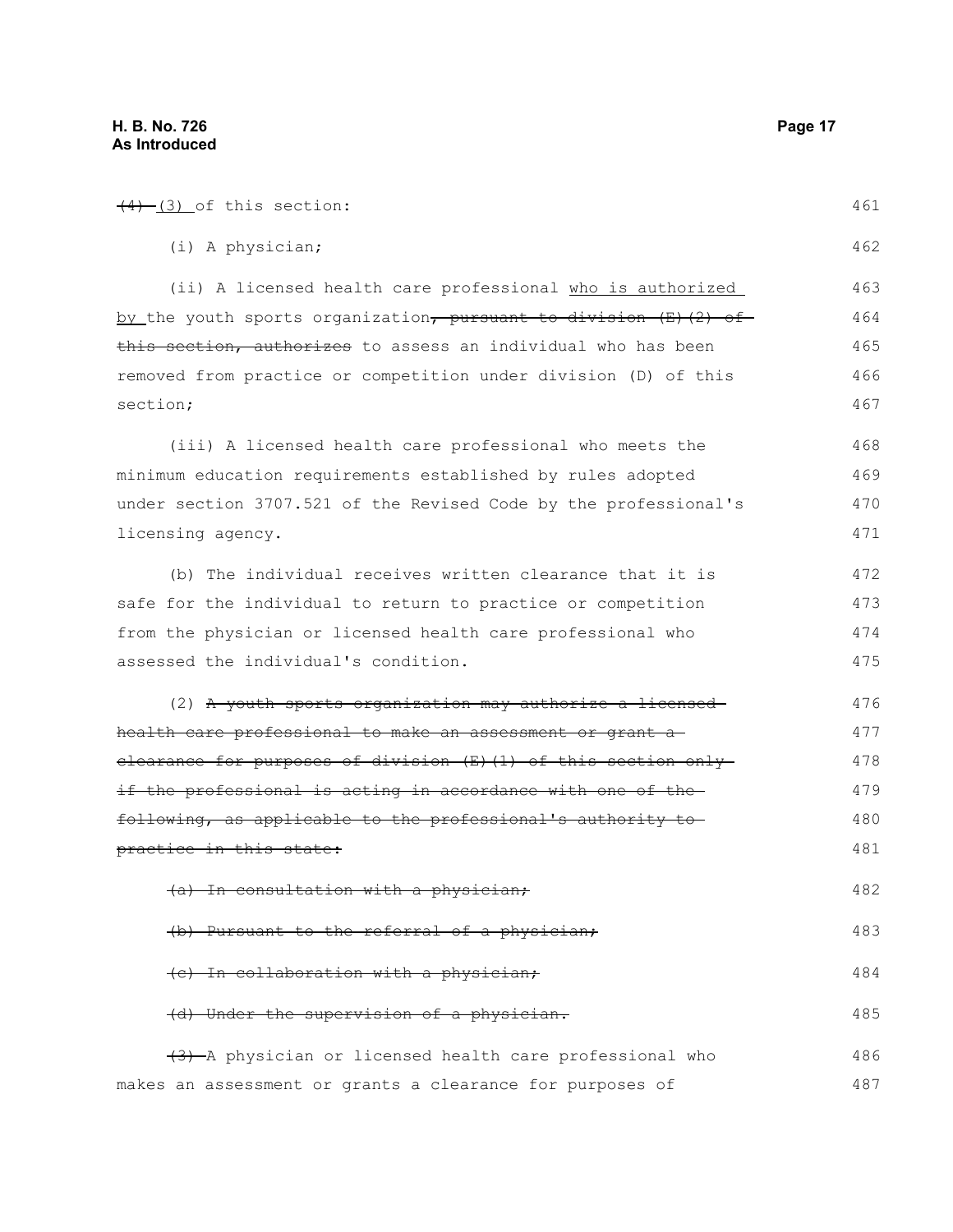division (E)(1) of this section may be a volunteer.

(4) (3) Beginning one year after-the effective date ofthis amendment September 17, 2014, all physicians and licensed health care professionals who conduct assessments and clearances under division (E)(1) of this section must meet the minimum education requirements established by rules adopted under section 3707.521 of the Revised Code by their respective licensing agencies. 489 490 491 492 493 494 495

(F)(1) A youth sports organization or official, employee, or volunteer of a youth sports organization, including a coach or referee, is not liable in damages in a civil action for injury, death, or loss to person or property allegedly arising from providing services or performing duties under this section, unless the act or omission constitutes willful or wanton misconduct. 496 497 498 499 500 501 502

(2) This section does not eliminate, limit, or reduce any other immunity or defense that a public entity, public official, or public employee may be entitled to under Chapter 2744. or any other provision of the Revised Code or under the common law of this state.

**Sec. 3719.06.** (A)(1) A licensed health professional authorized to prescribe drugs, if acting in the course of professional practice, in accordance with the laws regulating the professional's practice, and in accordance with rules adopted by the state board of pharmacy, may, except as provided in division (A)(2) or (3) of this section, do the following: 508 509 510 511 512 513

(a) Prescribe schedule II, III, IV, and V controlled substances; 514 515

(b) Administer or personally furnish to patients schedule 516

488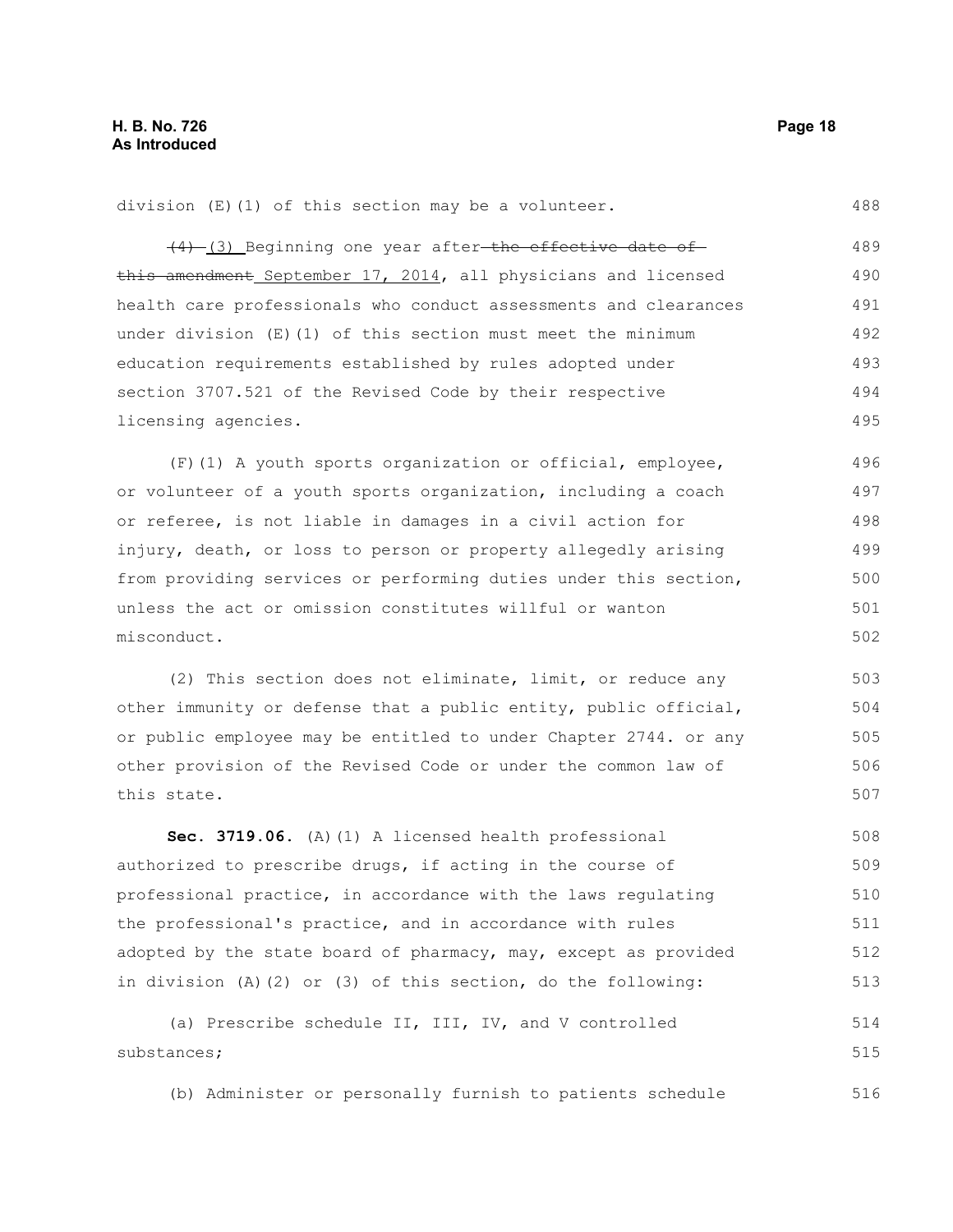II, III, IV, and V controlled substances;

(c) Cause schedule II, III, IV, and V controlled substances to be administered under the prescriber's direction and supervision. (2) A licensed health professional authorized to prescribe drugs who is a clinical nurse specialist, certified nursemidwife, or certified nurse practitioner is subject to both of the following: (a) A schedule II controlled substance may be prescribed only in accordance with division  $\left(\frac{C}{C}\right)$  of section 4723.481 of the Revised Code. (b) No schedule II controlled substance shall be personally furnished to any patient. (3) A licensed health professional authorized to prescribe drugs who is a physician assistant is subject to all of the following: (a) A controlled substance may be prescribed or personally furnished only if it is included in the physician-delegated prescriptive authority granted to the physician assistant in accordance with Chapter 4730. of the Revised Code. (b) A schedule II controlled substance may be prescribed only in accordance with division (B)(4) of section 4730.41 and section 4730.411 of the Revised Code. (c) No schedule II controlled substance shall be personally furnished to any patient. (B) No licensed health professional authorized to prescribe drugs shall prescribe, administer, or personally 518 519 520 521 522 523 524 525 526 527 528 529 530 531 532 533 534 535 536 537 538 539 540 541 542 543

furnish a schedule III anabolic steroid for the purpose of human

517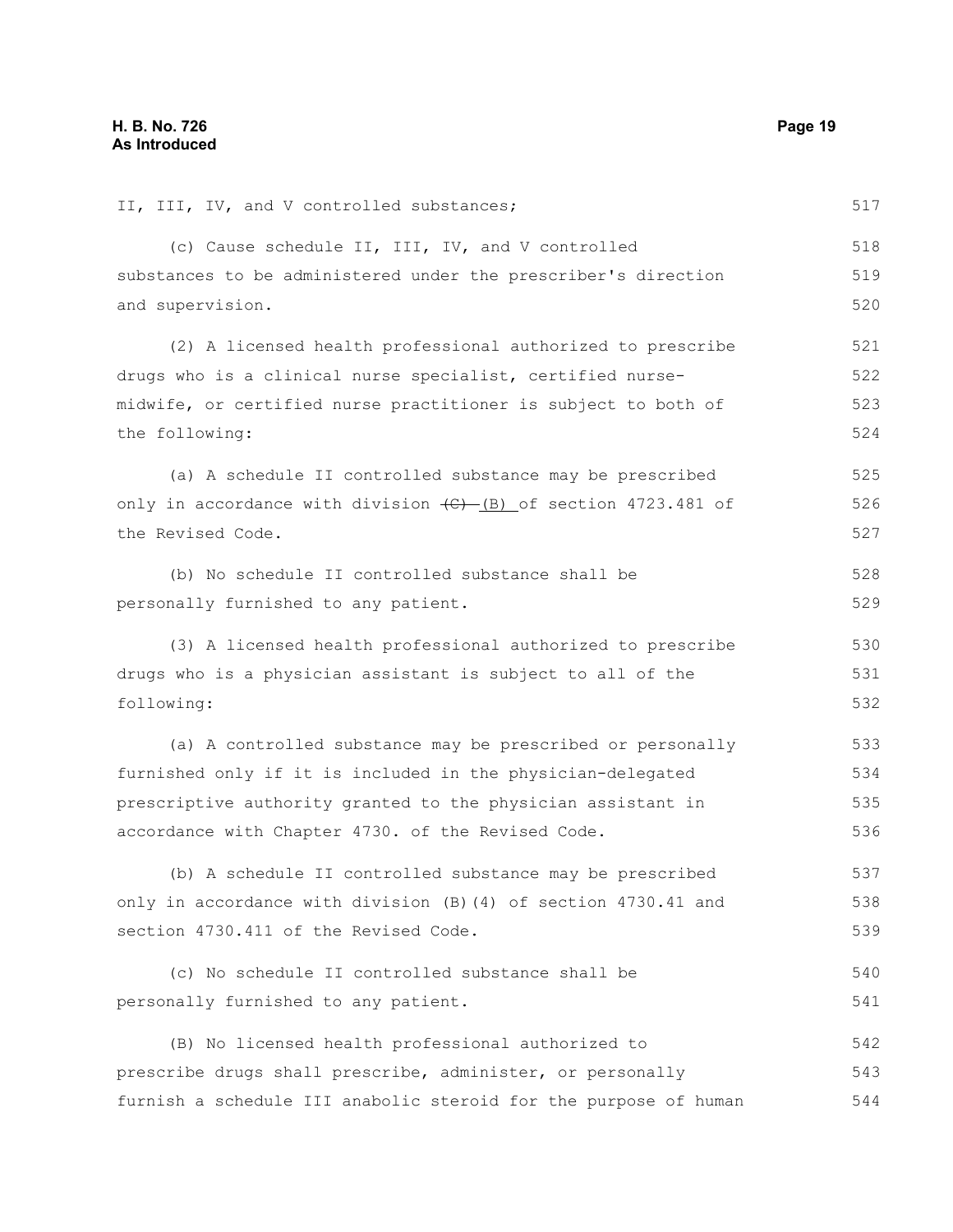#### **H. B. No. 726 Page 20 As Introduced**

muscle building or enhancing human athletic performance and no pharmacist shall dispense a schedule III anabolic steroid for either purpose, unless it has been approved for that purpose under the "Federal Food, Drug, and Cosmetic Act," 52 Stat. 1040 (1938), 21 U.S.C.A. 301, as amended. 545 546 547 548 549

(C) Each written prescription shall be properly executed, dated, and signed by the prescriber on the day when issued and shall bear the full name and address of the person for whom, or the owner of the animal for which, the controlled substance is prescribed and the full name, address, and registry number under the federal drug abuse control laws of the prescriber. If the prescription is for an animal, it shall state the species of the animal for which the controlled substance is prescribed. 550 551 552 553 554 555 556 557

**Sec. 3727.06.** (A) As used in this section:

(1) "Doctor" means an individual authorized to practice medicine and surgery or osteopathic medicine and surgery. 559 560

(2) "Podiatrist" means an individual authorized to practice podiatric medicine and surgery. 561 562

(B)(1) Only the following may admit a patient to a hospital: 563 564

(a) A doctor who is a member of the hospital's medical staff; 565 566

```
(b) A dentist who is a member of the hospital's medical
staff; 
                                                                              567
                                                                              568
```
(c) A podiatrist who is a member of the hospital's medical staff; 569 570

(d) A clinical nurse specialist, certified nurse-midwife, or certified nurse practitioner if all of the following 571 572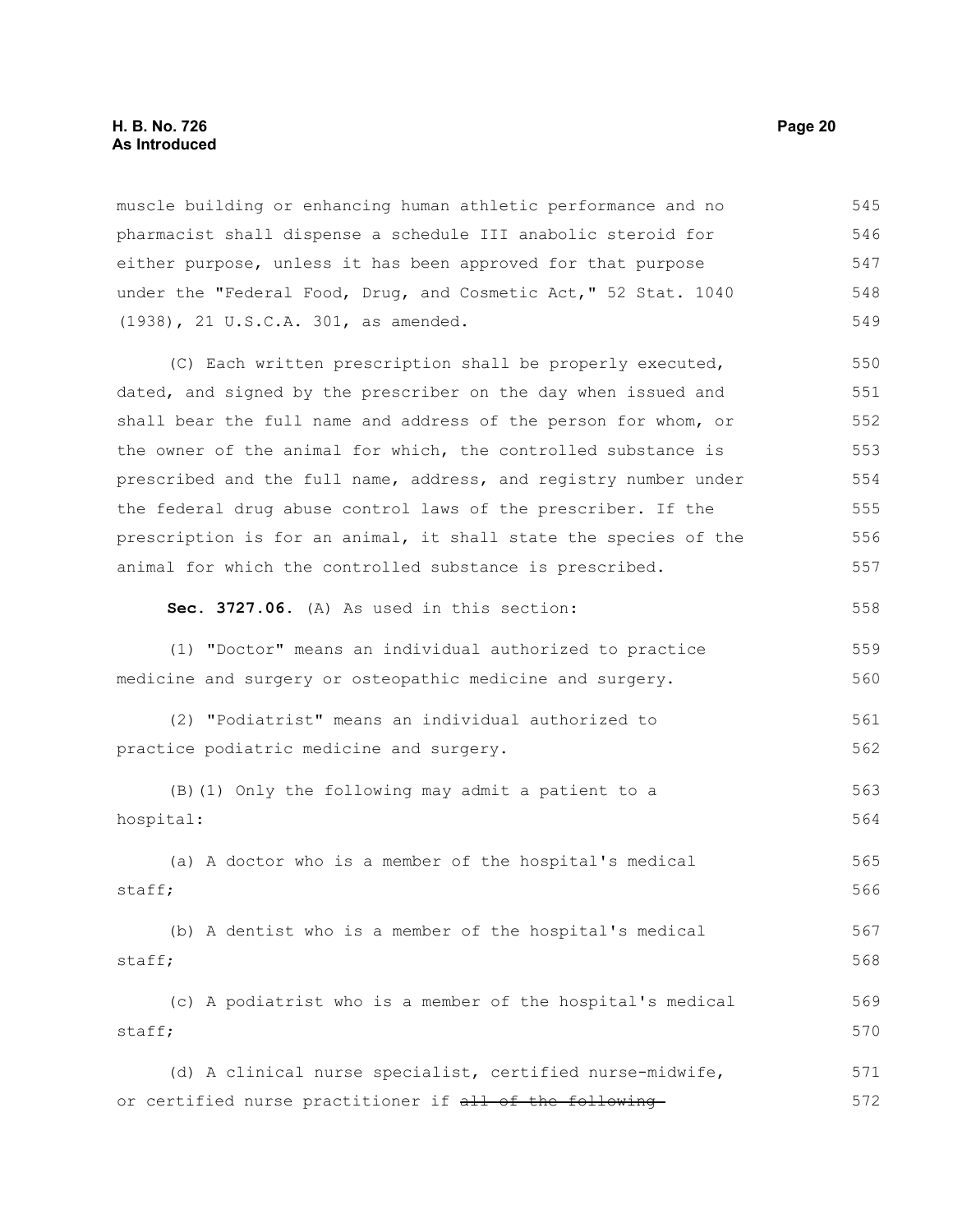#### **H. B. No. 726 Page 21 As Introduced**

conditions are met:

member of the medical staff:

(i) The clinical nurse specialist, certified nursemidwife, or certified nurse practitioner has a standard care arrangement entered into pursuant to section 4723.431 of the

(ii) The patient will be under the medical supervision of the collaborating doctor or podiatrist; 579 580

Revised Code with a collaborating doctor or podiatrist who is a

(iii) The the hospital has granted the clinical nurse specialist, certified nurse-midwife, or certified nurse practitioner admitting privileges and appropriate credentials. 581 582 583

(e) A physician assistant if all of the following conditions are met: 584 585

(i) The physician assistant is listed on a supervision agreement entered into under section 4730.19 of the Revised Code for a doctor or podiatrist who is a member of the hospital's medical staff. 586 587 588 589

(ii) The patient will be under the medical supervision of the supervising doctor or podiatrist.

(iii) The hospital has granted the physician assistant admitting privileges and appropriate credentials. 592 593

(2) Prior to admitting a patient, a clinical nursespecialist, certified nurse-midwife, certified nurse practitioner, or physician assistant shall notify the eollaborating or supervising doctor or podiatrist of the planned admission. 594 595 596 597 598

(C) All hospital patients shall be under the medical supervision of a doctor, except that services that may be 599 600

573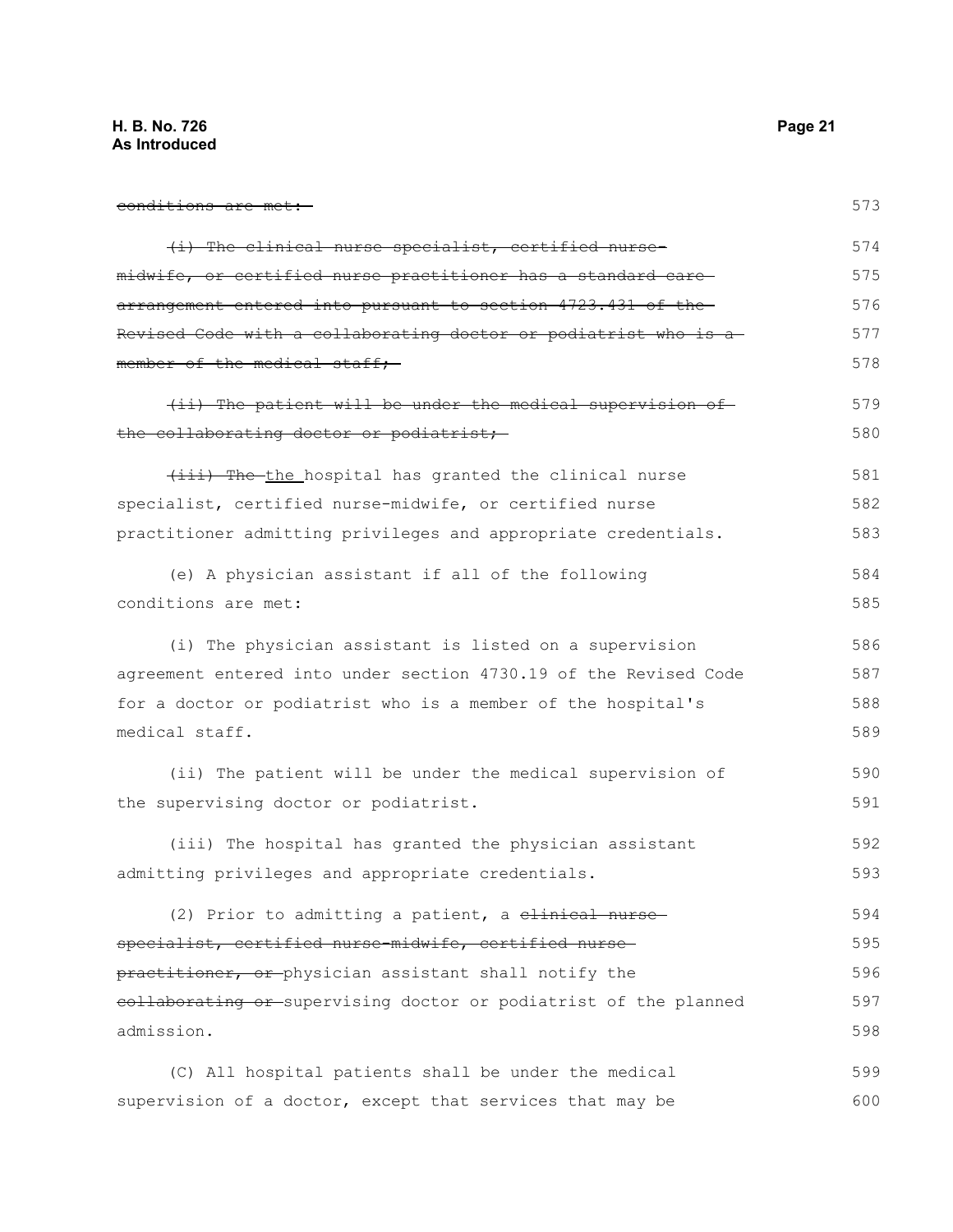#### **H. B. No. 726 Page 22 As Introduced**

rendered by a licensed dentist pursuant to Chapter 4715. of the Revised Code provided to patients admitted solely for the purpose of receiving such services shall be under the supervision of the admitting dentist and that services that may be rendered by a podiatrist pursuant to section 4731.51 of the Revised Code provided to patients admitted solely for the purpose of receiving such services shall be under the supervision of the admitting podiatrist. If treatment not within the scope of Chapter 4715. or section 4731.51 of the Revised Code is required at the time of admission by a dentist or podiatrist, or becomes necessary during the course of hospital treatment by a dentist or podiatrist, such treatment shall be under the supervision of a doctor who is a member of the medical staff. It shall be the responsibility of the admitting dentist or podiatrist to make arrangements with a doctor who is a member of the medical staff to be responsible for the patient's treatment outside the scope of Chapter 4715. or section 4731.51 of the Revised Code when necessary during the patient's stay in the hospital. 601 602 603 604 605 606 607 608 609 610 611 612 613 614 615 616 617 618 619

**Sec. 3923.233.** Notwithstanding any provision of any certificate furnished by an insurer in connection with or pursuant to any group sickness and accident insurance policy delivered, issued, renewed, or used, in or outside this state, on or after January 1, 1985, and notwithstanding any provision of any policy of insurance delivered, issued for delivery, renewed, or used, in or outside this state, on or after January 1, 1985, whenever the policy or certificate is subject to the jurisdiction of this state and provides for reimbursement for any service that may be legally performed by an advanced practice registered nurse who holds a current, valid license issued under Chapter 4723. of the Revised Code and is designated 620 621 622 623 624 625 626 627 628 629 630 631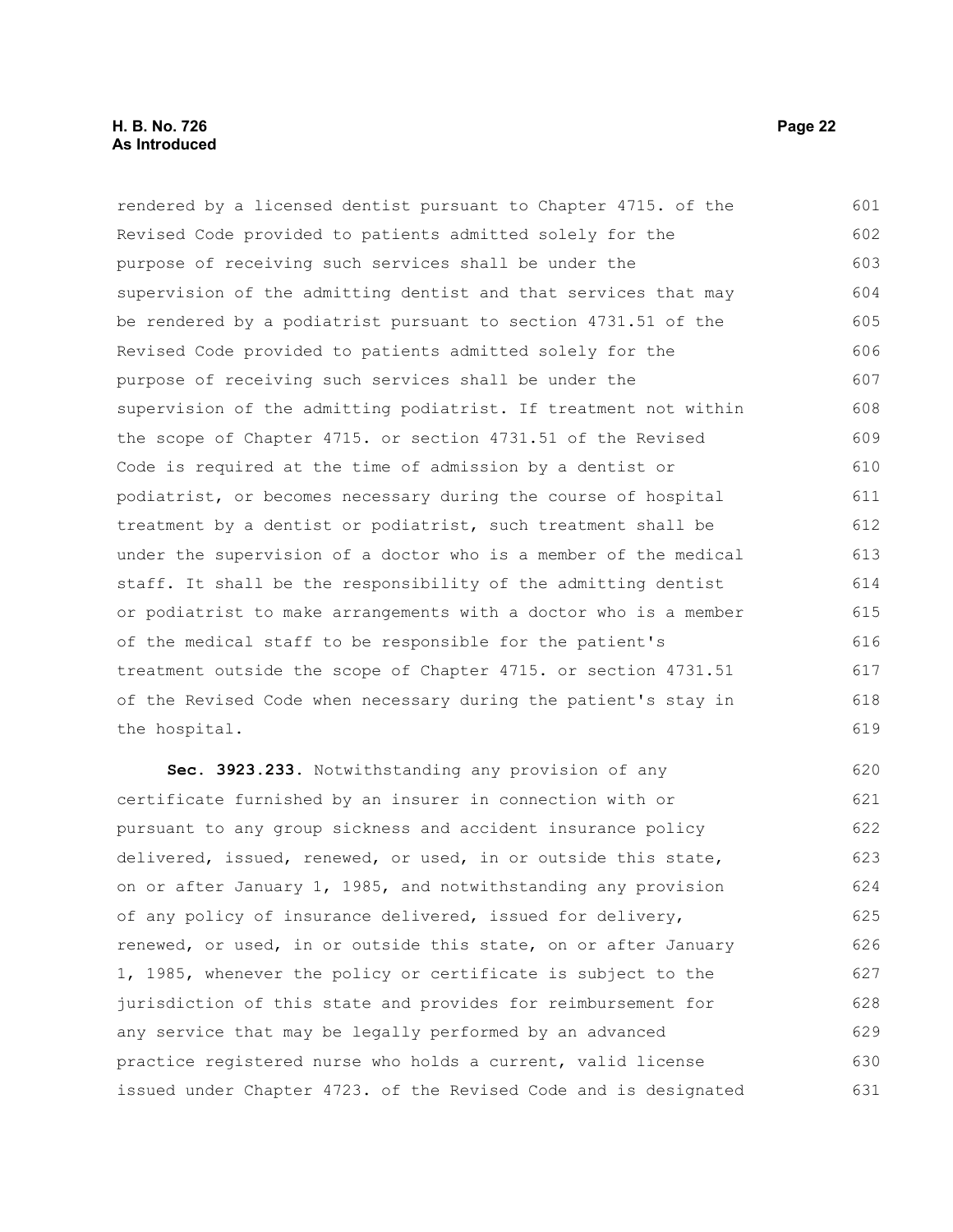#### **H. B. No. 726 Page 23 As Introduced**

as a certified nurse-midwife in accordance with section 4723.42 of the Revised Code, reimbursement under the policy or certificate shall not be denied to a certified nurse-midwife performing the service-in collaboration with a licensedphysician. The collaborating physician shall be identified on an insurance claim form. 632 633 634 635 636 637

The cost of collaboration with a certified nurse-midwife by a licensed physician as required under section 4723.43 of the Revised Code is a reimbursable expense. 638 639 640

The division of any reimbursement payment for services performed by a certified nurse-midwife between the certified nurse-midwife and the certified nurse-midwife's collaborating physician shall be determined and mutually agreed upon by the certified nurse-midwife and the physician. The division of fees shall not be considered a violation of division (B)(17) of section 4731.22 of the Revised Code. In no case shall the total fees charged exceed the fee the physician would have charged had the physician provided the entire service. 641 642 643 644 645 646 647 648 649

**Sec. 3923.301.** Every person, the state and any of its instrumentalities, any county, township, school district, or other political subdivision and any of its instrumentalities, and any municipal corporation and any of its instrumentalities that provides payment for health care benefits for any of its employees resident in this state, which benefits are not provided by contract with an insurer qualified to provide sickness and accident insurance or a health insuring corporation, and that includes reimbursement for any service that may be legally performed by an advanced practice registered nurse who holds a current, valid license issued under Chapter 4723. of the Revised Code and is designated as a certified 650 651 652 653 654 655 656 657 658 659 660 661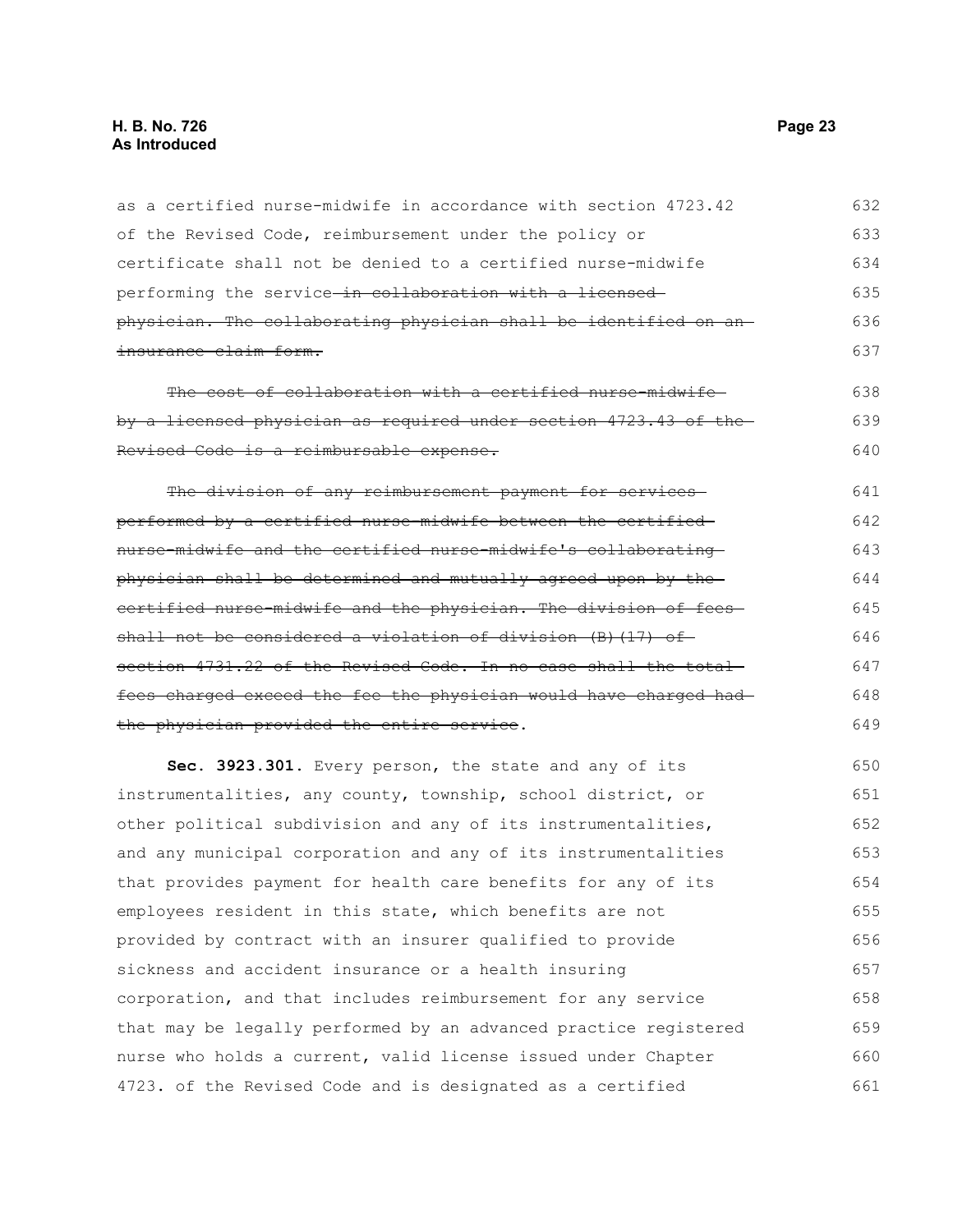### **H. B. No. 726 Page 24 As Introduced**

| nurse-midwife in accordance with section 4723.42 of the Revised          | 662 |
|--------------------------------------------------------------------------|-----|
| Code, shall not deny reimbursement to a certified nurse-midwife          | 663 |
| performing the service <del> if the service is performed in</del>        | 664 |
| collaboration with a licensed physician. The collaborating               | 665 |
| physician shall be identified on the claim form.                         | 666 |
| The cost of collaboration with a certified nurse-midwife-                | 667 |
| by a licensed physician as required under section 4723.43 of the-        | 668 |
| Revised Code is a reimbursable expense.                                  | 669 |
| The division of any reimbursement payment for services-                  | 670 |
| <del>performed by a certified nurse-midwife between the certified-</del> | 671 |
| nurse-midwife and the certified nurse-midwife's collaborating-           | 672 |
| physician shall be determined and mutually agreed upon by the-           | 673 |
| certified nurse-midwife and the physician. The division of fees-         | 674 |
| <u>shall not be considered a violation of division (B)(17) of-</u>       | 675 |
| section 4731.22 of the Revised Code. In no case shall the total—         | 676 |
| fees charged exceed the fee the physician would have charged had         | 677 |
| the physician provided the entire service.                               | 678 |
| Sec. 3923.63. (A) Notwithstanding section 3901.71 of the                 | 679 |
| Revised Code, each individual or group policy of sickness and            | 680 |
| accident insurance delivered, issued for delivery, or renewed in         | 681 |
| this state that provides maternity benefits shall provide                | 682 |
| coverage of inpatient care and follow-up care for a mother and           | 683 |
| her newborn as follows:                                                  | 684 |
| (1) The policy shall cover a minimum of forty-eight hours                | 685 |
| of inpatient care following a normal vaginal delivery and a              | 686 |
| minimum of ninety-six hours of inpatient care following a                | 687 |
| cesarean delivery. Services covered as inpatient care shall              | 688 |
| include medical, educational, and any other services that are            | 689 |
| consistent with the inpatient care recommended in the protocols          | 690 |
| and guidelines developed by national organizations that                  | 691 |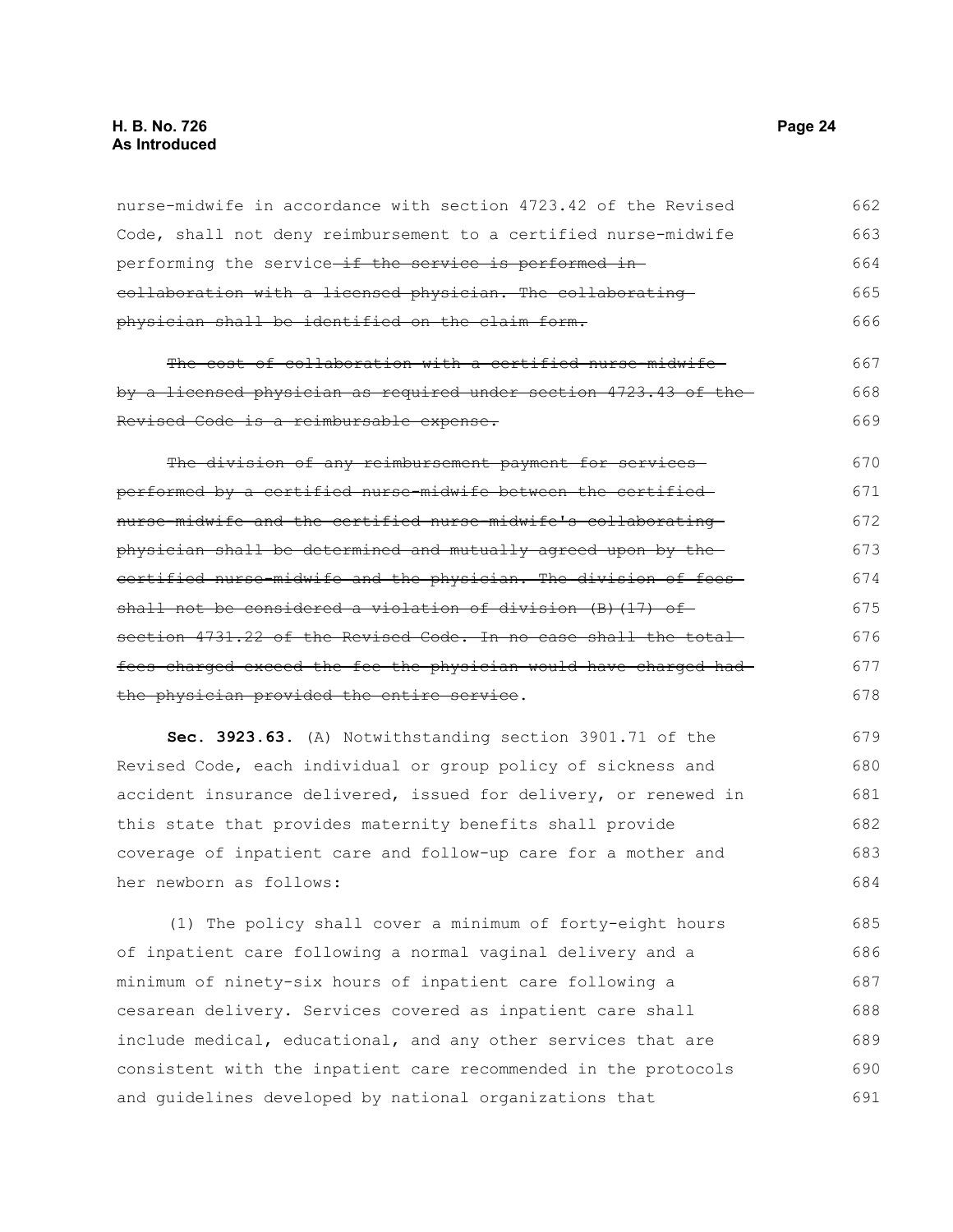represent pediatric, obstetric, and nursing professionals.

(2) The policy shall cover a physician-directed source of follow-up care or a source of follow-up care directed by an advanced practice registered nurse. Services covered as followup care shall include physical assessment of the mother and newborn, parent education, assistance and training in breast or bottle feeding, assessment of the home support system, performance of any medically necessary and appropriate clinical tests, and any other services that are consistent with the follow-up care recommended in the protocols and guidelines developed by national organizations that represent pediatric, obstetric, and nursing professionals. The coverage shall apply to services provided in a medical setting or through home health care visits. The coverage shall apply to a home health care visit only if the health care professional who conducts the visit is knowledgeable and experienced in maternity and newborn care. 693 694 695 696 697 698 699 700 701 702 703 704 705 706 707 708

When a decision is made in accordance with division (B) of this section to discharge a mother or newborn prior to the expiration of the applicable number of hours of inpatient care required to be covered, the coverage of follow-up care shall apply to all follow-up care that is provided within seventy-two hours after discharge. When a mother or newborn receives at least the number of hours of inpatient care required to be covered, the coverage of follow-up care shall apply to follow-up care that is determined to be medically necessary by the health care professionals responsible for discharging the mother or newborn. 709 710 711 712 713 714 715 716 717 718 719

(B) Any decision to shorten the length of inpatient stay to less than that specified under division (A)(1) of this 720 721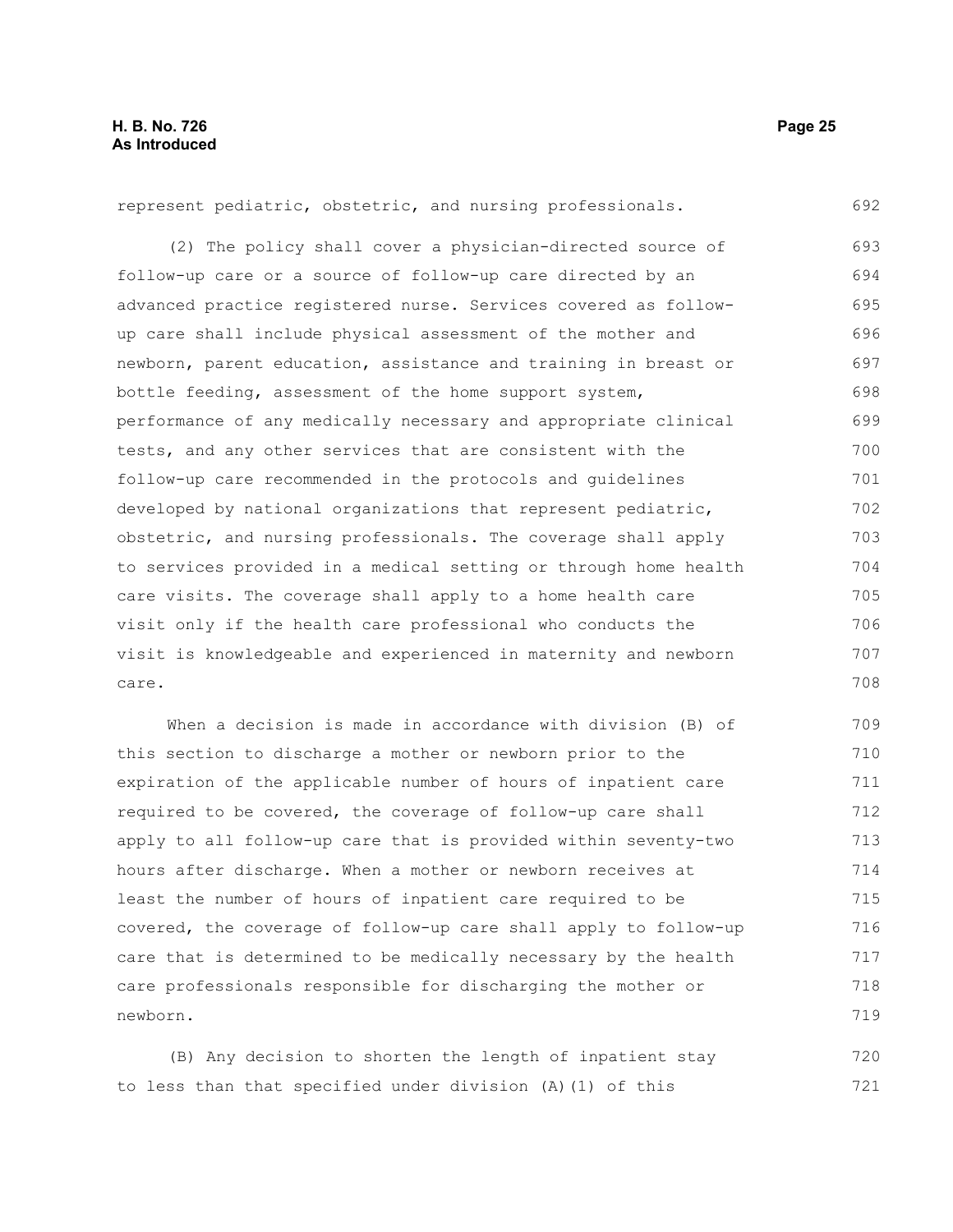section shall be made by the physician attending the mother or newborn, except that if a certified nurse-midwife is attending the mother-in collaboration with a physician, the decision may be made by the certified nurse-midwife. Decisions regarding early discharge shall be made only after conferring with the mother or a person responsible for the mother or newborn. For purposes of this division, a person responsible for the mother or newborn may include a parent, guardian, or any other person with authority to make medical decisions for the mother or newborn. (C)(1) No sickness and accident insurer may do either of the following: (a) Terminate the participation of a health care professional or health care facility as a provider under a sickness and accident insurance policy solely for making recommendations for inpatient or follow-up care for a particular mother or newborn that are consistent with the care required to be covered by this section; (b) Establish or offer monetary or other financial incentives for the purpose of encouraging a person to decline the inpatient or follow-up care required to be covered by this section. (2) Whoever violates division (C)(1)(a) or (b) of this section has engaged in an unfair and deceptive act or practice in the business of insurance under sections 3901.19 to 3901.26 of the Revised Code. (D) This section does not do any of the following: (1) Require a policy to cover inpatient or follow-up care that is not received in accordance with the policy's terms 722 723 724 725 726 727 728 729 730 731 732 733 734 735 736 737 738 739 740 741 742 743 744 745 746 747 748 749 750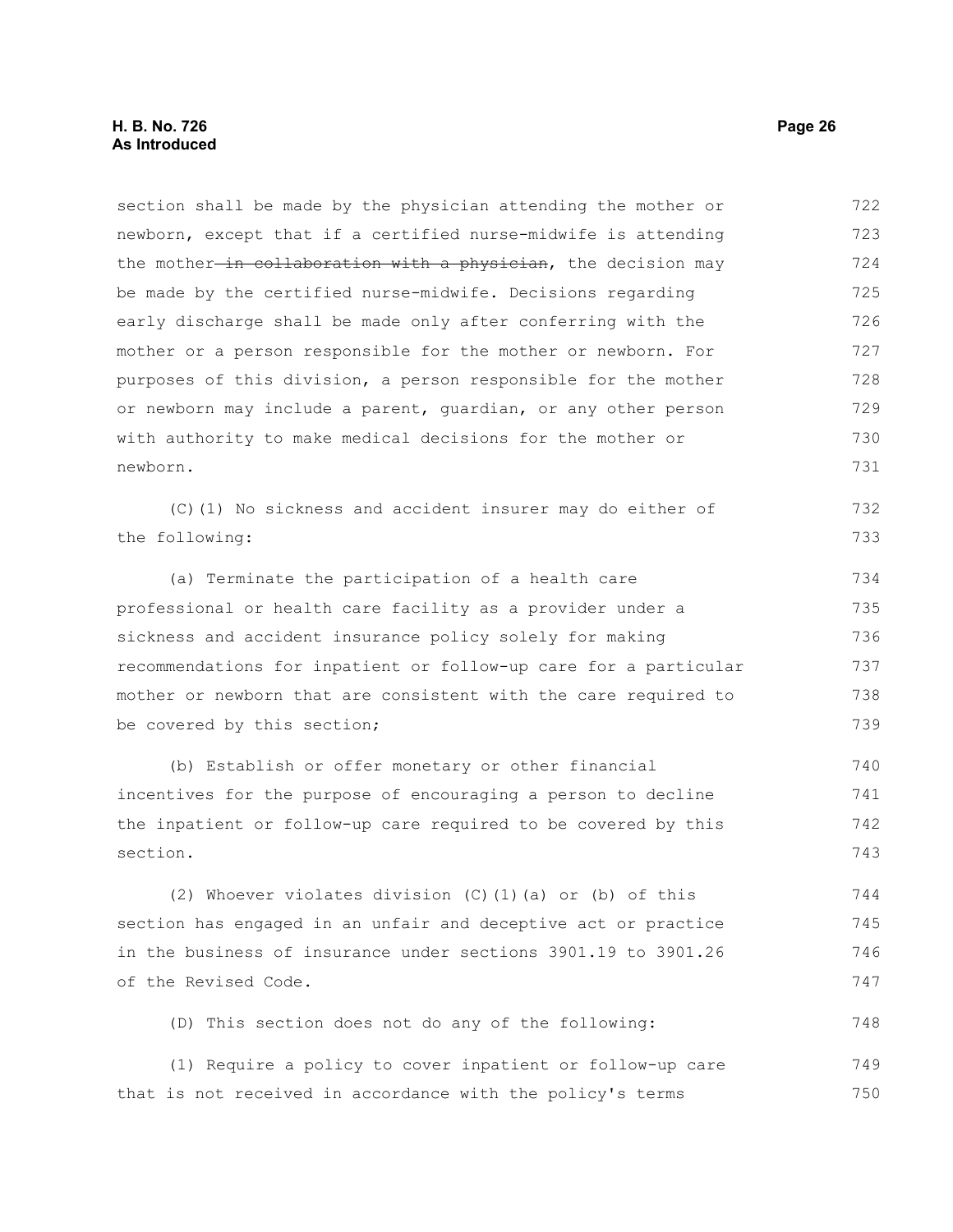pertaining to the health care professionals and facilities from which an individual is authorized to receive health care services; (2) Require a mother or newborn to stay in a hospital or other inpatient setting for a fixed period of time following delivery; (3) Require a child to be delivered in a hospital or other inpatient setting; (4) Authorize a certified nurse-midwife to practice beyond the authority to practice nurse-midwifery in accordance with Chapter 4723. of the Revised Code; (5) Establish minimum standards of medical diagnosis, care or treatment for inpatient or follow-up care for a mother or newborn. A deviation from the care required to be covered under this section shall not, solely on the basis of this section, give rise to a medical claim or derivative medical claim, as those terms are defined in section 2305.113 of the Revised Code. **Sec. 3923.64.** (A) Notwithstanding section 3901.71 of the Revised Code, each public employee benefit plan established or modified in this state that provides maternity benefits shall 751 752 753 754 755 756 757 758 759 760 761 762 763 764 765 766 767 768 769 770

provide coverage of inpatient care and follow-up care for a mother and her newborn as follows: 771 772

(1) The plan shall cover a minimum of forty-eight hours of inpatient care following a normal vaginal delivery and a minimum of ninety-six hours of inpatient care following a cesarean delivery. Services covered as inpatient care shall include medical, educational, and any other services that are consistent with the inpatient care recommended in the protocols and guidelines developed by national organizations that represent 773 774 775 776 777 778 779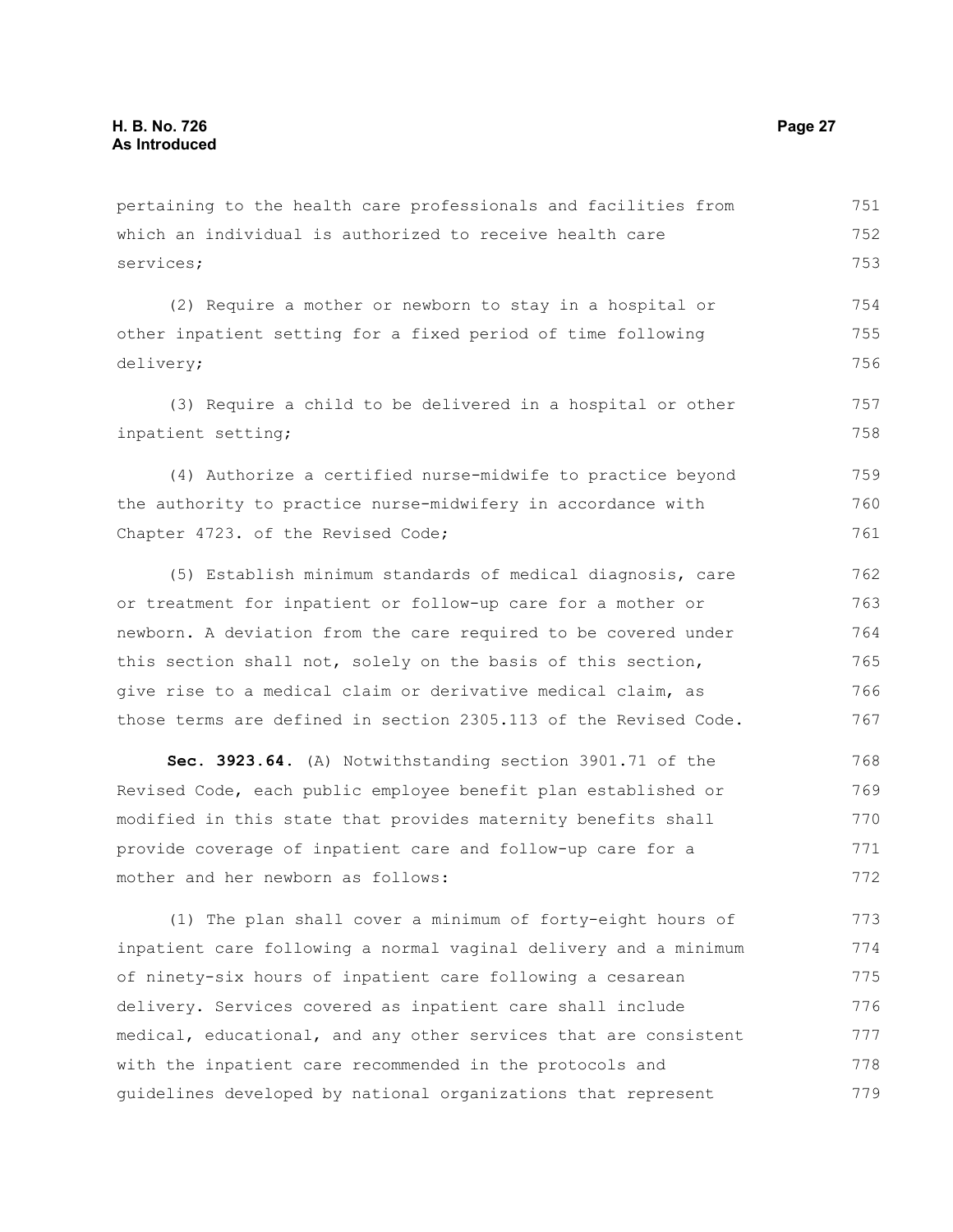pediatric, obstetric, and nursing professionals.

(2) The plan shall cover a physician-directed source of follow-up care or a source of follow-up care directed by an advanced practice registered nurse. Services covered as followup care shall include physical assessment of the mother and newborn, parent education, assistance and training in breast or bottle feeding, assessment of the home support system, performance of any medically necessary and appropriate clinical tests, and any other services that are consistent with the follow-up care recommended in the protocols and guidelines developed by national organizations that represent pediatric, obstetric, and nursing professionals. The coverage shall apply to services provided in a medical setting or through home health care visits. The coverage shall apply to a home health care visit only if the health care professional who conducts the visit is knowledgeable and experienced in maternity and newborn care. 781 782 783 784 785 786 787 788 789 790 791 792 793 794 795 796

When a decision is made in accordance with division (B) of this section to discharge a mother or newborn prior to the expiration of the applicable number of hours of inpatient care required to be covered, the coverage of follow-up care shall apply to all follow-up care that is provided within seventy-two hours after discharge. When a mother or newborn receives at least the number of hours of inpatient care required to be covered, the coverage of follow-up care shall apply to follow-up care that is determined to be medically necessary by the health care professionals responsible for discharging the mother or newborn. 797 798 799 800 801 802 803 804 805 806 807

(B) Any decision to shorten the length of inpatient stay to less than that specified under division (A)(1) of this 808 809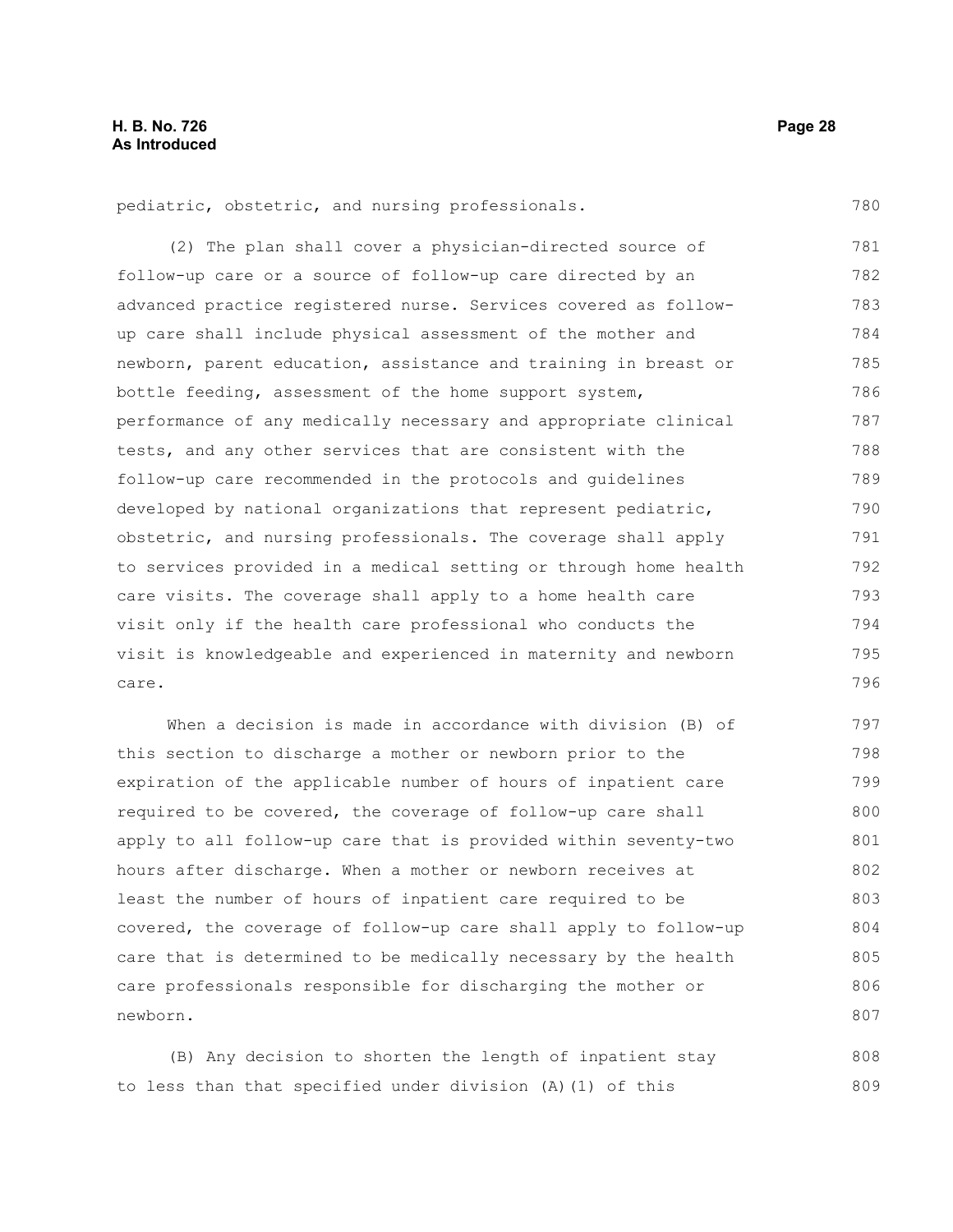section shall be made by the physician attending the mother or newborn, except that if a certified nurse-midwife is attending the mother-in collaboration with a physician, the decision may be made by the certified nurse-midwife. Decisions regarding early discharge shall be made only after conferring with the mother or a person responsible for the mother or newborn. For purposes of this division, a person responsible for the mother or newborn may include a parent, guardian, or any other person with authority to make medical decisions for the mother or newborn. (C)(1) No public employer who offers an employee benefit plan may do either of the following: (a) Terminate the participation of a health care professional or health care facility as a provider under the plan solely for making recommendations for inpatient or followup care for a particular mother or newborn that are consistent with the care required to be covered by this section; (b) Establish or offer monetary or other financial incentives for the purpose of encouraging a person to decline the inpatient or follow-up care required to be covered by this section. (2) Whoever violates division (C)(1)(a) or (b) of this section has engaged in an unfair and deceptive act or practice in the business of insurance under sections 3901.19 to 3901.26 of the Revised Code. (D) This section does not do any of the following: (1) Require a plan to cover inpatient or follow-up care 810 811 812 813 814 815 816 817 818 819 820 821 822 823 824 825 826 827 828 829 830 831 832 833 834 835 836

that is not received in accordance with the plan's terms pertaining to the health care professionals and facilities from 837 838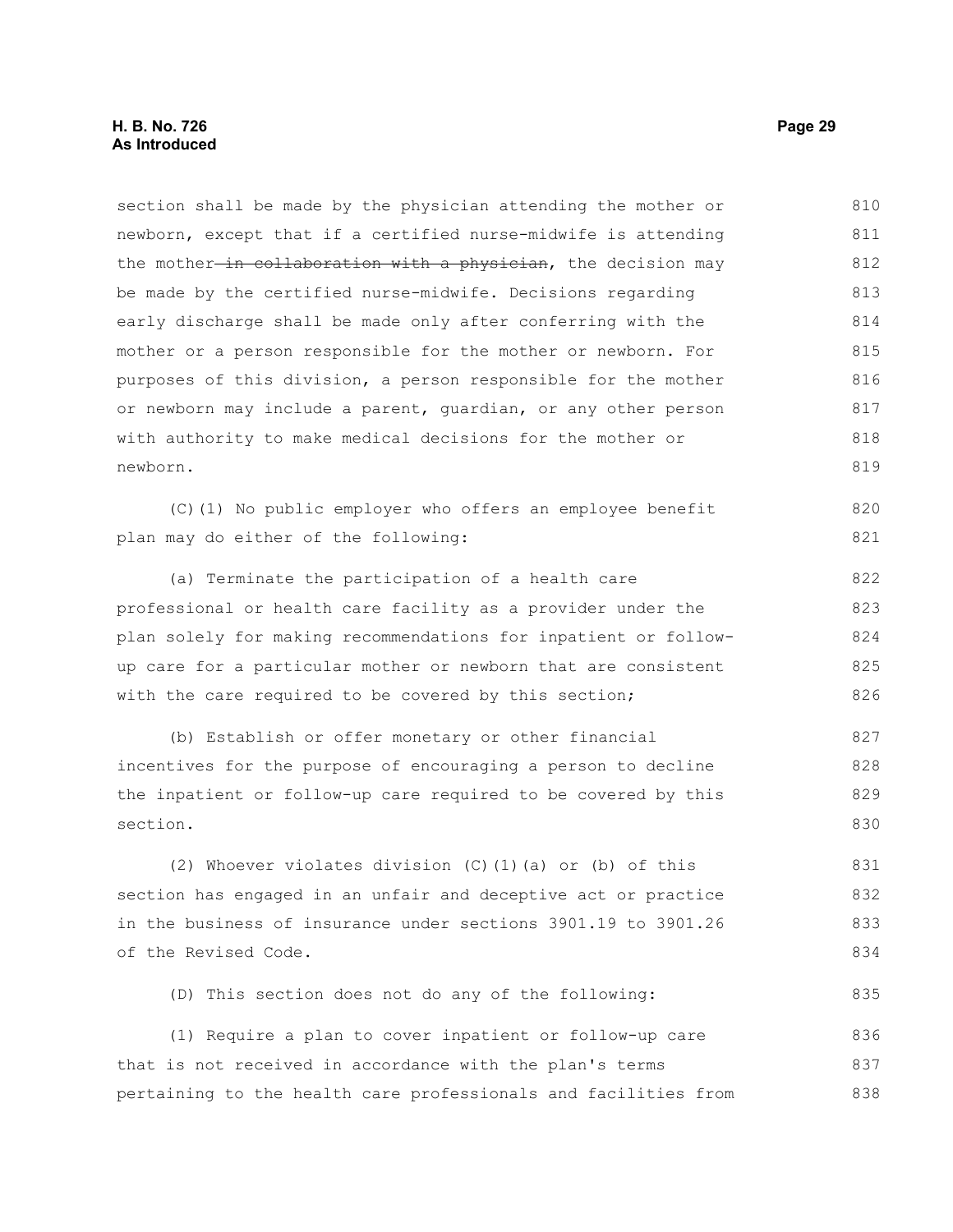which an individual is authorized to receive health care services; (2) Require a mother or newborn to stay in a hospital or other inpatient setting for a fixed period of time following delivery; (3) Require a child to be delivered in a hospital or other inpatient setting; (4) Authorize a certified nurse-midwife to practice beyond the authority to practice nurse-midwifery in accordance with Chapter 4723. of the Revised Code; (5) Establish minimum standards of medical diagnosis, care, or treatment for inpatient or follow-up care for a mother or newborn. A deviation from the care required to be covered under this section shall not, solely on the basis of this section, give rise to a medical claim or derivative medical claim, as those terms are defined in section 2305.113 of the Revised Code. **Sec. 4723.01.** As used in this chapter: (A) "Registered nurse" means an individual who holds a current, valid license issued under this chapter that authorizes the practice of nursing as a registered nurse. (B) "Practice of nursing as a registered nurse" means providing to individuals and groups nursing care requiring specialized knowledge, judgment, and skill derived from the principles of biological, physical, behavioral, social, and nursing sciences. Such nursing care includes: (1) Identifying patterns of human responses to actual or potential health problems amenable to a nursing regimen; 839 840 841 842 843 844 845 846 847 848 849 850 851 852 853 854 855 856 857 858 859 860 861 862 863 864 865 866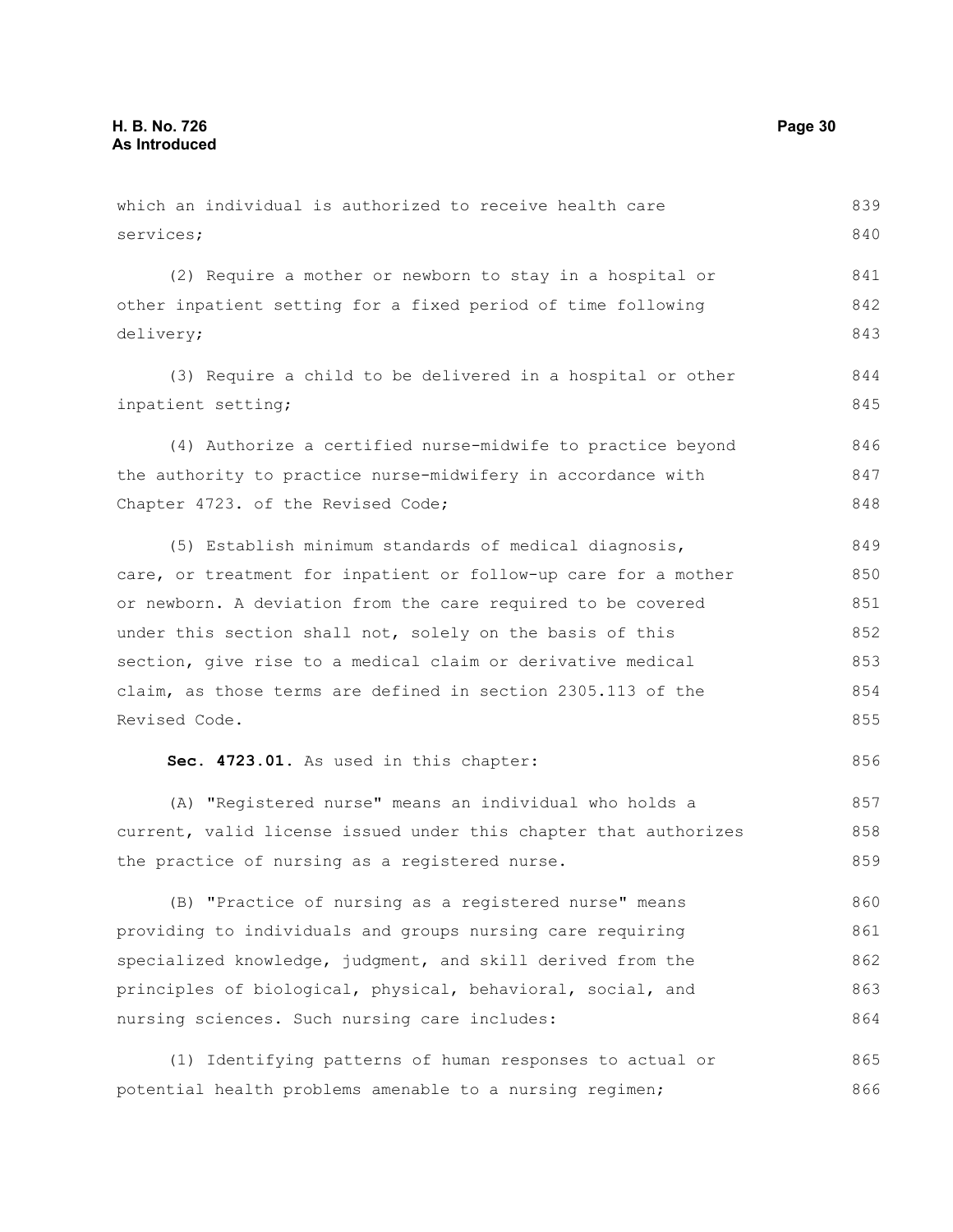| (2) Executing a nursing regimen through the selection,          | 867 |
|-----------------------------------------------------------------|-----|
| performance, management, and evaluation of nursing actions;     | 868 |
| (3) Assessing health status for the purpose of providing        | 869 |
| nursing care;                                                   | 870 |
| (4) Providing health counseling and health teaching;            | 871 |
| (5) Administering medications, treatments, and executing        | 872 |
| regimens authorized by an individual who is authorized to       | 873 |
| practice in this state and is acting within the course of the   | 874 |
| individual's professional practice;                             | 875 |
| (6) Teaching, administering, supervising, delegating, and       | 876 |
| evaluating nursing practice.                                    | 877 |
| (C) "Nursing regimen" may include preventative,                 | 878 |
| restorative, and health-promotion activities.                   | 879 |
| (D) "Assessing health status" means the collection of data      | 880 |
| through nursing assessment techniques, which may include        | 881 |
| interviews, observation, and physical evaluations for the       | 882 |
| purpose of providing nursing care.                              | 883 |
| (E) "Licensed practical nurse" means an individual who          | 884 |
| holds a current, valid license issued under this chapter that   | 885 |
| authorizes the practice of nursing as a licensed practical      | 886 |
| nurse.                                                          | 887 |
| (F) "The practice of nursing as a licensed practical            | 888 |
| nurse" means providing to individuals and groups nursing care   | 889 |
| requiring the application of basic knowledge of the biological, | 890 |
| physical, behavioral, social, and nursing sciences at the       | 891 |
| direction of a registered nurse or any of the following who is  | 892 |
| authorized to practice in this state: a physician, physician    | 893 |
| assistant, dentist, podiatrist, optometrist, or chiropractor.   | 894 |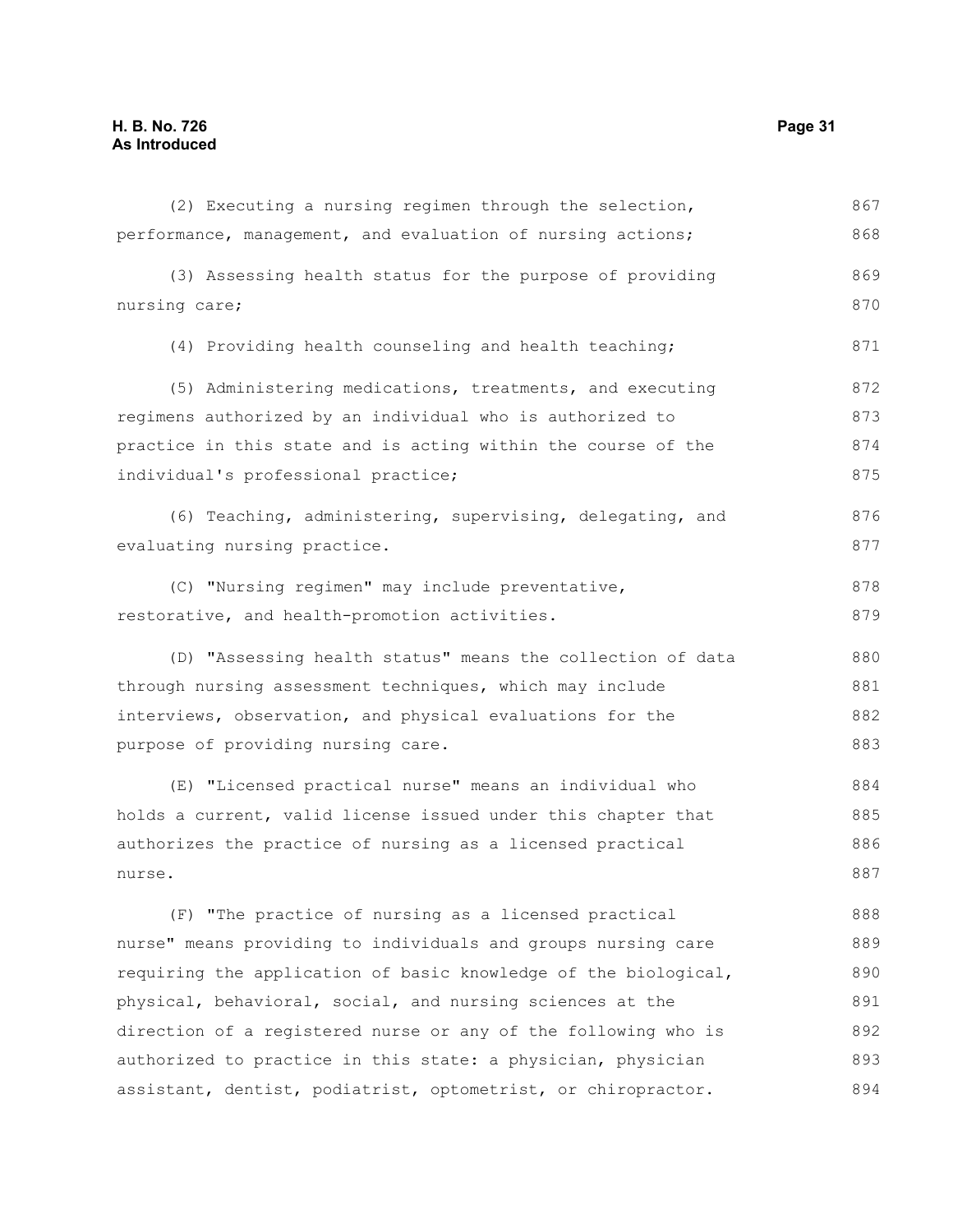nurse.

Such nursing care includes:

(1) Observation, patient teaching, and care in a diversity of health care settings; (2) Contributions to the planning, implementation, and evaluation of nursing; (3) Administration of medications and treatments authorized by an individual who is authorized to practice in this state and is acting within the course of the individual's professional practice on the condition that the licensed practical nurse is authorized under section 4723.17 of the Revised Code to administer medications; (4) Administration to an adult of intravenous therapy authorized by an individual who is authorized to practice in this state and is acting within the course of the individual's professional practice, on the condition that the licensed practical nurse is authorized under section 4723.18 or 4723.181 of the Revised Code to perform intravenous therapy and performs intravenous therapy only in accordance with those sections; (5) Delegation of nursing tasks as directed by a registered nurse; (6) Teaching nursing tasks to licensed practical nurses and individuals to whom the licensed practical nurse is authorized to delegate nursing tasks as directed by a registered 896 897 898 899 900 901 902 903 904 905 906 907 908 909 910 911 912 913 914 915 916 917

(G) "Certified registered nurse anesthetist" means an advanced practice registered nurse who holds a current, valid license issued under this chapter and is designated as a certified registered nurse anesthetist in accordance with section 4723.42 of the Revised Code and rules adopted by the 919 920 921 922 923

895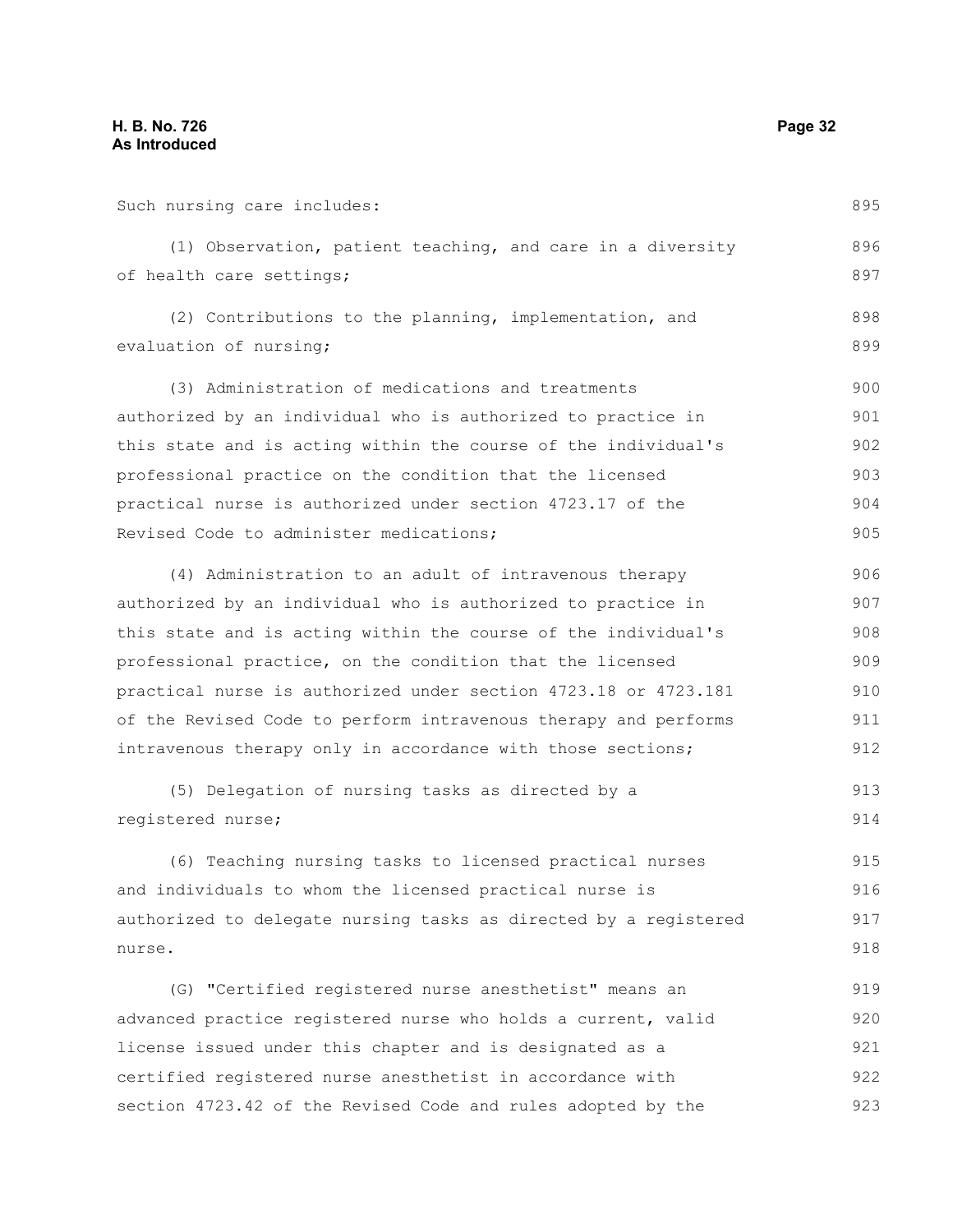board of nursing.

(H) "Clinical nurse specialist" means an advanced practice registered nurse who holds a current, valid license issued under this chapter and is designated as a clinical nurse specialist in accordance with section 4723.42 of the Revised Code and rules adopted by the board of nursing. 925 926 927 928 929

(I) "Certified nurse-midwife" means an advanced practice registered nurse who holds a current, valid license issued under this chapter and is designated as a certified nurse-midwife in accordance with section 4723.42 of the Revised Code and rules adopted by the board of nursing. 930 931 932 933 934

(J) "Certified nurse practitioner" means an advanced practice registered nurse who holds a current, valid license issued under this chapter and is designated as a certified nurse practitioner in accordance with section 4723.42 of the Revised Code and rules adopted by the board of nursing. 935 936 937 938 939

(K) "Physician" means an individual authorized under Chapter 4731. of the Revised Code to practice medicine and surgery or osteopathic medicine and surgery. 940 941 942

#### (L) "Collaboration" or "collaborating" means the following: 944

(1) In the case of a clinical nurse specialist or a certified nurse practitioner, that one or more podiatrists acting within the scope of practice of podiatry in accordance with section 4731.51 of the Revised Code and with whom the nurse has entered into a standard care arrangement or one or more physicians with whom the nurse has entered into a standard care arrangement are continuously available to communicate with the clinical nurse specialist or certified nurse practitioner either 945 946 947 948 949 950 951 952

924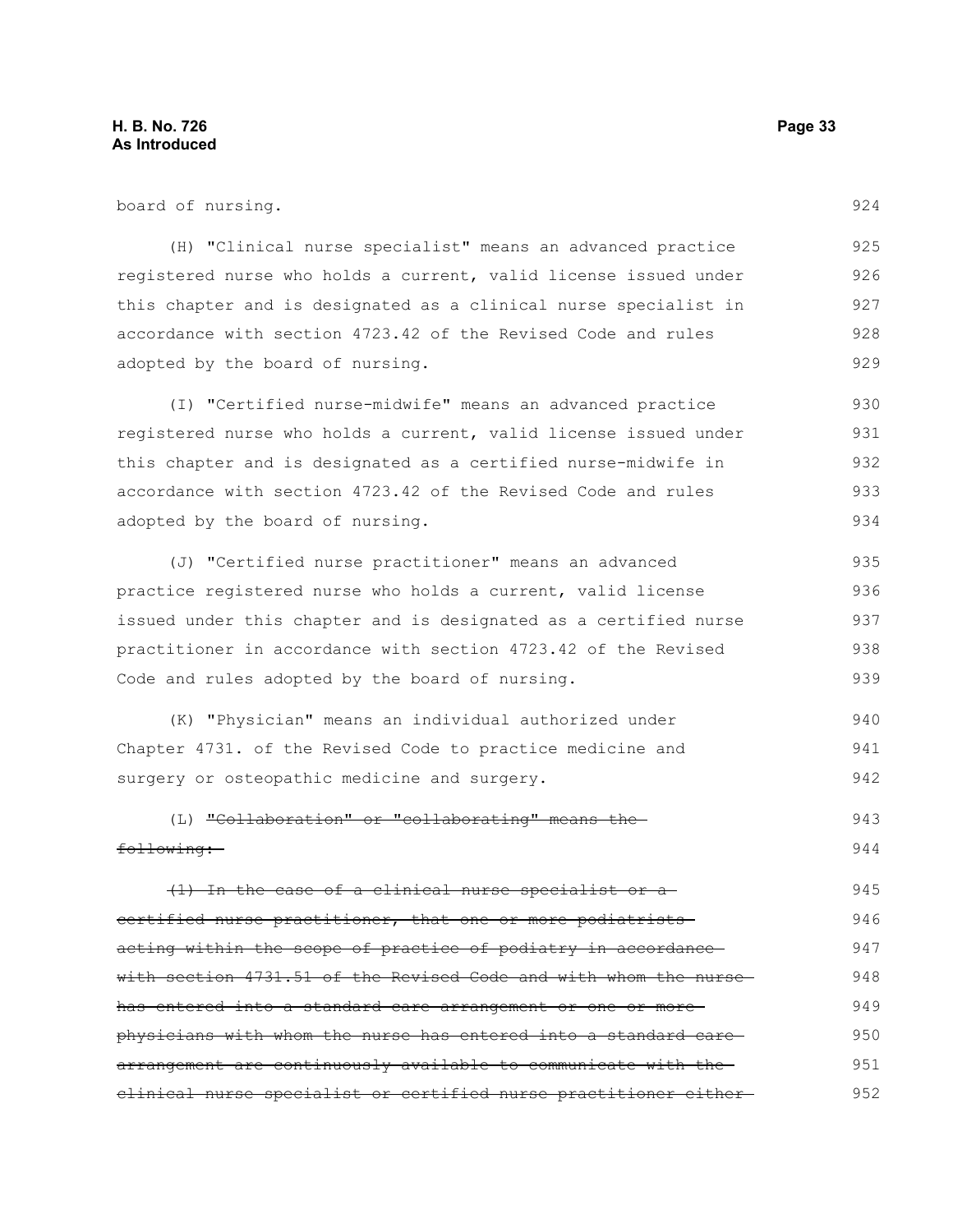in person or by electronic communication;

953 954

| (2) In the case of a certified nurse-midwife, that one or-        | 954 |
|-------------------------------------------------------------------|-----|
| more physicians with whom the certified nurse-midwife has-        | 955 |
| entered into a standard care arrangement are continuously-        | 956 |
| available to communicate with the certified nurse-midwife either- | 957 |
| <del>in person or by electronic communication.</del>              | 958 |

(M) "Supervision," as it pertains to a certified registered nurse anesthetist, means that the certified registered nurse anesthetist is under the direction of a podiatrist acting within the podiatrist's scope of practice in accordance with section 4731.51 of the Revised Code, a dentist acting within the dentist's scope of practice in accordance with Chapter 4715. of the Revised Code, or a physician, and, when administering anesthesia, the certified registered nurse anesthetist is in the immediate presence of the podiatrist, dentist, or physician. 959 960 961 962 963 964 965 966 967 968

| (N) "Standard care arrangement" means a written, formal-       | 969 |
|----------------------------------------------------------------|-----|
| guide for planning and evaluating a patient's health care that | 970 |
| is developed by one or more collaborating physicians or-       | 971 |
| podiatrists and a clinical nurse specialist, certified nurse-  | 972 |
| midwife, or certified nurse practitioner and meets the         | 973 |
| requirements of section 4723.431 of the Revised Code.          | 974 |

(O) (M) "Advanced practice registered nurse" means an individual who holds a current, valid license issued under this chapter that authorizes the practice of nursing as an advanced practice registered nurse and is designated as any of the following: 975 976 977 978 979

(1) A certified registered nurse anesthetist; 980

(2) A clinical nurse specialist;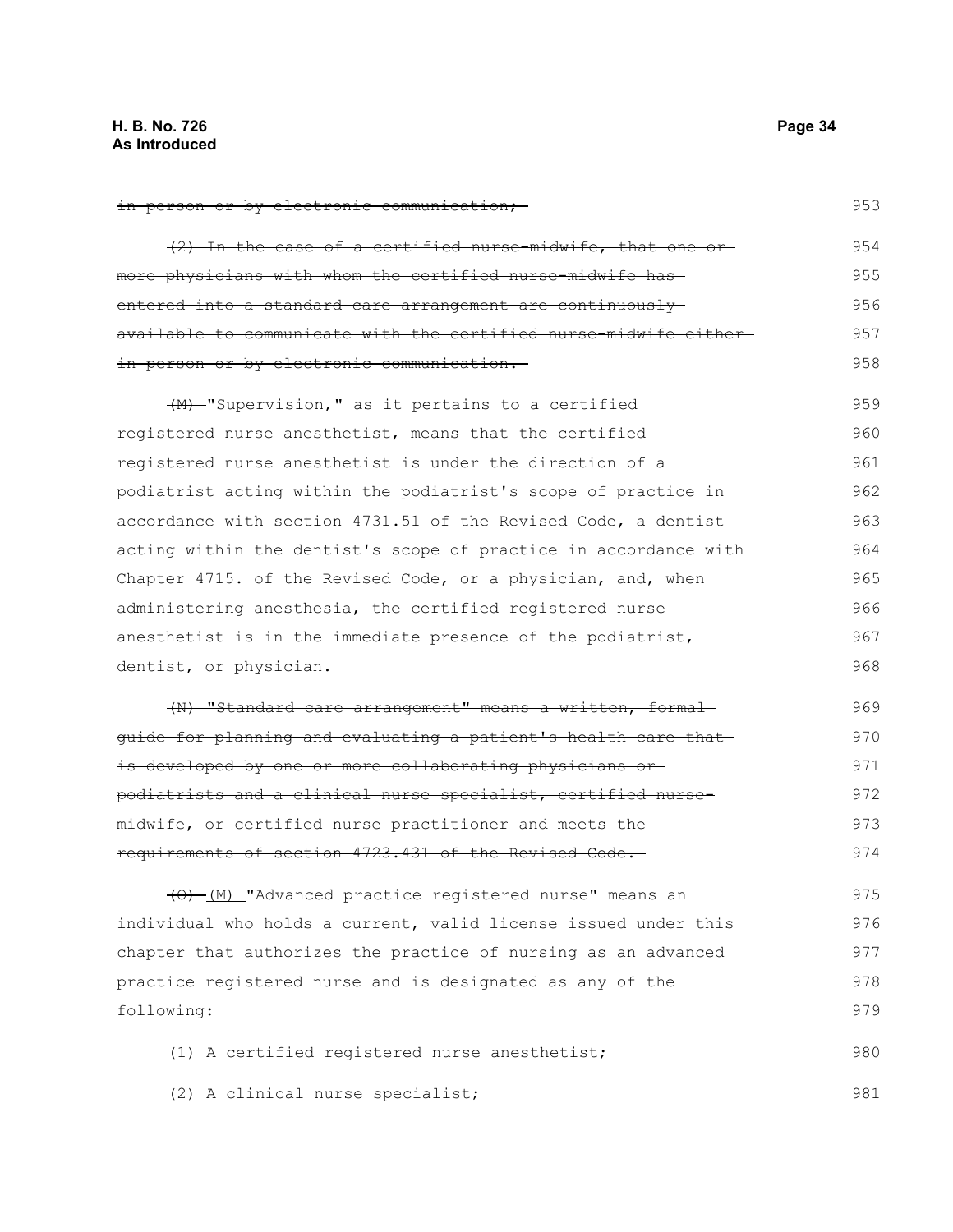| (3) A certified nurse-midwife;                                        | 982  |
|-----------------------------------------------------------------------|------|
| (4) A certified nurse practitioner.                                   | 983  |
| $\frac{P(-N)}{N}$ "Practice of nursing as an advanced practice        | 984  |
| registered nurse" means providing to individuals and groups           | 985  |
| nursing care that requires knowledge and skill obtained from          | 986  |
| advanced formal education, training, and clinical experience.         | 987  |
| Such nursing care includes the care described in section 4723.43      | 988  |
| of the Revised Code.                                                  | 989  |
| $(Q)$ (0) "Dialysis care" means the care and procedures that          | 990  |
| a dialysis technician or dialysis technician intern is                | 991  |
| authorized to provide and perform, as specified in section            | 992  |
| 4723.72 of the Revised Code.                                          | 993  |
| (R) (P) "Dialysis technician" means an individual who                 | 994  |
| holds a current, valid certificate to practice as a dialysis          | 995  |
| technician issued under section 4723.75 of the Revised Code.          | 996  |
| $(5)$ (Q) "Dialysis technician intern" means an individual            | 997  |
| who holds a current, valid certificate to practice as a dialysis      | 998  |
| technician intern issued under section 4723.75 of the Revised         | 999  |
| Code.                                                                 | 1000 |
| $\frac{f(x)-f(x)}{f(x)}$ "Certified community health worker" means an | 1001 |
| individual who holds a current, valid certificate as a community      | 1002 |
| health worker issued under section 4723.85 of the Revised Code.       | 1003 |
| (U) (S) "Medication aide" means an individual who holds a             | 1004 |
| current, valid certificate issued under this chapter that             | 1005 |
| authorizes the individual to administer medication in accordance      | 1006 |
| with section 4723.67 of the Revised Code+                             | 1007 |

(V) (T) "Nursing specialtyDesignation" means a specialty in practice-designation as a certified registered nurse 1008 1009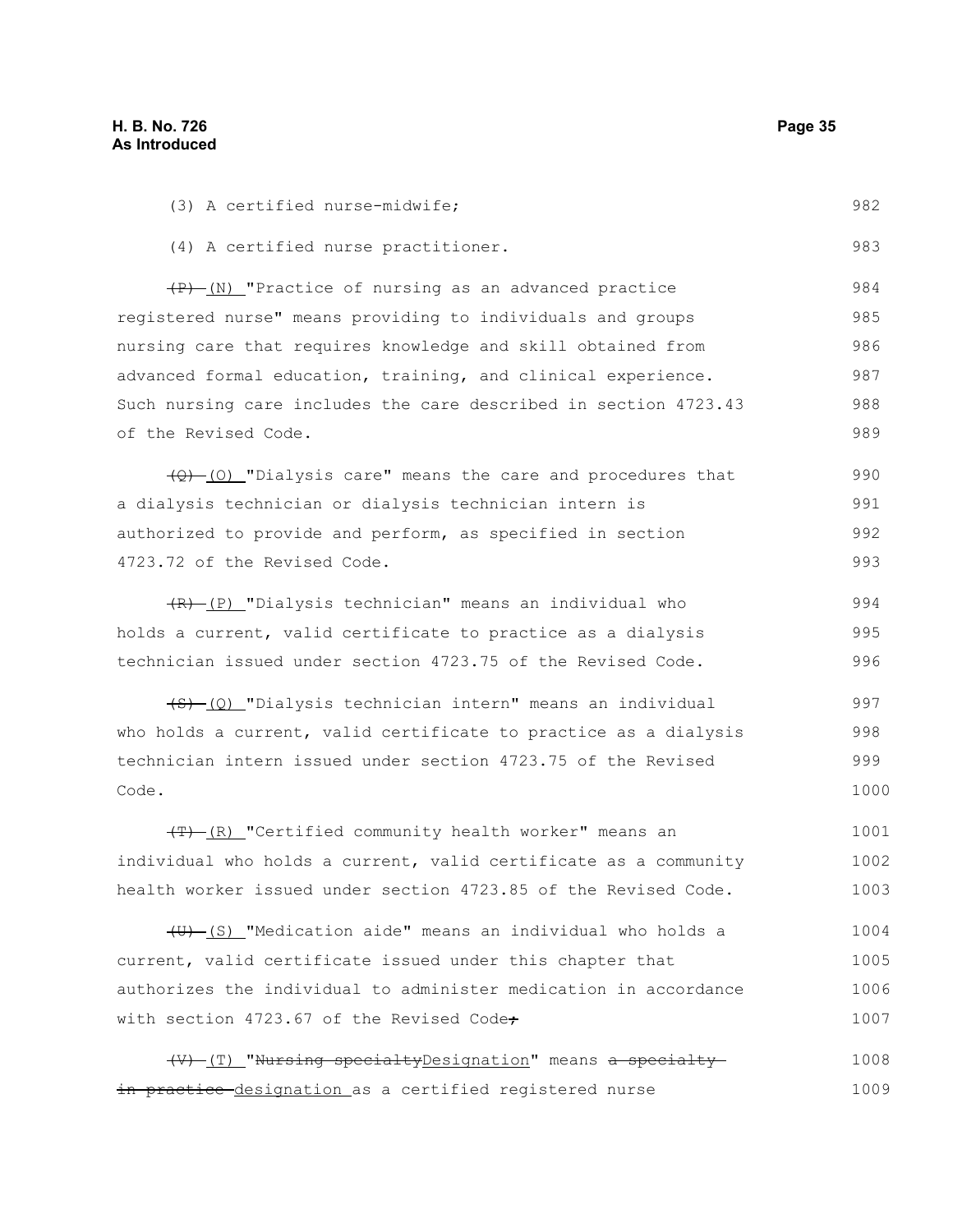anesthetist, clinical nurse specialist, certified nurse-midwife, or certified nurse practitioner. **Sec. 4723.07.** In accordance with Chapter 119. of the Revised Code, the board of nursing shall adopt and may amend and rescind rules that establish all of the following: (A) Provisions for the board's government and control of its actions and business affairs; (B) Minimum standards for nursing education programs that prepare graduates to be licensed under this chapter and procedures for granting, renewing, and withdrawing approval of those programs; (C) Criteria that applicants for licensure must meet to be eligible to take examinations for licensure; (D) Standards and procedures for renewal of the licenses and certificates issued by the board; (E) Standards for approval of continuing nursing education programs and courses for registered nurses, advanced practice registered nurses, and licensed practical nurses. The standards may provide for approval of continuing nursing education programs and courses that have been approved by other state boards of nursing or by national accreditation systems for nursing, including, but not limited to, the American nurses' credentialing center and the national association for practical nurse education and service. (F) Standards that persons must meet to be authorized by 1010 1011 1012 1013 1014 1015 1016 1017 1018 1019 1020 1021 1022 1023 1024 1025 1026 1027 1028 1029 1030 1031 1032 1033 1034

the board to approve continuing education programs and courses and a schedule by which that authorization expires and may be renewed; 1035 1036 1037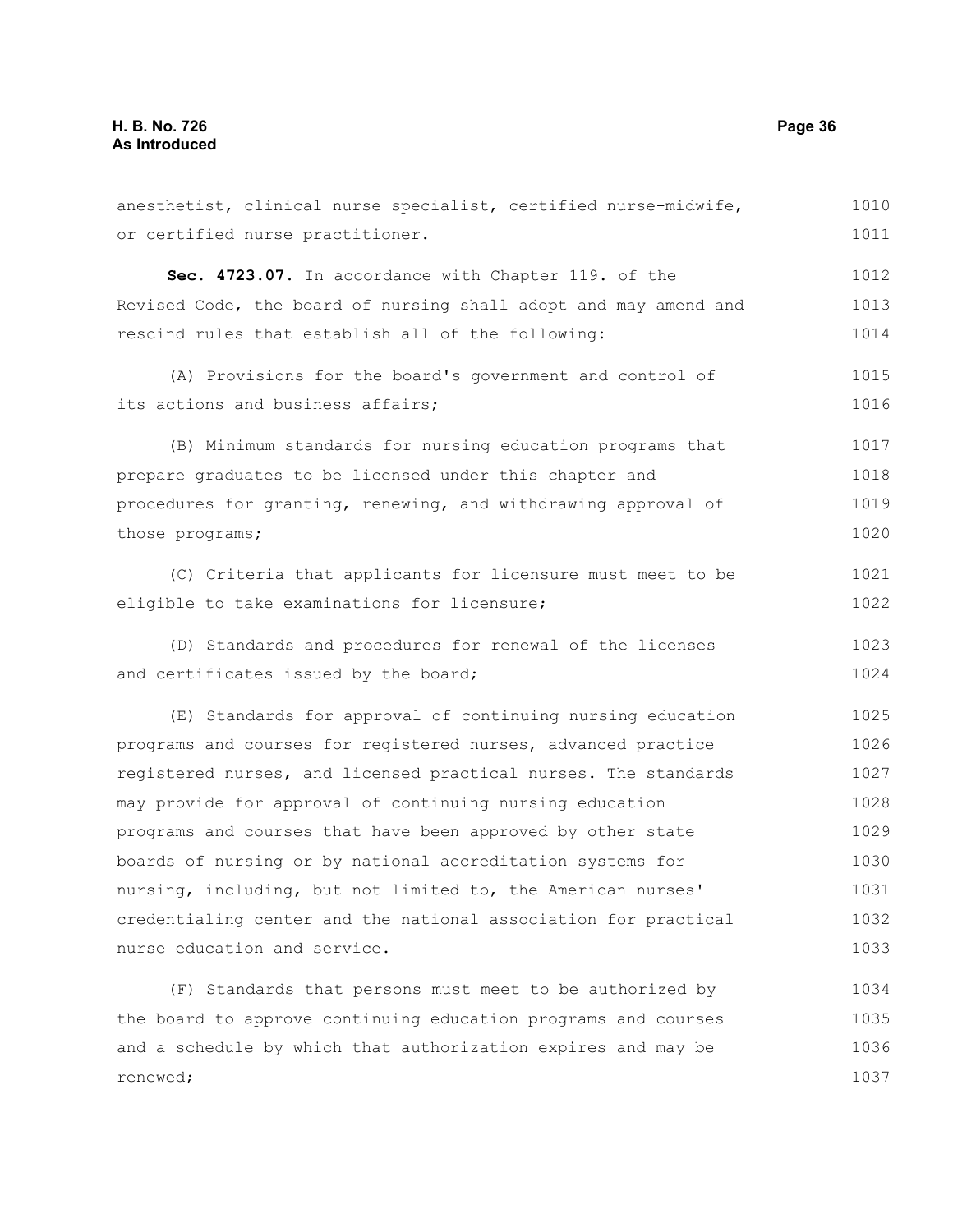(G) Requirements, including continuing education requirements, for reactivating inactive licenses or certificates, and for reinstating licenses or certificates that have lapsed; (H) Conditions that may be imposed for reinstatement of a license or certificate following action taken under section 3123.47, 4723.28, 4723.281, 4723.652, or 4723.86 of the Revised Code resulting in a license or certificate suspension; (I) Requirements for board approval of courses in medication administration by licensed practical nurses; (J) Criteria for evaluating the qualifications of an applicant for a license to practice nursing as a registered nurse, a license to practice nursing as an advanced practice registered nurse, or a license to practice nursing as a licensed practical nurse for the purpose of issuing the license by the board's endorsement of the applicant's authority to practice issued by the licensing agency of another state; (K) Universal and standard precautions that shall be used by each licensee or certificate holder. The rules shall define and establish requirements for universal and standard precautions that include the following: (1) Appropriate use of hand washing; (2) Disinfection and sterilization of equipment; (3) Handling and disposal of needles and other sharp instruments; (4) Wearing and disposal of gloves and other protective garments and devices. (L) Quality assurance standards for advanced practice 1038 1039 1040 1041 1042 1043 1044 1045 1046 1047 1048 1049 1050 1051 1052 1053 1054 1055 1056 1057 1058 1059 1060 1061 1062 1063 1064 1065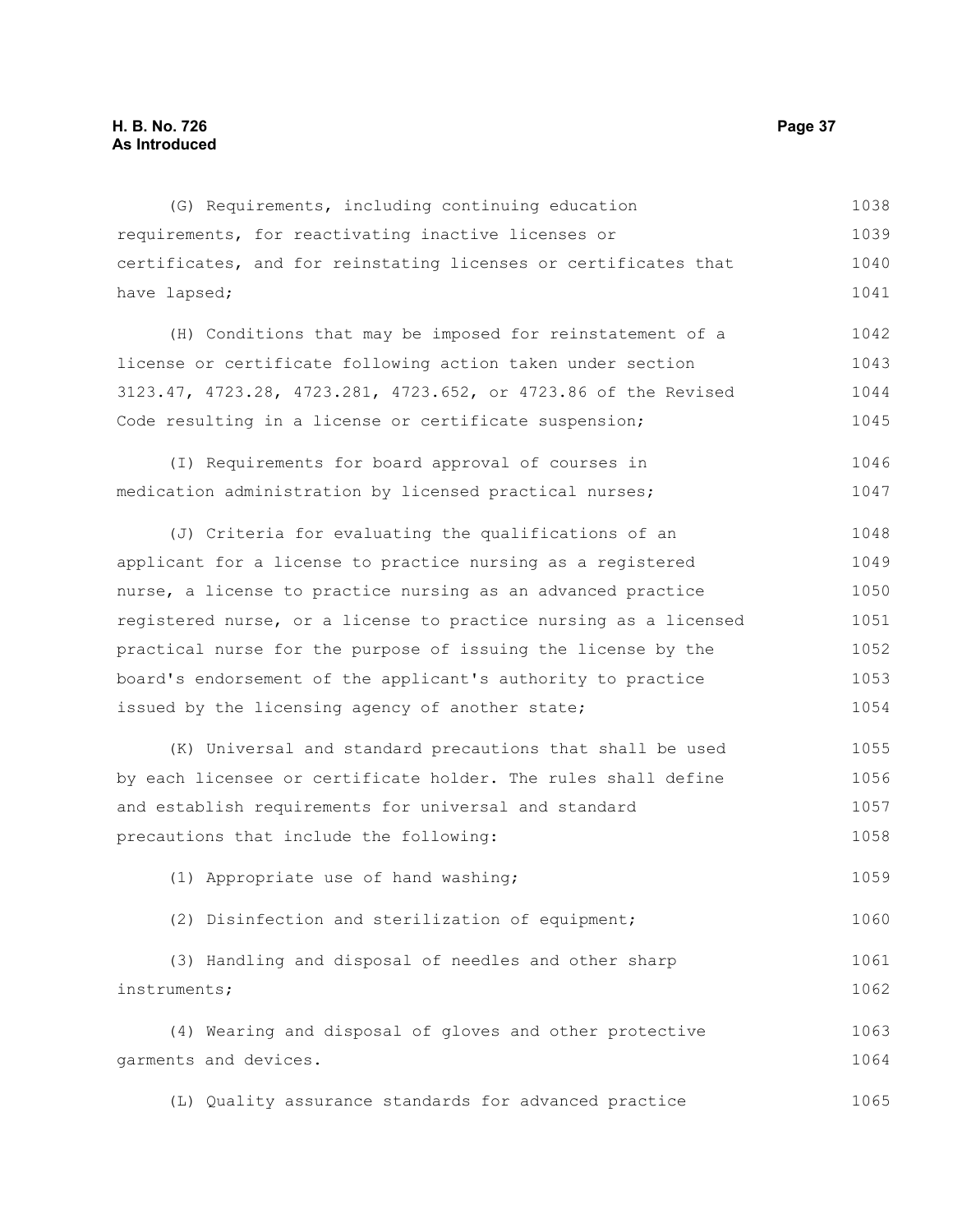# **H. B. No. 726 Page 38 As Introduced**

registered nurses;

(M) Additional criteria for the standard care arrangement required by section 4723.431 of the Revised Code entered into by a clinical nurse specialist, certified nurse-midwife, or certified nurse practitioner and the nurse's collaborating physician or podiatrist; 1067 1068 1069 1070 1071

 $(W)$  For purposes of division  $(B)$   $(31)$   $(B)$   $(30)$  of section 4723.28 of the Revised Code, the actions, omissions, or other circumstances that constitute failure to establish and maintain professional boundaries with a patient; 1072 1073 1074 1075

 $(0)$  (N) Standards and procedures for delegation under section 4723.48 of the Revised Code of the authority to administer drugs. 1076 1077 1078

The board may adopt other rules necessary to carry out the provisions of this chapter. The rules shall be adopted in accordance with Chapter 119. of the Revised Code. 1079 1080 1081

**Sec. 4723.28.** (A) The board of nursing, by a vote of a quorum, may impose one or more of the following sanctions if it finds that a person committed fraud in passing an examination required to obtain a license or dialysis technician certificate issued by the board or to have committed fraud, misrepresentation, or deception in applying for or securing any nursing license or dialysis technician certificate issued by the board: deny, revoke, suspend, or place restrictions on any nursing license or dialysis technician certificate issued by the board; reprimand or otherwise discipline a holder of a nursing license or dialysis technician certificate; or impose a fine of not more than five hundred dollars per violation. 1082 1083 1084 1085 1086 1087 1088 1089 1090 1091 1092 1093

(B) The board of nursing, by a vote of a quorum, may 1094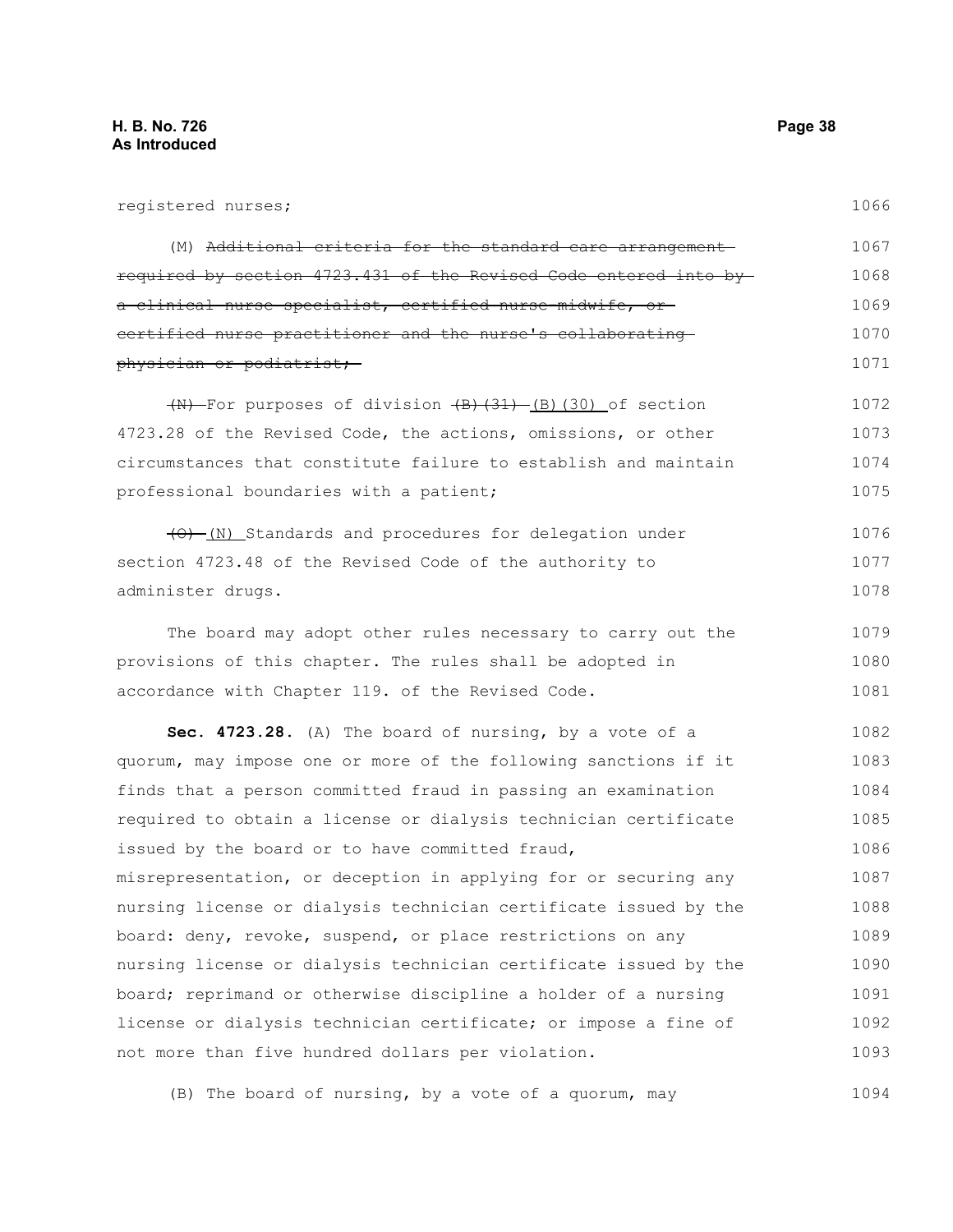# **H. B. No. 726 Page 39 As Introduced**

impose one or more of the following sanctions: deny, revoke, suspend, or place restrictions on any nursing license or dialysis technician certificate issued by the board; reprimand or otherwise discipline a holder of a nursing license or dialysis technician certificate; or impose a fine of not more than five hundred dollars per violation. The sanctions may be imposed for any of the following: 1095 1096 1097 1098 1099 1100 1101

(1) Denial, revocation, suspension, or restriction of authority to engage in a licensed profession or practice a health care occupation, including nursing or practice as a dialysis technician, for any reason other than a failure to renew, in Ohio or another state or jurisdiction; 1102 1103 1104 1105 1106

(2) Engaging in the practice of nursing or engaging in practice as a dialysis technician, having failed to renew a nursing license or dialysis technician certificate issued under this chapter, or while a nursing license or dialysis technician certificate is under suspension; 1107 1108 1109 1110 1111

(3) Conviction of, a plea of guilty to, a judicial finding of guilt of, a judicial finding of guilt resulting from a plea of no contest to, or a judicial finding of eligibility for a pretrial diversion or similar program or for intervention in lieu of conviction for, a misdemeanor committed in the course of practice; 1112 1113 1114 1115 1116 1117

(4) Conviction of, a plea of guilty to, a judicial finding of guilt of, a judicial finding of guilt resulting from a plea of no contest to, or a judicial finding of eligibility for a pretrial diversion or similar program or for intervention in lieu of conviction for, any felony or of any crime involving gross immorality or moral turpitude; 1118 1119 1120 1121 1122 1123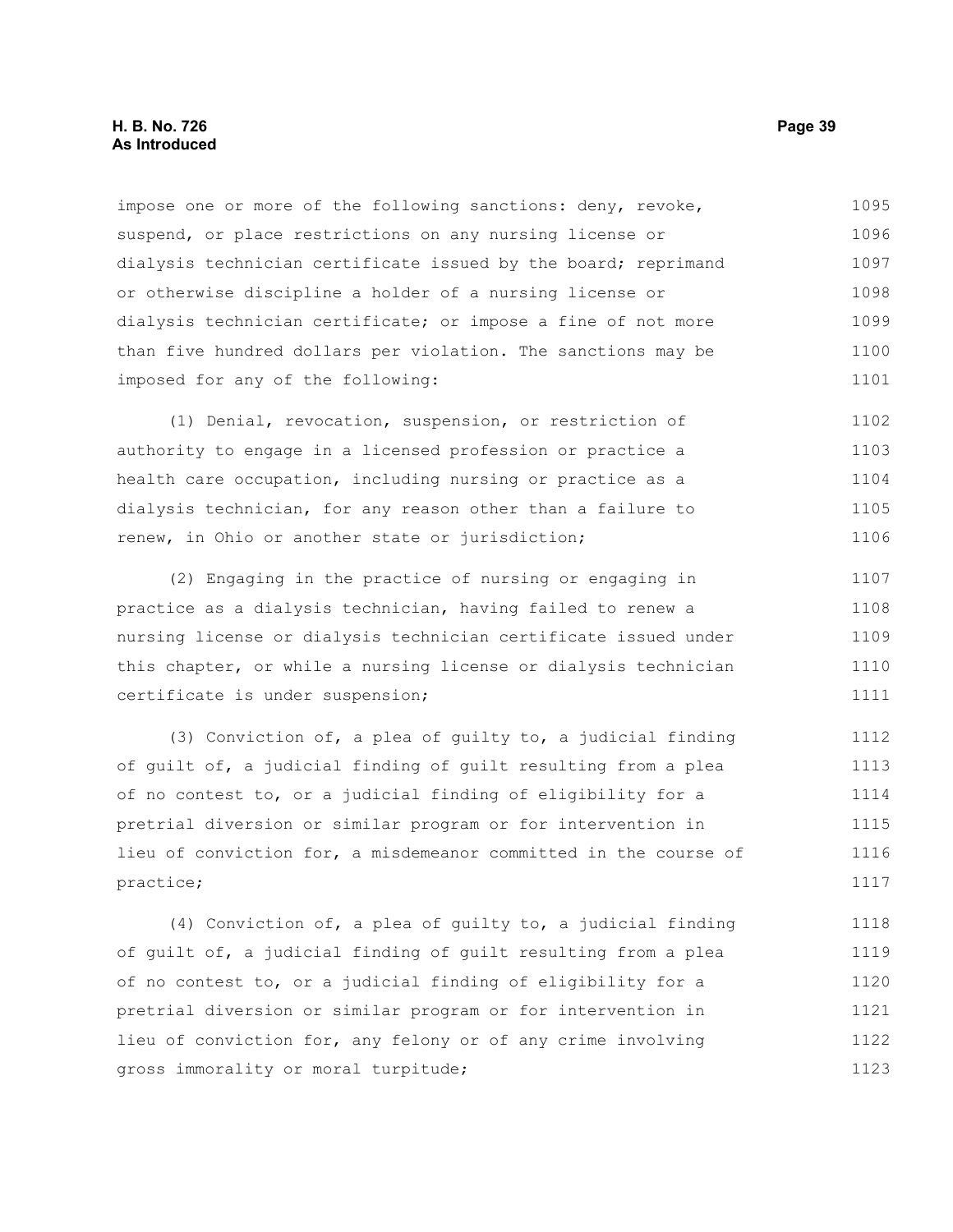(5) Selling, giving away, or administering drugs or therapeutic devices for other than legal and legitimate therapeutic purposes; or conviction of, a plea of guilty to, a judicial finding of guilt of, a judicial finding of guilt resulting from a plea of no contest to, or a judicial finding of eligibility for a pretrial diversion or similar program or for intervention in lieu of conviction for, violating any municipal, state, county, or federal drug law; 1124 1125 1126 1127 1128 1129 1130 1131

(6) Conviction of, a plea of guilty to, a judicial finding of guilt of, a judicial finding of guilt resulting from a plea of no contest to, or a judicial finding of eligibility for a pretrial diversion or similar program or for intervention in lieu of conviction for, an act in another jurisdiction that would constitute a felony or a crime of moral turpitude in Ohio; 1132 1133 1134 1135 1136 1137

(7) Conviction of, a plea of guilty to, a judicial finding of guilt of, a judicial finding of guilt resulting from a plea of no contest to, or a judicial finding of eligibility for a pretrial diversion or similar program or for intervention in lieu of conviction for, an act in the course of practice in another jurisdiction that would constitute a misdemeanor in Ohio; 1138 1139 1140 1141 1142 1143 1144

(8) Self-administering or otherwise taking into the body any dangerous drug, as defined in section 4729.01 of the Revised Code, in any way that is not in accordance with a legal, valid prescription issued for that individual, or self-administering or otherwise taking into the body any drug that is a schedule I controlled substance; 1145 1146 1147 1148 1149 1150

(9) Habitual or excessive use of controlled substances, other habit-forming drugs, or alcohol or other chemical substances to an extent that impairs the individual's ability to 1151 1152 1153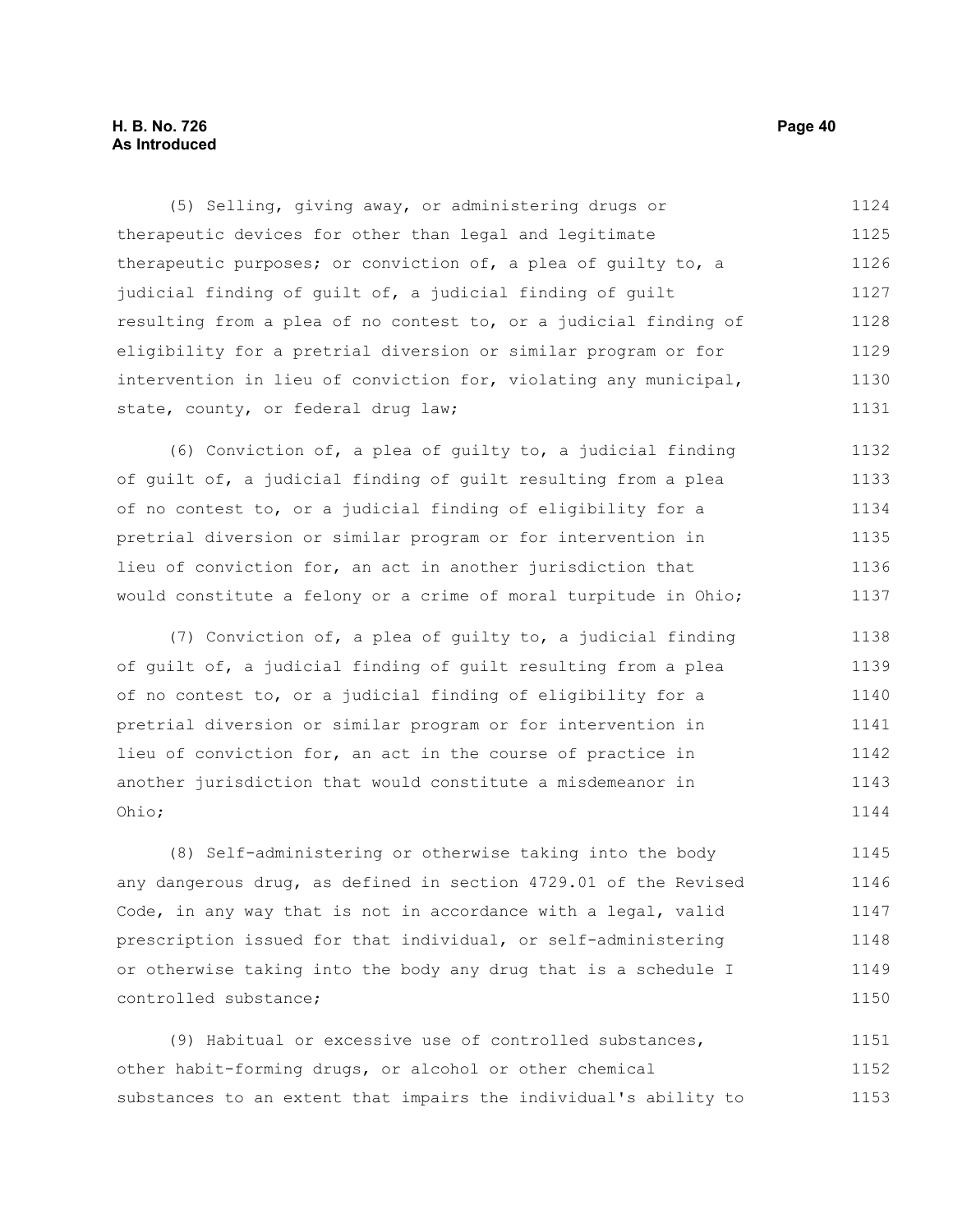| provide safe nursing care or safe dialysis care;                 | 1154 |
|------------------------------------------------------------------|------|
| (10) Impairment of the ability to practice according to          | 1155 |
| acceptable and prevailing standards of safe nursing care or safe | 1156 |
| dialysis care because of the use of drugs, alcohol, or other     | 1157 |
| chemical substances;                                             | 1158 |
| (11) Impairment of the ability to practice according to          | 1159 |
| acceptable and prevailing standards of safe nursing care or safe | 1160 |
| dialysis care because of a physical or mental disability;        | 1161 |
| (12) Assaulting or causing harm to a patient or depriving        | 1162 |
| a patient of the means to summon assistance;                     | 1163 |
| (13) Misappropriation or attempted misappropriation of           | 1164 |
| money or anything of value in the course of practice;            | 1165 |
| (14) Adjudication by a probate court of being mentally ill       | 1166 |
| or mentally incompetent. The board may reinstate the person's    | 1167 |
| nursing license or dialysis technician certificate upon          | 1168 |
| adjudication by a probate court of the person's restoration to   | 1169 |
| competency or upon submission to the board of other proof of     | 1170 |
| competency.                                                      | 1171 |
| (15) The suspension or termination of employment by the          | 1172 |
| United States department of defense or department of veterans    | 1173 |
| affairs for any act that violates or would violate this chapter; | 1174 |
| (16) Violation of this chapter or any rules adopted under        | 1175 |
| it;                                                              | 1176 |
| (17) Violation of any restrictions placed by the board on        | 1177 |
| a nursing license or dialysis technician certificate;            | 1178 |
| (18) Failure to use universal and standard precautions           | 1179 |
| established by rules adopted under section 4723.07 of the        | 1180 |
| Revised Code;                                                    | 1181 |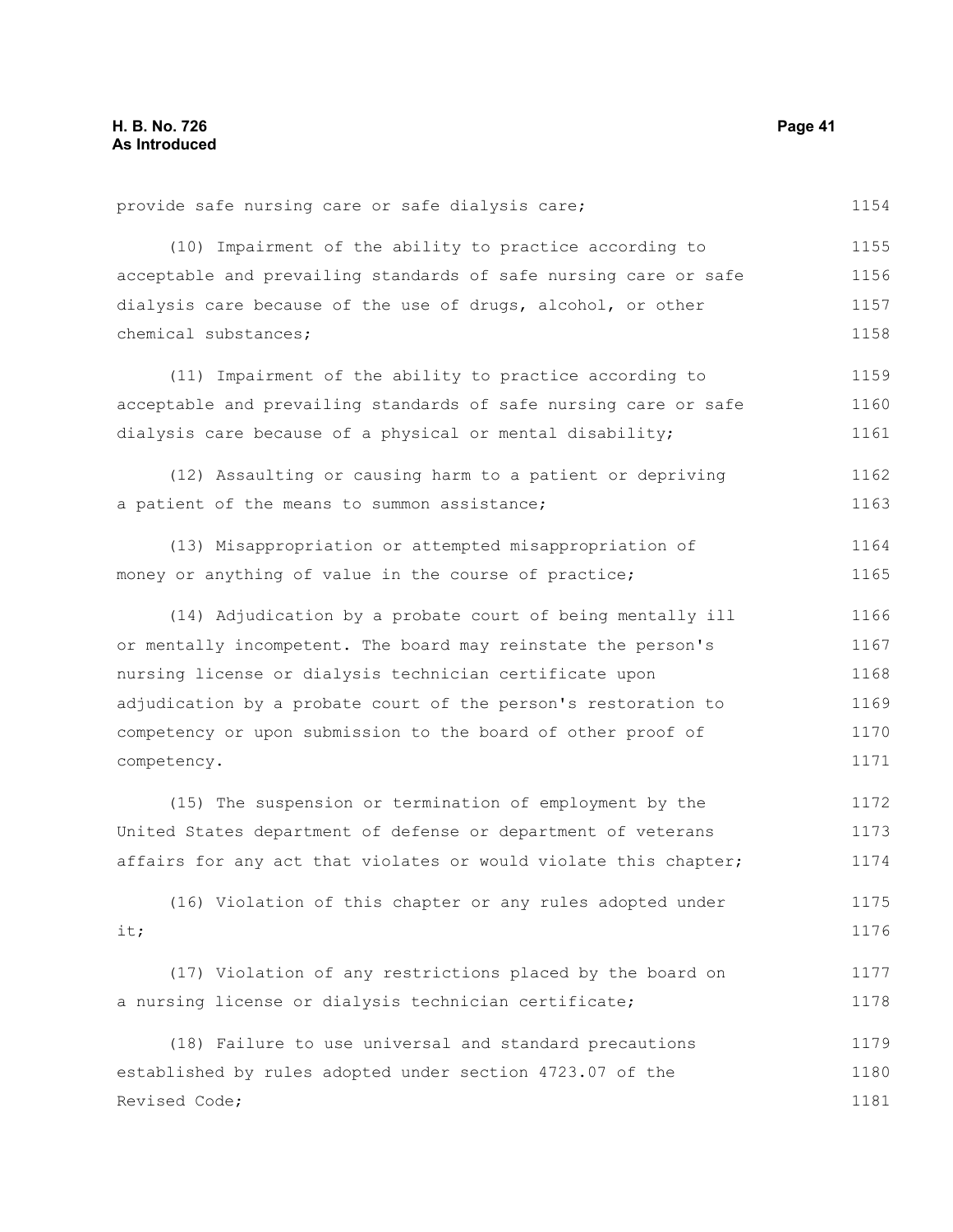required to pay.

prevailing standards of safe nursing care or safe dialysis care; (20) In the case of a registered nurse, engaging in activities that exceed the practice of nursing as a registered nurse; (21) In the case of a licensed practical nurse, engaging in activities that exceed the practice of nursing as a licensed practical nurse; (22) In the case of a dialysis technician, engaging in activities that exceed those permitted under section 4723.72 of the Revised Code; (23) Aiding and abetting a person in that person's practice of nursing without a license or practice as a dialysis technician without a certificate issued under this chapter; (24) In the case of an advanced practice registered nurse, except as provided in division (M) of this section, either of the following: (a) Waiving the payment of all or any part of a deductible or copayment that a patient, pursuant to a health insurance or health care policy, contract, or plan that covers such nursing services, would otherwise be required to pay if the waiver is used as an enticement to a patient or group of patients to receive health care services from that provider; (b) Advertising that the nurse will waive the payment of all or any part of a deductible or copayment that a patient, pursuant to a health insurance or health care policy, contract, or plan that covers such nursing services, would otherwise be 1183 1184 1185 1186 1187 1188 1189 1190 1191 1192 1193 1194 1195 1196 1197 1198 1199 1200 1201 1202 1203 1204 1205 1206 1207 1208

(19) Failure to practice in accordance with acceptable and

1182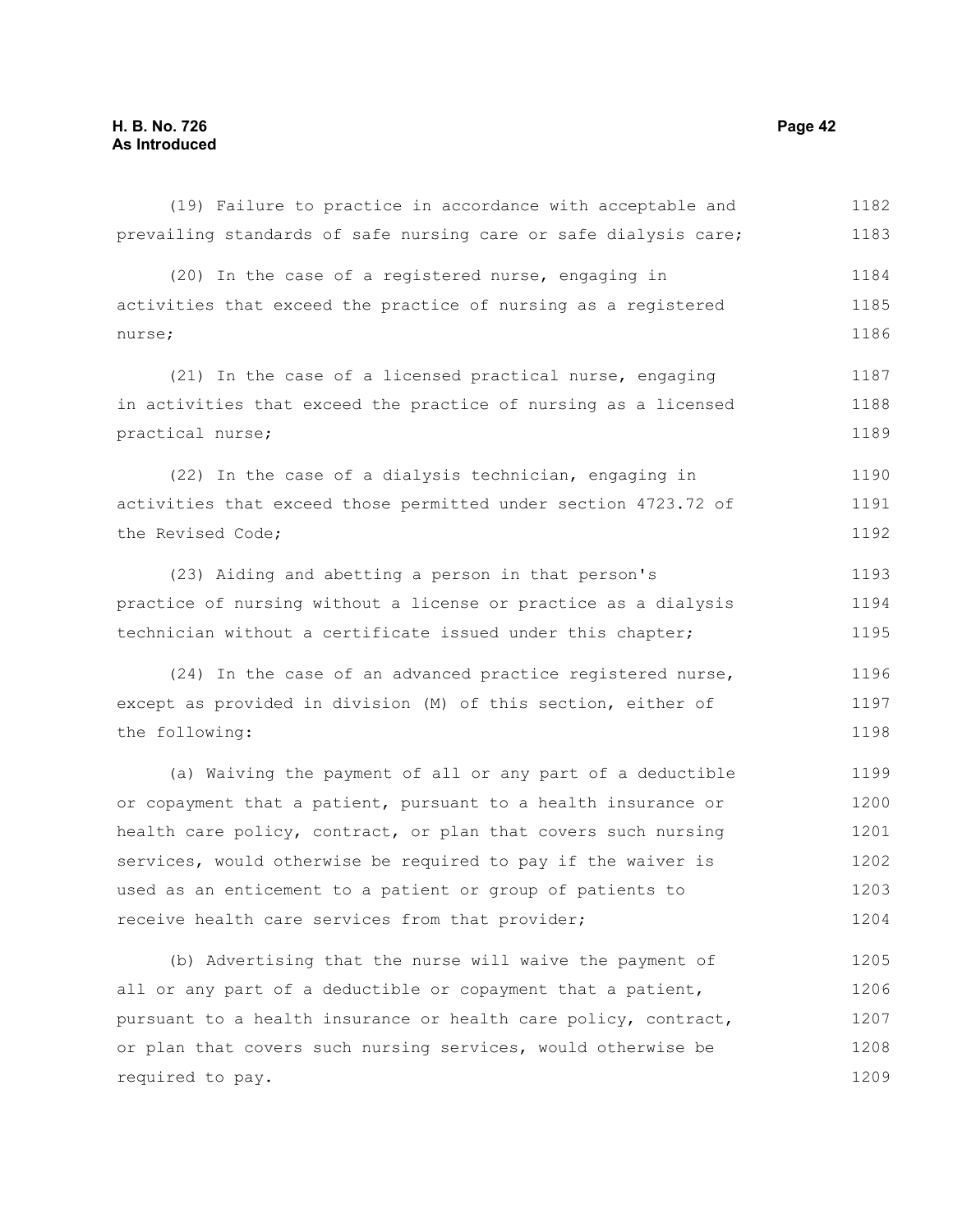abortion;

participation in the chemical dependency monitoring program established under section 4723.35 of the Revised Code; (26) Failure to comply with the terms and conditions required under the practice intervention and improvement program established under section 4723.282 of the Revised Code; (27) In the case of an advanced practice registered nurse: (a) Engaging in activities that exceed those permitted-forthe nurse's nursing specialty under section 4723.43 of the Revised Code for the nurse's designation; (b) Failure to meet the quality assurance standards established under section 4723.07 of the Revised Code. (28) In the case of an advanced practice registered nurseother than a certified registered nurse anesthetist, failure to maintain a standard care arrangement in accordance with section 4723.431 of the Revised Code or to practice in accordance with the standard care arrangement; (29) In the case of an advanced practice registered nurse who is designated as a clinical nurse specialist, certified nurse-midwife, or certified nurse practitioner, failure to prescribe drugs and therapeutic devices in accordance with section 4723.481 of the Revised Code; (30) (29) Prescribing any drug or device to perform or induce an abortion, or otherwise performing or inducing an 1211 1212 1213 1214 1215 1216 1217 1218 1219 1220 1221 1222 1223 1224 1225 1226 1227 1228 1229 1230 1231 1232 1233

(25) Failure to comply with the terms and conditions of

 $(31)$   $(30)$  Failure to establish and maintain professional boundaries with a patient, as specified in rules adopted under section 4723.07 of the Revised Code; 1235 1236 1237

1210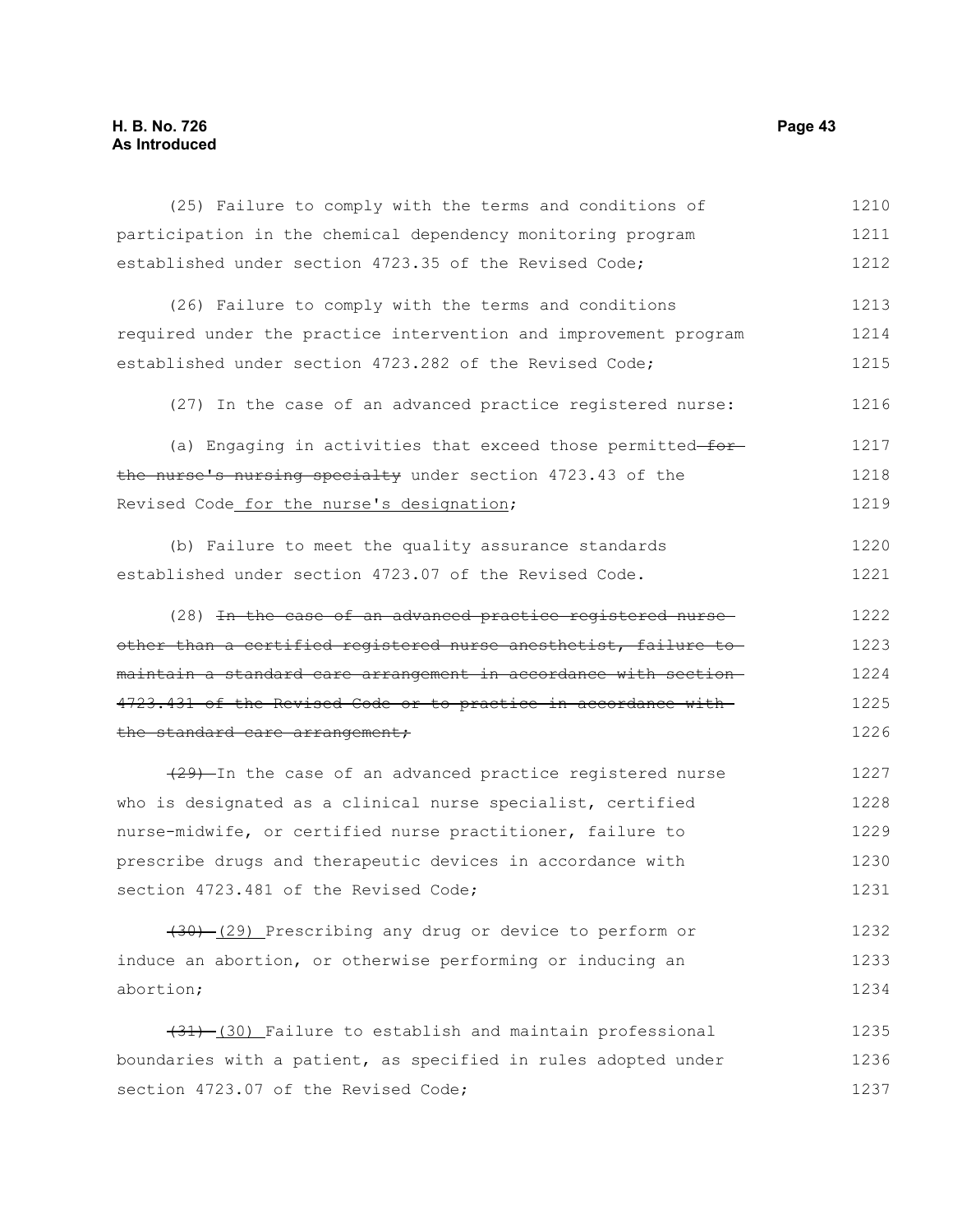| (32) (31) Regardless of whether the contact or verbal            | 1238 |
|------------------------------------------------------------------|------|
| behavior is consensual, engaging with a patient other than the   | 1239 |
| spouse of the registered nurse, licensed practical nurse, or     | 1240 |
| dialysis technician in any of the following:                     | 1241 |
| (a) Sexual contact, as defined in section 2907.01 of the         | 1242 |
| Revised Code;                                                    | 1243 |
| (b) Verbal behavior that is sexually demeaning to the            | 1244 |
| patient or may be reasonably interpreted by the patient as       | 1245 |
| sexually demeaning.                                              | 1246 |
| $(33)$ $(32)$ Assisting suicide, as defined in section 3795.01   | 1247 |
| of the Revised Code;                                             | 1248 |
| $(34)$ $(33)$ Failure to comply with the requirements in         | 1249 |
| section 3719.061 of the Revised Code before issuing for a minor  | 1250 |
| a prescription for an opioid analgesic, as defined in section    | 1251 |
| 3719.01 of the Revised Code;                                     | 1252 |
| $(35)$ $(34)$ Failure to comply with section 4723.487 of the     | 1253 |
| Revised Code, unless the state board of pharmacy no longer       | 1254 |
| maintains a drug database pursuant to section 4729.75 of the     | 1255 |
| Revised Code;                                                    | 1256 |
| (36) (35) The revocation, suspension, restriction,               | 1257 |
| reduction, or termination of clinical privileges by the United   | 1258 |
| States department of defense or department of veterans affairs   | 1259 |
| or the termination or suspension of a certificate of             | 1260 |
| registration to prescribe drugs by the drug enforcement          | 1261 |
| administration of the United States department of justice.       | 1262 |
| (C) Disciplinary actions taken by the board under                | 1263 |
| divisions (A) and (B) of this section shall be taken pursuant to | 1264 |
| an adjudication conducted under Chapter 119. of the Revised      | 1265 |
| Code, except that in lieu of a hearing, the board may enter into | 1266 |
|                                                                  |      |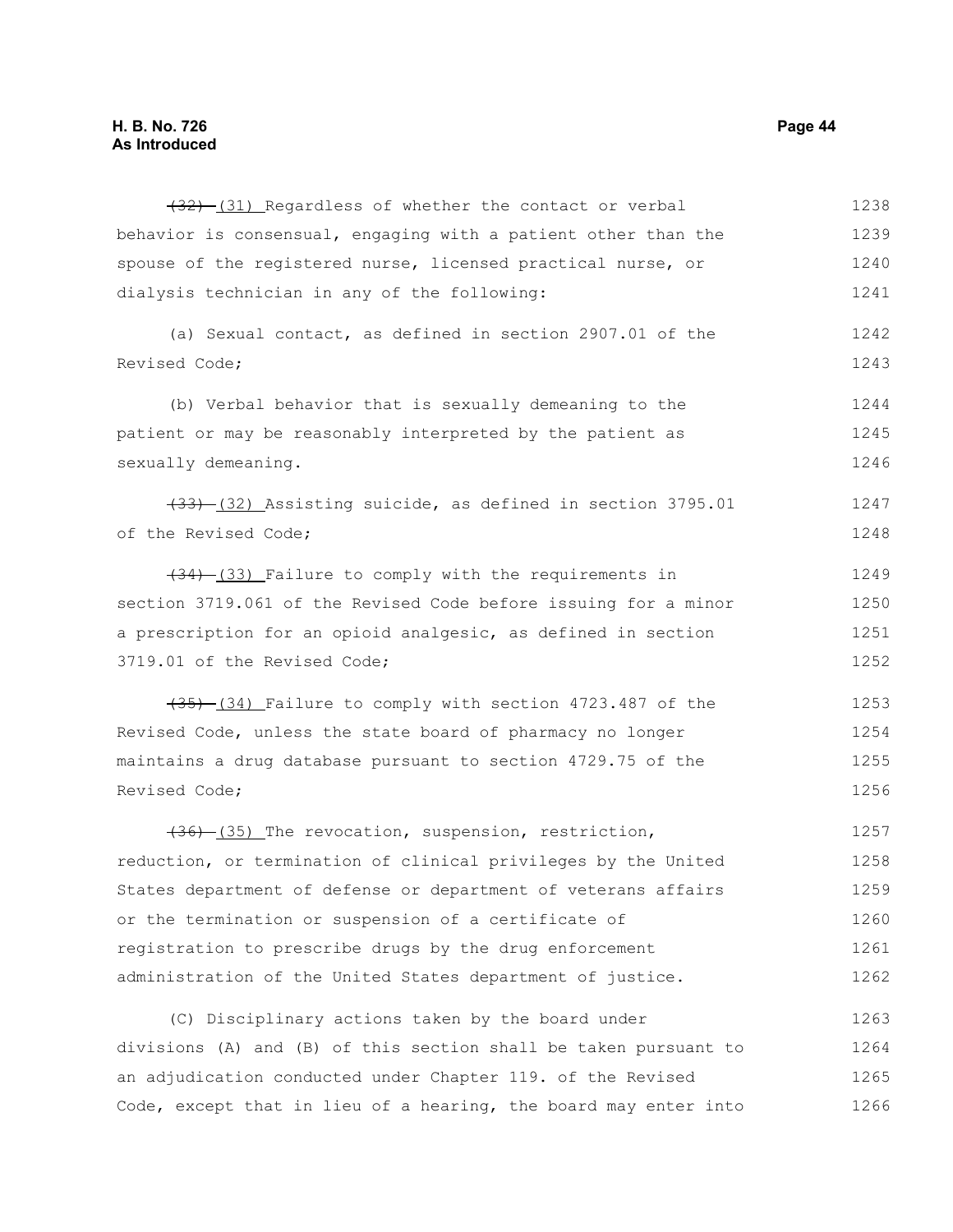### **H. B. No. 726 Page 45 As Introduced**

a consent agreement with an individual to resolve an allegation of a violation of this chapter or any rule adopted under it. A consent agreement, when ratified by a vote of a quorum, shall constitute the findings and order of the board with respect to the matter addressed in the agreement. If the board refuses to ratify a consent agreement, the admissions and findings contained in the agreement shall be of no effect. 1267 1268 1269 1270 1271 1272 1273

(D) The hearings of the board shall be conducted in accordance with Chapter 119. of the Revised Code, the board may appoint a hearing examiner, as provided in section 119.09 of the Revised Code, to conduct any hearing the board is authorized to hold under Chapter 119. of the Revised Code. 1274 1275 1276 1277 1278

In any instance in which the board is required under Chapter 119. of the Revised Code to give notice of an opportunity for a hearing and the applicant, licensee, or certificate holder does not make a timely request for a hearing in accordance with section 119.07 of the Revised Code, the board is not required to hold a hearing, but may adopt, by a vote of a quorum, a final order that contains the board's findings. In the final order, the board may order any of the sanctions listed in division (A) or (B) of this section. 1279 1280 1281 1282 1283 1284 1285 1286 1287

(E) If a criminal action is brought against a registered nurse, licensed practical nurse, or dialysis technician for an act or crime described in divisions (B)(3) to (7) of this section and the action is dismissed by the trial court other than on the merits, the board shall conduct an adjudication to determine whether the registered nurse, licensed practical nurse, or dialysis technician committed the act on which the action was based. If the board determines on the basis of the adjudication that the registered nurse, licensed practical 1288 1289 1290 1291 1292 1293 1294 1295 1296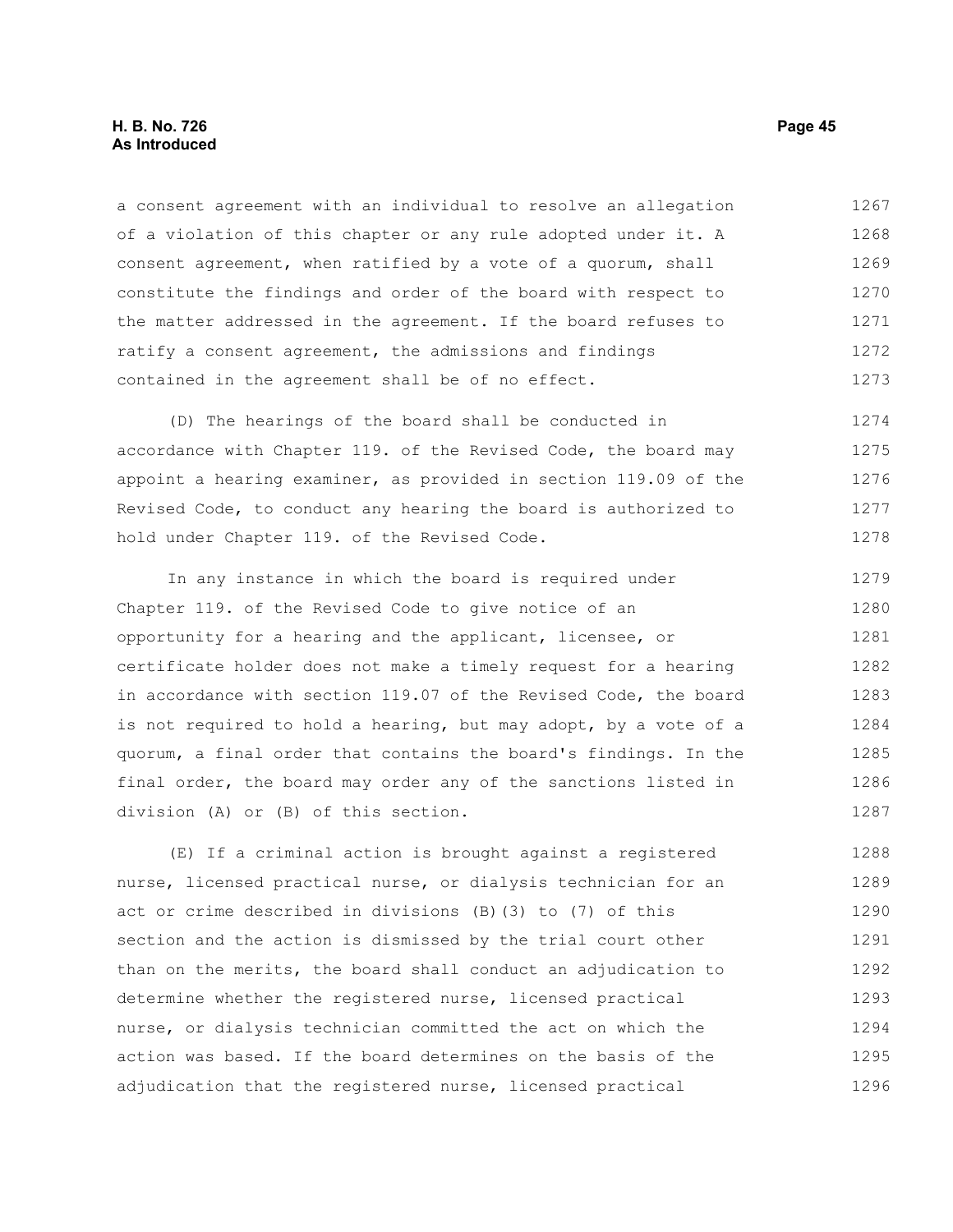# **H. B. No. 726 Page 46 As Introduced**

nurse, or dialysis technician committed the act, or if the registered nurse, licensed practical nurse, or dialysis technician fails to participate in the adjudication, the board may take action as though the registered nurse, licensed practical nurse, or dialysis technician had been convicted of the act. 1297 1298 1299 1300 1301 1302

If the board takes action on the basis of a conviction, plea, or a judicial finding as described in divisions (B)(3) to (7) of this section that is overturned on appeal, the registered nurse, licensed practical nurse, or dialysis technician may, on exhaustion of the appeal process, petition the board for reconsideration of its action. On receipt of the petition and supporting court documents, the board shall temporarily rescind its action. If the board determines that the decision on appeal was a decision on the merits, it shall permanently rescind its action. If the board determines that the decision on appeal was not a decision on the merits, it shall conduct an adjudication to determine whether the registered nurse, licensed practical nurse, or dialysis technician committed the act on which the original conviction, plea, or judicial finding was based. If the board determines on the basis of the adjudication that the registered nurse, licensed practical nurse, or dialysis technician committed such act, or if the registered nurse, licensed practical nurse, or dialysis technician does not request an adjudication, the board shall reinstate its action; otherwise, the board shall permanently rescind its action. 1303 1304 1305 1306 1307 1308 1309 1310 1311 1312 1313 1314 1315 1316 1317 1318 1319 1320 1321 1322

Notwithstanding the provision of division (C)(2) of section 2953.32 of the Revised Code specifying that if records pertaining to a criminal case are sealed under that section the proceedings in the case shall be deemed not to have occurred, sealing of the following records on which the board has based an 1323 1324 1325 1326 1327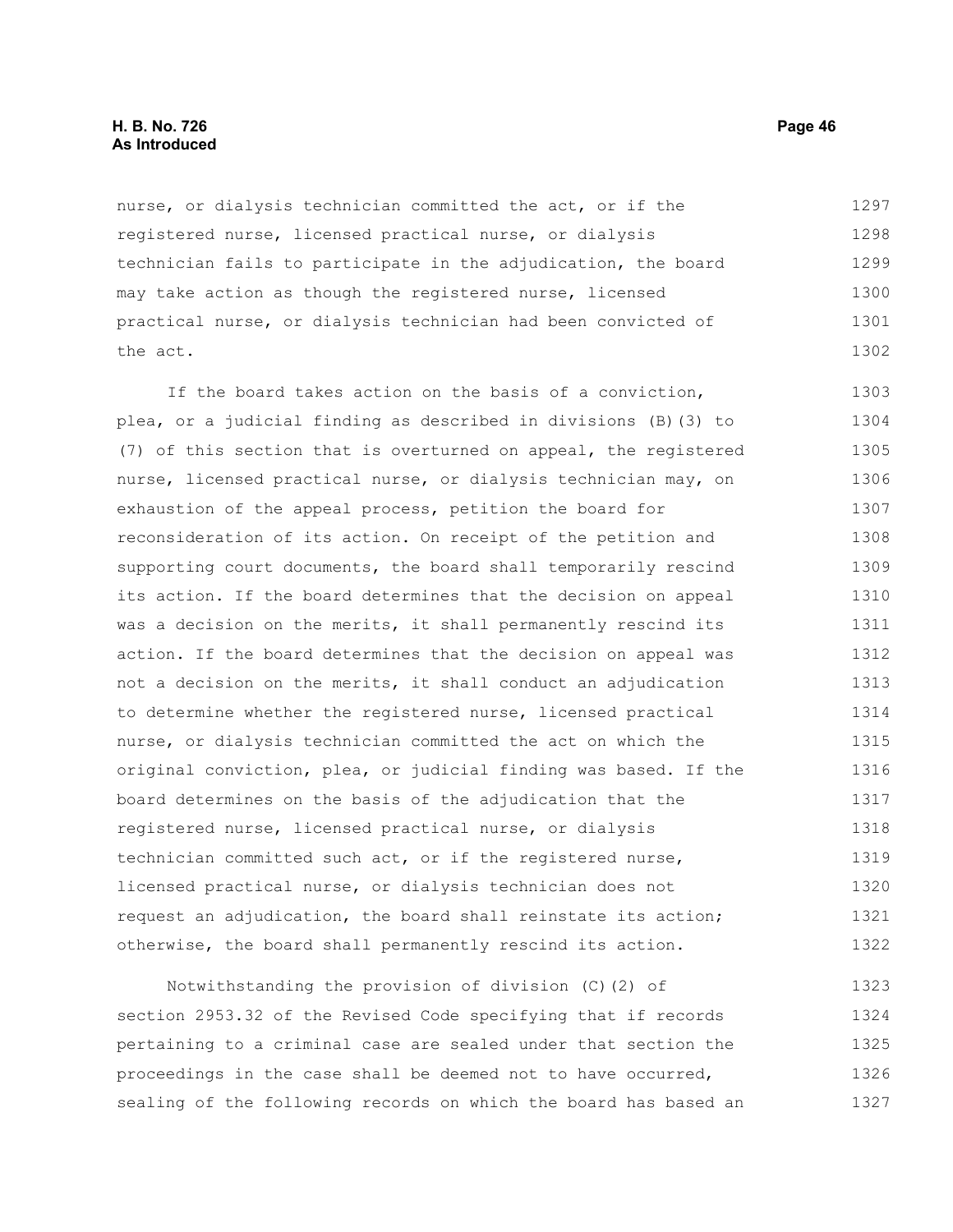### **H. B. No. 726 Page 47 As Introduced**

action under this section shall have no effect on the board's action or any sanction imposed by the board under this section: records of any conviction, guilty plea, judicial finding of guilt resulting from a plea of no contest, or a judicial finding of eligibility for a pretrial diversion program or intervention in lieu of conviction. 1328 1329 1330 1331 1332 1333

The board shall not be required to seal, destroy, redact, or otherwise modify its records to reflect the court's sealing of conviction records. 1334 1335 1336

(F) The board may investigate an individual's criminal background in performing its duties under this section. As part of such investigation, the board may order the individual to submit, at the individual's expense, a request to the bureau of criminal identification and investigation for a criminal records check and check of federal bureau of investigation records in accordance with the procedure described in section 4723.091 of the Revised Code. 1337 1338 1339 1340 1341 1342 1343 1344

(G) During the course of an investigation conducted under this section, the board may compel any registered nurse, licensed practical nurse, or dialysis technician or applicant under this chapter to submit to a mental or physical examination, or both, as required by the board and at the expense of the individual, if the board finds reason to believe that the individual under investigation may have a physical or mental impairment that may affect the individual's ability to provide safe nursing care. Failure of any individual to submit to a mental or physical examination when directed constitutes an admission of the allegations, unless the failure is due to circumstances beyond the individual's control, and a default and final order may be entered without the taking of testimony or 1345 1346 1347 1348 1349 1350 1351 1352 1353 1354 1355 1356 1357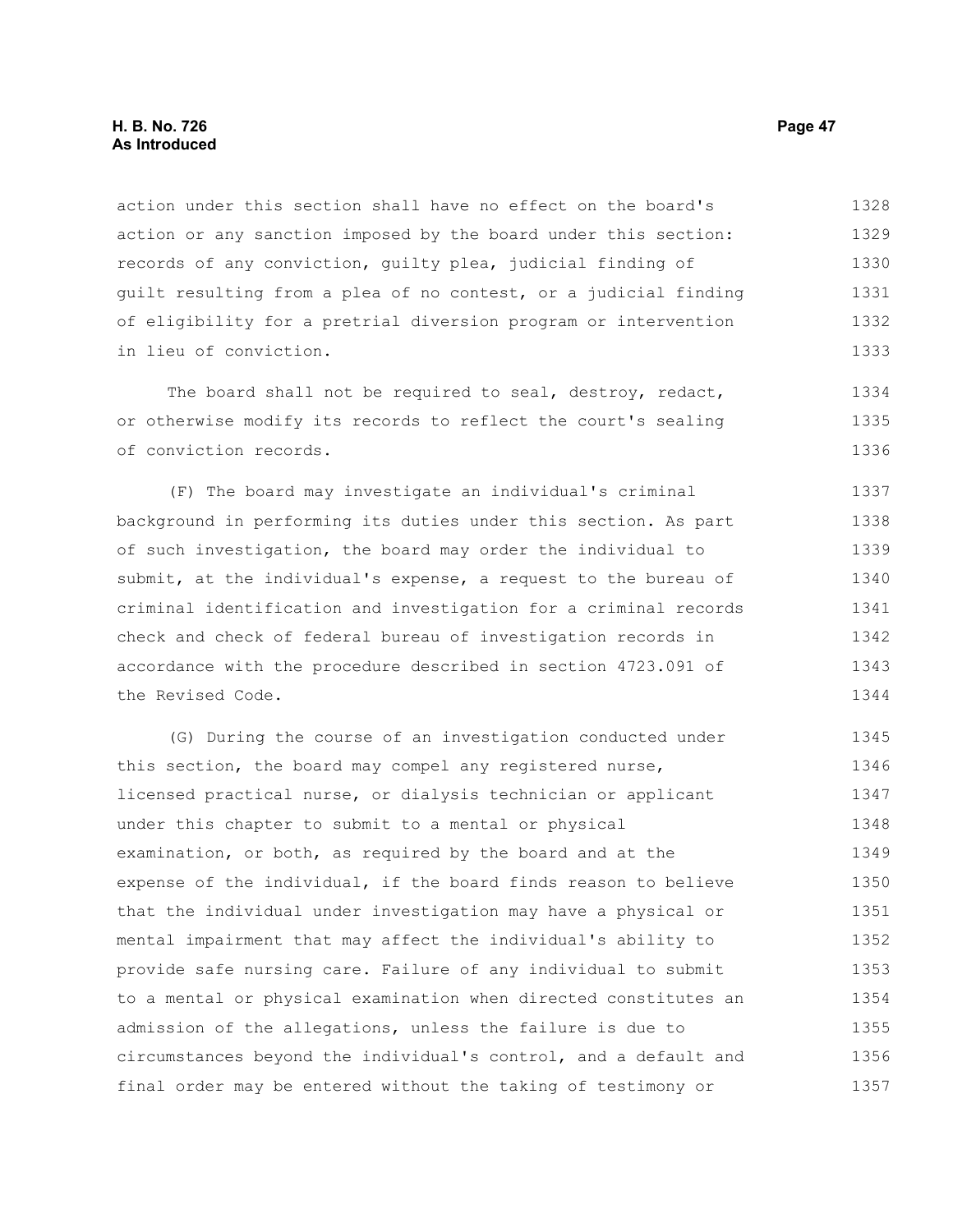presentation of evidence.

1358

If the board finds that an individual is impaired, the board shall require the individual to submit to care, counseling, or treatment approved or designated by the board, as a condition for initial, continued, reinstated, or renewed authority to practice. The individual shall be afforded an opportunity to demonstrate to the board that the individual can begin or resume the individual's occupation in compliance with acceptable and prevailing standards of care under the provisions of the individual's authority to practice. 1359 1360 1361 1362 1363 1364 1365 1366 1367

For purposes of this division, any registered nurse, licensed practical nurse, or dialysis technician or applicant under this chapter shall be deemed to have given consent to submit to a mental or physical examination when directed to do so in writing by the board, and to have waived all objections to the admissibility of testimony or examination reports that constitute a privileged communication. 1368 1369 1370 1371 1372 1373 1374

(H) The board shall investigate evidence that appears to show that any person has violated any provision of this chapter or any rule of the board. Any person may report to the board any information the person may have that appears to show a violation of any provision of this chapter or rule of the board. In the absence of bad faith, any person who reports such information or who testifies before the board in any adjudication conducted under Chapter 119. of the Revised Code shall not be liable for civil damages as a result of the report or testimony. 1375 1376 1377 1378 1379 1380 1381 1382 1383

(I) All of the following apply under this chapter with respect to the confidentiality of information: 1384 1385

(1) Information received by the board pursuant to a 1386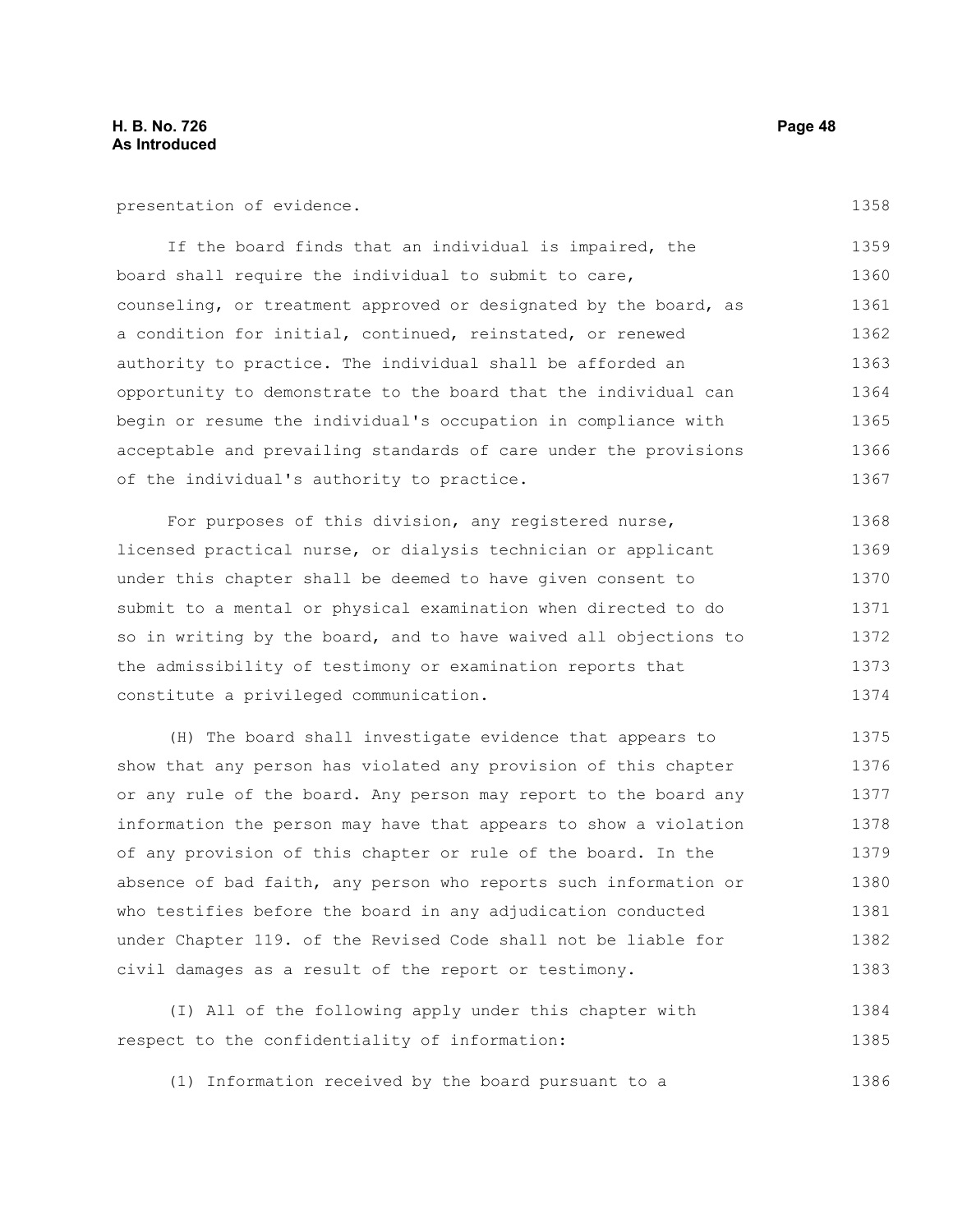# **H. B. No. 726 Page 49 As Introduced**

complaint or an investigation is confidential and not subject to discovery in any civil action, except that the board may disclose information to law enforcement officers and government entities for purposes of an investigation of either a licensed health care professional, including a registered nurse, licensed practical nurse, or dialysis technician, or a person who may have engaged in the unauthorized practice of nursing or dialysis care. No law enforcement officer or government entity with knowledge of any information disclosed by the board pursuant to this division shall divulge the information to any other person or government entity except for the purpose of a government investigation, a prosecution, or an adjudication by a court or government entity. 1387 1388 1389 1390 1391 1392 1393 1394 1395 1396 1397 1398 1399

(2) If an investigation requires a review of patient records, the investigation and proceeding shall be conducted in such a manner as to protect patient confidentiality. 1400 1401 1402

(3) All adjudications and investigations of the board shall be considered civil actions for the purposes of section 2305.252 of the Revised Code. 1403 1404 1405

(4) Any board activity that involves continued monitoring of an individual as part of or following any disciplinary action taken under this section shall be conducted in a manner that maintains the individual's confidentiality. Information received or maintained by the board with respect to the board's monitoring activities is not subject to discovery in any civil action and is confidential, except that the board may disclose information to law enforcement officers and government entities for purposes of an investigation of a licensee or certificate holder. 1406 1407 1408 1409 1410 1411 1412 1413 1414 1415

(J) Any action taken by the board under this section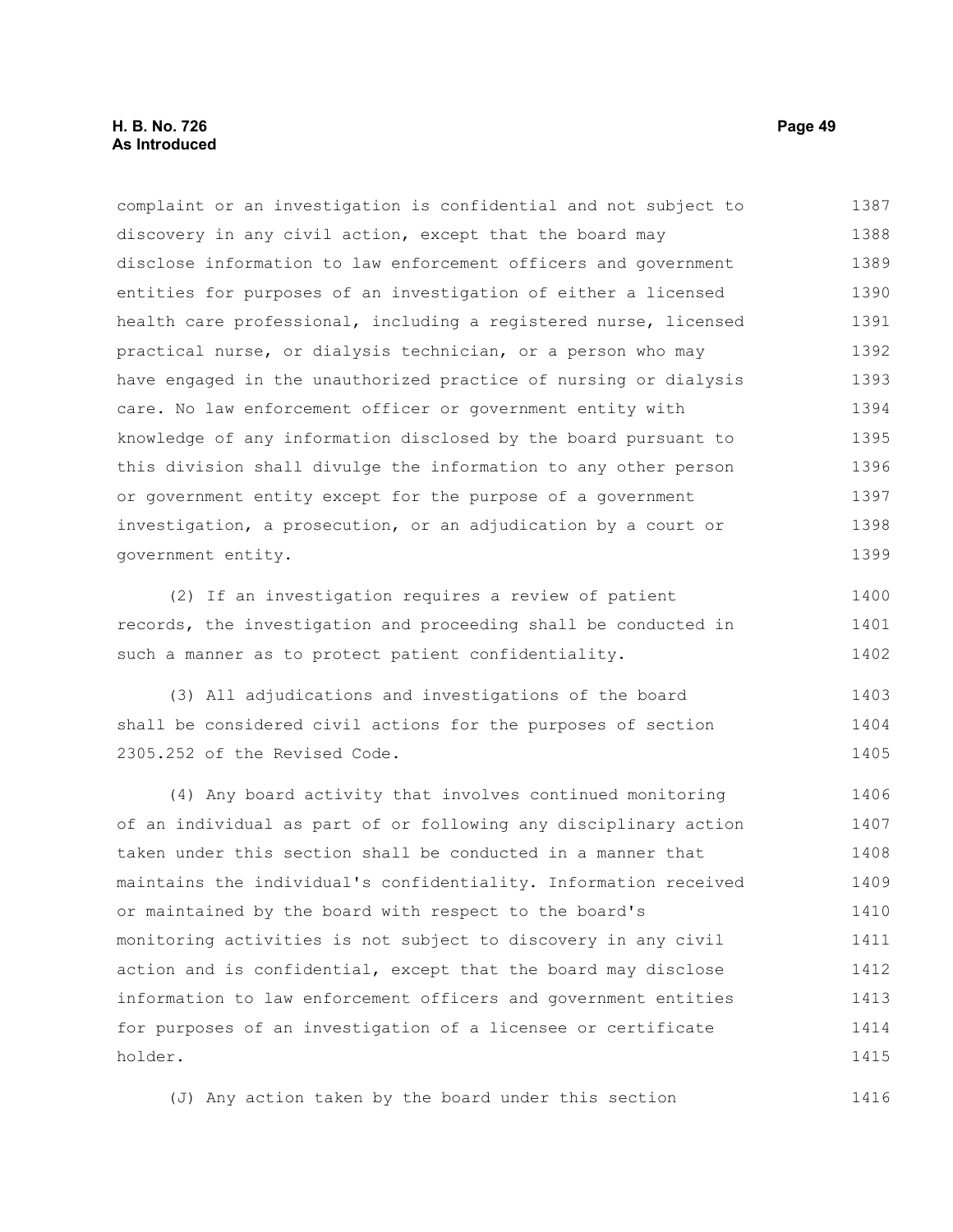resulting in a suspension from practice shall be accompanied by a written statement of the conditions under which the person may be reinstated to practice. 1417 1418 1419

(K) When the board refuses to grant a license or certificate to an applicant, revokes a license or certificate, or refuses to reinstate a license or certificate, the board may specify that its action is permanent. An individual subject to permanent action taken by the board is forever ineligible to hold a license or certificate of the type that was refused or revoked and the board shall not accept from the individual an application for reinstatement of the license or certificate or for a new license or certificate. 1420 1421 1422 1423 1424 1425 1426 1427 1428

(L) No unilateral surrender of a nursing license, certificate of authority, or dialysis technician certificate issued under this chapter shall be effective unless accepted by majority vote of the board. No application for a nursing license, certificate of authority, or dialysis technician certificate issued under this chapter may be withdrawn without a majority vote of the board. The board's jurisdiction to take disciplinary action under this section is not removed or limited when an individual has a license or certificate classified as inactive or fails to renew a license or certificate. 1429 1430 1431 1432 1433 1434 1435 1436 1437 1438

(M) Sanctions shall not be imposed under division (B)(24) of this section against any licensee who waives deductibles and copayments as follows: 1439 1440 1441

(1) In compliance with the health benefit plan that expressly allows such a practice. Waiver of the deductibles or copayments shall be made only with the full knowledge and consent of the plan purchaser, payer, and third-party administrator. Documentation of the consent shall be made 1442 1443 1444 1445 1446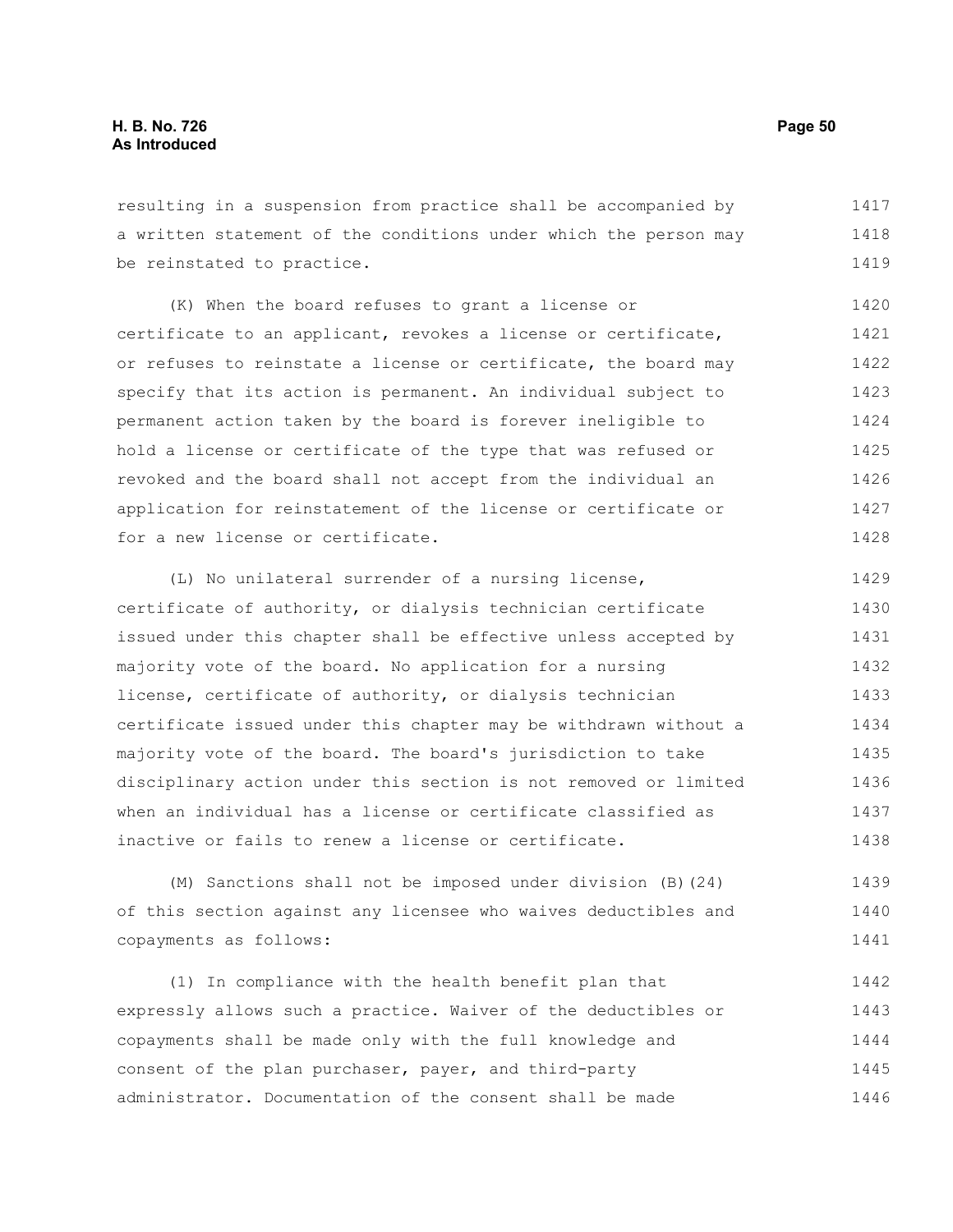1447

1466

available to the board upon request.

(2) For professional services rendered to any other person licensed pursuant to this chapter to the extent allowed by this chapter and the rules of the board. 1448 1449 1450

**Sec. 4723.41.** (A) Each person who desires to practice nursing as a certified nurse-midwife and has not been authorized to practice midwifery prior to December 1, 1967, and each person who desires to practice nursing as a certified registered nurse anesthetist, clinical nurse specialist, or certified nurse practitioner shall file with the board of nursing a written application for a license to practice nursing as an advanced practice registered nurse and that specifies the desired designation in the desired specialty. The application must be filed, under oath, on a form prescribed by the board accompanied by the application fee required by section 4723.08 of the Revised Code. 1451 1452 1453 1454 1455 1456 1457 1458 1459 1460 1461 1462

Except as provided in division (B) of this section, at the time of making application, the applicant shall meet all of the following requirements: 1463 1464 1465

(1) Be a registered nurse;

(2) Submit documentation satisfactory to the board that the applicant has earned a master's or doctoral degree with a major in a nursing specialty or in a related field that qualifies the applicant to sit for the certification examination of a national certifying organization approved by the board under section 4723.46 of the Revised Code; 1467 1468 1469 1470 1471 1472

(3) Submit documentation satisfactory to the board of having passed the certification examination of a national certifying organization approved by the board under section 1473 1474 1475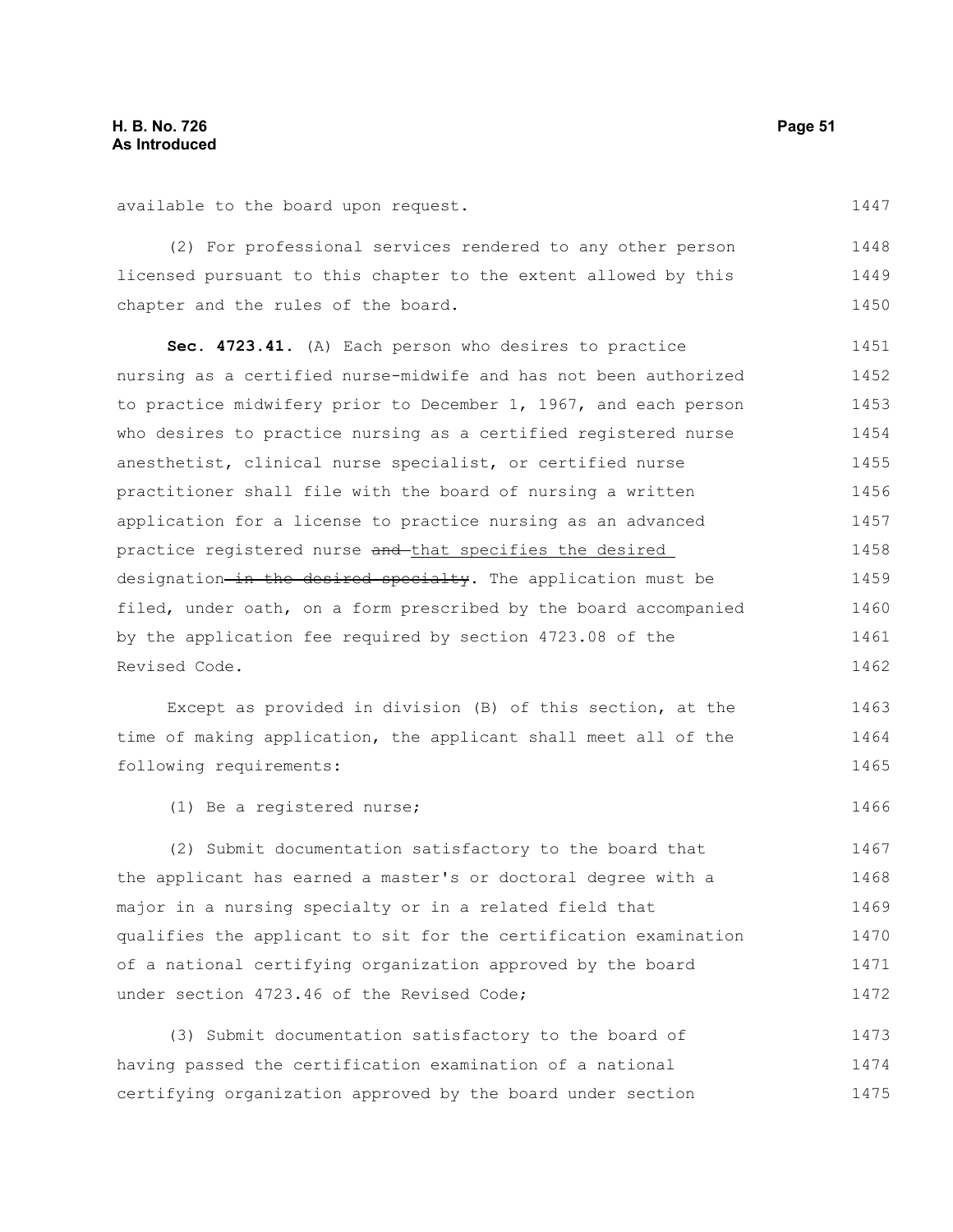4723.46 of the Revised Code to examine and certify, as applicable, nurse-midwives, registered nurse anesthetists, clinical nurse specialists, or nurse practitioners; (4) Submit an affidavit with the application that states all of the following: (a) That the applicant is the person named in the documents submitted under divisions (A)(2) and (3) of this section and is the lawful possessor thereof; (b) The applicant's age, residence, the school at which the applicant obtained education in the applicant's nursing specialty, and any other facts that the board requires; (c) The specialty in which designation sought by the applicant-seeks designation. (B)(1) A certified registered nurse anesthetist, clinical nurse specialist, certified nurse-midwife, or certified nurse practitioner who is practicing or has practiced as such in another jurisdiction may apply for a license by endorsement to practice nursing as an advanced practice registered nurse and designation as a certified registered nurse anesthetist, clinical nurse specialist, certified nurse-midwife, or certified nurse practitioner in this state if the nurse meets the requirements set forth in division (A) of this section or division (B)(2) of this section. (2) If an applicant who is practicing or has practiced in 1476 1477 1478 1479 1480 1481 1482 1483 1484 1485 1486 1487 1488 1489 1490 1491 1492 1493 1494 1495 1496 1497 1498 1499

another jurisdiction applies for designation under division (B) (2) of this section, the application shall be submitted to the board in the form prescribed by rules of the board and be accompanied by the application fee required by section 4723.08 of the Revised Code. The application shall include evidence that 1500 1501 1502 1503 1504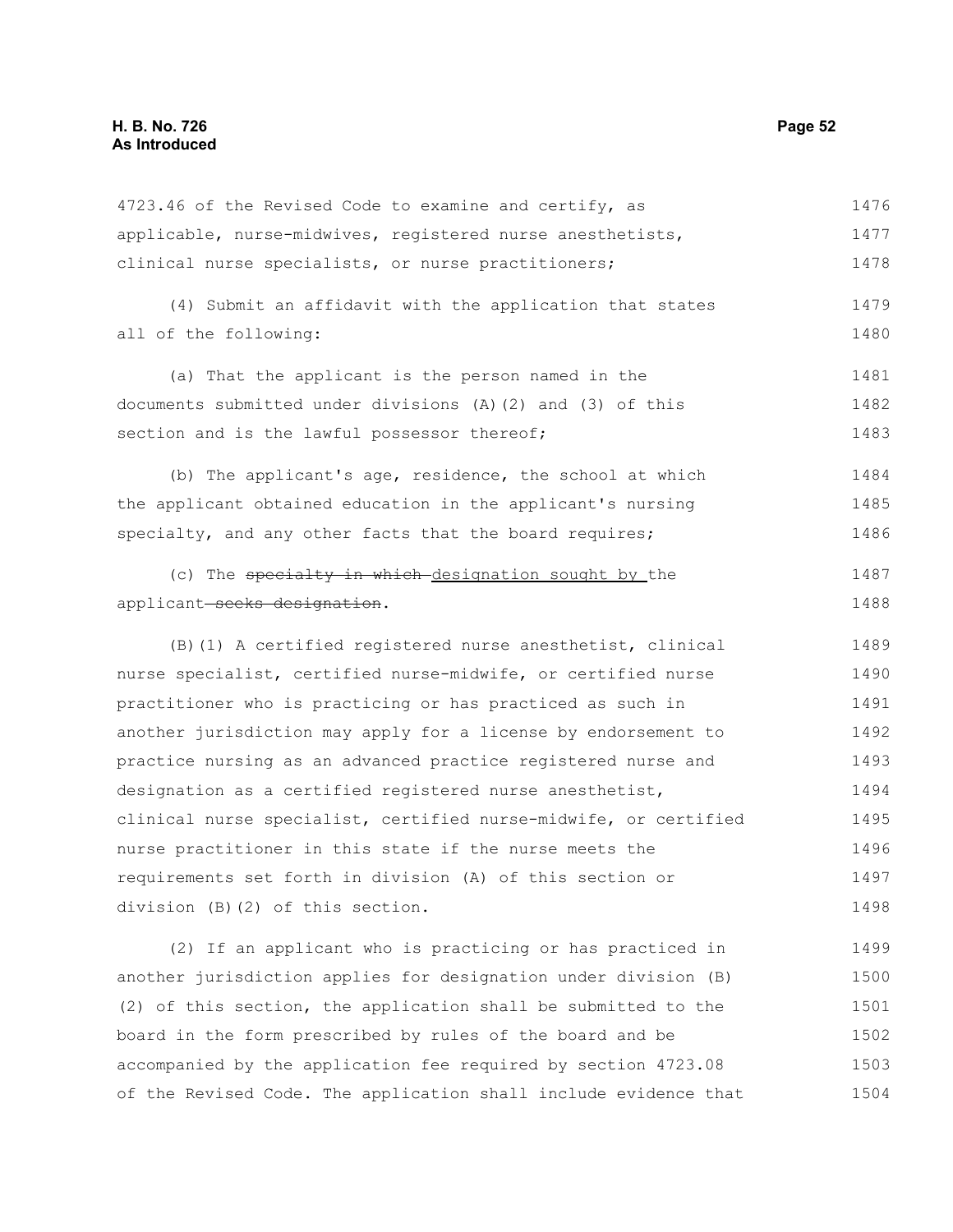## **H. B. No. 726 Page 53 As Introduced**

the applicant meets the requirements of division (B)(2) of this section, holds authority to practice nursing and is in good standing in another jurisdiction granted after meeting requirements approved by the entity of that jurisdiction that regulates nurses, and other information required by rules of the board of nursing. 1505 1506 1507 1508 1509 1510

With respect to the educational requirements and national certification requirements that an applicant under division (B) (2) of this section must meet, both of the following apply: 1511 1512 1513

(a) If the applicant is a certified registered nurse anesthetist, certified nurse-midwife, or certified nurse practitioner who, on or before December 31, 2000, obtained certification in the applicant's nursing specialty with a national certifying organization listed in division (A)(3) of section 4723.41 of the Revised Code as that division existed prior to March 20, 2013, or that was at that time approved by the board under section 4723.46 of the Revised Code, the applicant must have maintained the certification. The applicant is not required to have earned a master's or doctoral degree with a major in a nursing specialty or in a related field that qualifies the applicant to sit for the certification examination. 1514 1515 1516 1517 1518 1519 1520 1521 1522 1523 1524 1525 1526

(b) If the applicant is a clinical nurse specialist, one of the following must apply to the applicant: 1527 1528

(i) On or before December 31, 2000, the applicant obtained a master's or doctoral degree with a major in a clinical area of nursing from an educational institution accredited by a national or regional accrediting organization. The applicant is not required to have passed a certification examination. 1529 1530 1531 1532 1533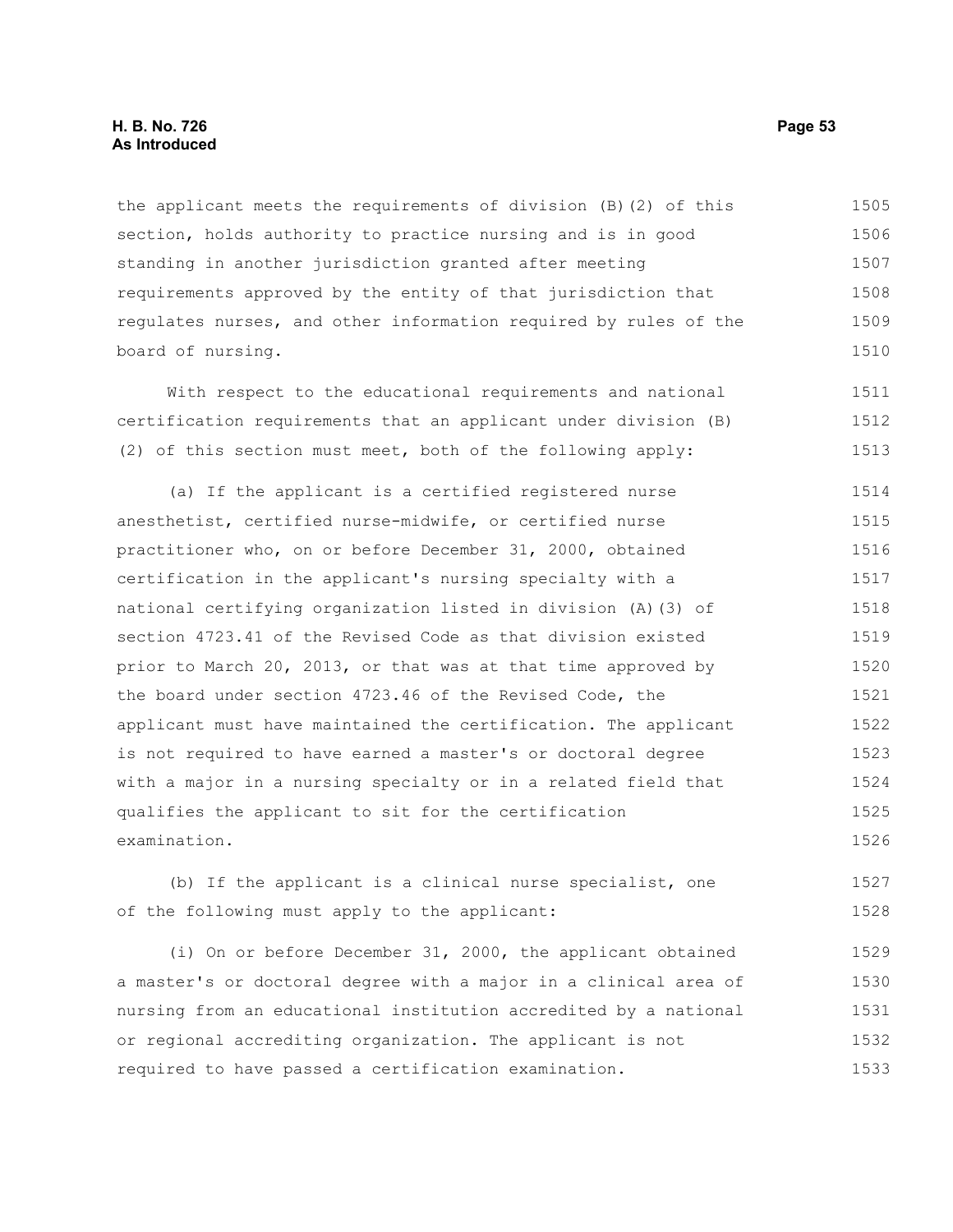# **H. B. No. 726 Page 54 As Introduced**

(ii) On or before December 31, 2000, the applicant obtained a master's or doctoral degree in nursing or a related field and was certified as a clinical nurse specialist by the American nurses credentialing center or another national certifying organization that was at that time approved by the board under section 4723.46 of the Revised Code. 1534 1535 1536 1537 1538 1539

(3) The board may grant a nonrenewable temporary permit to practice nursing as an advanced practice registered nurse to an applicant for licensure by endorsement if the board is satisfied by the evidence that the applicant holds a valid, unrestricted license in or equivalent authorization from another jurisdiction. The temporary permit shall expire at the earlier of one hundred eighty days after issuance or upon the issuance of a license by endorsement. 1540 1541 1542 1543 1544 1545 1546 1547

**Sec. 4723.42.** (A) If the applicant for a license to practice nursing as an advanced practice registered nurse has met all the requirements of section 4723.41 of the Revised Code and has paid the fee required by section 4723.08 of the Revised Code, the board of nursing shall issue the license and designate the license holder as a certified registered nurse anesthetist, clinical nurse specialist, certified nurse-midwife, or certified nurse practitioner. The license and designation authorize the holder to practice as an advanced practice registered nurse inthe specialty as indicated by the designation. 1548 1549 1550 1551 1552 1553 1554 1555 1556 1557

The board shall issue or deny the license not later than thirty days after receiving all of the documents required by section 4723.41 of the Revised Code. 1558 1559 1560

If an applicant is under investigation for a violation of this chapter, the board shall conclude the investigation not later than ninety days after receipt of all required documents, 1561 1562 1563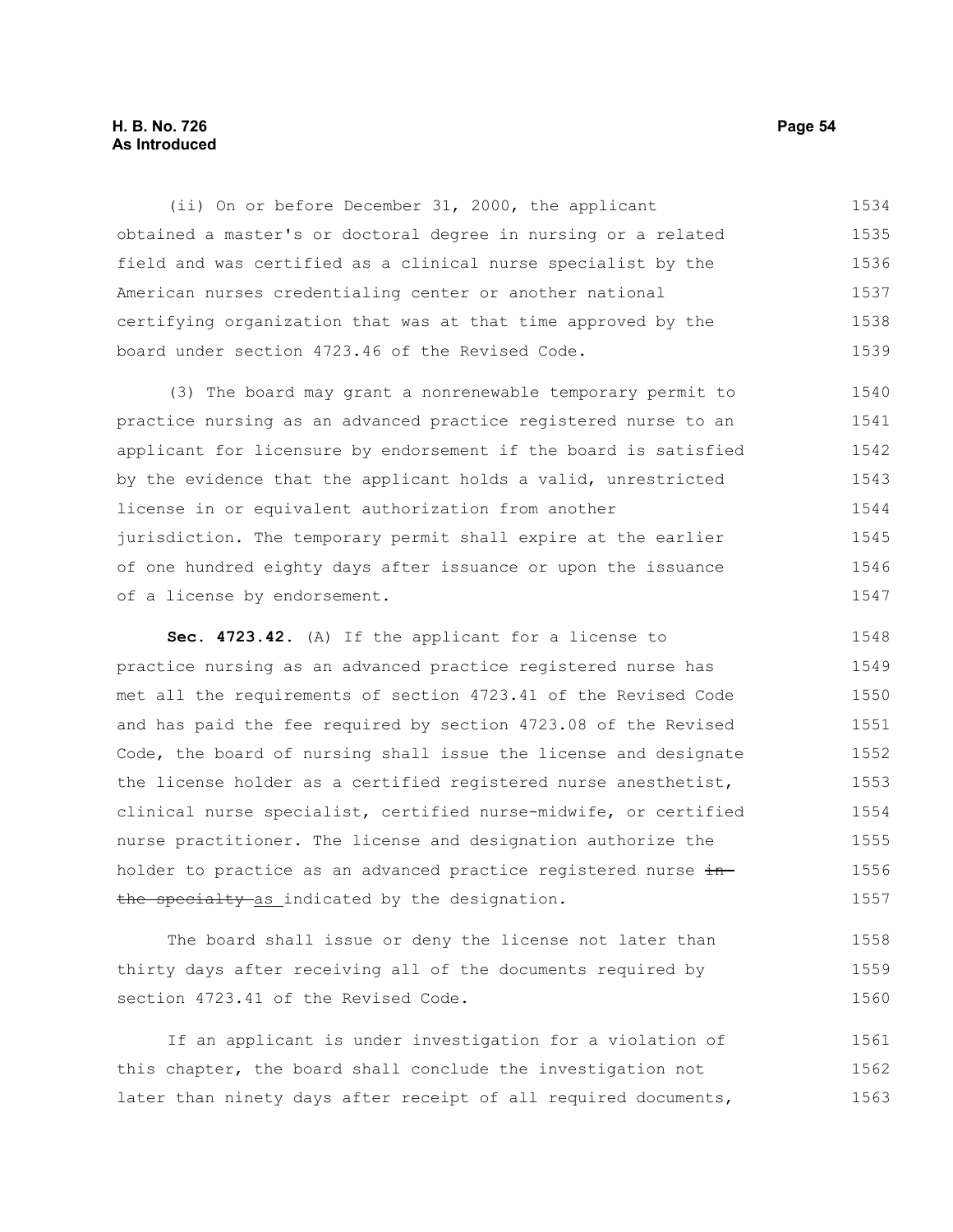# **H. B. No. 726 Page 55 As Introduced**

unless this ninety-day period is extended by written consent of the applicant, or unless the board determines that a substantial question of such a violation exists and the board has notified the applicant in writing of the reasons for the continuation of the investigation. If the board determines that the applicant has not violated this chapter, it shall issue a certificate not later than forty-five days after making that determination. 1564 1565 1566 1567 1568 1569 1570

(B) A license to practice nursing as an advanced practice registered nurse is subject to the renewal schedule that applies under section 4723.24 of the Revised Code. In providing renewal applications, the board shall follow the procedures that apply under section 4723.24 of the Revised Code for providing renewal applications to license holders. Failure of the license holder to receive an application for renewal from the board does not excuse the holder from the requirements of section 4723.44 of the Revised Code. 1571 1572 1573 1574 1575 1576 1577 1578 1579

A license holder seeking renewal of the license shall complete the renewal application and submit it to the board with all of the following:

(1) The renewal fee established under section 4723.08 of the Revised Code and, if the application is submitted after it is due but before the license lapses, the fee established under that section for processing a late application for renewal; 1583 1584 1585 1586

(2) Documentation satisfactory to the board that the holder has maintained certification in the nursing specialty with a national certifying organization approved by the board under section 4723.46 of the Revised Code; 1587 1588 1589 1590

(3) A list of the names and business addresses of the holder's current collaborating physicians and podiatrists, if 1591 1592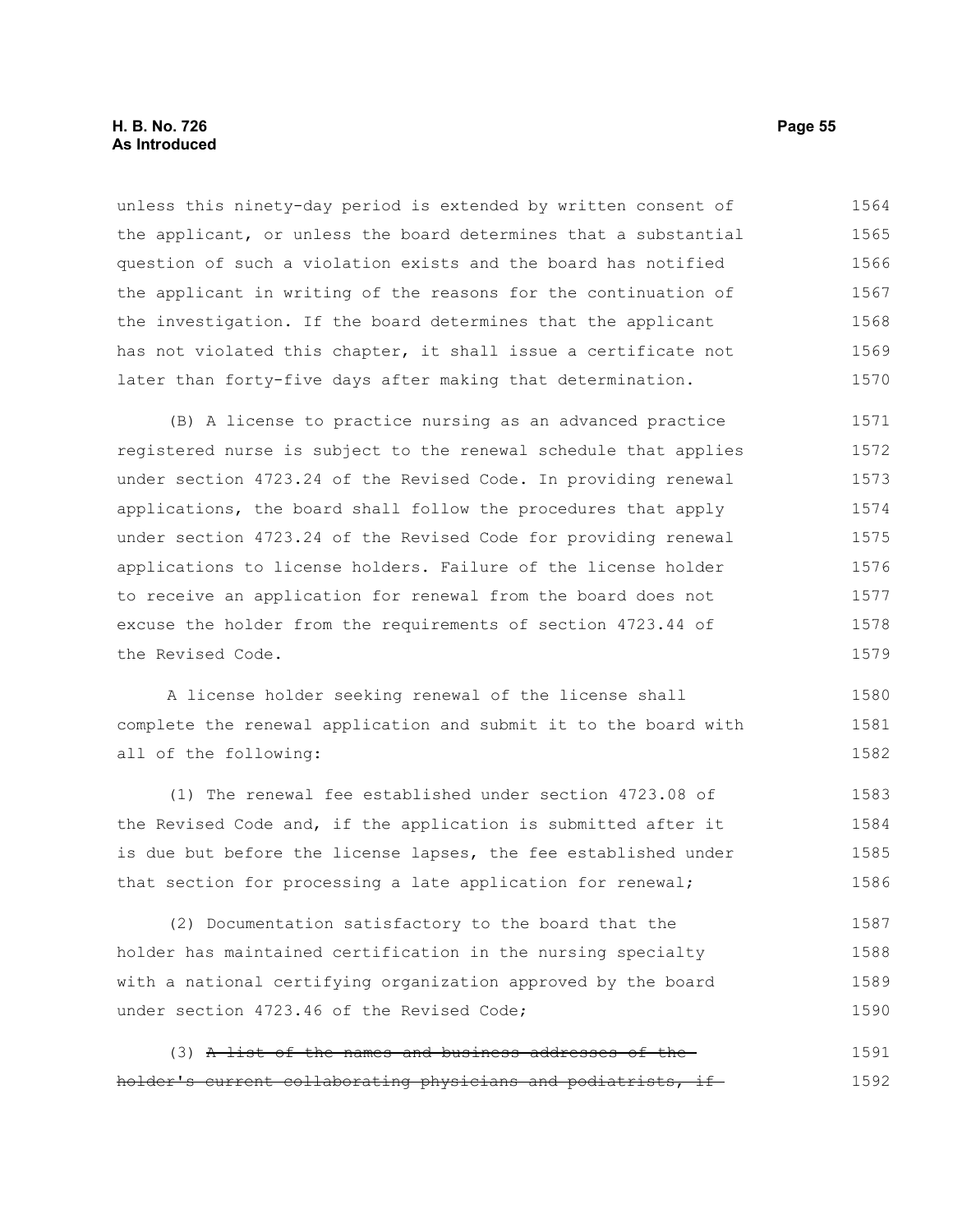## **H. B. No. 726 Page 56 As Introduced**

midwife, or certified nurse practitioner; (4) If the license holder is a clinical nurse specialist, documentation satisfactory to the board that the holder has completed continuing education for that specialty-designation as required by rule of the board. On receipt of the renewal application, fees, and documents, the board shall verify that the applicant holds a current, valid license to practice nursing as a registered nurse in this state and a current, valid license to practice nursing as an advanced practice registered nurse in this state, and, if it so verifies, shall renew the license to practice nursing as an advanced practice registered nurse. (C) An applicant for reinstatement of a license that has lapsed shall submit the reinstatement fee established under section 4723.08 of the Revised Code. (D) An individual who holds an active license and does not intend to practice in this state as an advanced practice registered nurse may send to the board written or electronic notice to that effect on or before the date the license lapses, and the board shall classify the license as inactive. **Sec. 4723.43.** A certified registered nurse anesthetist, clinical nurse specialist, certified nurse-midwife, or certified nurse practitioner may provide to individuals and groups nursing care that requires knowledge and skill obtained from advanced formal education and clinical experience. In this capacity as an advanced practice registered nurse, a certified nurse-midwife is subject to division (A) of this section, a certified registered 1594 1595 1596 1597 1598 1599 1600 1601 1602 1603 1604 1605 1606 1607 1608 1609 1610 1611 1612 1613 1614 1615 1616 1617 1618 1619 1620

nurse anesthetist is subject to division (B) of this section, a

the holder is a clinical nurse specialist, certified nurse-

1593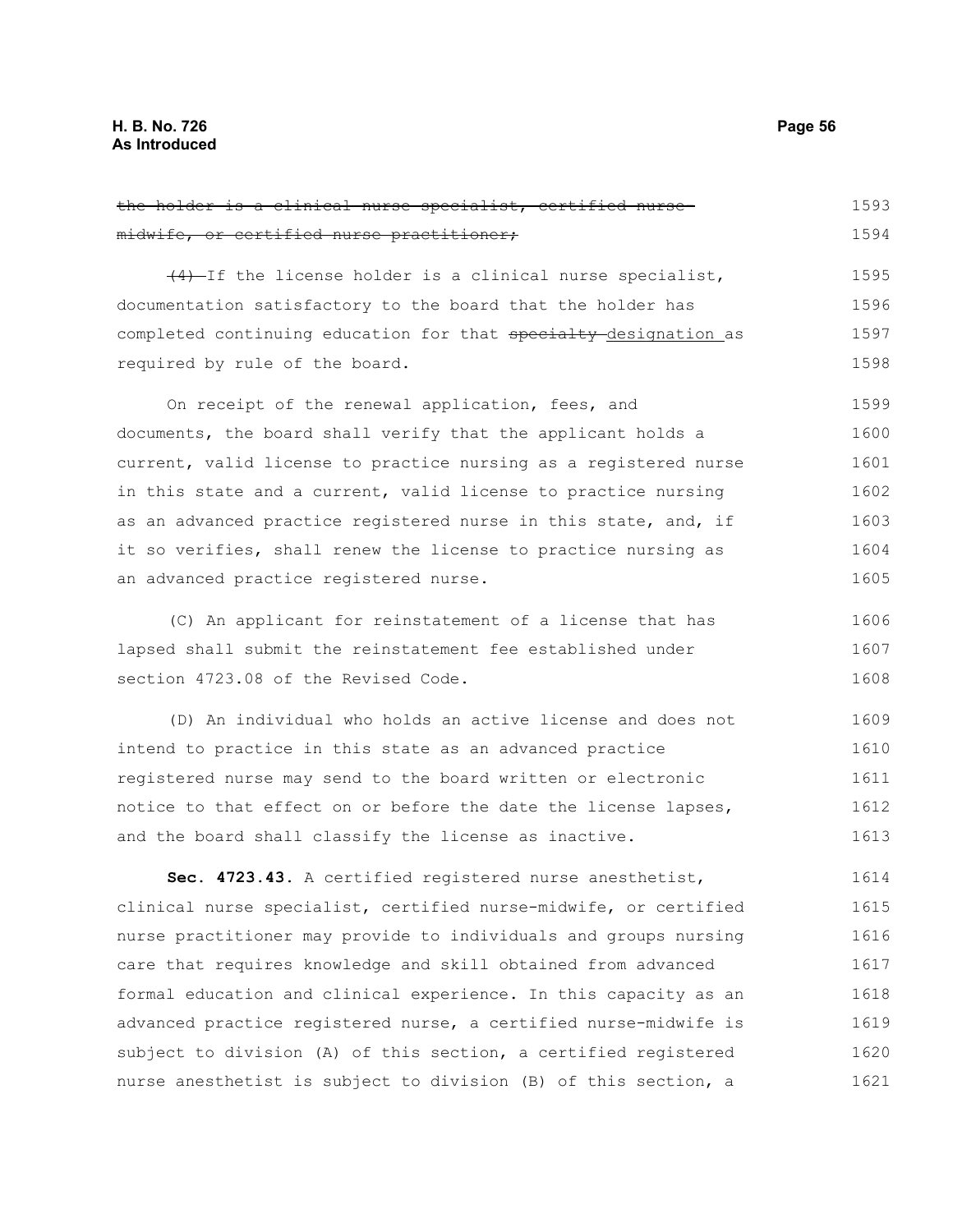certified nurse practitioner is subject to division (C) of this section, and a clinical nurse specialist is subject to division (D) of this section. 1622 1623 1624

(A) A nurse authorized to practice as a certified nursemidwife, in collaboration with one or more physicians, may provide the management of preventive services and those primary care services necessary to provide health care to women antepartally, intrapartally, postpartally, and gynecologically, consistent with the nurse's education and certification, and in accordance with rules adopted by the board of nursing. 1625 1626 1627 1628 1629 1630 1631

No certified nurse-midwife may perform version, deliver breech or face presentation, use forceps, do any obstetric operation, or treat any other abnormal condition, except in emergencies. Division (A) of this section does not prohibit a certified nurse-midwife from performing episiotomies or normal vaginal deliveries, or repairing vaginal tears. A certified nurse-midwife may, in collaboration with one or more physicians, prescribe drugs and therapeutic devices in accordance with section 4723.481 of the Revised Code. 1632 1633 1634 1635 1636 1637 1638 1639 1640

(B) A nurse authorized to practice as a certified registered nurse anesthetist, with the supervision and in the immediate presence of a physician, podiatrist, or dentist, may administer anesthesia and perform anesthesia induction, maintenance, and emergence, and may perform with supervision preanesthetic preparation and evaluation, postanesthesia care, and clinical support functions, consistent with the nurse's education and certification, and in accordance with rules adopted by the board. 1641 1642 1643 1644 1645 1646 1647 1648 1649

The physician, podiatrist, or dentist supervising a certified registered nurse anesthetist must be actively engaged 1650 1651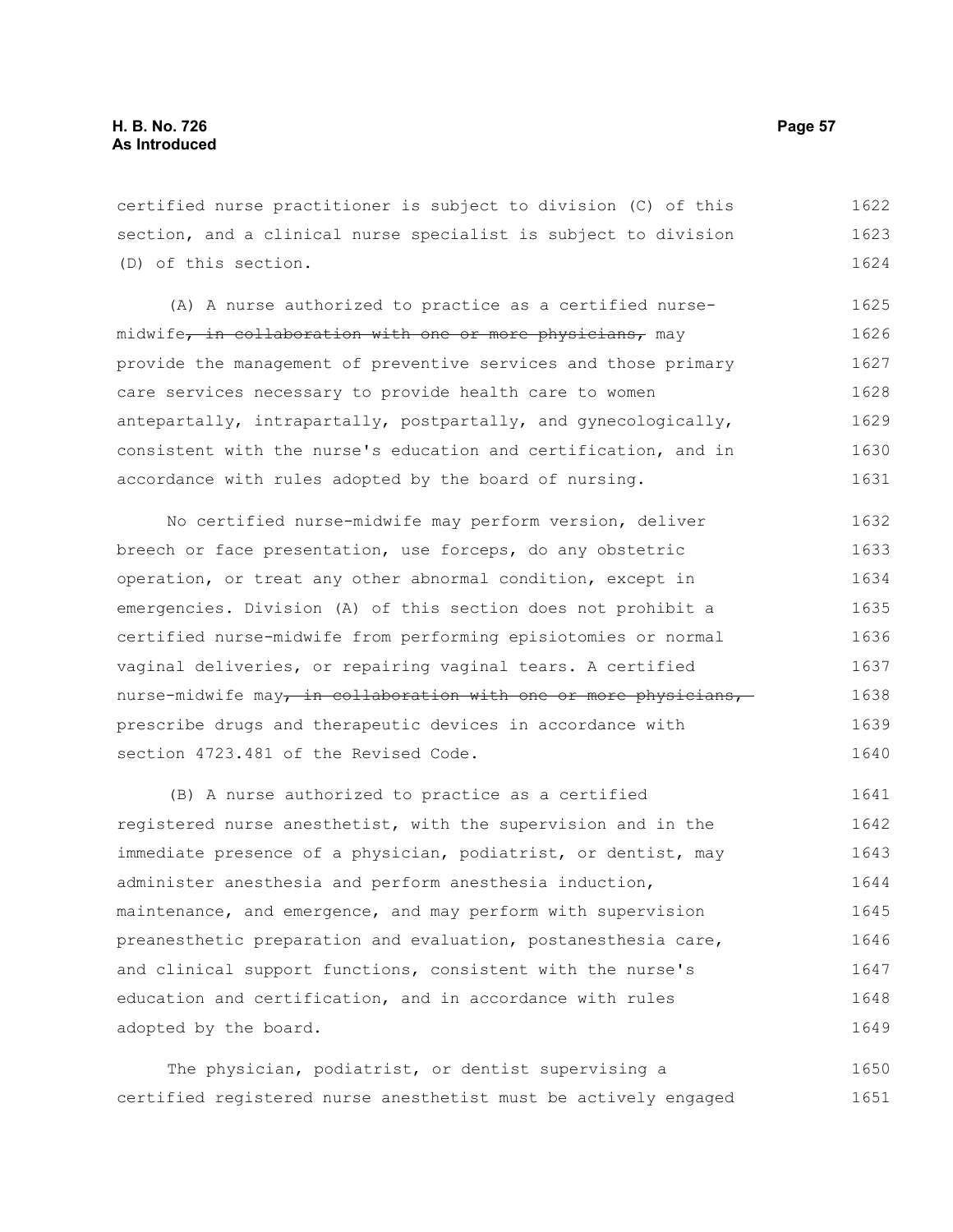in practice in this state. When a certified registered nurse anesthetist is supervised by a podiatrist, the nurse's scope of practice is limited to the anesthesia procedures that the podiatrist has the authority under section 4731.51 of the Revised Code to perform. A certified registered nurse anesthetist may not administer general anesthesia under the supervision of a podiatrist in a podiatrist's office. When a certified registered nurse anesthetist is supervised by a dentist, the nurse's scope of practice is limited to the anesthesia procedures that the dentist has the authority under Chapter 4715. of the Revised Code to perform. 1652 1653 1654 1655 1656 1657 1658 1659 1660 1661 1662

(C) A nurse authorized to practice as a certified nurse practitioner, in collaboration with one or more physicians or podiatrists, may provide preventive and primary care services, provide services for acute illnesses, and evaluate and promote patient wellness within the nurse's nursing specialtydesignation, consistent with the nurse's education and certification, and in accordance with rules adopted by the board. A certified nurse practitioner may, in collaboration with one or more physicians or podiatrists, prescribe drugs and therapeutic devices in accordance with section 4723.481 of the Revised Code. 1663 1664 1665 1666 1667 1668 1669 1670 1671 1672 1673

When a certified nurse practitioner is collaborating with a podiatrist, the nurse's scope of practice is limited to the procedures that the podiatrist has the authority under section 4731.51 of the Revised Code to perform. 1674 1675 1676 1677

(D) A nurse authorized to practice as a clinical nurse specialist, in collaboration with one or more physicians or podiatrists, may provide and manage the care of individuals and groups with complex health problems and provide health care 1678 1679 1680 1681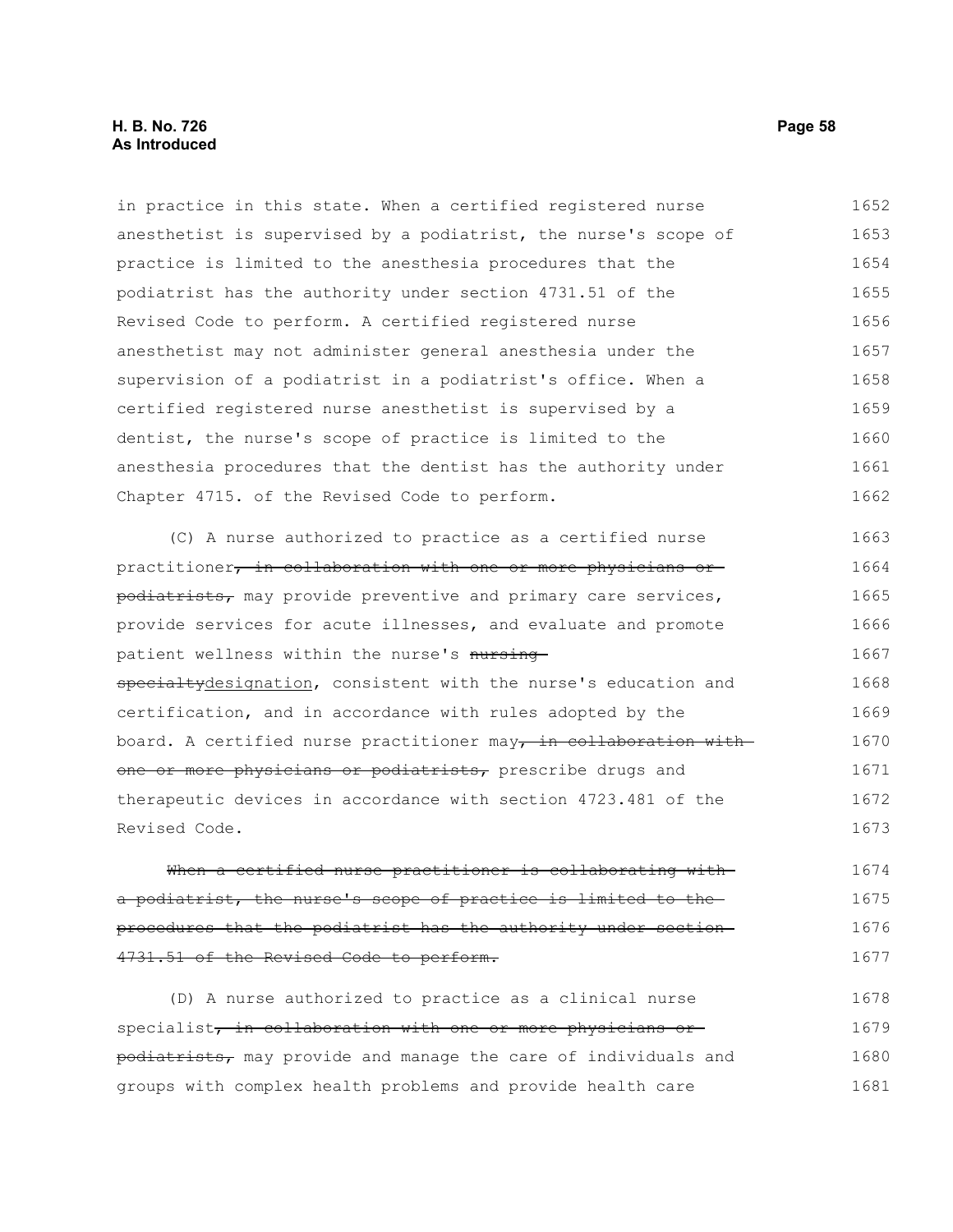services that promote, improve, and manage health care within the nurse's-nursing specialtydesignation, consistent with the nurse's education and in accordance with rules adopted by the board. A clinical nurse specialist may, in collaboration with one or more physicians or podiatrists, prescribe drugs and therapeutic devices in accordance with section 4723.481 of the Revised Code. 1682 1683 1684 1685 1686 1687 1688

When a clinical nurse specialist is collaborating with a podiatrist, the nurse's scope of practice is limited to the procedures that the podiatrist has the authority under section 4731.51 of the Revised Code to perform. 1689 1690 1691 1692

**Sec. 4723.432.** (A) An advanced practice registered nurse who is designated as a clinical nurse specialist, certified nurse-midwife, or certified nurse practitioner shall cooperate with the state medical board in any investigation the board conducts with respect to a physician or podiatrist-whocollaborates with the nurse. The nurse shall cooperate with the board in any investigation the board conducts with respect to the unauthorized practice of medicine by the nurse. 1693 1694 1695 1696 1697 1698 1699 1700

(B) An advanced practice registered nurse who is designated as a certified registered nurse anesthetist shall cooperate with the state medical board or state dental board in any investigation either board conducts with respect to a physician, podiatrist, or dentist who permits the nurse to practice with the supervision of that physician, podiatrist, or dentist. The nurse shall cooperate with either board in any investigation it conducts with respect to the unauthorized practice of medicine or dentistry by the nurse. 1701 1702 1703 1704 1705 1706 1707 1708 1709

**Sec. 4723.44.** (A) No person shall knowingly do any of the following unless the person holds a current, valid license 1710 1711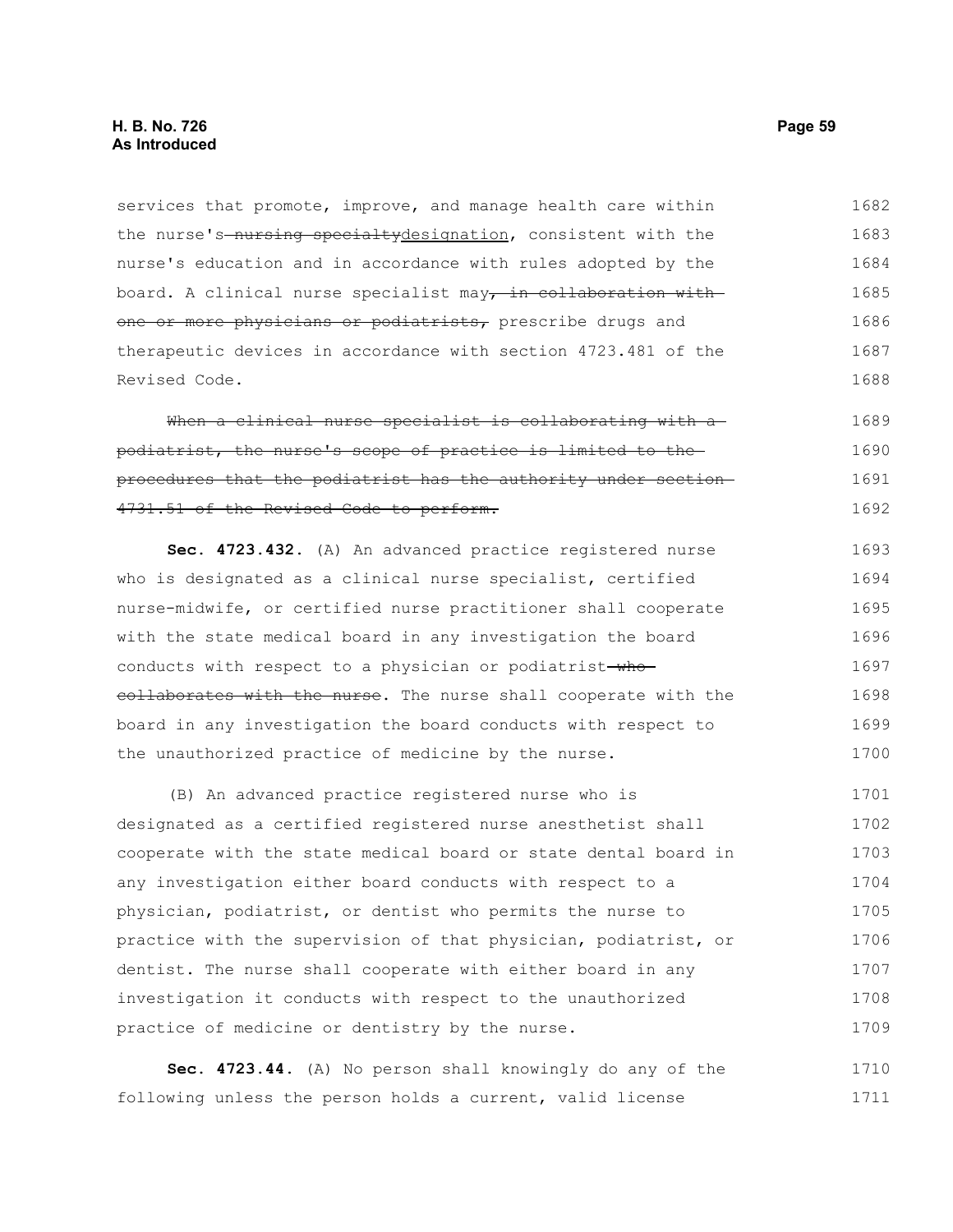issued by the board of nursing under this chapter to practice nursing as an advanced practice registered nurse in the specialty as indicated by the designation: (1) Engage in the practice of nursing as an advanced practice registered nurse for a fee, salary, or other consideration, or as a volunteer; (2) Represent the person as being an advanced practice registered nurse, including representing the person as being a certified registered nurse anesthetist, clinical nurse specialist, certified nurse-midwife, or certified nurse practitioner; (3) Use any title or initials implying that the person is an advanced practice registered nurse, including using any title or initials implying the person is a certified registered nurse anesthetist, clinical nurse specialist, certified nurse-midwife, or certified nurse practitioner. (B) No advanced practice registered nurse shall knowingly do any of the following: (1) Engage, for a fee, salary, or other consideration, or as a volunteer, in the practice of a nursing specialty designation other than the specialty designated that indicated on the nurse's current, valid license issued by the board under this chapter to practice nursing as an advanced practice registered nurse; (2) Represent the person as being authorized to practice any nursing specialty designation other than the specialty designated that indicated on the current, valid license to 1712 1713 1714 1715 1716 1717 1718 1719 1720 1721 1722 1723 1724 1725 1726 1727 1728 1729 1730 1731 1732 1733 1734 1735 1736 1737 1738

(3) Use the title "certified registered nurse anesthetist" 1740

practice nursing as an advanced practice registered nurse;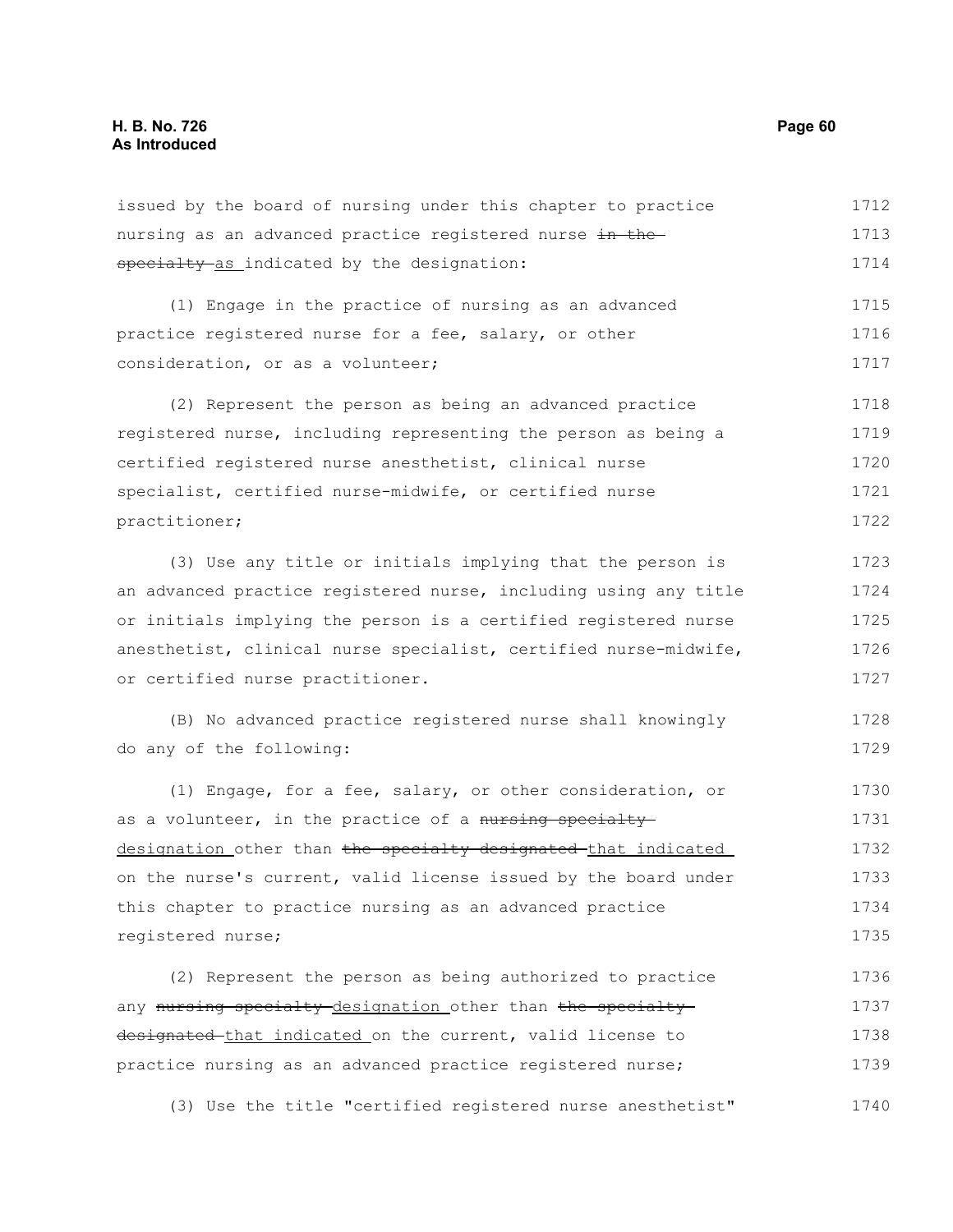or the initials "N.A." or "C.R.N.A.," the title "clinical nurse specialist" or the initials "C.N.S.," the title "certified nurse-midwife" or the initials "C.N.M.," the title "certified nurse practitioner" or the initials "C.N.P.," the title "advanced practice registered nurse" or the initials "A.P.R.N.," or any other title or initials implying that the nurse is authorized to practice any nursing specialty designation other than the specialty designated-that indicated on the nurse's current, valid license to practice nursing as an advanced practice registered nurse; (4) Except as provided in division (D) of section 4723.431 of the Revised Code, enter into a standard care arrangement with a physician or podiatrist whose practice is not the same as or similar to the nurse's nursing specialty; (5) Prescribe drugs or therapeutic devices in a manner that does not comply with section 4723.481 of the Revised Code;  $(6)$   $(5)$  Prescribe any drug or device to perform or induce an abortion, or otherwise perform or induce an abortion. (C) No person shall knowingly employ a person to engage in the practice of nursing as an advanced practice registered nurse unless the person so employed holds a current, valid license and designation issued by the board under this chapter to practice as an advanced practice registered nurse in the specialty as indicated by the designation. (D) A document certified by the executive director of the board, under the official seal of the board, to the effect that it appears from the records of the board that no license to 1741 1742 1743 1744 1745 1746 1747 1748 1749 1750 1751 1752 1753 1754 1755 1756 1757 1758 1759 1760 1761 1762 1763 1764 1765 1766 1767

practice nursing as an advanced practice registered nurse has been issued to the person specified in the document, or that a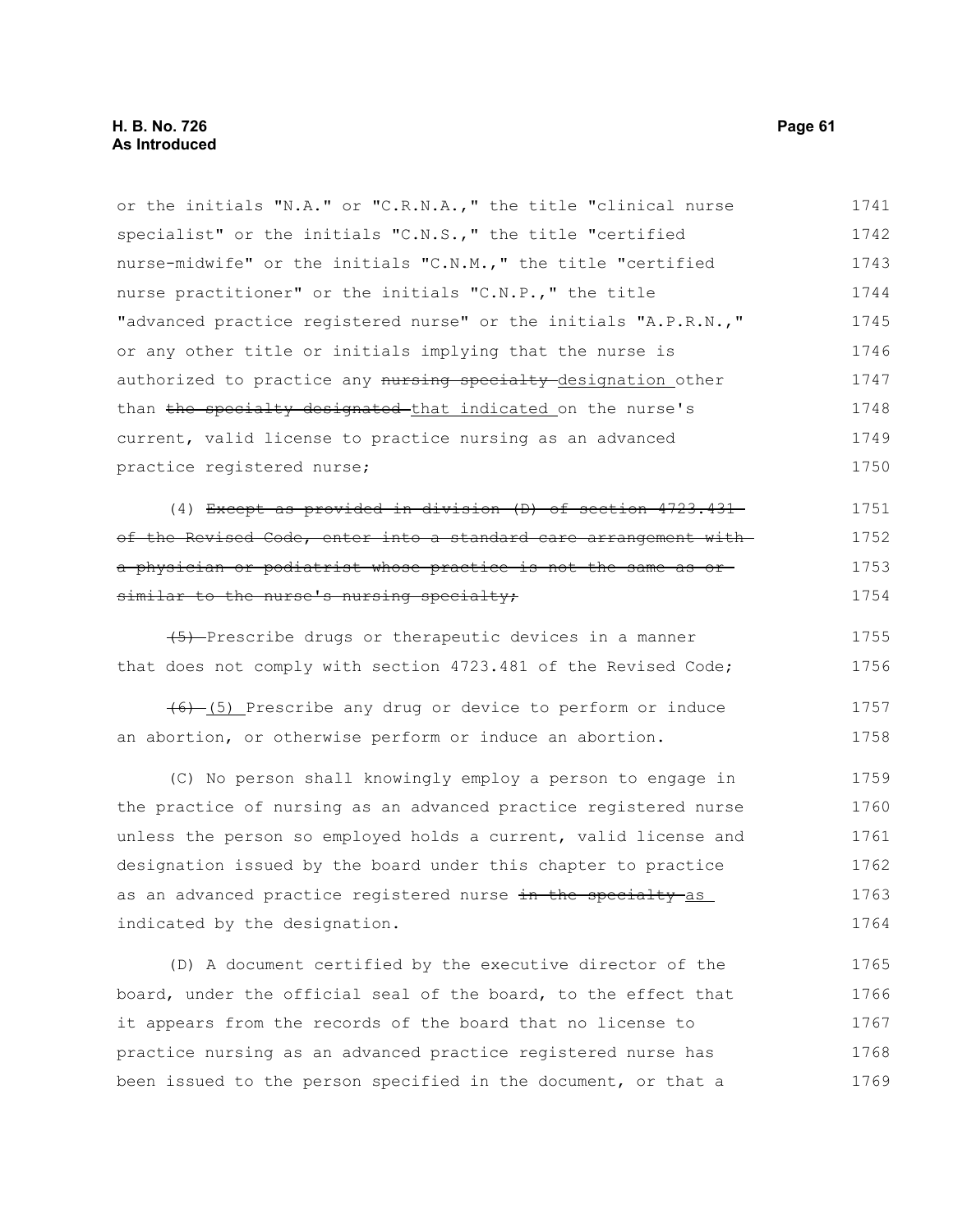# **H. B. No. 726 Page 62 As Introduced**

license to practice nursing as an advanced practice registered nurse, if issued, has been revoked or suspended, shall be received as prima-facie evidence of the record of the board in any court or before any officer of the state. 1770 1771 1772 1773

**Sec. 4723.48.** (A) A clinical nurse specialist, certified nurse-midwife, or certified nurse practitioner who holds a license to practice nursing issued under section 4723.42 of the Revised Code may delegate to a person not otherwise authorized to administer drugs the authority to administer to a specified patient a drug, unless the drug is a controlled substance or is listed in the formulary established in rules adopted under section 4723.50 of the Revised Code. The delegation shall be in accordance with division (B) of this section and standards and procedures established in rules adopted under division  $\Theta$  (N) of section 4723.07 of the Revised Code. 1774 1775 1776 1777 1778 1779 1780 1781 1782 1783 1784

(B) Prior to delegating the authority, the nurse shall do both of the following:

(1) Assess the patient and determine that the drug is appropriate for the patient; 1787 1788

(2) Determine that the person to whom the authority will be delegated has met the conditions specified in division (D) of section 4723.489 of the Revised Code. 1789 1790 1791

**Sec. 4723.481.** This section establishes standards and conditions regarding the authority of an advanced practice registered nurse who is designated as a clinical nurse specialist, certified nurse-midwife, or certified nurse practitioner to prescribe and personally furnish drugs and therapeutic devices under a license issued under section 4723.42 of the Revised Code. 1792 1793 1794 1795 1796 1797 1798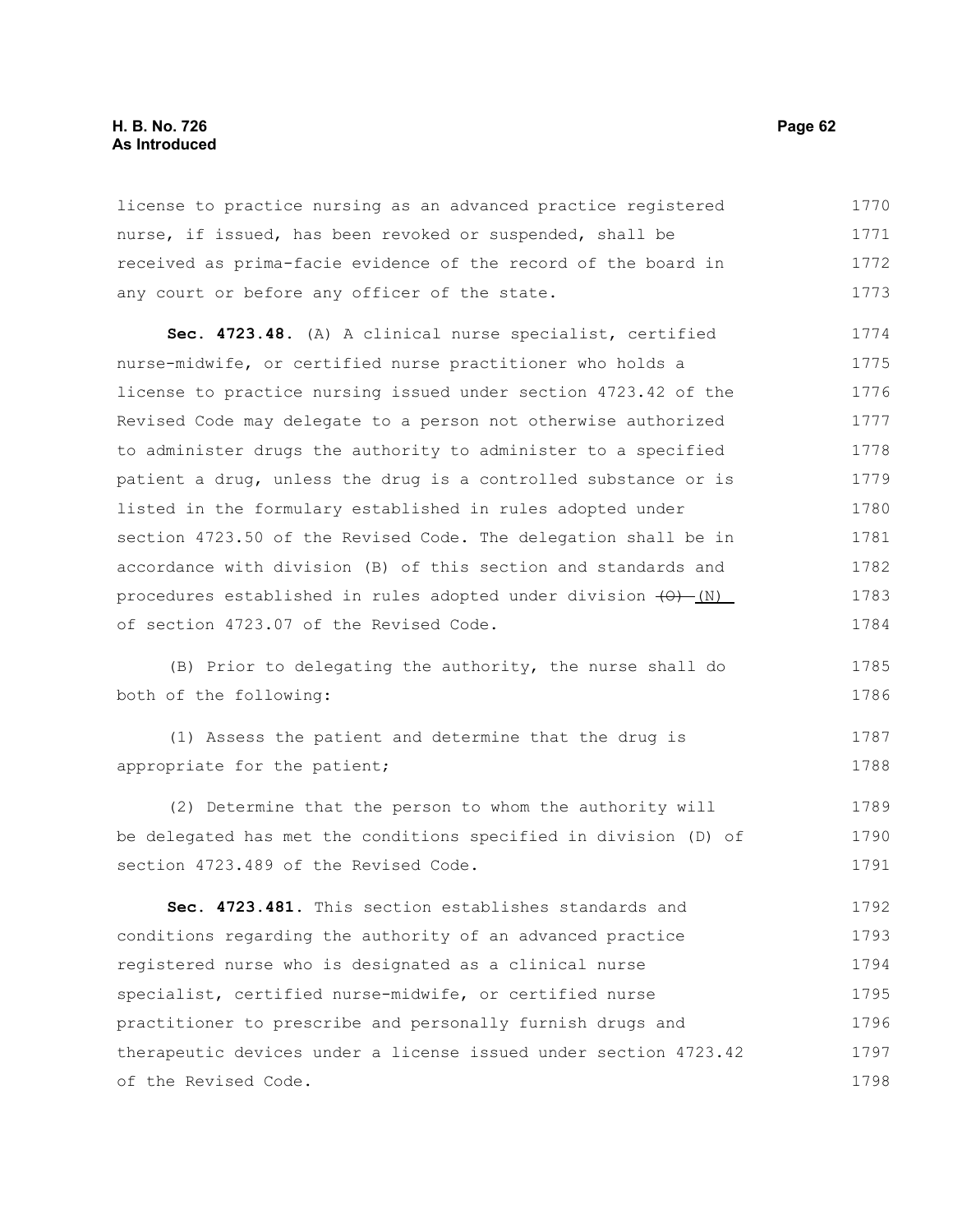(A) Except as provided in division (F) of this section, a clinical nurse specialist, certified nurse-midwife, or certified nurse practitioner shall not prescribe or furnish any drug or therapeutic device that is listed on the exclusionary formulary established in rules adopted under section 4723.50 of the Revised Code. 1799 1800 1801 1802 1803 1804

(B) The prescriptive authority of a clinical nurse specialist, certified nurse-midwife, or certified nurse practitioner shall not exceed the prescriptive authority of the collaborating physician or podiatrist, including the collaborating physician's authority to treat chronic pain with controlled substances and products containing tramadol as described in section 4731.052 of the Revised Code. 1805 1806 1807 1808 1809 1810 1811

 $\left( \frac{C}{1} \right)$  (B)(1) Except as provided in division  $\left( \frac{C}{2} \right)$  (2) (2) or (3) of this section, a clinical nurse specialist, certified nurse-midwife, or certified nurse practitioner may prescribe to a patient a schedule II controlled substance only if all of the following are the case: 1812 1813 1814 1815 1816

(a) The patient has a terminal condition, as defined in section 2133.01 of the Revised Code. 1817 1818

(b) A physician initially prescribed the substance for the patient. 1819 1820

(c) The prescription is for an amount that does not exceed the amount necessary for the patient's use in a single, seventytwo-hour period. 1821 1822 1823

(2) The restrictions on prescriptive authority in division  $\left(\frac{1}{2}\right)$  (B)(1) of this section do not apply if a clinical nurse specialist, certified nurse-midwife, or certified nurse practitioner issues the prescription to the patient from any of 1824 1825 1826 1827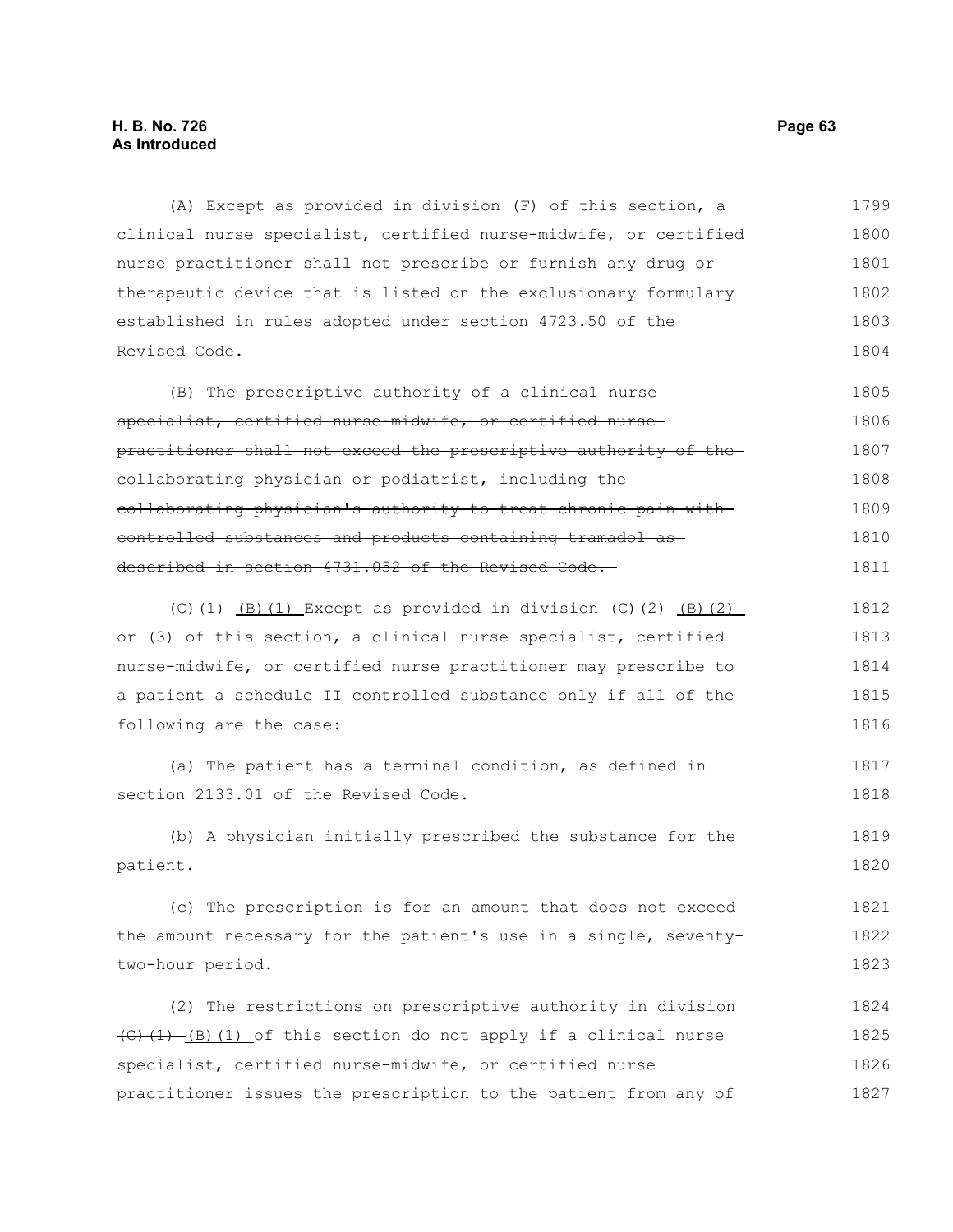| the following locations:                                         | 1828 |
|------------------------------------------------------------------|------|
| (a) A hospital registered under section 3701.07 of the           | 1829 |
| Revised Code;                                                    | 1830 |
| (b) An entity owned or controlled, in whole or in part, by       | 1831 |
| a hospital or by an entity that owns or controls, in whole or in | 1832 |
| part, one or more hospitals;                                     | 1833 |
| (c) A health care facility operated by the department of         | 1834 |
| mental health and addiction services or the department of        | 1835 |
| developmental disabilities;                                      | 1836 |
| (d) A nursing home licensed under section 3721.02 of the         | 1837 |
| Revised Code or by a political subdivision certified under       | 1838 |
| section 3721.09 of the Revised Code;                             | 1839 |
| (e) A county home or district home operated under Chapter        | 1840 |
| 5155. of the Revised Code that is certified under the medicare   | 1841 |
| or medicaid program;                                             | 1842 |
| (f) A hospice care program, as defined in section 3712.01        | 1843 |
| of the Revised Code;                                             | 1844 |
| (g) A community mental health services provider, as              | 1845 |
| defined in section 5122.01 of the Revised Code;                  | 1846 |
| (h) An ambulatory surgical facility, as defined in section       | 1847 |
| 3702.30 of the Revised Code;                                     | 1848 |
| (i) A freestanding birthing center, as defined in section        | 1849 |
| 3702.141 of the Revised Code;                                    | 1850 |
| (j) A federally qualified health center, as defined in           | 1851 |
| section 3701.047 of the Revised Code;                            | 1852 |
| (k) A federally qualified health center look-alike, as           | 1853 |
| defined in section 3701.047 of the Revised Code;                 | 1854 |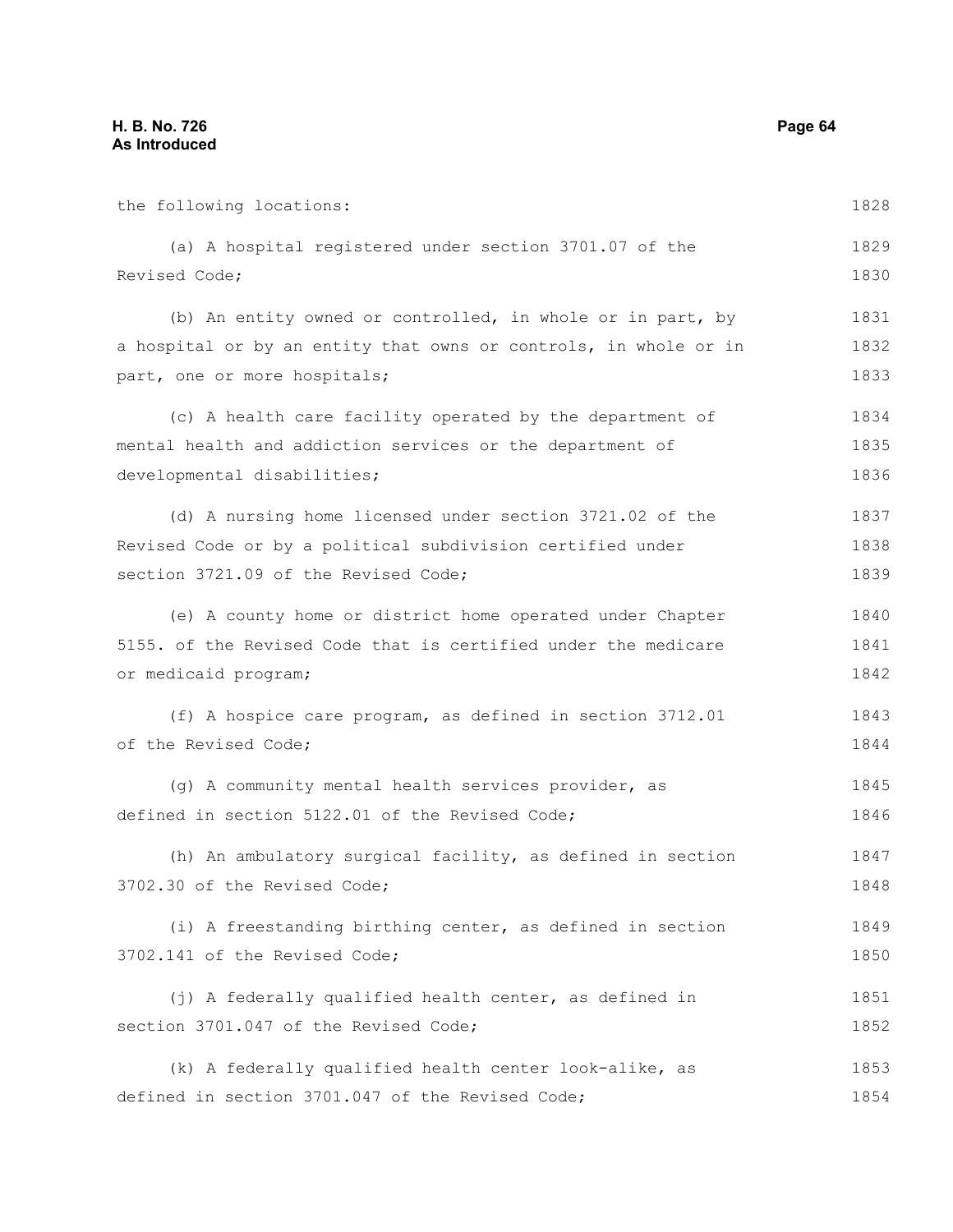(l) A health care office or facility operated by the board of health of a city or general health district or the authority having the duties of a board of health under section 3709.05 of the Revised Code; 1855 1856 1857 1858

(m) A site where a medical practice is operated, but only if the practice is comprised of one or more physicians who also are owners of the practice; the practice is organized to provide direct patient care; and the clinical nurse specialist, certified nurse-midwife, or certified nurse practitioner providing provides services at the site has a standard care arrangement and collaborates with at least one of the physician owners who practices primarily at that site; 1859 1860 1861 1862 1863 1864 1865 1866

(n) A residential care facility, as defined in section 3721.01 of the Revised Code. 1867 1868

(3) A clinical nurse specialist, certified nurse-midwife, or certified nurse practitioner shall not issue to a patient a prescription for a schedule II controlled substance from a convenience care clinic even if the clinic is owned or operated by an entity specified in division  $\overline{(C)(2) - (B)(2)}$  of this section. 1869 1870 1871 1872 1873 1874

(D) (C) A pharmacist who acts in good faith reliance on a prescription issued by a clinical nurse specialist, certified nurse-midwife, or certified nurse practitioner under division  $\left(\frac{1}{2}\right)$  (B)(2) of this section is not liable for or subject to any of the following for relying on the prescription: damages in any civil action, prosecution in any criminal proceeding, or professional disciplinary action by the state board of pharmacy under Chapter 4729. of the Revised Code. 1875 1876 1877 1878 1879 1880 1881 1882

 $(E)$  (D) A clinical nurse specialist, certified nurse-1883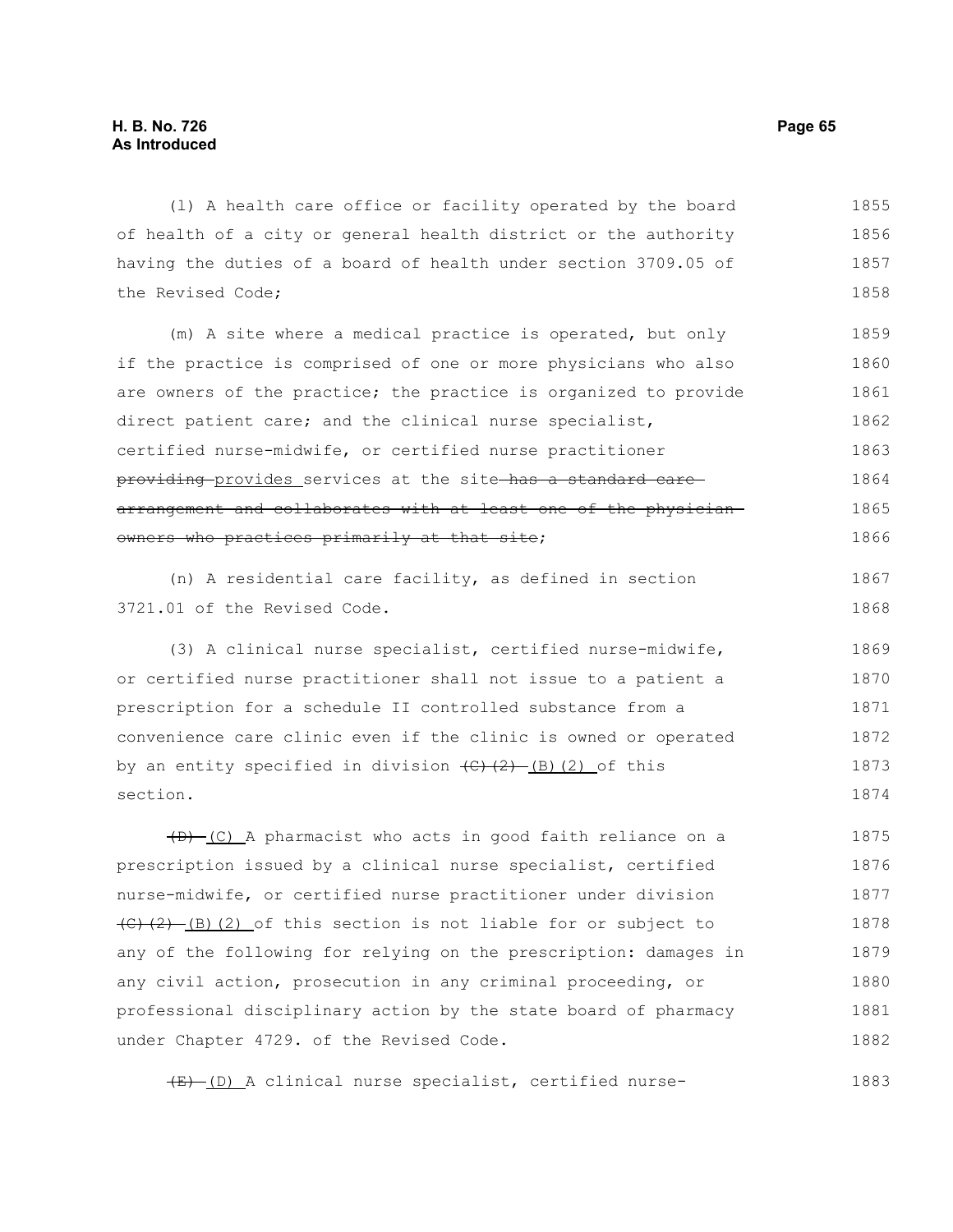midwife, or certified nurse practitioner shall comply with section 3719.061 of the Revised Code if the nurse prescribes for a minor, as defined in that section, an opioid analgesic, as defined in section 3719.01 of the Revised Code. 1884 1885 1886 1887

(F) Until the board of nursing establishes a new formulary in rules adopted under section 4723.50 of the Revised Code, a clinical nurse specialist, certified nurse-midwife, or certified nurse practitioner who prescribes or furnishes any drug or therapeutic device shall do so in accordance with the formulary established by the board prior to the effective date of this amendment. 1888 1889 1890 1891 1892 1893 1894

**Sec. 4723.482.** (A) An applicant for a license to practice nursing as an advanced practice registered nurse who seeks designation as a clinical nurse specialist, certified nursemidwife, or certified nurse practitioner shall include with the application submitted under section 4723.41 of the Revised Code evidence of successfully completing the course of study in advanced pharmacology and related topics in accordance with the requirements specified in division (B) of this section. 1895 1896 1897 1898 1899 1900 1901 1902

(B) With respect to the course of study in advanced pharmacology and related topics, all of the following requirements apply: 1903 1904 1905

(1) The course of study shall be completed not longer than five years before the application is filed. 1906 1907

(2) The course of study shall be not less than forty-five contact hours. 1908 1909

(3) The course of study shall meet the requirements to beapproved by the board in accordance with standards established in rules adopted under section 4723.50 of the Revised Code. 1910 1911 1912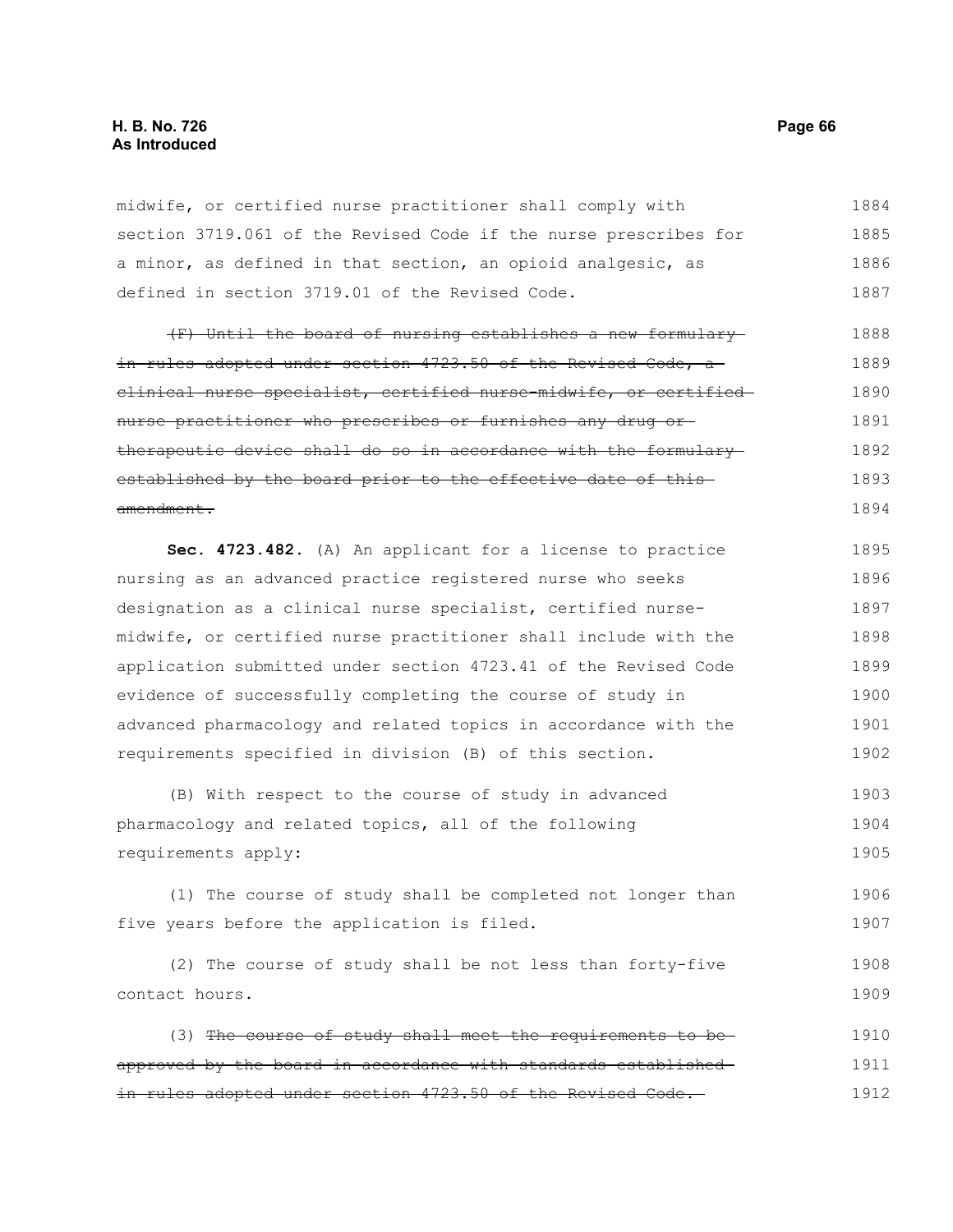$(4)$ -The content of the course of study shall be specific to the applicant's nursing specialtydesignation.  $(4)$  The instruction provided in the course of study shall include all of the following: (a) A minimum of thirty-six contact hours of instruction in advanced pharmacology that includes pharmacokinetic principles and clinical application and the use of drugs and therapeutic devices in the prevention of illness and maintenance of health; (b) Instruction in the fiscal and ethical implications of prescribing drugs and therapeutic devices; (c) Instruction in the state and federal laws that apply to the authority to prescribe; (d) Instruction that is specific to schedule II controlled substances, including instruction in all of the following: (i) Indications for the use of schedule II controlled substances in drug therapies; (ii) The most recent guidelines for pain management therapies, as established by state and national organizations such as the Ohio pain initiative and the American pain society; (iii) Fiscal and ethical implications of prescribing schedule II controlled substances; (iv) State and federal laws that apply to the authority to prescribe schedule II controlled substances; (v) Prevention of abuse and diversion of schedule II controlled substances, including identification of the risk of abuse and diversion, recognition of abuse and diversion, types 1913 1914 1915 1916 1917 1918 1919 1920 1921 1922 1923 1924 1925 1926 1927 1928 1929 1930 1931 1932 1933 1934 1935 1936 1937 1938 1939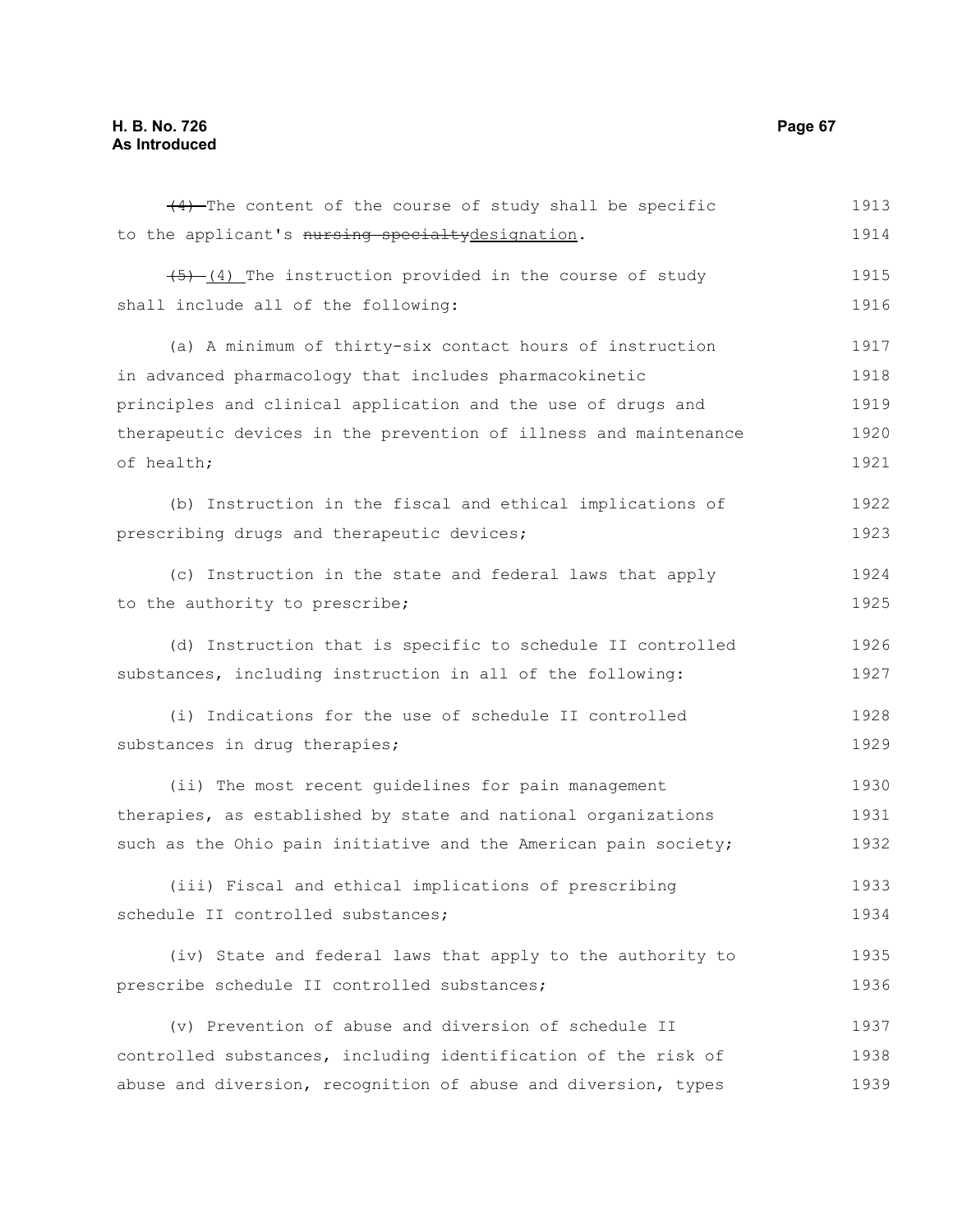| of assistance available for prevention of abuse and diversion,   | 1940 |
|------------------------------------------------------------------|------|
| and methods of establishing safeguards against abuse and         | 1941 |
| diversion.                                                       | 1942 |
| (C) An applicant who practiced or is practicing as a             | 1943 |
| clinical nurse specialist, certified nurse-midwife, or certified | 1944 |
| nurse practitioner in another jurisdiction or as an employee of  | 1945 |
| the United States government shall include with the application  | 1946 |
| submitted under section 4723.41 of the Revised Code all of the   | 1947 |
| following:                                                       | 1948 |
| (1) Evidence of having completed a two-hour course of            | 1949 |
| instruction approved by the board in the laws of this state that | 1950 |
| govern drugs and prescriptive authority;                         | 1951 |
| (2) Either of the following:                                     | 1952 |
| (a) Evidence of having held, for a continuous period of at       | 1953 |
| least one year during the three years immediately preceding the  | 1954 |
| date of application, valid authority issued by another           | 1955 |
| jurisdiction to prescribe therapeutic devices and drugs,         | 1956 |
| including at least some controlled substances;                   | 1957 |
| (b) Evidence of having been employed by the United States        | 1958 |
| government and authorized, for a continuous period of at least   | 1959 |
| one year during the three years immediately preceding the date   | 1960 |
| of application, to prescribe therapeutic devices and drugs,      | 1961 |
| including at least some controlled substances, in conjunction    | 1962 |
| with that employment.                                            | 1963 |
| Sec. 4723.493. (A) There is hereby created within the            | 1964 |
| board of nursing the advisory committee on advanced practice     | 1965 |
| registered nursing. The committee shall consist of the following | 1966 |
| members and any other members the board appoints under division  | 1967 |
| (B) of this section:                                             | 1968 |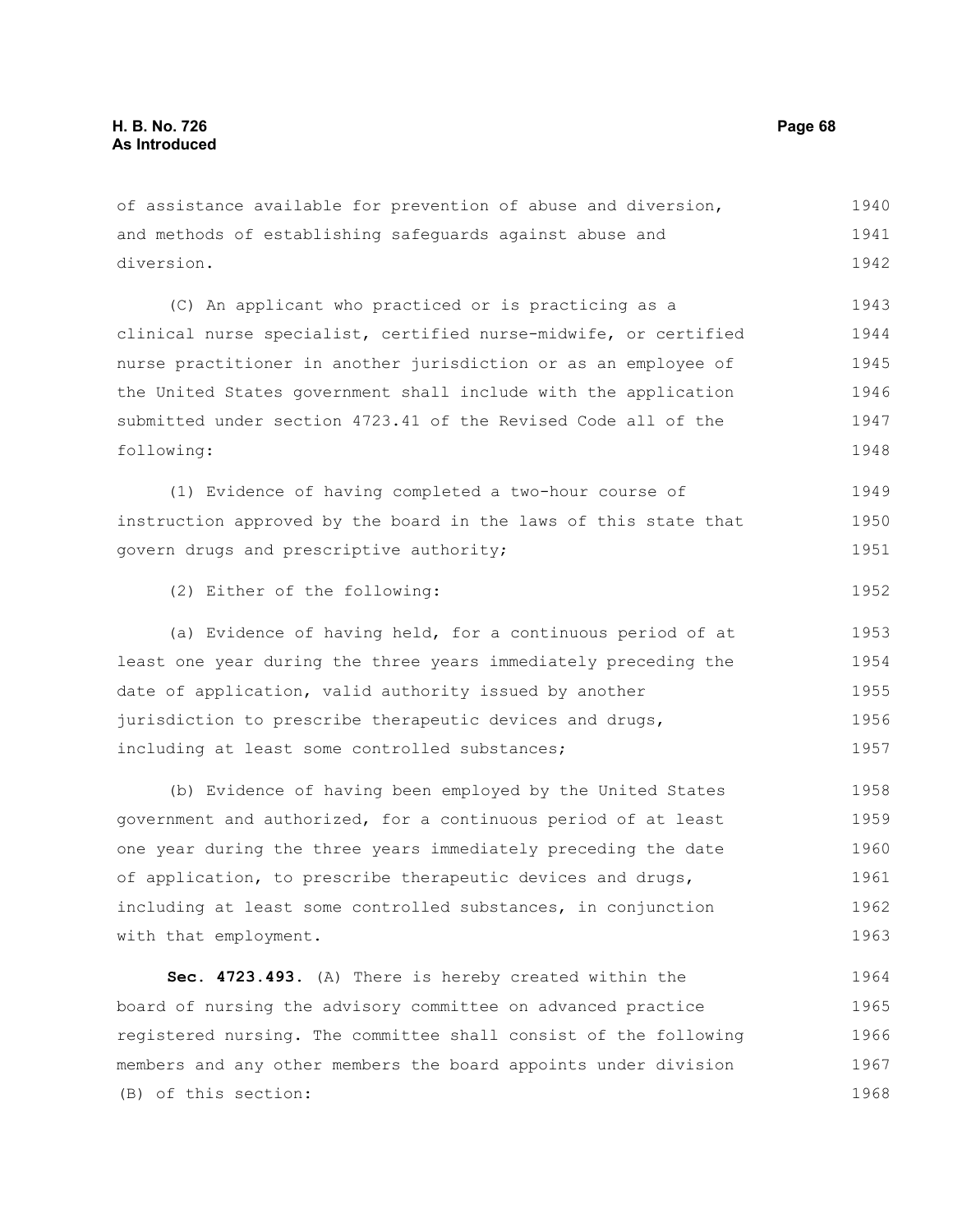# **H. B. No. 726 Page 69 As Introduced**

(1) Four advanced practice registered nurses, each actively engaged in the practice of advanced practice registered nursing in a clinical setting in this state, at least one of whom is actively engaged in providing primary care, at least one of whom is actively engaged in practice as a certified registered nurse anesthetist, and at least one of whom is actively engaged in practice as a certified nurse-midwife; 1969 1970 1971 1972 1973 1974 1975

(2) Two advanced practice registered nurses, each serving as a faculty member of an approved program of nursing education that prepares students for licensure as advanced practice registered nurses; 1976 1977 1978 1979

(3) A member of the board of nursing who is an advanced practice registered nurse; 1980 1981

(4) A representative of an entity employing ten or more advanced practice registered nurses actively engaged in practice in this state. 1982 1983 1984

(B) The board of nursing shall appoint the members described in division (A) of this section. Recommendations for initial appointments and for filling any vacancies may be submitted to the board by organizations representing advanced practice registered nurses practicing in this state and by schools of advanced practice registered nursing. The board shall appoint initial members and fill vacancies according to the recommendations it receives. If it does not receive any recommendations or receives an insufficient number of recommendations, the board shall appoint members and fill vacancies on its own advice. 1985 1986 1987 1988 1989 1990 1991 1992 1993 1994 1995

Initial appointments to the committee shall be made not later than sixty days after-the effective date of this section-1996 1997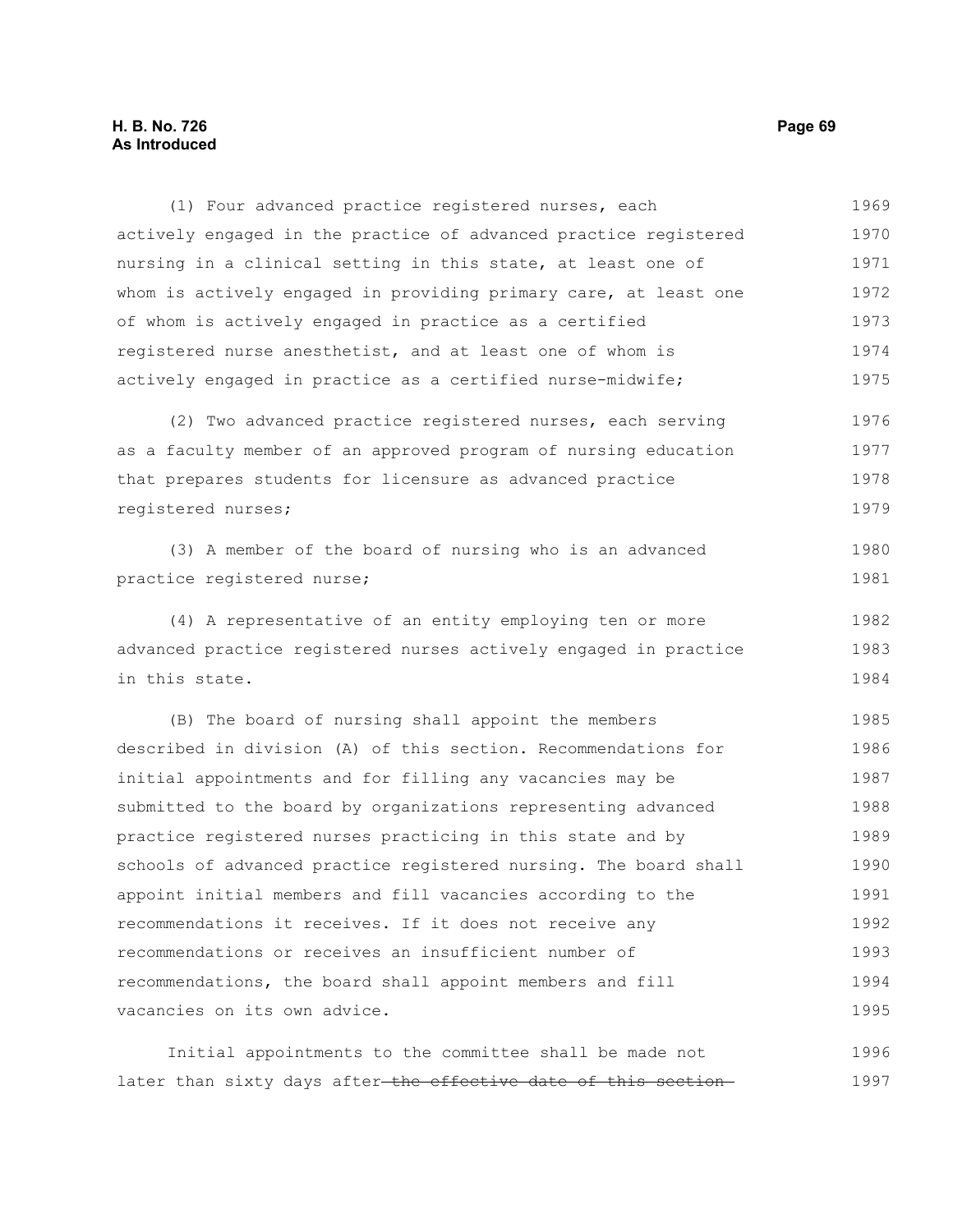April 6, 2017. Of the initial appointments described in division (A)(1) of this section, two shall be for terms of one year and two shall be for terms of two years. Of the initial appointments described in division (A)(2) of this section, one shall be for a term of one year and one shall be for a term of two years. Of the initial appointments described in divisions (A)(3) and (4) of this section, each shall be for a term of two years. Thereafter, terms shall be for two years, with each term ending on the same day of the same month as did the term that it succeeds. Vacancies shall be filled in the same manner as appointments. 1998 1999 2000 2001 2002 2003 2004 2005 2006 2007 2008

When the term of any member expires, a successor shall be appointed in the same manner as the initial appointment. Any member appointed to fill a vacancy occurring prior to the expiration of the term for which the member's predecessor was appointed shall hold office for the remainder of that term. A member shall continue in office subsequent to the expiration date of the member's term until the member's successor takes office or until a period of sixty days has elapsed, whichever occurs first. A member may be reappointed for one additional term only. 2009 2010 2011 2012 2013 2014 2015 2016 2017 2018

(C) The committee shall organize by selecting a chairperson from among its members. The committee may select a new chairperson at any time. Five members constitute a quorum for the transaction of official business. Members shall serve without compensation but receive payment for their actual and necessary expenses incurred in the performance of their official duties. The expenses shall be paid by the board of nursing. 2019 2020 2021 2022 2023 2024 2025

(D) The committee shall advise the board regarding the practice and regulation of advanced practice registered nurses 2026 2027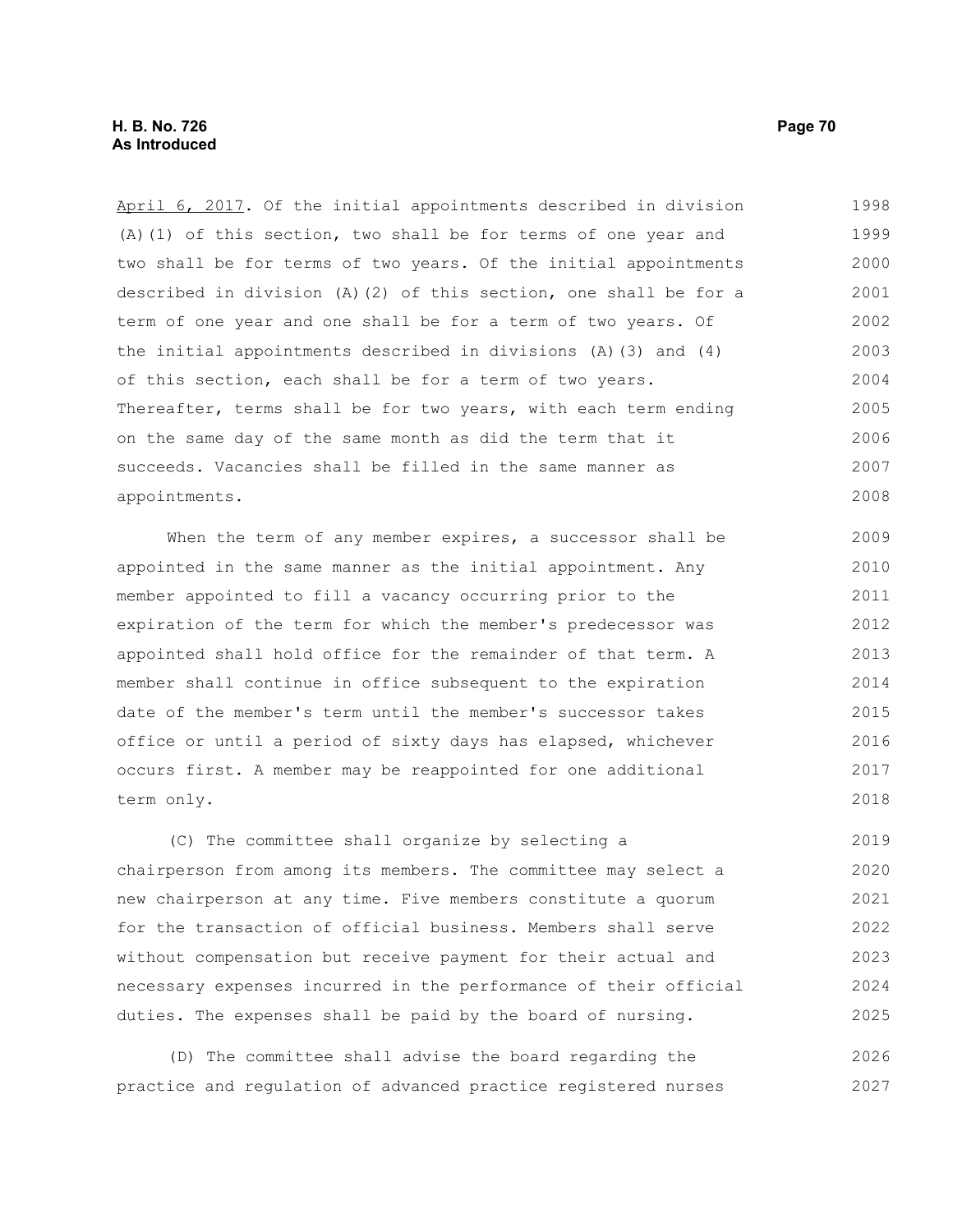and may make recommendations to the committee on prescriptive governance. The committee may also recommend to the board that an individual with expertise in an advanced practice registered nursing specialty nurse designation be appointed under division (B) of this section as an additional member of the committee. 2028 2029 2030 2031 2032

**Sec. 4723.50.** (A) As used in this section:

(1) "Controlled substance" has the same meaning as in section 3719.01 of the Revised Code. 2034 2035

(2) "Medication-assisted treatment" has the same meaning as in section 340.01 of the Revised Code. 2036 2037

(B) In accordance with Chapter 119. of the Revised Code, the board of nursing shall adopt rules as necessary to implement the provisions of this chapter pertaining to the authority of advanced practice registered nurses who are designated as clinical nurse specialists, certified nurse-midwives, and certified nurse practitioners to prescribe and furnish drugs and therapeutic devices. 2038 2039 2040 2041 2042 2043 2044

The board shall adopt rules that are consistent with a recommended exclusionary formulary the board receives from the committee on prescriptive governance pursuant to section 4723.492 of the Revised Code. After reviewing a formulary submitted by the committee, the board may either adopt the formulary as a rule or ask the committee to reconsider and resubmit the formulary. The board shall not adopt any rule that does not conform to a formulary developed by the committee. 2045 2046 2047 2048 2049 2050 2051 2052

The exclusionary formulary shall permit, in a manner consistent with section 4723.481 of the Revised Code, the prescribing of controlled substances, including drugs that contain buprenorphine used in medication-assisted treatment and 2053 2054 2055 2056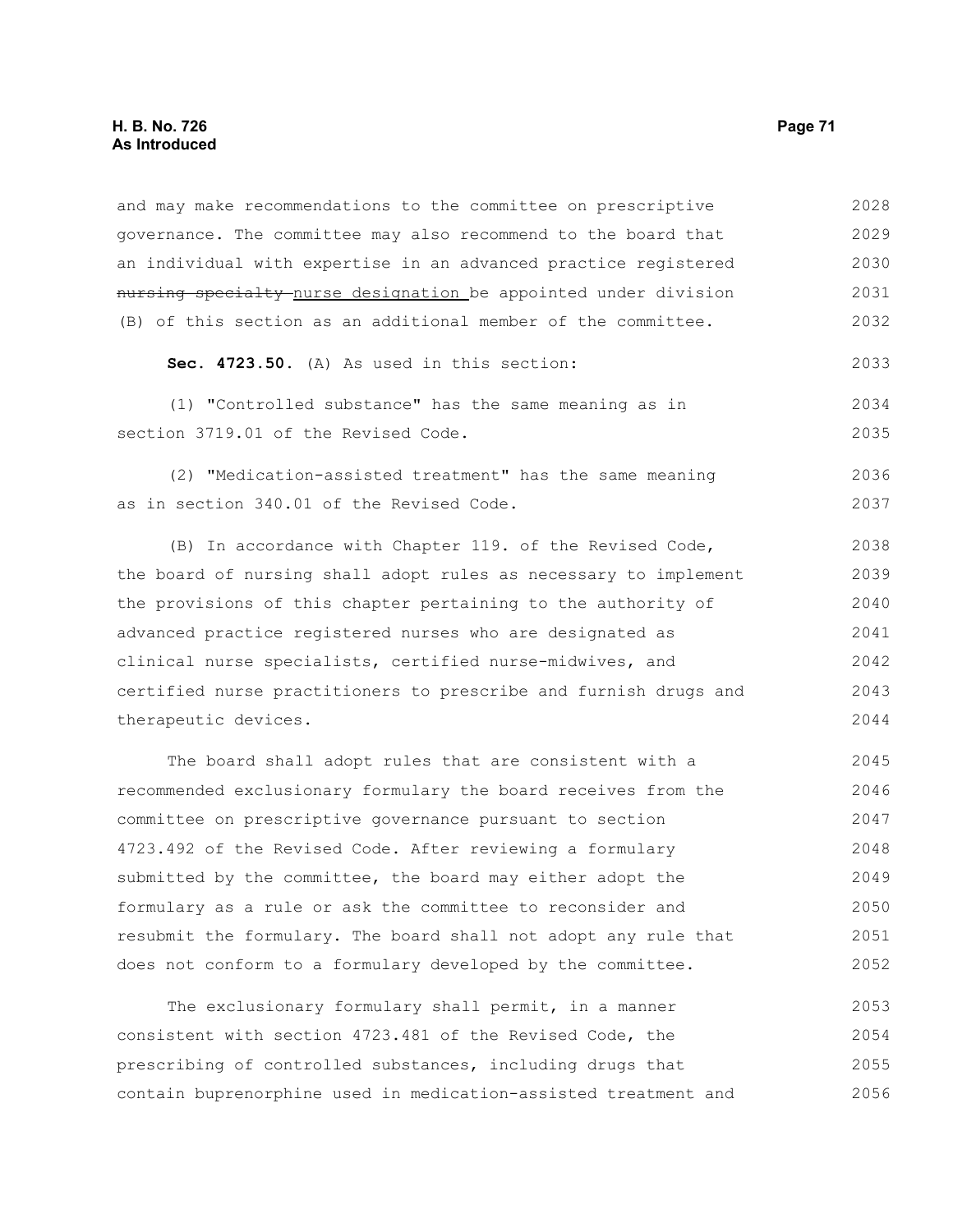both oral and long-acting opioid antagonists. The formulary shall not permit the prescribing or furnishing of any of the following: (1) A drug or device to perform or induce an abortion; (2) A drug or device prohibited by federal or state law. (C) In addition to the rules described in division (B) of this section, the board shall adopt rules under this section that do the following: (1) Establish standards for board approval of the course of study in advanced pharmacology and related topics required by section 4723.482 of the Revised Code; (2) Establish establishing requirements for board approval of the two-hour course of instruction in the laws of this state as required under division (C)(1) of section 4723.482 of the Revised Code and division (B)(2) of section 4723.484 of the Revised Code:-(3) Establish criteria for the components of the standard care arrangements described in section 4723.431 of the Revised Code that apply to the authority to prescribe, including the components that apply to the authority to prescribe schedule II controlled substances. The rules shall be consistent with thatsection and include all of the following: (a) Quality assurance standards; (b) Standards for periodic review by a collaborating physician or podiatrist of the records of patients treated by the clinical nurse specialist, certified nurse-midwife, or certified nurse practitioner; (c) Acceptable travel time between the location at which 2057 2058 2059 2060 2061 2062 2063 2064 2065 2066 2067 2068 2069 2070 2071 2072 2073 2074 2075 2076 2077 2078 2079 2080 2081 2082 2083 2084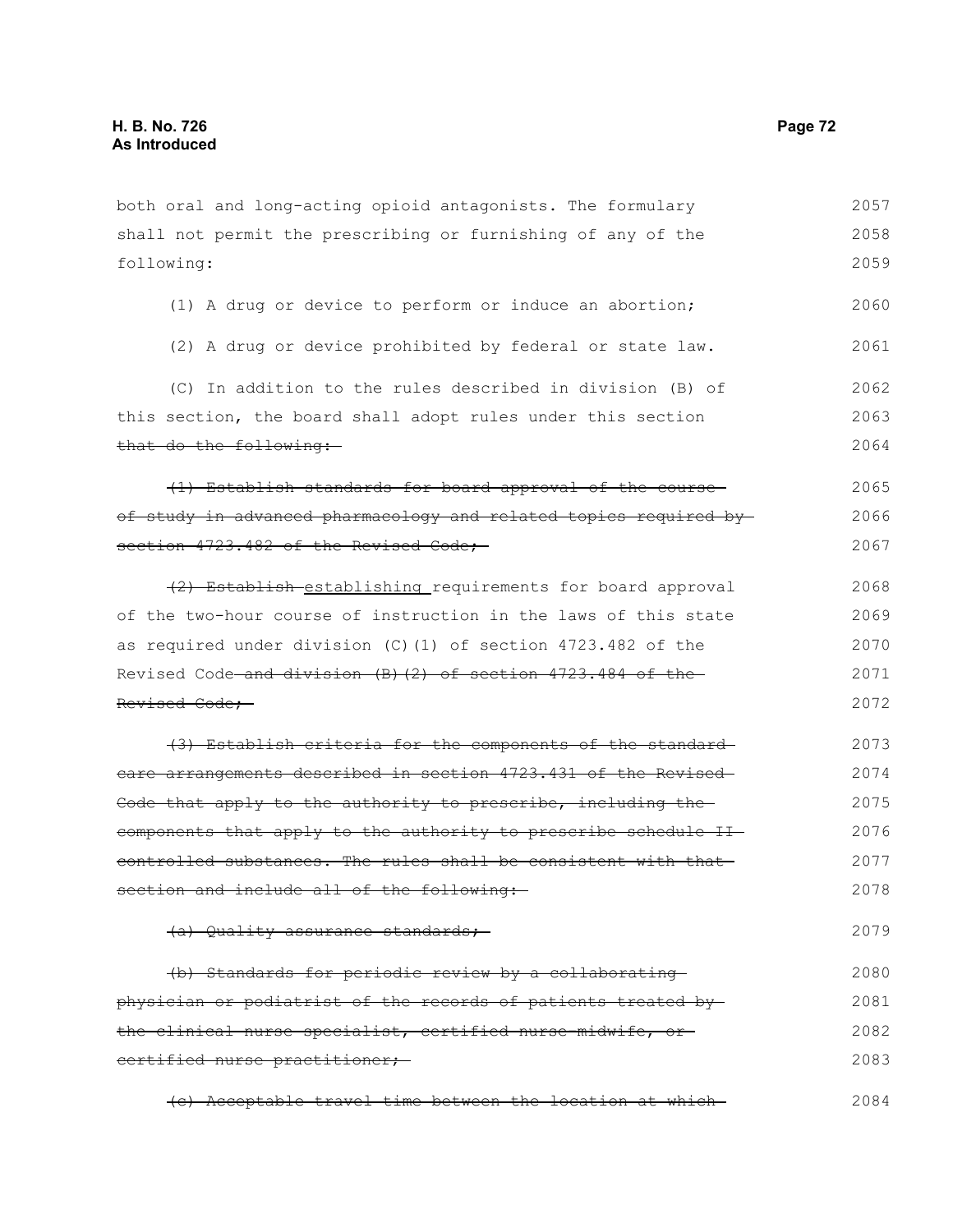the clinical nurse specialist, certified nurse-midwife, or certified nurse practitioner is engaging in the prescribing components of the nurse's practice and the location of the nurse's collaborating physician or podiatrist; (d) Any other criteria recommended by the committee on prescriptive governance. **Sec. 4731.058.** A physician shall not issue to a patient a prescription for a schedule II controlled substance from a convenience care clinic. **Sec. 4731.22.** (A) The state medical board, by an affirmative vote of not fewer than six of its members, may limit, revoke, or suspend a license or certificate to practice or certificate to recommend, refuse to grant a license or certificate, refuse to renew a license or certificate, refuse to reinstate a license or certificate, or reprimand or place on probation the holder of a license or certificate if the individual applying for or holding the license or certificate is found by the board to have committed fraud during the administration of the examination for a license or certificate to practice or to have committed fraud, misrepresentation, or deception in applying for, renewing, or securing any license or certificate to practice or certificate to recommend issued by the board. (B) The board, by an affirmative vote of not fewer than 2085 2086 2087 2088 2089 2090 2091 2092 2093 2094 2095 2096 2097 2098 2099 2100 2101 2102 2103 2104 2105 2106 2107 2108

six members, shall, to the extent permitted by law, limit, revoke, or suspend a license or certificate to practice or certificate to recommend, refuse to issue a license or certificate, refuse to renew a license or certificate, refuse to reinstate a license or certificate, or reprimand or place on probation the holder of a license or certificate for one or more 2109 2110 2111 2112 2113 2114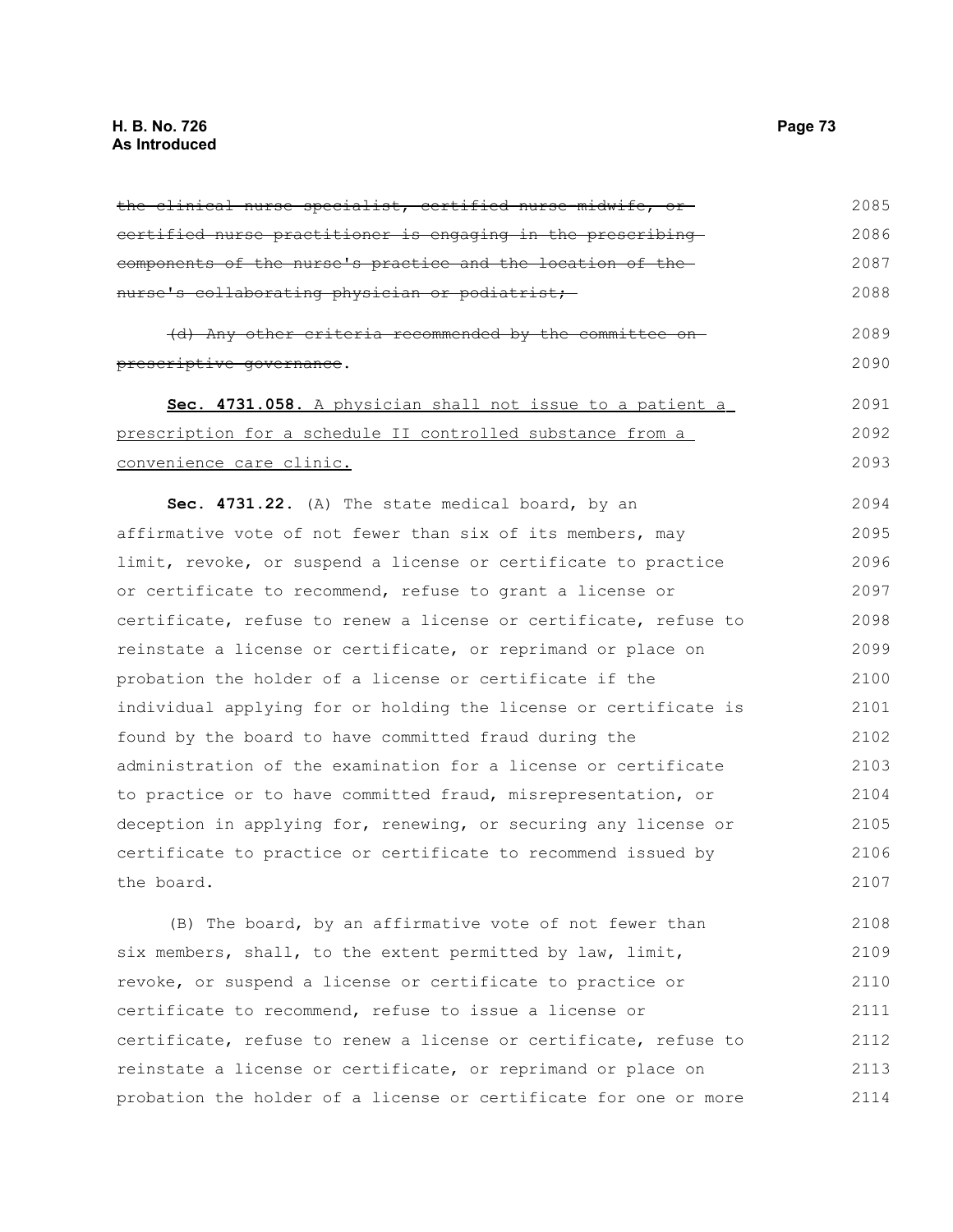of the following reasons:

(1) Permitting one's name or one's license or certificate to practice to be used by a person, group, or corporation when the individual concerned is not actually directing the treatment given; 2116 2117 2118 2119

(2) Failure to maintain minimal standards applicable to the selection or administration of drugs, or failure to employ acceptable scientific methods in the selection of drugs or other modalities for treatment of disease; 2120 2121 2122 2123

(3) Except as provided in section 4731.97 of the Revised Code, selling, giving away, personally furnishing, prescribing, or administering drugs for other than legal and legitimate therapeutic purposes or a plea of guilty to, a judicial finding of guilt of, or a judicial finding of eligibility for intervention in lieu of conviction of, a violation of any federal or state law regulating the possession, distribution, or use of any drug; 2124 2125 2126 2127 2128 2129 2130 2131

(4) Willfully betraying a professional confidence.

For purposes of this division, "willfully betraying a professional confidence" does not include providing any information, documents, or reports under sections 307.621 to 307.629 of the Revised Code to a child fatality review board; does not include providing any information, documents, or reports to the director of health pursuant to guidelines established under section 3701.70 of the Revised Code; does not include written notice to a mental health professional under section 4731.62 of the Revised Code; and does not include the making of a report of an employee's use of a drug of abuse, or a report of a condition of an employee other than one involving 2133 2134 2135 2136 2137 2138 2139 2140 2141 2142 2143

2115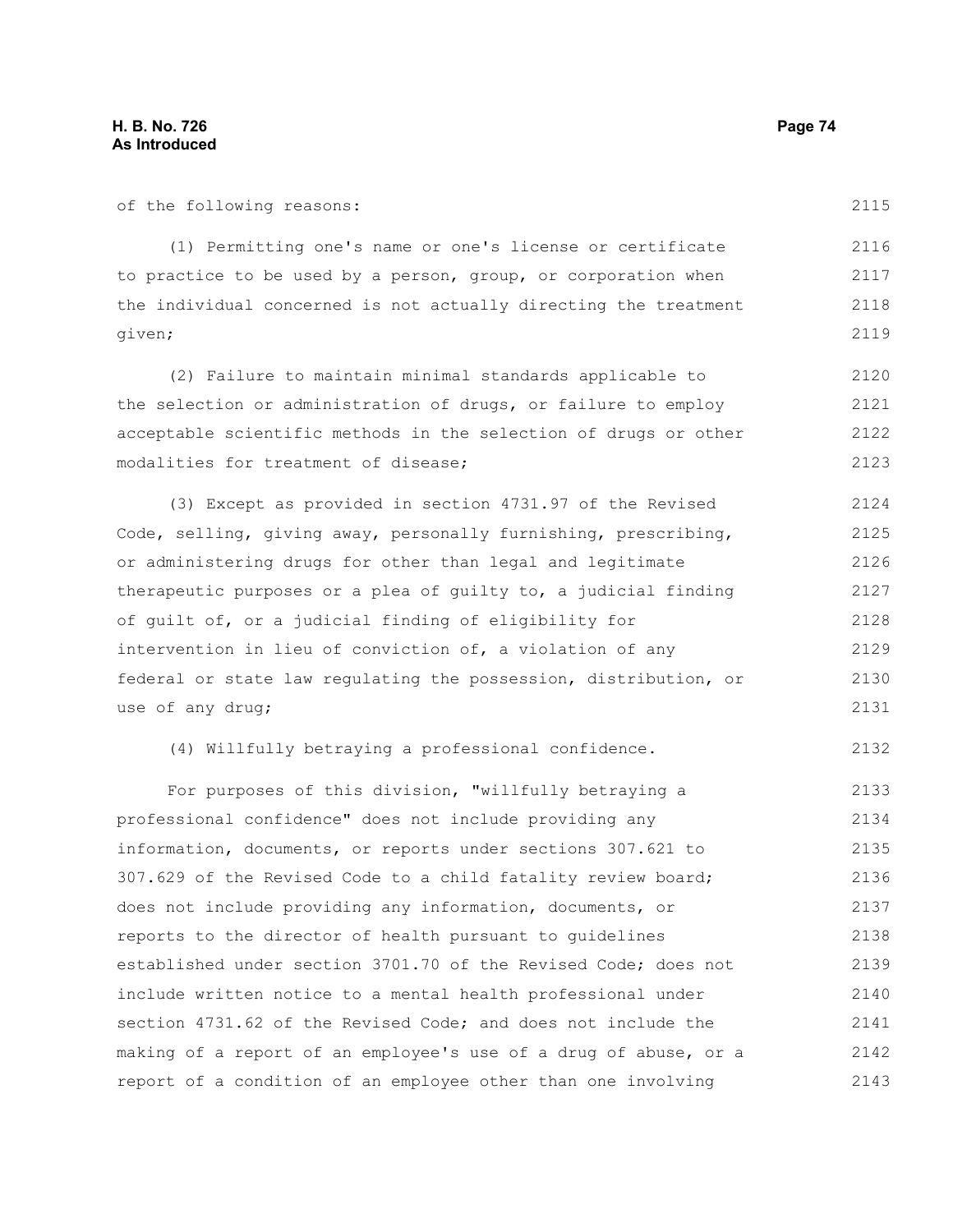the use of a drug of abuse, to the employer of the employee as described in division (B) of section 2305.33 of the Revised Code. Nothing in this division affects the immunity from civil liability conferred by section 2305.33 or 4731.62 of the Revised Code upon a physician who makes a report in accordance with section 2305.33 or notifies a mental health professional in accordance with section 4731.62 of the Revised Code. As used in this division, "employee," "employer," and "physician" have the same meanings as in section 2305.33 of the Revised Code. 2144 2145 2146 2147 2148 2149 2150 2151 2152

(5) Making a false, fraudulent, deceptive, or misleading statement in the solicitation of or advertising for patients; in relation to the practice of medicine and surgery, osteopathic medicine and surgery, podiatric medicine and surgery, or a limited branch of medicine; or in securing or attempting to secure any license or certificate to practice issued by the board. 2153 2154 2155 2156 2157 2158 2159

As used in this division, "false, fraudulent, deceptive, or misleading statement" means a statement that includes a misrepresentation of fact, is likely to mislead or deceive because of a failure to disclose material facts, is intended or is likely to create false or unjustified expectations of favorable results, or includes representations or implications that in reasonable probability will cause an ordinarily prudent person to misunderstand or be deceived. 2160 2161 2162 2163 2164 2165 2166 2167

(6) A departure from, or the failure to conform to, minimal standards of care of similar practitioners under the same or similar circumstances, whether or not actual injury to a patient is established; 2168 2169 2170 2171

(7) Representing, with the purpose of obtaining compensation or other advantage as personal gain or for any 2172 2173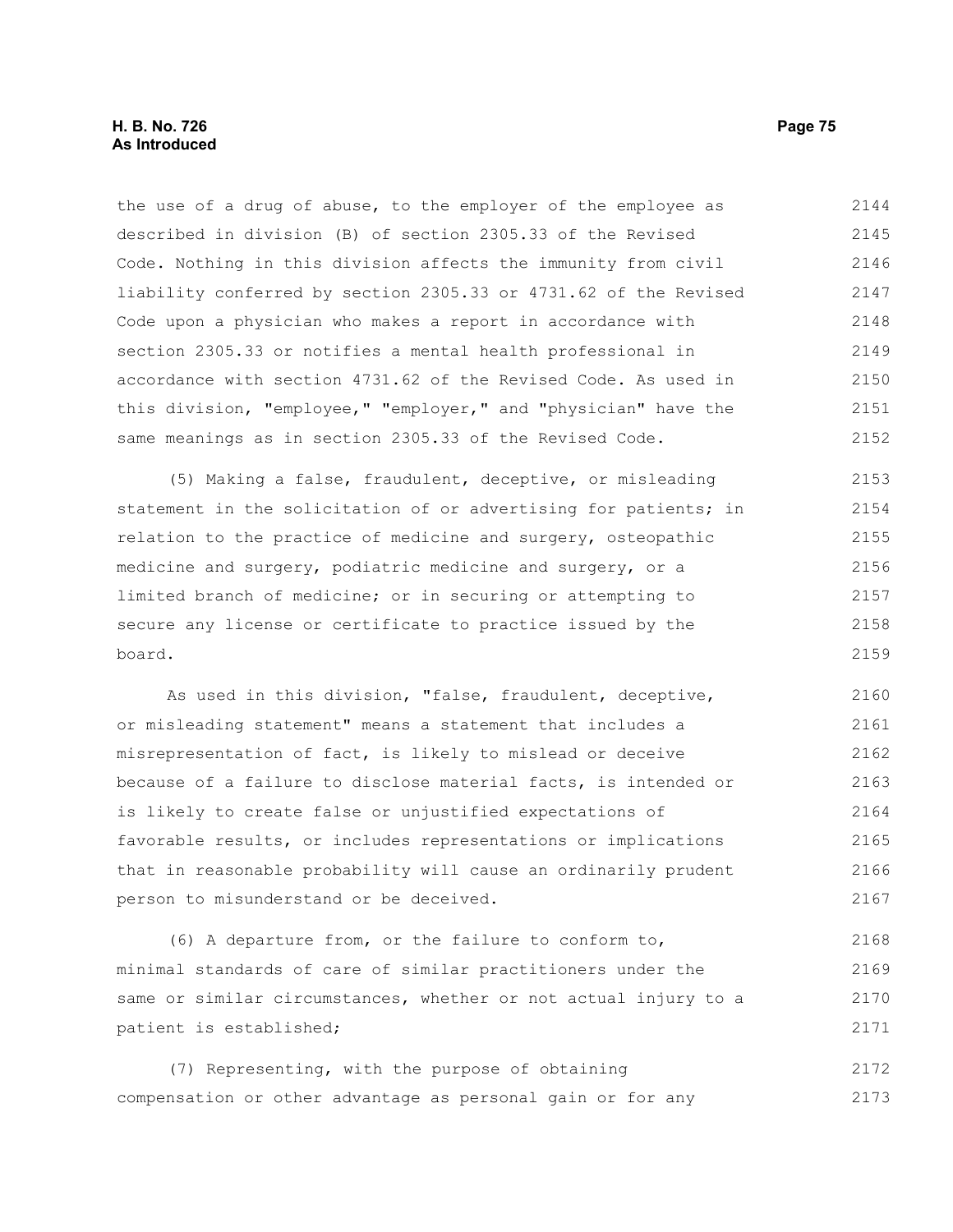other person, that an incurable disease or injury, or other incurable condition, can be permanently cured; (8) The obtaining of, or attempting to obtain, money or anything of value by fraudulent misrepresentations in the course of practice; (9) A plea of guilty to, a judicial finding of guilt of, or a judicial finding of eligibility for intervention in lieu of conviction for, a felony; (10) Commission of an act that constitutes a felony in this state, regardless of the jurisdiction in which the act was committed; (11) A plea of guilty to, a judicial finding of guilt of, or a judicial finding of eligibility for intervention in lieu of conviction for, a misdemeanor committed in the course of practice; (12) Commission of an act in the course of practice that constitutes a misdemeanor in this state, regardless of the jurisdiction in which the act was committed; (13) A plea of guilty to, a judicial finding of guilt of, or a judicial finding of eligibility for intervention in lieu of conviction for, a misdemeanor involving moral turpitude; (14) Commission of an act involving moral turpitude that constitutes a misdemeanor in this state, regardless of the jurisdiction in which the act was committed; (15) Violation of the conditions of limitation placed by the board upon a license or certificate to practice; (16) Failure to pay license renewal fees specified in this chapter; 2174 2175 2176 2177 2178 2179 2180 2181 2182 2183 2184 2185 2186 2187 2188 2189 2190 2191 2192 2193 2194 2195 2196 2197 2198 2199 2200 2201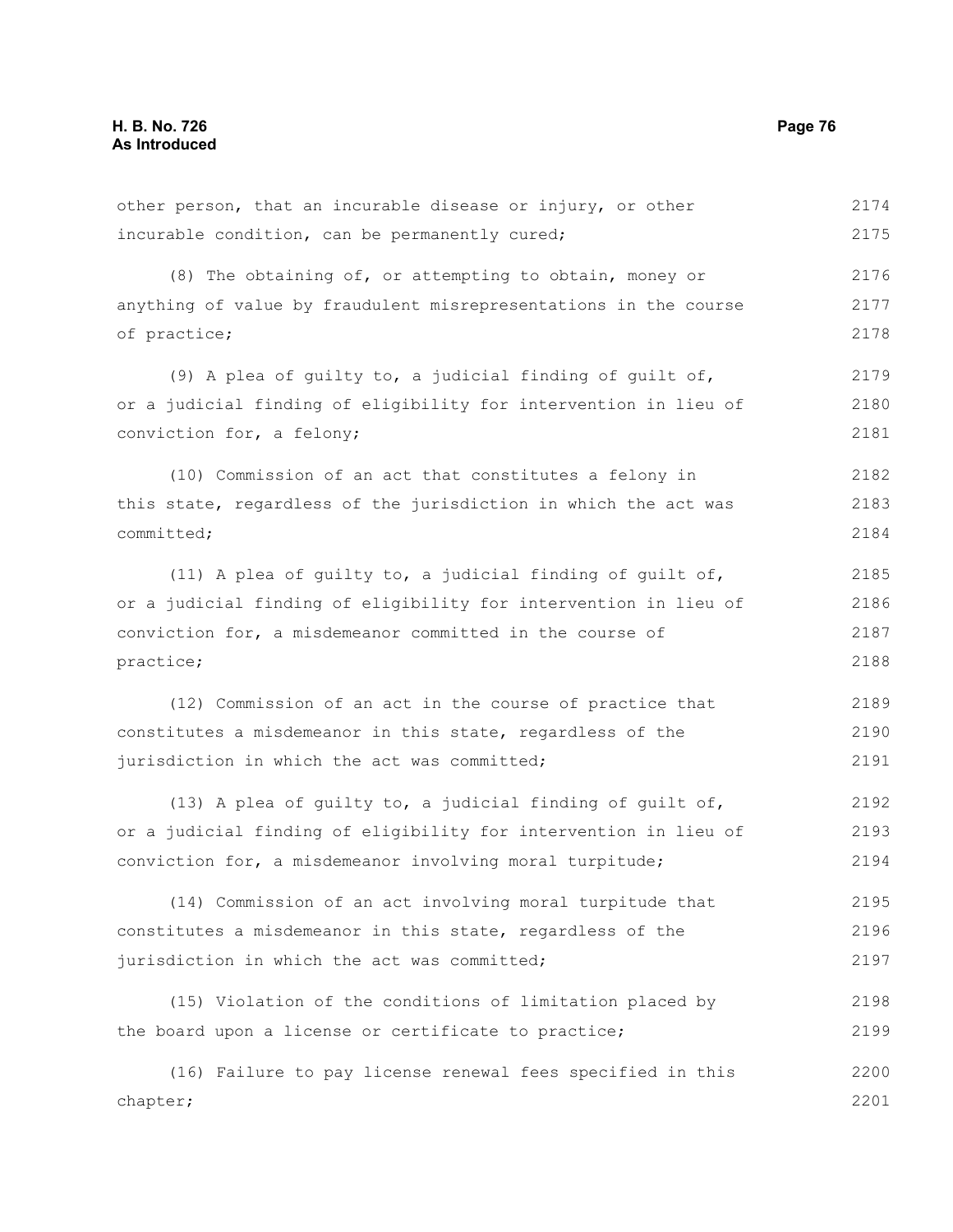#### **H. B. No. 726 Page 77 As Introduced**

(17) Except as authorized in section 4731.31 of the Revised Code, engaging in the division of fees for referral of patients, or the receiving of a thing of value in return for a specific referral of a patient to utilize a particular service or business; 2202 2203 2204 2205 2206

(18) Subject to section 4731.226 of the Revised Code, violation of any provision of a code of ethics of the American medical association, the American osteopathic association, the American podiatric medical association, or any other national professional organizations that the board specifies by rule. The state medical board shall obtain and keep on file current copies of the codes of ethics of the various national professional organizations. The individual whose license or certificate is being suspended or revoked shall not be found to have violated any provision of a code of ethics of an organization not appropriate to the individual's profession. 2207 2208 2209 2210 2211 2212 2213 2214 2215 2216 2217

For purposes of this division, a "provision of a code of ethics of a national professional organization" does not include any provision that would preclude the making of a report by a physician of an employee's use of a drug of abuse, or of a condition of an employee other than one involving the use of a drug of abuse, to the employer of the employee as described in division (B) of section 2305.33 of the Revised Code. Nothing in this division affects the immunity from civil liability conferred by that section upon a physician who makes either type of report in accordance with division (B) of that section. As used in this division, "employee," "employer," and "physician" have the same meanings as in section 2305.33 of the Revised Code. 2218 2219 2220 2221 2222 2223 2224 2225 2226 2227 2228 2229 2230

(19) Inability to practice according to acceptable and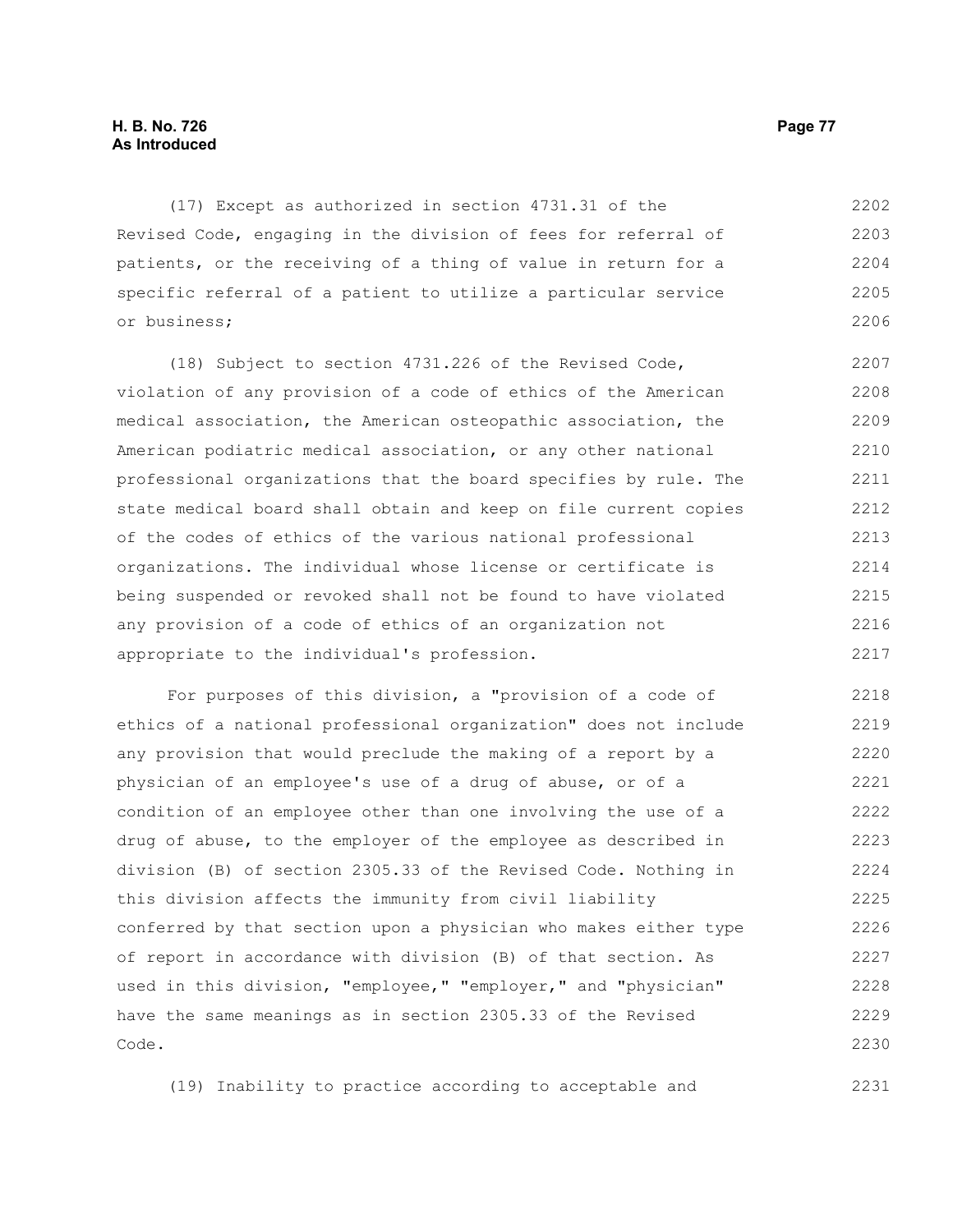## **H. B. No. 726 Page 78 As Introduced**

prevailing standards of care by reason of mental illness or physical illness, including, but not limited to, physical deterioration that adversely affects cognitive, motor, or perceptive skills. 2232 2233 2234 2235

In enforcing this division, the board, upon a showing of a possible violation, may compel any individual authorized to practice by this chapter or who has submitted an application pursuant to this chapter to submit to a mental examination, physical examination, including an HIV test, or both a mental and a physical examination. The expense of the examination is the responsibility of the individual compelled to be examined. Failure to submit to a mental or physical examination or consent to an HIV test ordered by the board constitutes an admission of the allegations against the individual unless the failure is due to circumstances beyond the individual's control, and a default and final order may be entered without the taking of testimony or presentation of evidence. If the board finds an individual unable to practice because of the reasons set forth in this division, the board shall require the individual to submit to care, counseling, or treatment by physicians approved or designated by the board, as a condition for initial, continued, reinstated, or renewed authority to practice. An individual affected under this division shall be afforded an opportunity to demonstrate to the board the ability to resume practice in compliance with acceptable and prevailing standards under the provisions of the individual's license or certificate. For the purpose of this division, any individual who applies for or receives a license or certificate to practice under this chapter accepts the privilege of practicing in this state and, by so doing, shall be deemed to have given consent to submit to a mental or physical examination when directed to do so in writing 2236 2237 2238 2239 2240 2241 2242 2243 2244 2245 2246 2247 2248 2249 2250 2251 2252 2253 2254 2255 2256 2257 2258 2259 2260 2261 2262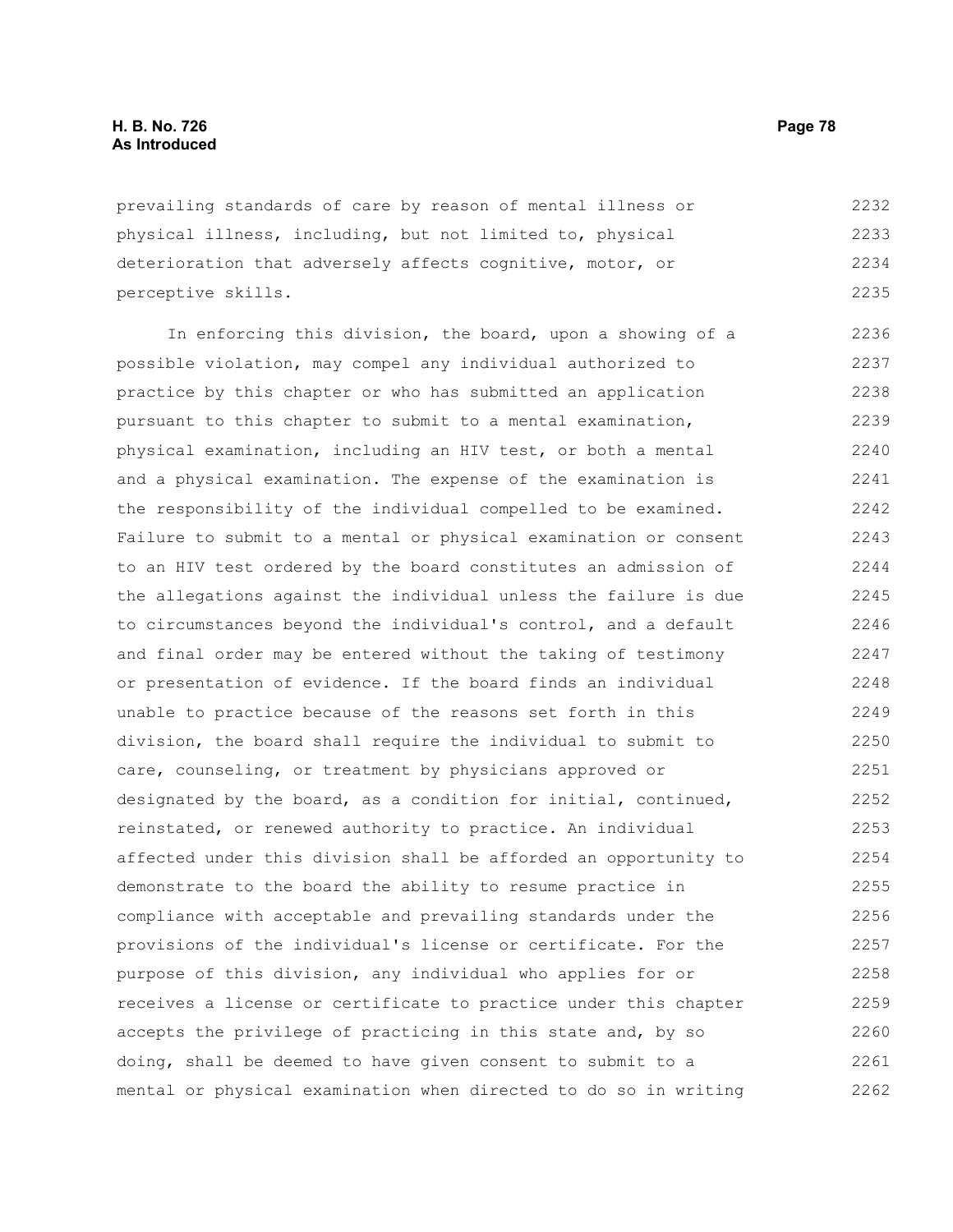by the board, and to have waived all objections to the admissibility of testimony or examination reports that constitute a privileged communication. 2263 2264 2265

(20) Except as provided in division (F)(1)(b) of section 4731.282 of the Revised Code or when civil penalties are imposed under section 4731.225 of the Revised Code, and subject to section 4731.226 of the Revised Code, violating or attempting to violate, directly or indirectly, or assisting in or abetting the violation of, or conspiring to violate, any provisions of this chapter or any rule promulgated by the board. 2266 2267 2268 2269 2270 2271 2272

This division does not apply to a violation or attempted violation of, assisting in or abetting the violation of, or a conspiracy to violate, any provision of this chapter or any rule adopted by the board that would preclude the making of a report by a physician of an employee's use of a drug of abuse, or of a condition of an employee other than one involving the use of a drug of abuse, to the employer of the employee as described in division (B) of section 2305.33 of the Revised Code. Nothing in this division affects the immunity from civil liability conferred by that section upon a physician who makes either type of report in accordance with division (B) of that section. As used in this division, "employee," "employer," and "physician" have the same meanings as in section 2305.33 of the Revised Code. 2273 2274 2275 2276 2277 2278 2279 2280 2281 2282 2283 2284 2285 2286

(21) The violation of section 3701.79 of the Revised Code or of any abortion rule adopted by the director of health pursuant to section 3701.341 of the Revised Code; 2287 2288 2289

(22) Any of the following actions taken by an agency responsible for authorizing, certifying, or regulating an individual to practice a health care occupation or provide 2290 2291 2292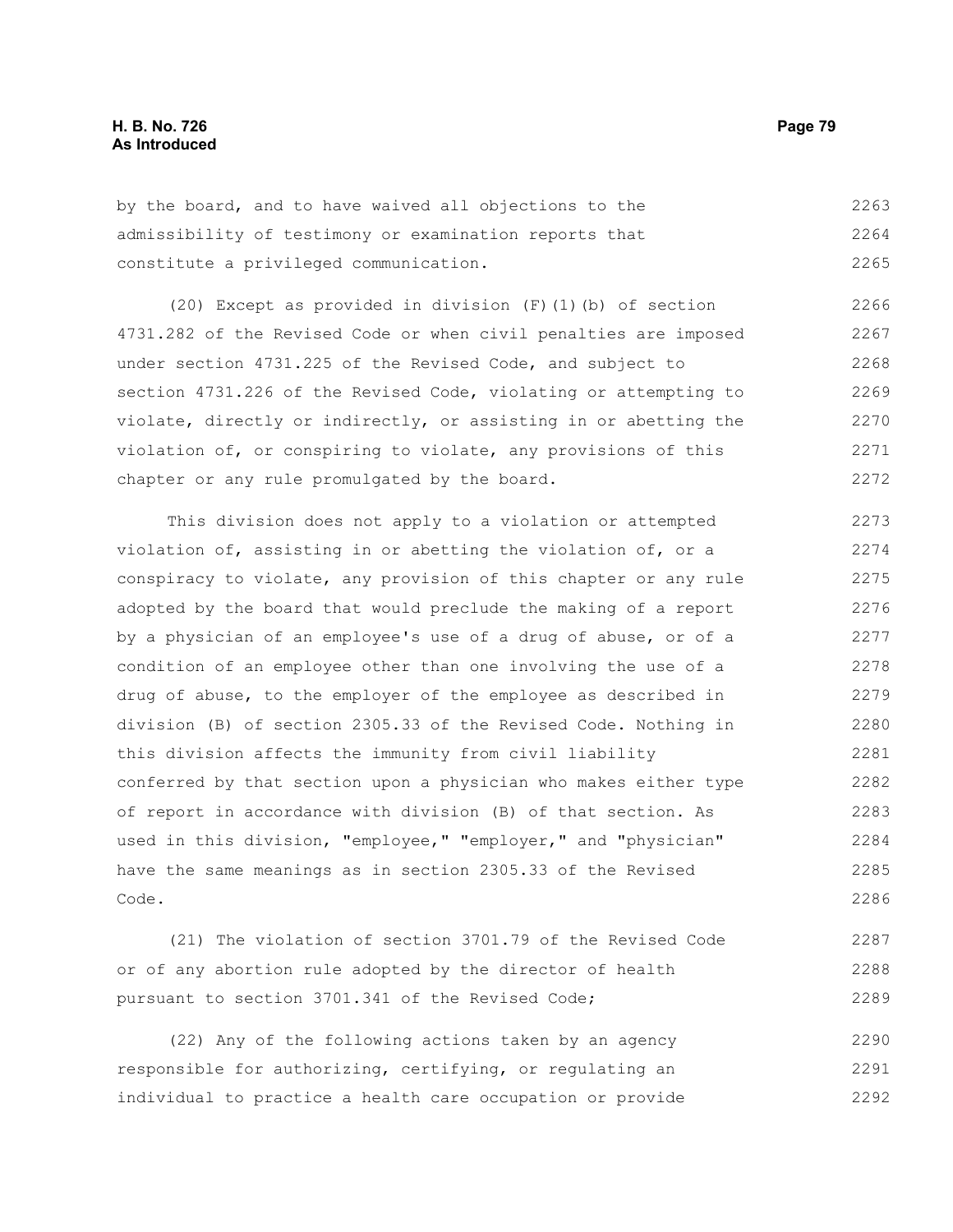health care services in this state or another jurisdiction, for any reason other than the nonpayment of fees: the limitation, revocation, or suspension of an individual's license to practice; acceptance of an individual's license surrender; denial of a license; refusal to renew or reinstate a license; imposition of probation; or issuance of an order of censure or other reprimand; 2293 2294 2295 2296 2297 2298 2299

(23) The violation of section 2919.12 of the Revised Code or the performance or inducement of an abortion upon a pregnant woman with actual knowledge that the conditions specified in division (B) of section 2317.56 of the Revised Code have not been satisfied or with a heedless indifference as to whether those conditions have been satisfied, unless an affirmative defense as specified in division (H)(2) of that section would apply in a civil action authorized by division (H)(1) of that section; 2300 2301 2302 2303 2304 2305 2306 2307 2308

(24) The revocation, suspension, restriction, reduction, or termination of clinical privileges by the United States department of defense or department of veterans affairs or the termination or suspension of a certificate of registration to prescribe drugs by the drug enforcement administration of the United States department of justice; 2309 2310 2311 2312 2313 2314

(25) Termination or suspension from participation in the medicare or medicaid programs by the department of health and human services or other responsible agency for any act or acts that also would constitute a violation of division  $(B)$   $(2)$ ,  $(3)$ , (6), (8), or (19) of this section; 2315 2316 2317 2318 2319

(26) Impairment of ability to practice according to acceptable and prevailing standards of care because of habitual or excessive use or abuse of drugs, alcohol, or other substances 2320 2321 2322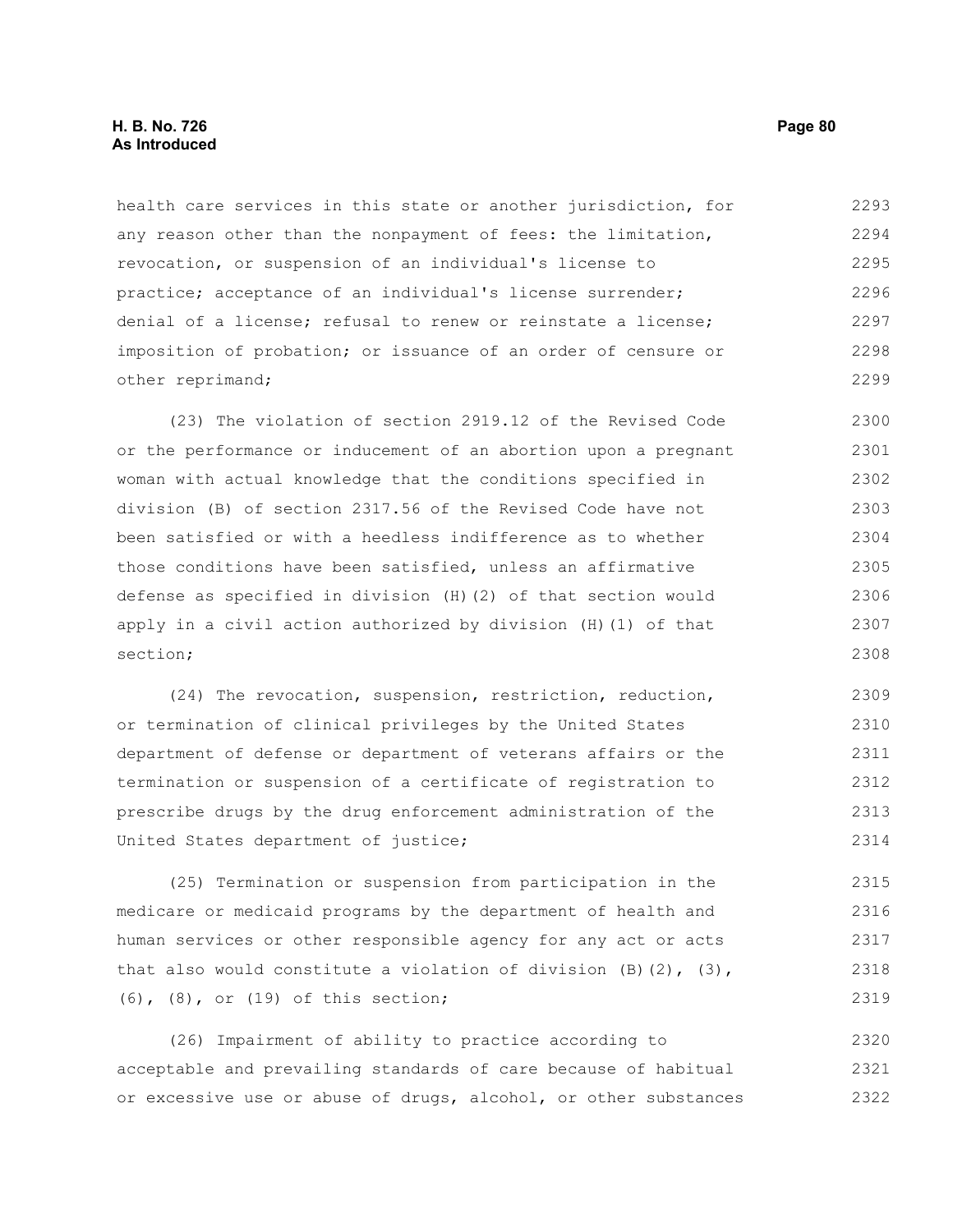that impair ability to practice.

For the purposes of this division, any individual authorized to practice by this chapter accepts the privilege of practicing in this state subject to supervision by the board. By filing an application for or holding a license or certificate to practice under this chapter, an individual shall be deemed to have given consent to submit to a mental or physical examination when ordered to do so by the board in writing, and to have waived all objections to the admissibility of testimony or examination reports that constitute privileged communications. 2324 2325 2326 2327 2328 2329 2330 2331 2332

If it has reason to believe that any individual authorized to practice by this chapter or any applicant for licensure or certification to practice suffers such impairment, the board may compel the individual to submit to a mental or physical examination, or both. The expense of the examination is the responsibility of the individual compelled to be examined. Any mental or physical examination required under this division shall be undertaken by a treatment provider or physician who is qualified to conduct the examination and who is chosen by the board. 2333 2334 2335 2336 2337 2338 2339 2340 2341 2342

Failure to submit to a mental or physical examination ordered by the board constitutes an admission of the allegations against the individual unless the failure is due to circumstances beyond the individual's control, and a default and final order may be entered without the taking of testimony or presentation of evidence. If the board determines that the individual's ability to practice is impaired, the board shall suspend the individual's license or certificate or deny the individual's application and shall require the individual, as a condition for initial, continued, reinstated, or renewed 2343 2344 2345 2346 2347 2348 2349 2350 2351 2352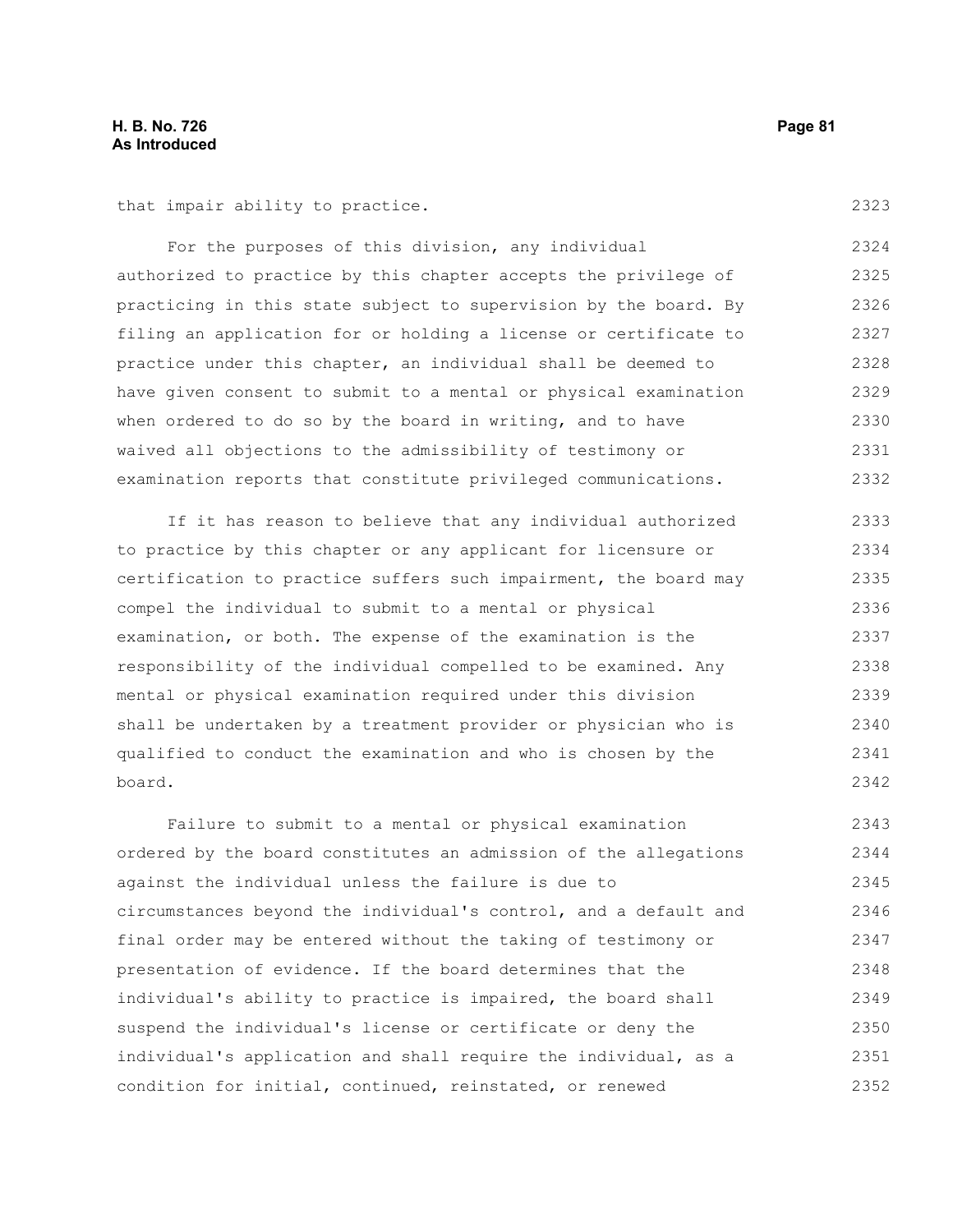licensure or certification to practice, to submit to treatment. Before being eligible to apply for reinstatement of a license or certificate suspended under this division, the impaired practitioner shall demonstrate to the board the ability to resume practice in compliance with acceptable and prevailing standards of care under the provisions of the practitioner's license or certificate. The demonstration shall include, but shall not be limited to, the following: (a) Certification from a treatment provider approved under section 4731.25 of the Revised Code that the individual has successfully completed any required inpatient treatment; (b) Evidence of continuing full compliance with an aftercare contract or consent agreement; (c) Two written reports indicating that the individual's ability to practice has been assessed and that the individual has been found capable of practicing according to acceptable and prevailing standards of care. The reports shall be made by individuals or providers approved by the board for making the assessments and shall describe the basis for their determination. The board may reinstate a license or certificate suspended under this division after that demonstration and after the individual has entered into a written consent agreement. When the impaired practitioner resumes practice, the board shall require continued monitoring of the individual. The monitoring shall include, but not be limited to, compliance with 2353 2354 2355 2356 2357 2358 2359 2360 2361 2362 2363 2364 2365 2366 2367 2368 2369 2370 2371 2372 2373 2374 2375 2376 2377 2378

or with conditions imposed by board order after a hearing, and, upon termination of the consent agreement, submission to the 2380 2381

the written consent agreement entered into before reinstatement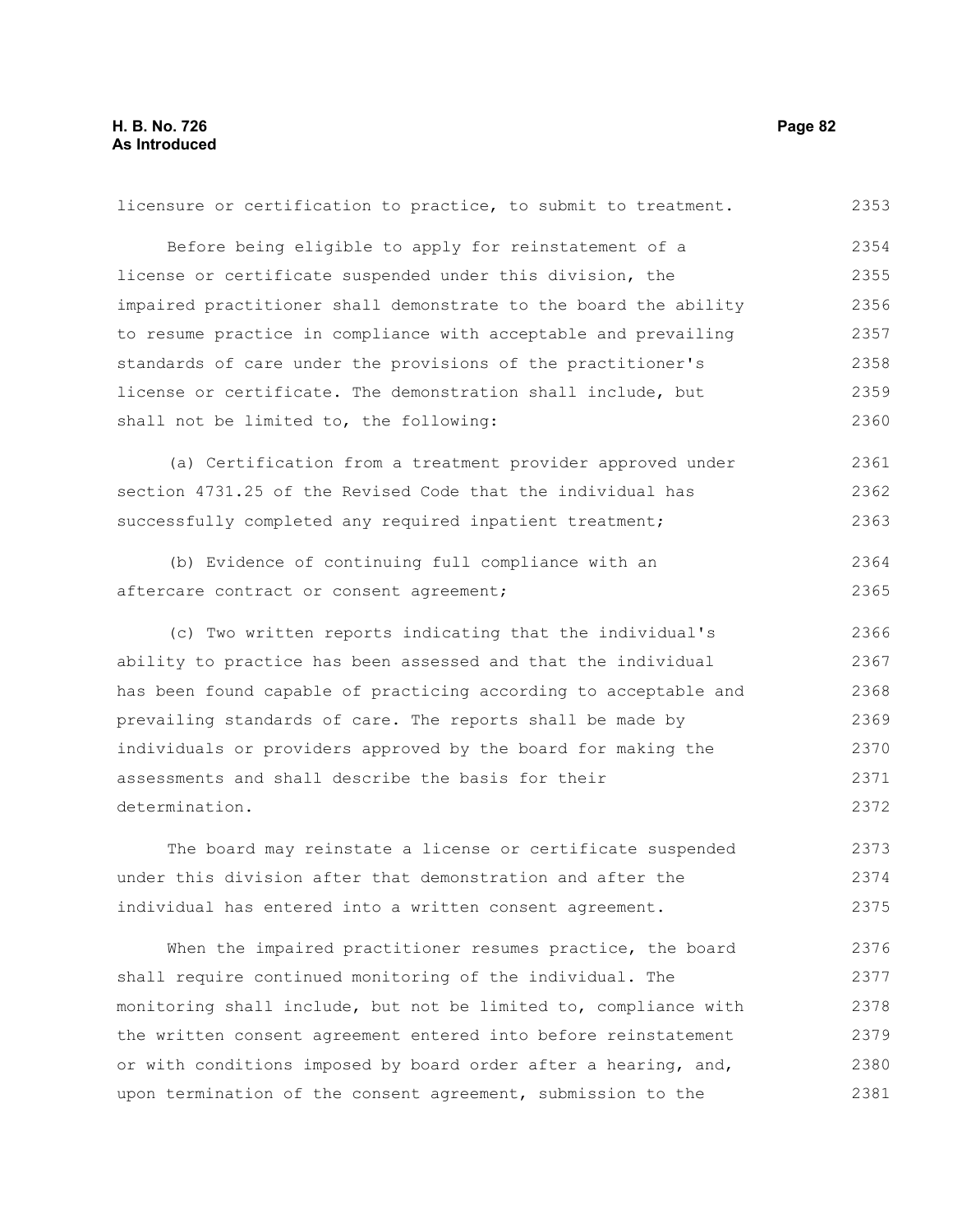board for at least two years of annual written progress reports made under penalty of perjury stating whether the individual has maintained sobriety. 2382 2383 2384

(27) A second or subsequent violation of section 4731.66 or 4731.69 of the Revised Code; 2385 2386

(28) Except as provided in division (N) of this section: 2387

(a) Waiving the payment of all or any part of a deductible or copayment that a patient, pursuant to a health insurance or health care policy, contract, or plan that covers the individual's services, otherwise would be required to pay if the waiver is used as an enticement to a patient or group of patients to receive health care services from that individual; 2388 2389 2390 2391 2392 2393

(b) Advertising that the individual will waive the payment of all or any part of a deductible or copayment that a patient, pursuant to a health insurance or health care policy, contract, or plan that covers the individual's services, otherwise would be required to pay. 2394 2395 2396 2397 2398

(29) Failure to use universal blood and body fluid precautions established by rules adopted under section 4731.051 of the Revised Code; 2399 2400 2401

(30) Failure to provide notice to, and receive acknowledgment of the notice from, a patient when required by section 4731.143 of the Revised Code prior to providing nonemergency professional services, or failure to maintain that notice in the patient's medical record; 2402 2403 2404 2405 2406

(31) Failure of a physician supervising a physician assistant to maintain supervision in accordance with the requirements of Chapter 4730. of the Revised Code and the rules adopted under that chapter; 2407 2408 2409 2410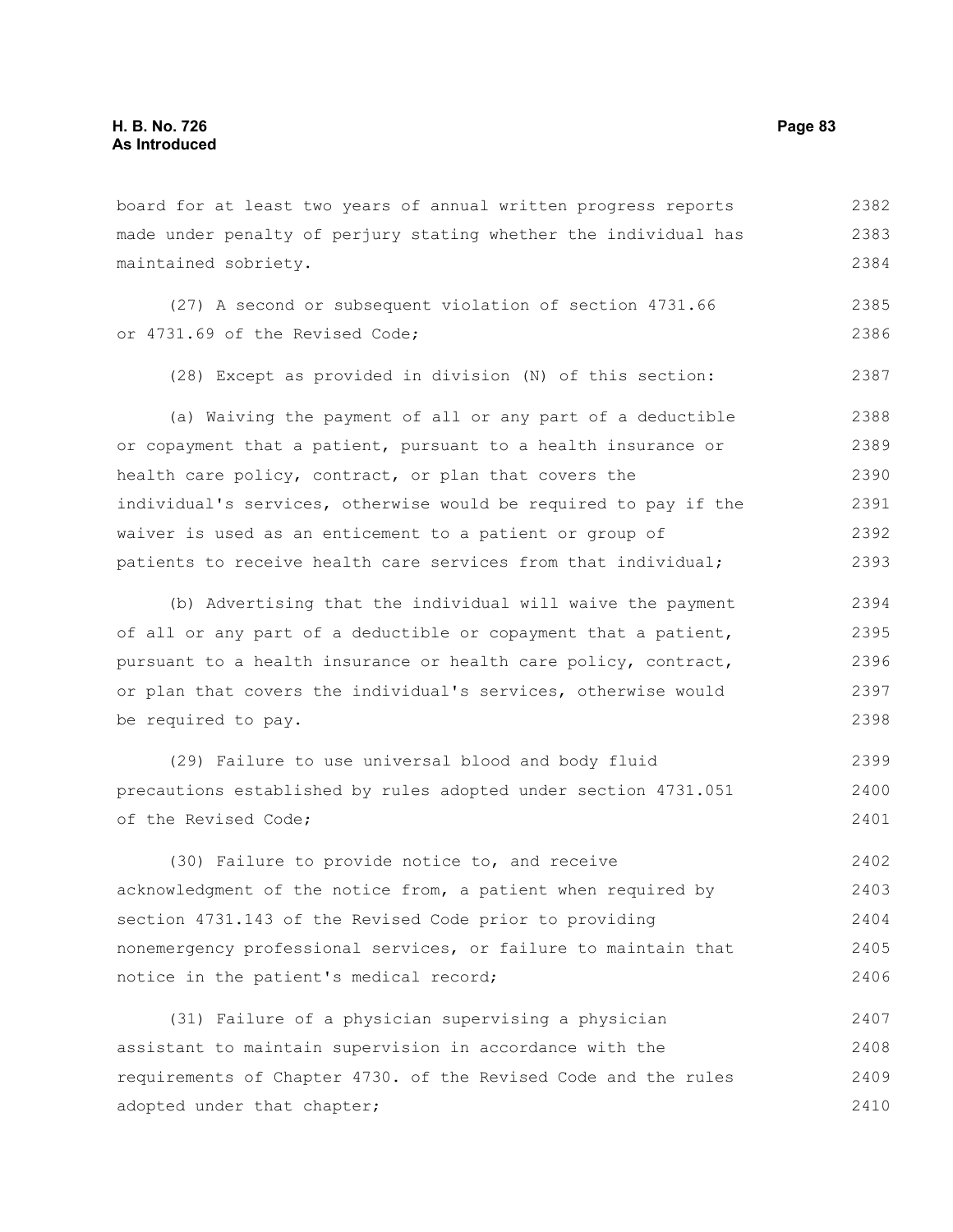#### **H. B. No. 726 Page 84 As Introduced**

(32) Failure of a physician or podiatrist to enter into a standard care arrangement with a clinical nurse specialist, certified nurse-midwife, or certified nurse practitioner with whom the physician or podiatrist is in collaboration pursuant to section 4731.27 of the Revised Code or failure to fulfill theresponsibilities of collaboration after entering into a standard care arrangement; (33) Failure to comply with the terms of a consult agreement entered into with a pharmacist pursuant to section 4729.39 of the Revised Code; (34) (33) Failure to cooperate in an investigation conducted by the board under division (F) of this section, including failure to comply with a subpoena or order issued by the board or failure to answer truthfully a question presented by the board in an investigative interview, an investigative office conference, at a deposition, or in written interrogatories, except that failure to cooperate with an investigation shall not constitute grounds for discipline under this section if a court of competent jurisdiction has issued an order that either quashes a subpoena or permits the individual to withhold the testimony or evidence in issue; (35) (34) Failure to supervise an oriental medicine practitioner or acupuncturist in accordance with Chapter 4762. of the Revised Code and the board's rules for providing that supervision; (36) (35) Failure to supervise an anesthesiologist assistant in accordance with Chapter 4760. of the Revised Code and the board's rules for supervision of an anesthesiologist assistant; 2411 2412 2413 2414 2415 2416 2417 2418 2419 2420 2421 2422 2423 2424 2425 2426 2427 2428 2429 2430 2431 2432 2433 2434 2435 2436 2437 2438 2439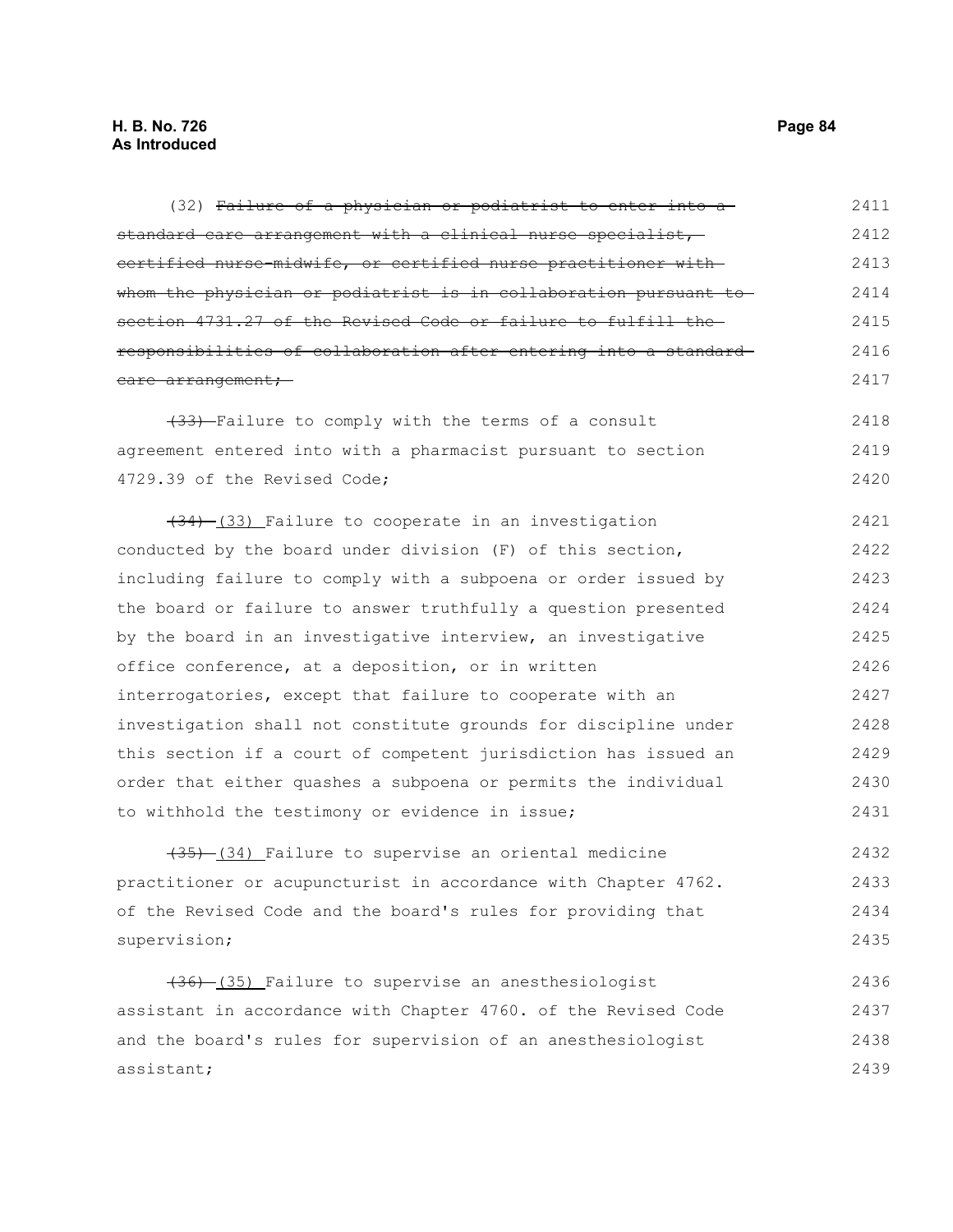### **H. B. No. 726 Page 85 As Introduced**

of the Revised Code; (38) (37) Failure to comply with the requirements of section 2317.561 of the Revised Code; (39) (38) Failure to supervise a radiologist assistant in accordance with Chapter 4774. of the Revised Code and the board's rules for supervision of radiologist assistants; (40) (39) Performing or inducing an abortion at an office or facility with knowledge that the office or facility fails to post the notice required under section 3701.791 of the Revised Code;  $(41)$  (40) Failure to comply with the standards and procedures established in rules under section 4731.054 of the Revised Code for the operation of or the provision of care at a pain management clinic;  $(42)$  (41) Failure to comply with the standards and procedures established in rules under section 4731.054 of the Revised Code for providing supervision, direction, and control of individuals at a pain management clinic;  $(43)$  (42) Failure to comply with the requirements of section 4729.79 or 4731.055 of the Revised Code, unless the state board of pharmacy no longer maintains a drug database pursuant to section 4729.75 of the Revised Code;  $(44)$  (43) Failure to comply with the requirements of section 2919.171, 2919.202, or 2919.203 of the Revised Code or failure to submit to the department of health in accordance with a court order a complete report as described in section 2919.171 or 2919.202 of the Revised Code; 2441 2442 2443 2444 2445 2446 2447 2448 2449 2450 2451 2452 2453 2454 2455 2456 2457 2458 2459 2460 2461 2462 2463 2464 2465 2466 2467

(37) (36) Assisting suicide, as defined in section 3795.01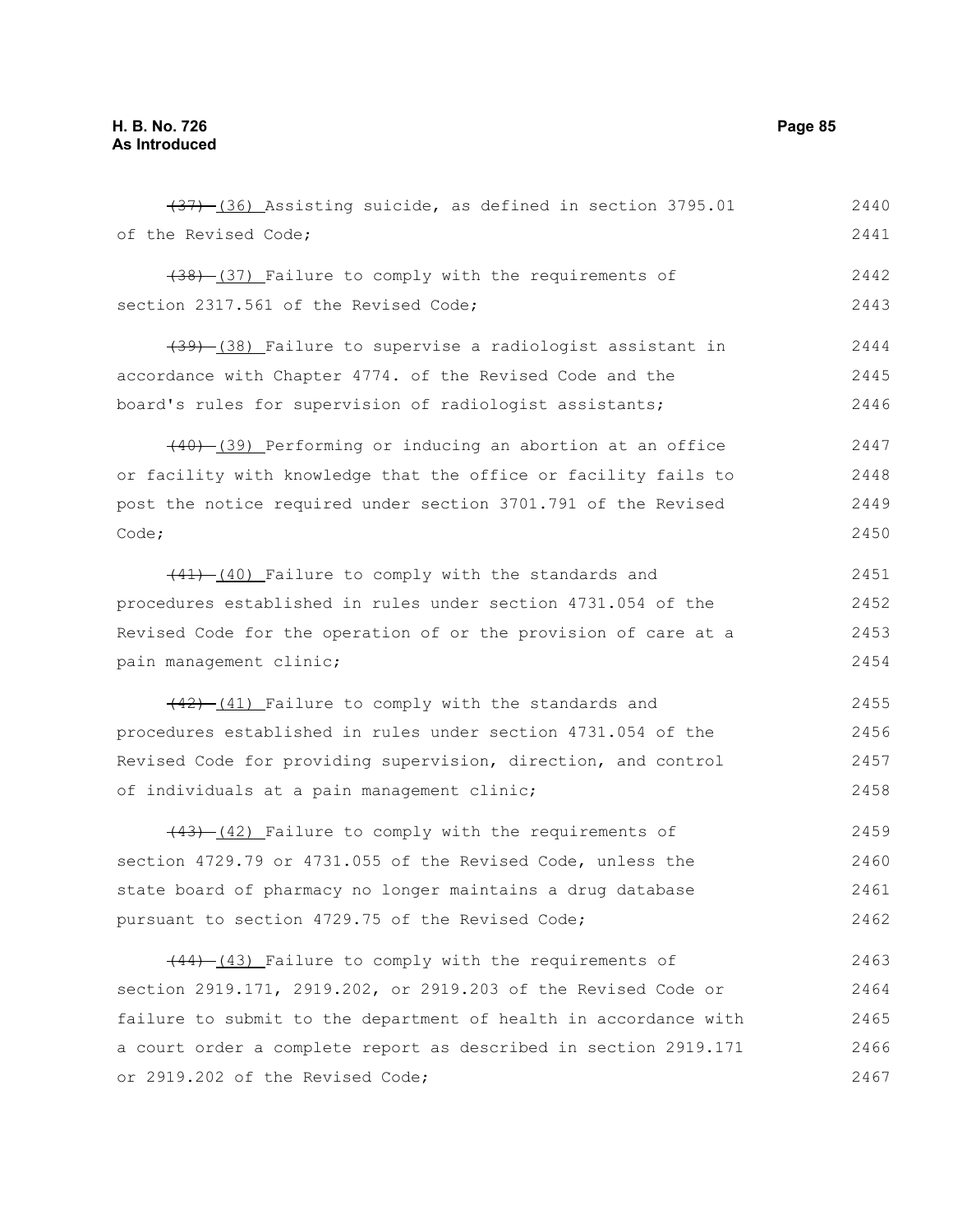#### **H. B. No. 726 Page 86 As Introduced**

 $(45)$   $(44)$  Practicing at a facility that is subject to licensure as a category III terminal distributor of dangerous drugs with a pain management clinic classification unless the person operating the facility has obtained and maintains the license with the classification; 2468 2469 2470 2471 2472

 $(46)$   $(45)$  Owning a facility that is subject to licensure as a category III terminal distributor of dangerous drugs with a pain management clinic classification unless the facility is licensed with the classification; 2473 2474 2475 2476

(47) (46) Failure to comply with the requirement regarding maintaining notes described in division (B) of section 2919.191 of the Revised Code or failure to satisfy the requirements of section 2919.191 of the Revised Code prior to performing or inducing an abortion upon a pregnant woman; 2477 2478 2479 2480 2481

(48) (47) Failure to comply with the requirements in section 3719.061 of the Revised Code before issuing for a minor a prescription for an opioid analgesic, as defined in section 3719.01 of the Revised Code; 2482 2483 2484 2485

(49) (48) Failure to comply with the requirements of section 4731.30 of the Revised Code or rules adopted under section 4731.301 of the Revised Code when recommending treatment with medical marijuana; 2486 2487 2488 2489

 $(50)$  (49) Practicing at a facility, clinic, or other location that is subject to licensure as a category III terminal distributor of dangerous drugs with an office-based opioid treatment classification unless the person operating that place has obtained and maintains the license with the classification; 2490 2491 2492 2493 2494

(51) (50) Owning a facility, clinic, or other location that is subject to licensure as a category III terminal 2495 2496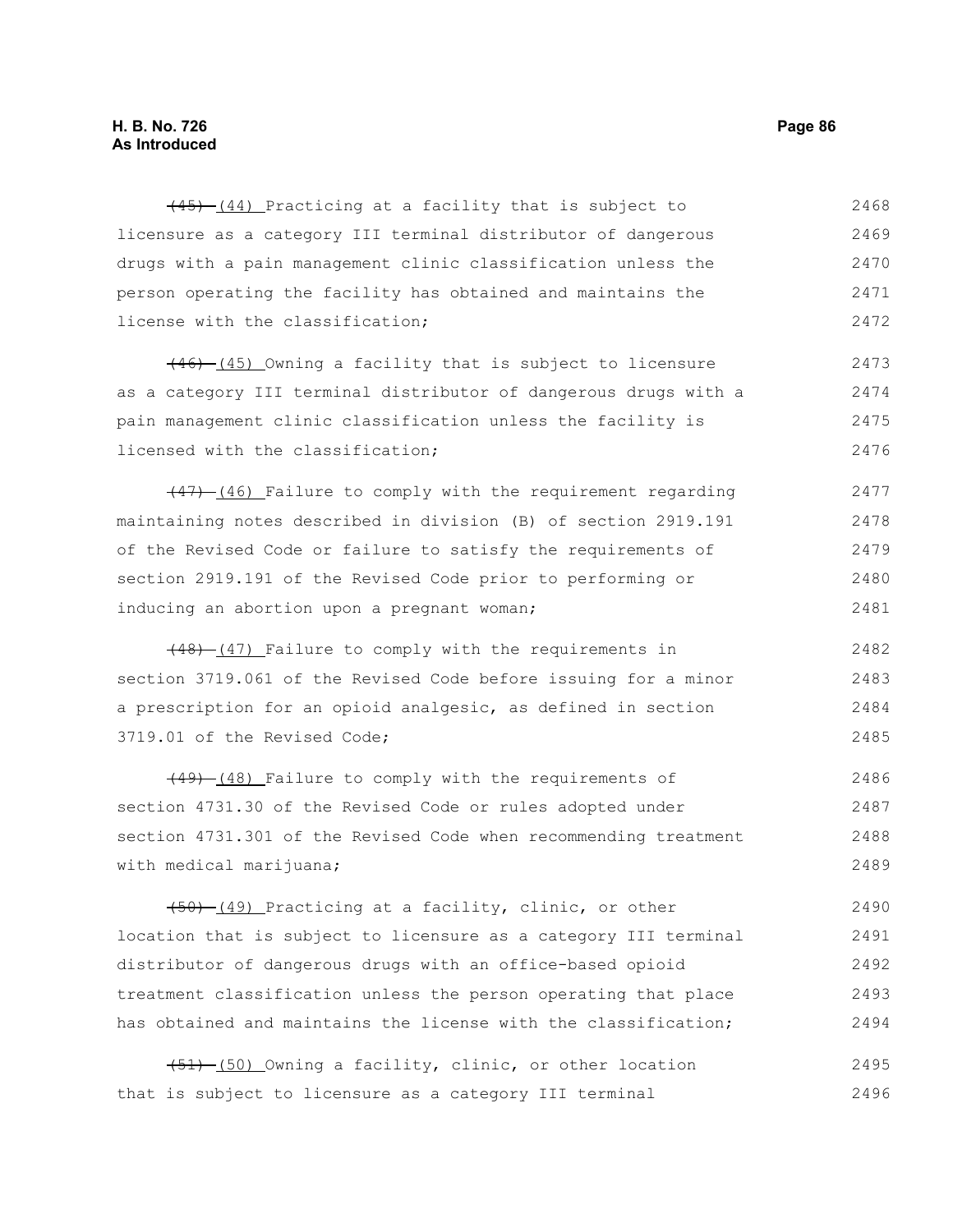distributor of dangerous drugs with an office-based opioid treatment classification unless that place is licensed with the classification; 2497 2498 2499

#### (51) Violating section 4731.058 of the Revised Code. 2500

(C) Disciplinary actions taken by the board under divisions (A) and (B) of this section shall be taken pursuant to an adjudication under Chapter 119. of the Revised Code, except that in lieu of an adjudication, the board may enter into a consent agreement with an individual to resolve an allegation of a violation of this chapter or any rule adopted under it. A consent agreement, when ratified by an affirmative vote of not fewer than six members of the board, shall constitute the findings and order of the board with respect to the matter addressed in the agreement. If the board refuses to ratify a consent agreement, the admissions and findings contained in the consent agreement shall be of no force or effect. 2501 2502 2503 2504 2505 2506 2507 2508 2509 2510 2511 2512

A telephone conference call may be utilized for ratification of a consent agreement that revokes or suspends an individual's license or certificate to practice or certificate to recommend. The telephone conference call shall be considered a special meeting under division (F) of section 121.22 of the Revised Code. 2513 2514 2515 2516 2517 2518

If the board takes disciplinary action against an individual under division (B) of this section for a second or subsequent plea of guilty to, or judicial finding of guilt of, a violation of section 2919.123 of the Revised Code, the disciplinary action shall consist of a suspension of the individual's license or certificate to practice for a period of at least one year or, if determined appropriate by the board, a more serious sanction involving the individual's license or 2519 2520 2521 2522 2523 2524 2525 2526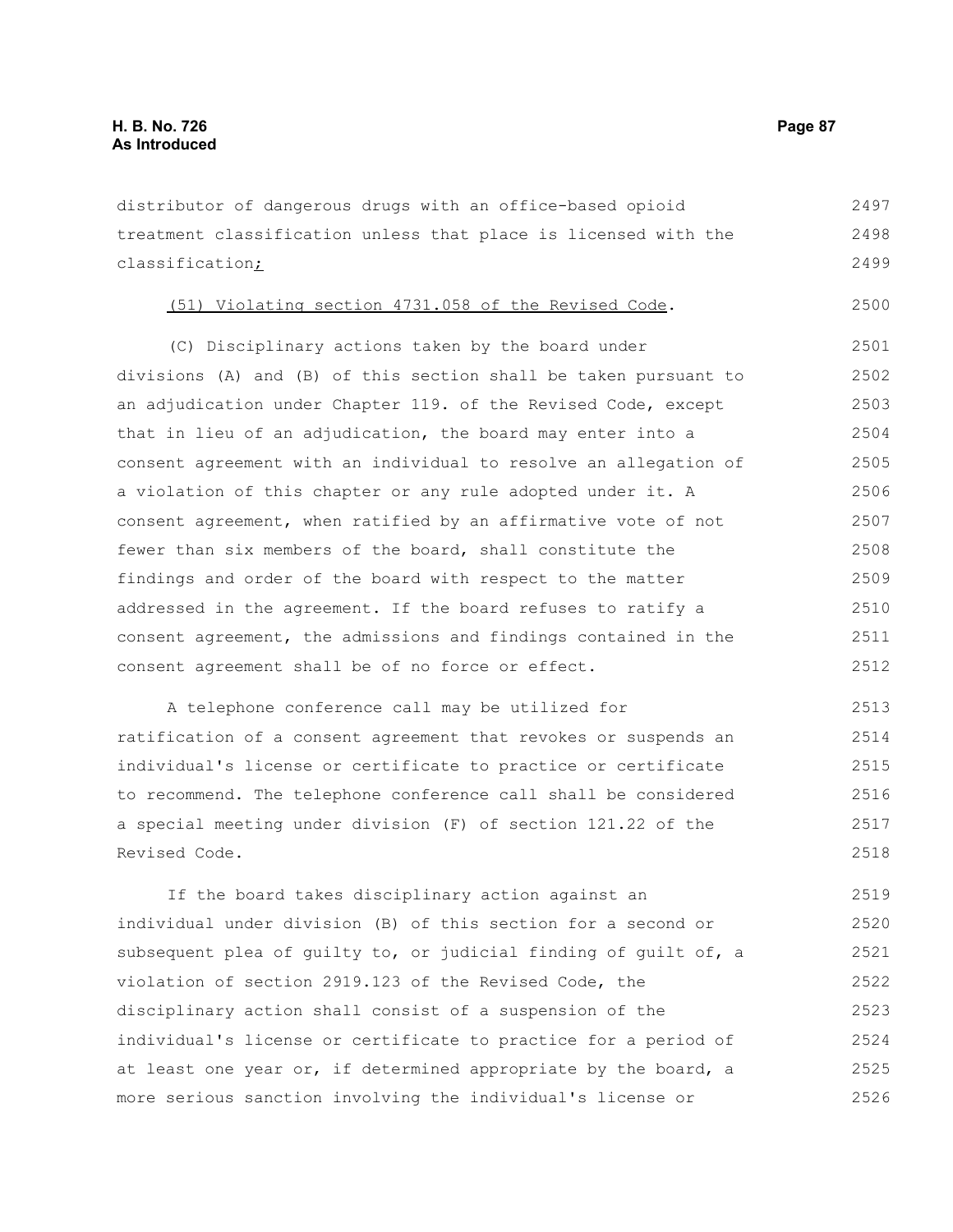certificate to practice. Any consent agreement entered into under this division with an individual that pertains to a second or subsequent plea of guilty to, or judicial finding of guilt of, a violation of that section shall provide for a suspension of the individual's license or certificate to practice for a period of at least one year or, if determined appropriate by the board, a more serious sanction involving the individual's license or certificate to practice. 2527 2528 2529 2530 2531 2532 2533 2534

(D) For purposes of divisions (B)(10), (12), and (14) of this section, the commission of the act may be established by a finding by the board, pursuant to an adjudication under Chapter 119. of the Revised Code, that the individual committed the act. The board does not have jurisdiction under those divisions if the trial court renders a final judgment in the individual's favor and that judgment is based upon an adjudication on the merits. The board has jurisdiction under those divisions if the trial court issues an order of dismissal upon technical or procedural grounds. 2535 2536 2537 2538 2539 2540 2541 2542 2543 2544

(E) The sealing of conviction records by any court shall have no effect upon a prior board order entered under this section or upon the board's jurisdiction to take action under this section if, based upon a plea of guilty, a judicial finding of guilt, or a judicial finding of eligibility for intervention in lieu of conviction, the board issued a notice of opportunity for a hearing prior to the court's order to seal the records. The board shall not be required to seal, destroy, redact, or otherwise modify its records to reflect the court's sealing of conviction records. 2545 2546 2547 2548 2549 2550 2551 2552 2553 2554

(F)(1) The board shall investigate evidence that appears to show that a person has violated any provision of this chapter 2555 2556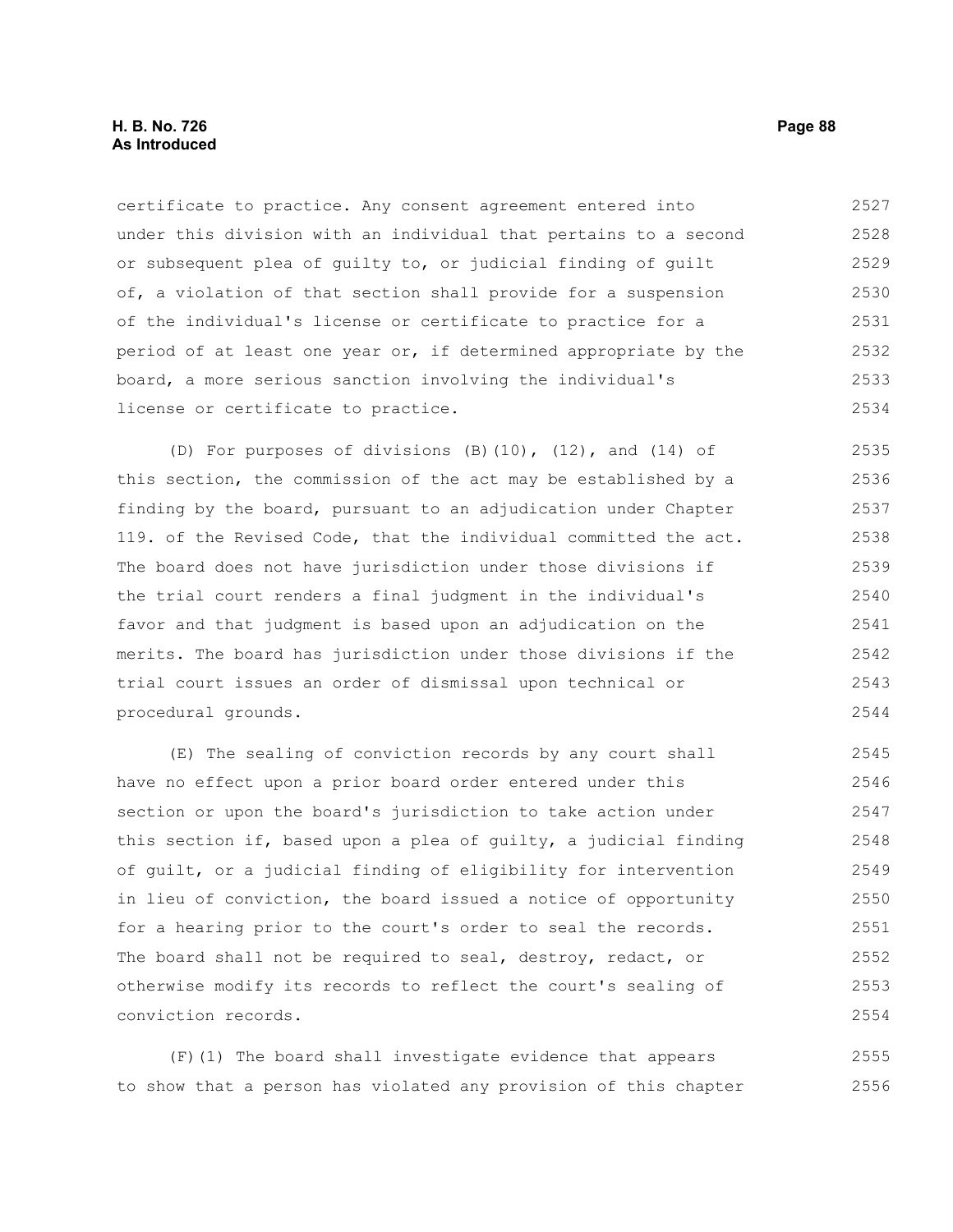## **H. B. No. 726 Page 89 As Introduced**

or any rule adopted under it. Any person may report to the board in a signed writing any information that the person may have that appears to show a violation of any provision of this chapter or any rule adopted under it. In the absence of bad faith, any person who reports information of that nature or who testifies before the board in any adjudication conducted under Chapter 119. of the Revised Code shall not be liable in damages in a civil action as a result of the report or testimony. Each complaint or allegation of a violation received by the board shall be assigned a case number and shall be recorded by the board. 2557 2558 2559 2560 2561 2562 2563 2564 2565 2566 2567

(2) Investigations of alleged violations of this chapter or any rule adopted under it shall be supervised by the supervising member elected by the board in accordance with section 4731.02 of the Revised Code and by the secretary as provided in section 4731.39 of the Revised Code. The president may designate another member of the board to supervise the investigation in place of the supervising member. No member of the board who supervises the investigation of a case shall participate in further adjudication of the case. 2568 2569 2570 2571 2572 2573 2574 2575 2576

(3) In investigating a possible violation of this chapter or any rule adopted under this chapter, or in conducting an inspection under division (E) of section 4731.054 of the Revised Code, the board may question witnesses, conduct interviews, administer oaths, order the taking of depositions, inspect and copy any books, accounts, papers, records, or documents, issue subpoenas, and compel the attendance of witnesses and production of books, accounts, papers, records, documents, and testimony, except that a subpoena for patient record information shall not be issued without consultation with the attorney general's office and approval of the secretary and supervising member of 2577 2578 2579 2580 2581 2582 2583 2584 2585 2586 2587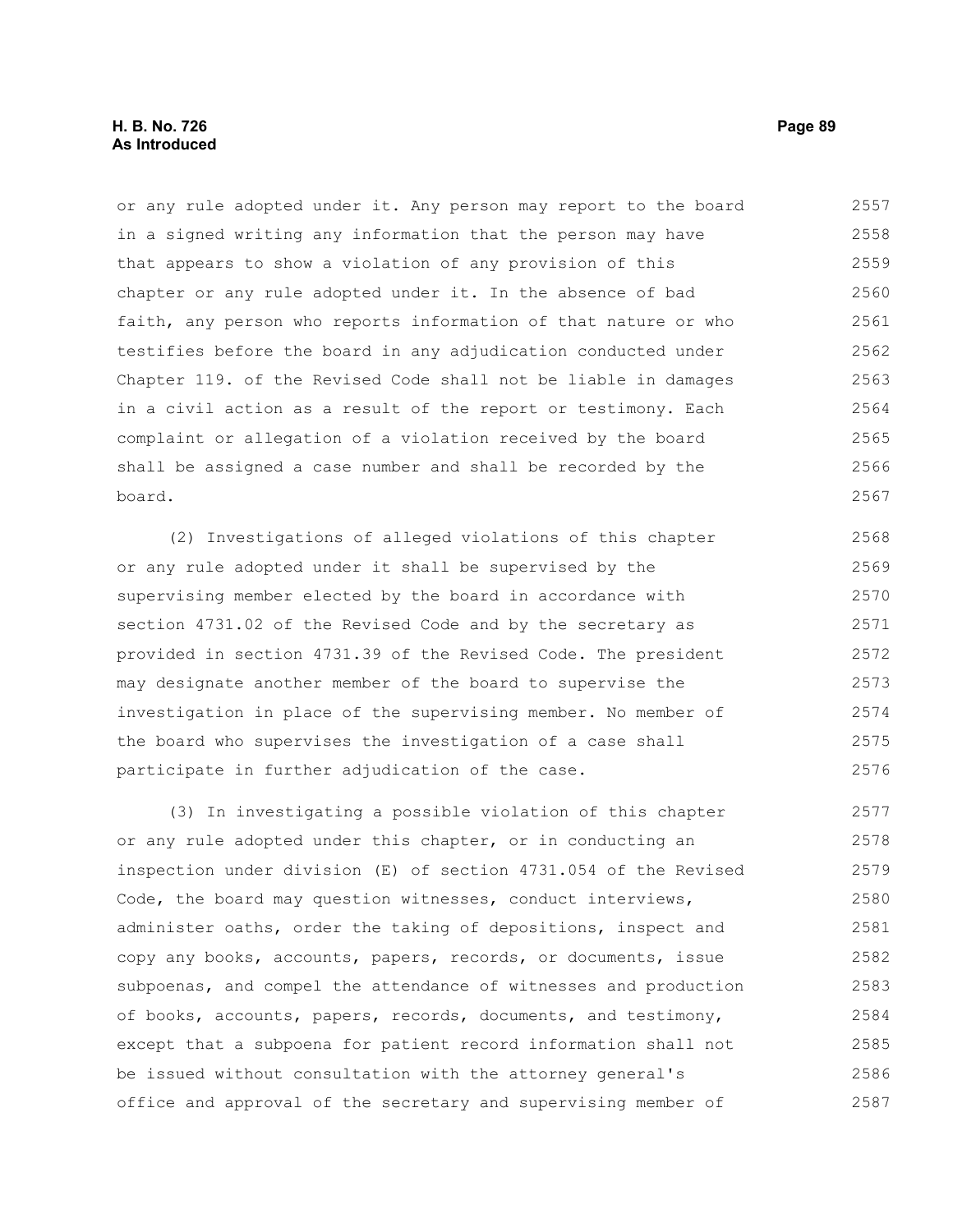(a) Before issuance of a subpoena for patient record information, the secretary and supervising member shall determine whether there is probable cause to believe that the complaint filed alleges a violation of this chapter or any rule adopted under it and that the records sought are relevant to the alleged violation and material to the investigation. The subpoena may apply only to records that cover a reasonable period of time surrounding the alleged violation. 2589 2590 2591 2592 2593 2594 2595 2596

(b) On failure to comply with any subpoena issued by the board and after reasonable notice to the person being subpoenaed, the board may move for an order compelling the production of persons or records pursuant to the Rules of Civil Procedure. 2597 2598 2599 2600 2601

(c) A subpoena issued by the board may be served by a sheriff, the sheriff's deputy, or a board employee designated by the board. Service of a subpoena issued by the board may be made by delivering a copy of the subpoena to the person named therein, reading it to the person, or leaving it at the person's usual place of residence, usual place of business, or address on file with the board. When serving a subpoena to an applicant for or the holder of a license or certificate issued under this chapter, service of the subpoena may be made by certified mail, return receipt requested, and the subpoena shall be deemed served on the date delivery is made or the date the person refuses to accept delivery. If the person being served refuses to accept the subpoena or is not located, service may be made to an attorney who notifies the board that the attorney is representing the person. 2602 2603 2604 2605 2606 2607 2608 2609 2610 2611 2612 2613 2614 2615 2616

(d) A sheriff's deputy who serves a subpoena shall receive 2617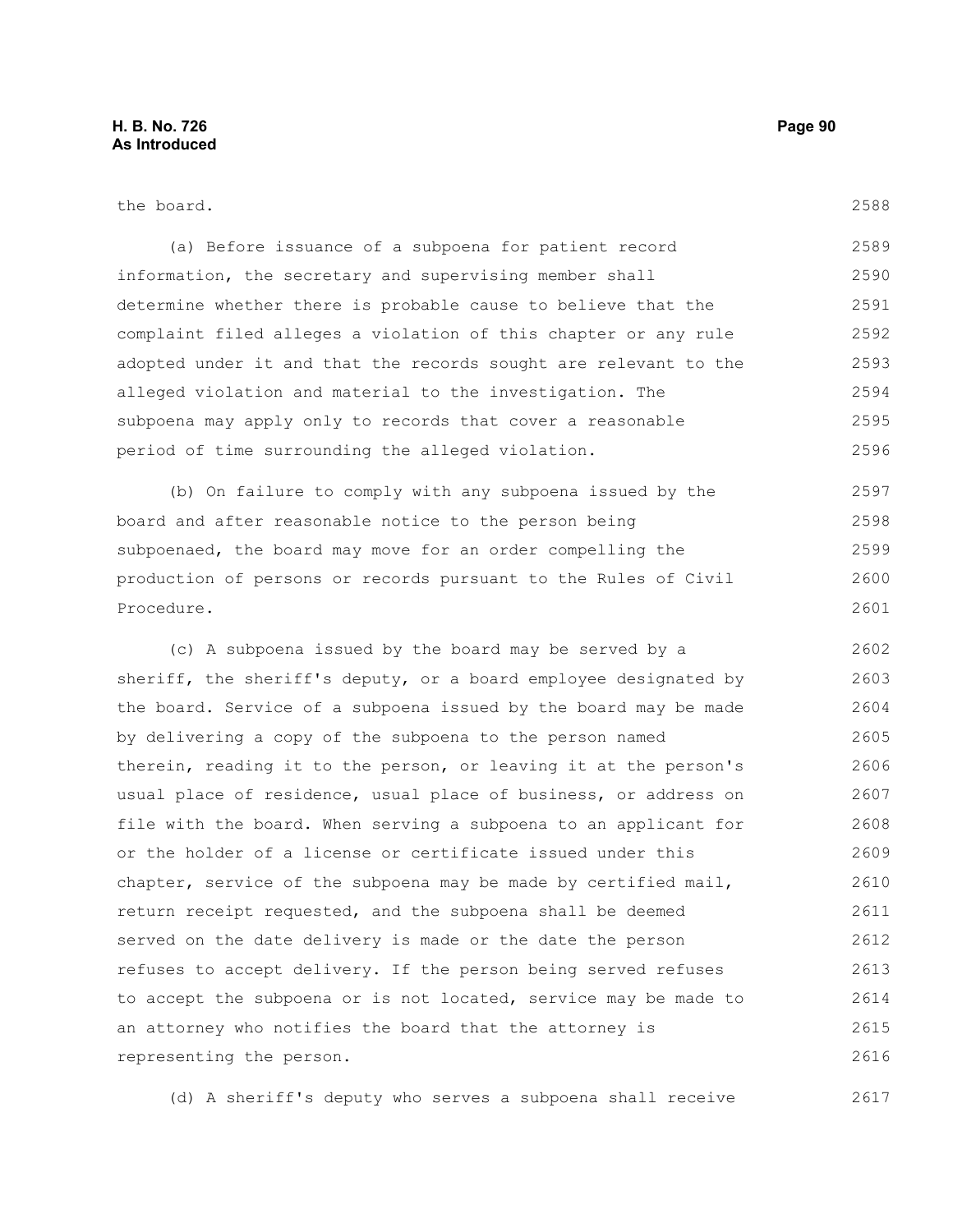#### **H. B. No. 726 Page 91 As Introduced**

the same fees as a sheriff. Each witness who appears before the board in obedience to a subpoena shall receive the fees and mileage provided for under section 119.094 of the Revised Code. 2618 2619 2620

(4) All hearings, investigations, and inspections of the board shall be considered civil actions for the purposes of section 2305.252 of the Revised Code. 2621 2622 2623

(5) A report required to be submitted to the board under this chapter, a complaint, or information received by the board pursuant to an investigation or pursuant to an inspection under division (E) of section 4731.054 of the Revised Code is confidential and not subject to discovery in any civil action. 2624 2625 2626 2627 2628

The board shall conduct all investigations or inspections and proceedings in a manner that protects the confidentiality of patients and persons who file complaints with the board. The board shall not make public the names or any other identifying information about patients or complainants unless proper consent is given or, in the case of a patient, a waiver of the patient privilege exists under division (B) of section 2317.02 of the Revised Code, except that consent or a waiver of that nature is not required if the board possesses reliable and substantial evidence that no bona fide physician-patient relationship exists. 2629 2630 2631 2632 2633 2634 2635 2636 2637 2638 2639

The board may share any information it receives pursuant to an investigation or inspection, including patient records and patient record information, with law enforcement agencies, other licensing boards, and other governmental agencies that are prosecuting, adjudicating, or investigating alleged violations of statutes or administrative rules. An agency or board that receives the information shall comply with the same requirements regarding confidentiality as those with which the state medical 2640 2641 2642 2643 2644 2645 2646 2647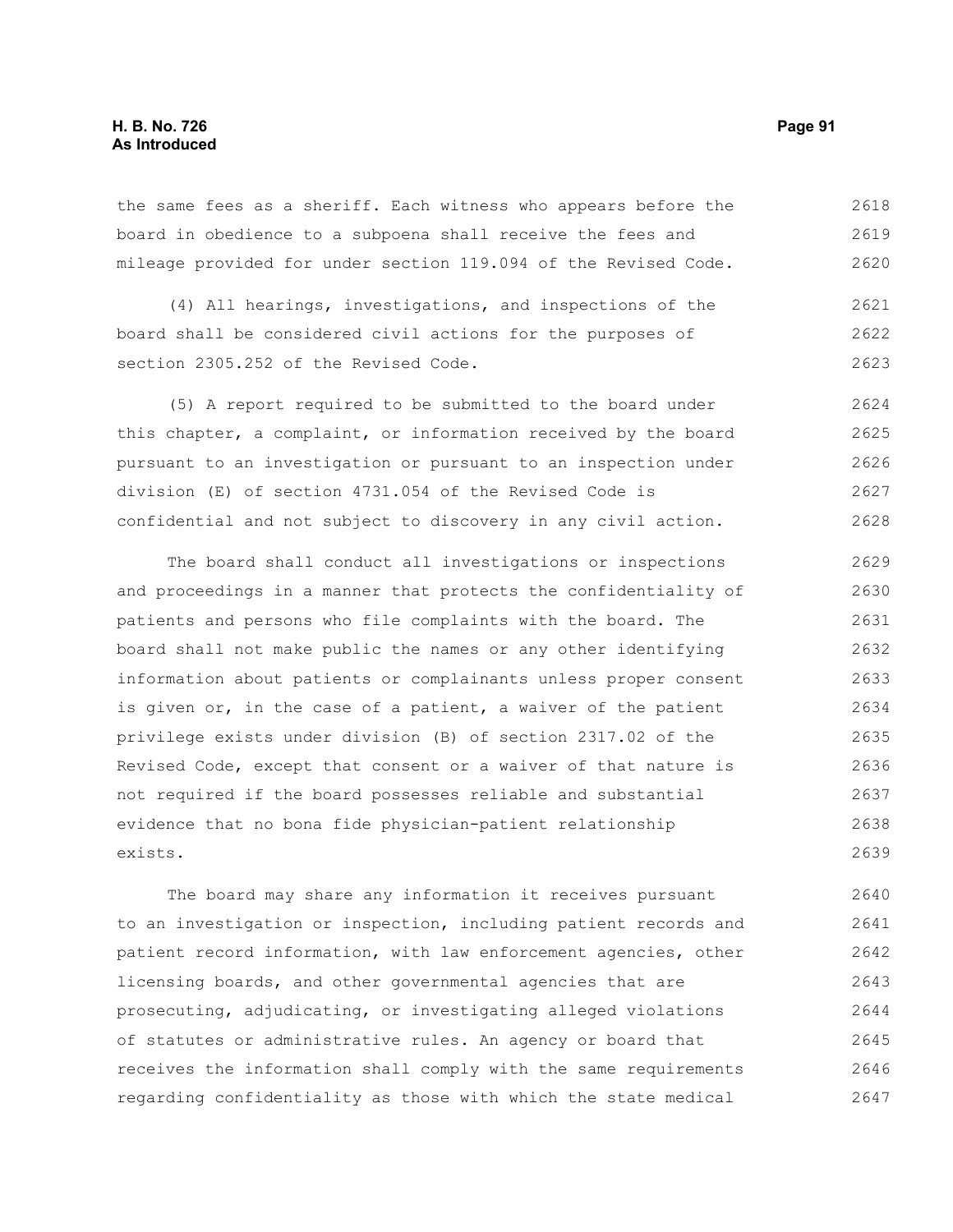### **H. B. No. 726 Page 92 As Introduced**

board must comply, notwithstanding any conflicting provision of the Revised Code or procedure of the agency or board that applies when it is dealing with other information in its possession. In a judicial proceeding, the information may be admitted into evidence only in accordance with the Rules of Evidence, but the court shall require that appropriate measures are taken to ensure that confidentiality is maintained with respect to any part of the information that contains names or other identifying information about patients or complainants whose confidentiality was protected by the state medical board when the information was in the board's possession. Measures to ensure confidentiality that may be taken by the court include sealing its records or deleting specific information from its records. 2648 2649 2650 2651 2652 2653 2654 2655 2656 2657 2658 2659 2660 2661

(6) On a quarterly basis, the board shall prepare a report that documents the disposition of all cases during the preceding three months. The report shall contain the following information for each case with which the board has completed its activities: 2662 2663 2664 2665

```
(a) The case number assigned to the complaint or alleged
violation; 
                                                                             2666
                                                                             2667
```
(b) The type of license or certificate to practice, if any, held by the individual against whom the complaint is directed; 2668 2669 2670

(c) A description of the allegations contained in the complaint; 2671 2672

(d) The disposition of the case. 2673

The report shall state how many cases are still pending and shall be prepared in a manner that protects the identity of each person involved in each case. The report shall be a public 2674 2675 2676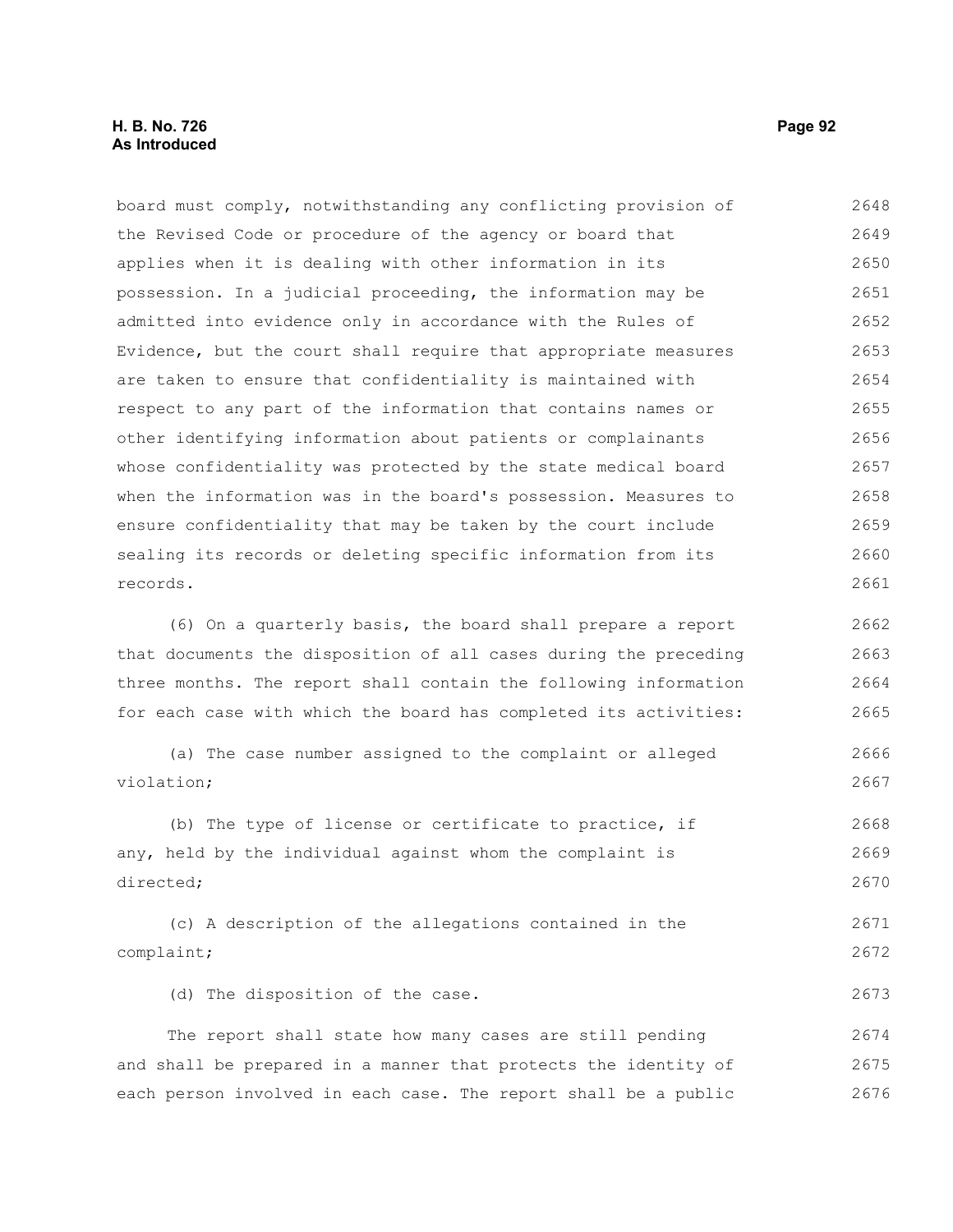record under section 149.43 of the Revised Code.

(G) If the secretary and supervising member determine both of the following, they may recommend that the board suspend an individual's license or certificate to practice or certificate to recommend without a prior hearing: 2678 2679 2680 2681

(1) That there is clear and convincing evidence that an individual has violated division (B) of this section; 2682 2683

(2) That the individual's continued practice presents a danger of immediate and serious harm to the public. 2684 2685

Written allegations shall be prepared for consideration by the board. The board, upon review of those allegations and by an affirmative vote of not fewer than six of its members, excluding the secretary and supervising member, may suspend a license or certificate without a prior hearing. A telephone conference call may be utilized for reviewing the allegations and taking the vote on the summary suspension. 2686 2687 2688 2689 2690 2691 2692

The board shall issue a written order of suspension by certified mail or in person in accordance with section 119.07 of the Revised Code. The order shall not be subject to suspension by the court during pendency of any appeal filed under section 119.12 of the Revised Code. If the individual subject to the summary suspension requests an adjudicatory hearing by the board, the date set for the hearing shall be within fifteen days, but not earlier than seven days, after the individual requests the hearing, unless otherwise agreed to by both the board and the individual. 2693 2694 2695 2696 2697 2698 2699 2700 2701 2702

Any summary suspension imposed under this division shall remain in effect, unless reversed on appeal, until a final adjudicative order issued by the board pursuant to this section 2703 2704 2705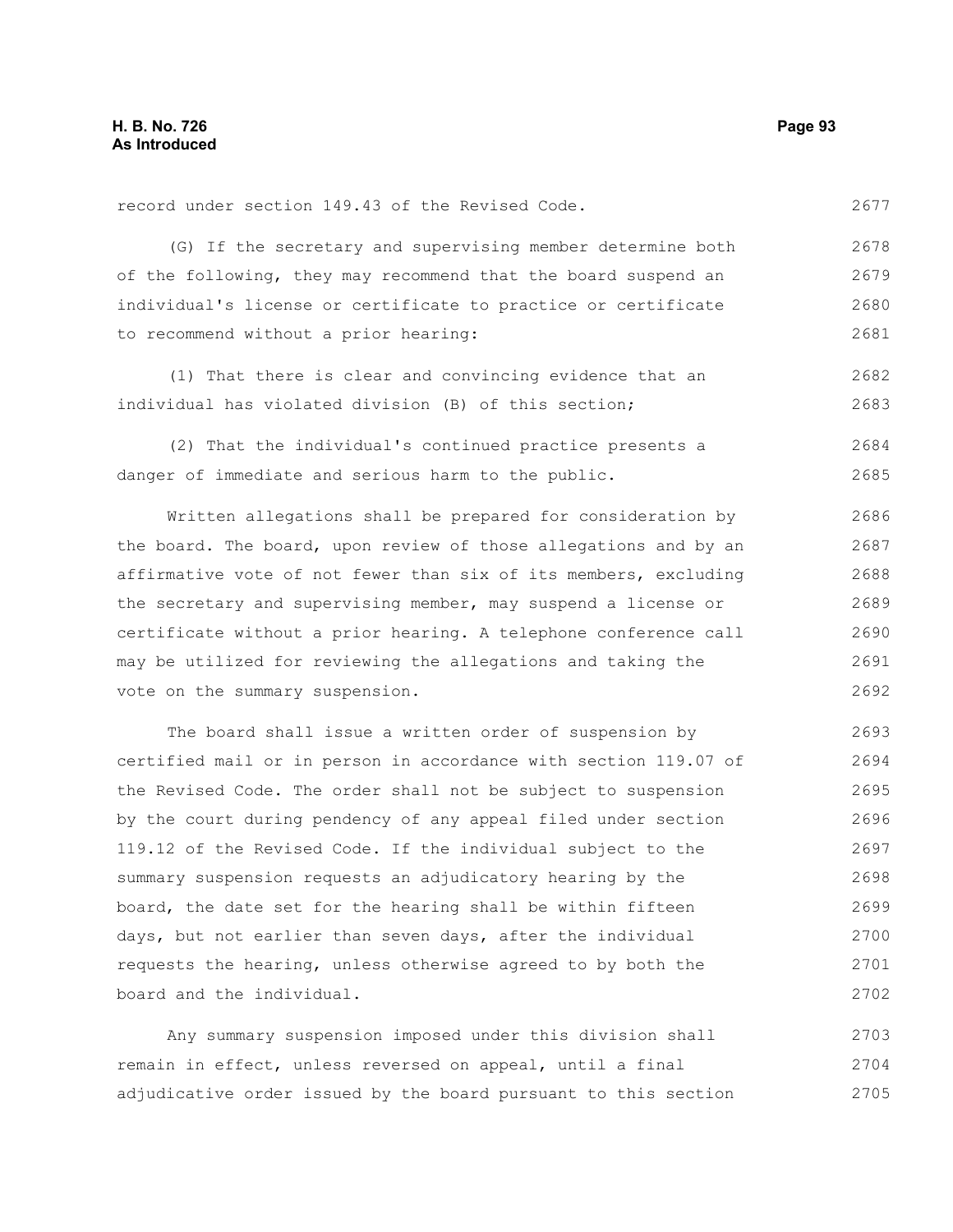#### **H. B. No. 726 Page 94 As Introduced**

and Chapter 119. of the Revised Code becomes effective. The board shall issue its final adjudicative order within seventyfive days after completion of its hearing. A failure to issue the order within seventy-five days shall result in dissolution of the summary suspension order but shall not invalidate any subsequent, final adjudicative order. 2706 2707 2708 2709 2710 2711

(H) If the board takes action under division  $(B)$  (9),  $(11)$ , or (13) of this section and the judicial finding of guilt, guilty plea, or judicial finding of eligibility for intervention in lieu of conviction is overturned on appeal, upon exhaustion of the criminal appeal, a petition for reconsideration of the order may be filed with the board along with appropriate court documents. Upon receipt of a petition of that nature and supporting court documents, the board shall reinstate the individual's license or certificate to practice. The board may then hold an adjudication under Chapter 119. of the Revised Code to determine whether the individual committed the act in question. Notice of an opportunity for a hearing shall be given in accordance with Chapter 119. of the Revised Code. If the board finds, pursuant to an adjudication held under this division, that the individual committed the act or if no hearing is requested, the board may order any of the sanctions identified under division (B) of this section. 2712 2713 2714 2715 2716 2717 2718 2719 2720 2721 2722 2723 2724 2725 2726 2727 2728

(I) The license or certificate to practice issued to an individual under this chapter and the individual's practice in this state are automatically suspended as of the date of the individual's second or subsequent plea of guilty to, or judicial finding of guilt of, a violation of section 2919.123 of the Revised Code. In addition, the license or certificate to practice or certificate to recommend issued to an individual under this chapter and the individual's practice in this state 2729 2730 2731 2732 2733 2734 2735 2736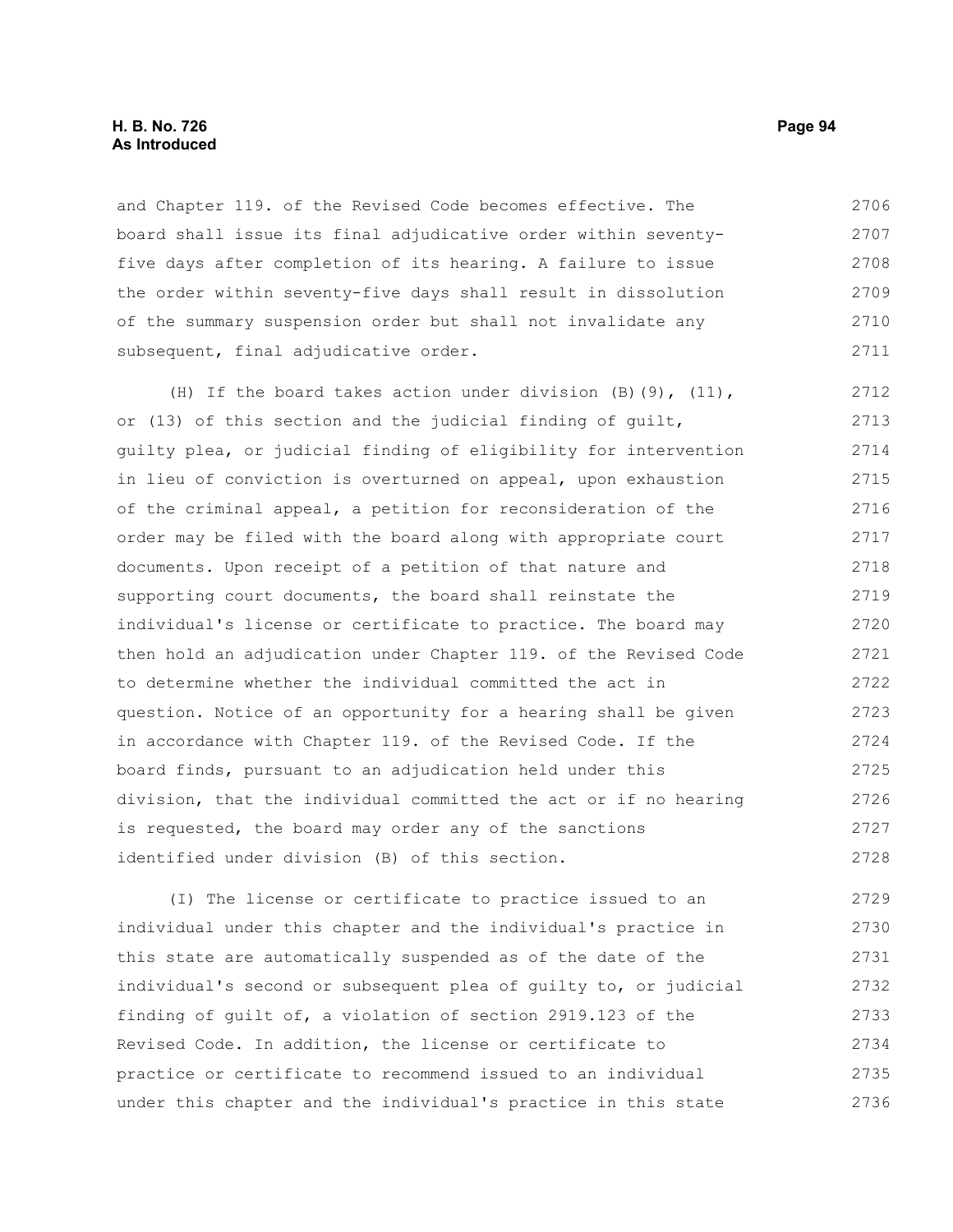## **H. B. No. 726 Page 95 As Introduced**

are automatically suspended as of the date the individual pleads guilty to, is found by a judge or jury to be guilty of, or is subject to a judicial finding of eligibility for intervention in lieu of conviction in this state or treatment or intervention in lieu of conviction in another jurisdiction for any of the following criminal offenses in this state or a substantially equivalent criminal offense in another jurisdiction: aggravated murder, murder, voluntary manslaughter, felonious assault, kidnapping, rape, sexual battery, gross sexual imposition, aggravated arson, aggravated robbery, or aggravated burglary. Continued practice after suspension shall be considered practicing without a license or certificate. 2737 2738 2739 2740 2741 2742 2743 2744 2745 2746 2747 2748

The board shall notify the individual subject to the suspension by certified mail or in person in accordance with section 119.07 of the Revised Code. If an individual whose license or certificate is automatically suspended under this division fails to make a timely request for an adjudication under Chapter 119. of the Revised Code, the board shall do whichever of the following is applicable: 2749 2750 2751 2752 2753 2754 2755

(1) If the automatic suspension under this division is for a second or subsequent plea of guilty to, or judicial finding of guilt of, a violation of section 2919.123 of the Revised Code, the board shall enter an order suspending the individual's license or certificate to practice for a period of at least one year or, if determined appropriate by the board, imposing a more serious sanction involving the individual's license or certificate to practice. 2756 2757 2758 2759 2760 2761 2762 2763

(2) In all circumstances in which division (I)(1) of this section does not apply, enter a final order permanently revoking the individual's license or certificate to practice. 2764 2765 2766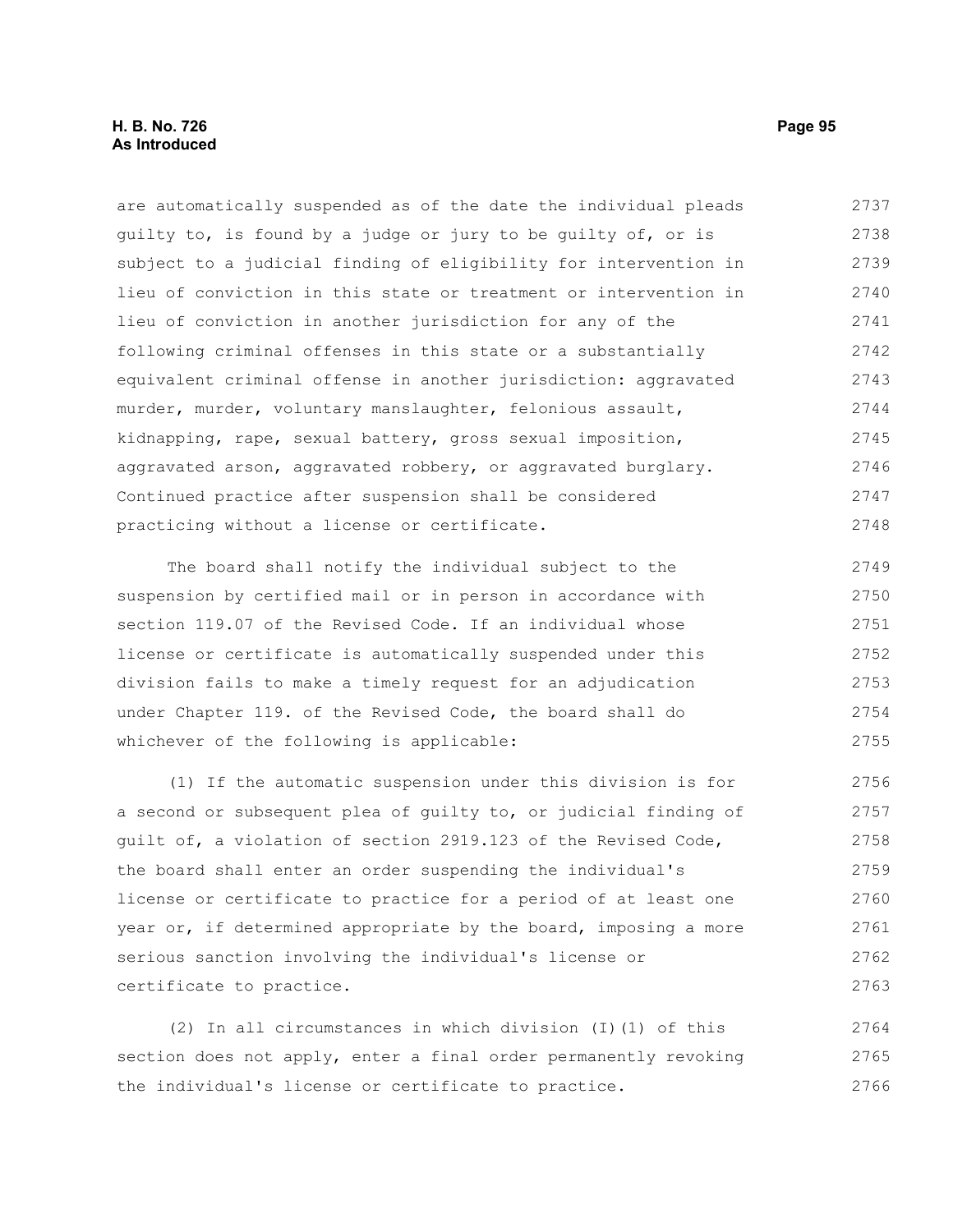## **H. B. No. 726 Page 96 As Introduced**

(J) If the board is required by Chapter 119. of the Revised Code to give notice of an opportunity for a hearing and if the individual subject to the notice does not timely request a hearing in accordance with section 119.07 of the Revised Code, the board is not required to hold a hearing, but may adopt, by an affirmative vote of not fewer than six of its members, a final order that contains the board's findings. In that final order, the board may order any of the sanctions identified under division (A) or (B) of this section. 2767 2768 2769 2770 2771 2772 2773 2774 2775

(K) Any action taken by the board under division (B) of this section resulting in a suspension from practice shall be accompanied by a written statement of the conditions under which the individual's license or certificate to practice may be reinstated. The board shall adopt rules governing conditions to be imposed for reinstatement. Reinstatement of a license or certificate suspended pursuant to division (B) of this section requires an affirmative vote of not fewer than six members of the board. 2776 2777 2778 2779 2780 2781 2782 2783 2784

(L) When the board refuses to grant or issue a license or certificate to practice to an applicant, revokes an individual's license or certificate to practice, refuses to renew an individual's license or certificate to practice, or refuses to reinstate an individual's license or certificate to practice, the board may specify that its action is permanent. An individual subject to a permanent action taken by the board is forever thereafter ineligible to hold a license or certificate to practice and the board shall not accept an application for reinstatement of the license or certificate or for issuance of a new license or certificate. 2785 2786 2787 2788 2789 2790 2791 2792 2793 2794 2795

(M) Notwithstanding any other provision of the Revised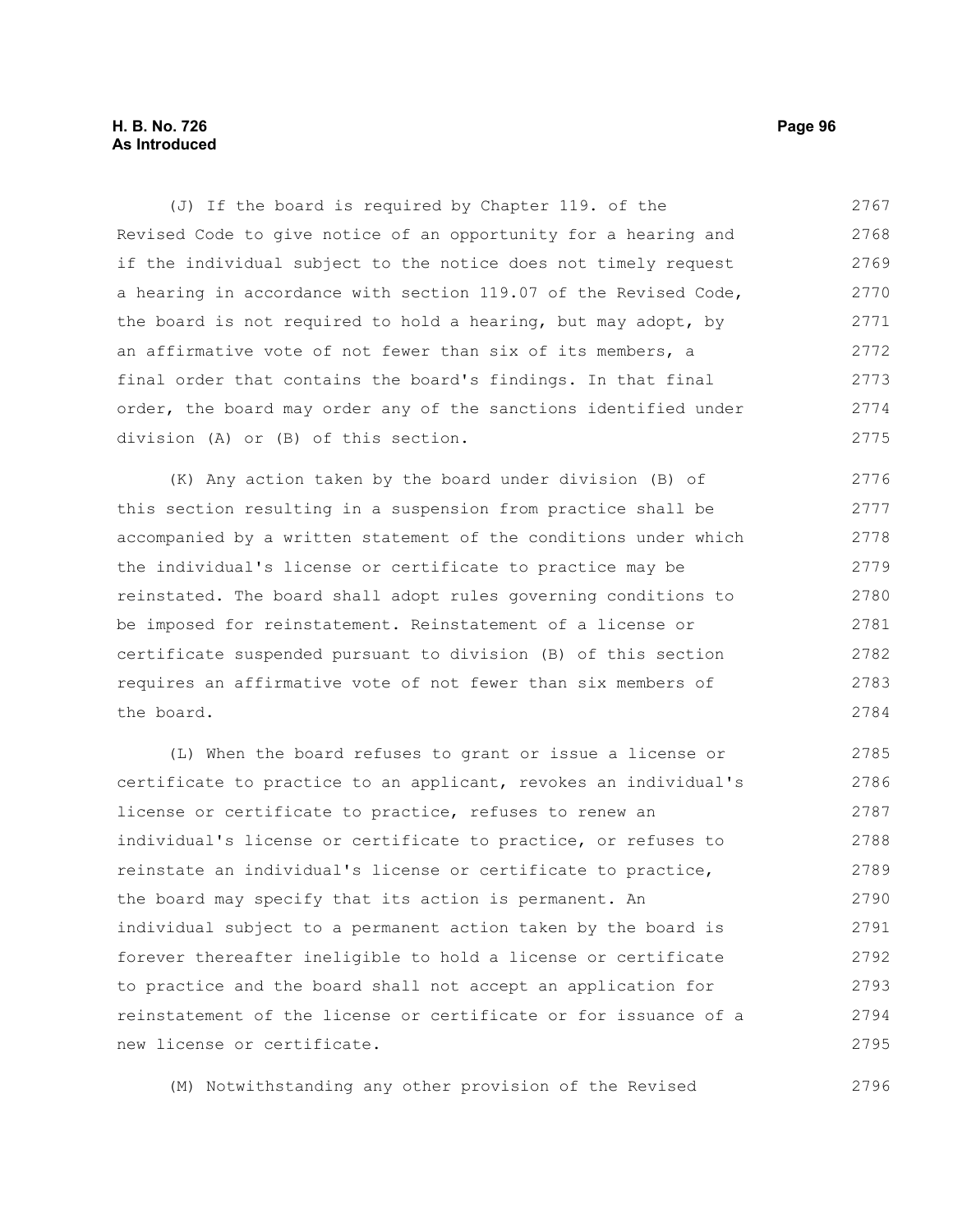Code, all of the following apply:

(1) The surrender of a license or certificate issued under this chapter shall not be effective unless or until accepted by the board. A telephone conference call may be utilized for acceptance of the surrender of an individual's license or certificate to practice. The telephone conference call shall be considered a special meeting under division (F) of section 121.22 of the Revised Code. Reinstatement of a license or certificate surrendered to the board requires an affirmative vote of not fewer than six members of the board. 2798 2799 2800 2801 2802 2803 2804 2805 2806

(2) An application for a license or certificate made under the provisions of this chapter may not be withdrawn without approval of the board. 2807 2808 2809

(3) Failure by an individual to renew a license or certificate to practice in accordance with this chapter or a certificate to recommend in accordance with rules adopted under section 4731.301 of the Revised Code shall not remove or limit the board's jurisdiction to take any disciplinary action under this section against the individual. 2810 2811 2812 2813 2814 2815

(4) At the request of the board, a license or certificate holder shall immediately surrender to the board a license or certificate that the board has suspended, revoked, or permanently revoked. 2816 2817 2818 2819

(N) Sanctions shall not be imposed under division (B)(28) of this section against any person who waives deductibles and copayments as follows: 2820 2821 2822

(1) In compliance with the health benefit plan that expressly allows such a practice. Waiver of the deductibles or copayments shall be made only with the full knowledge and 2823 2824 2825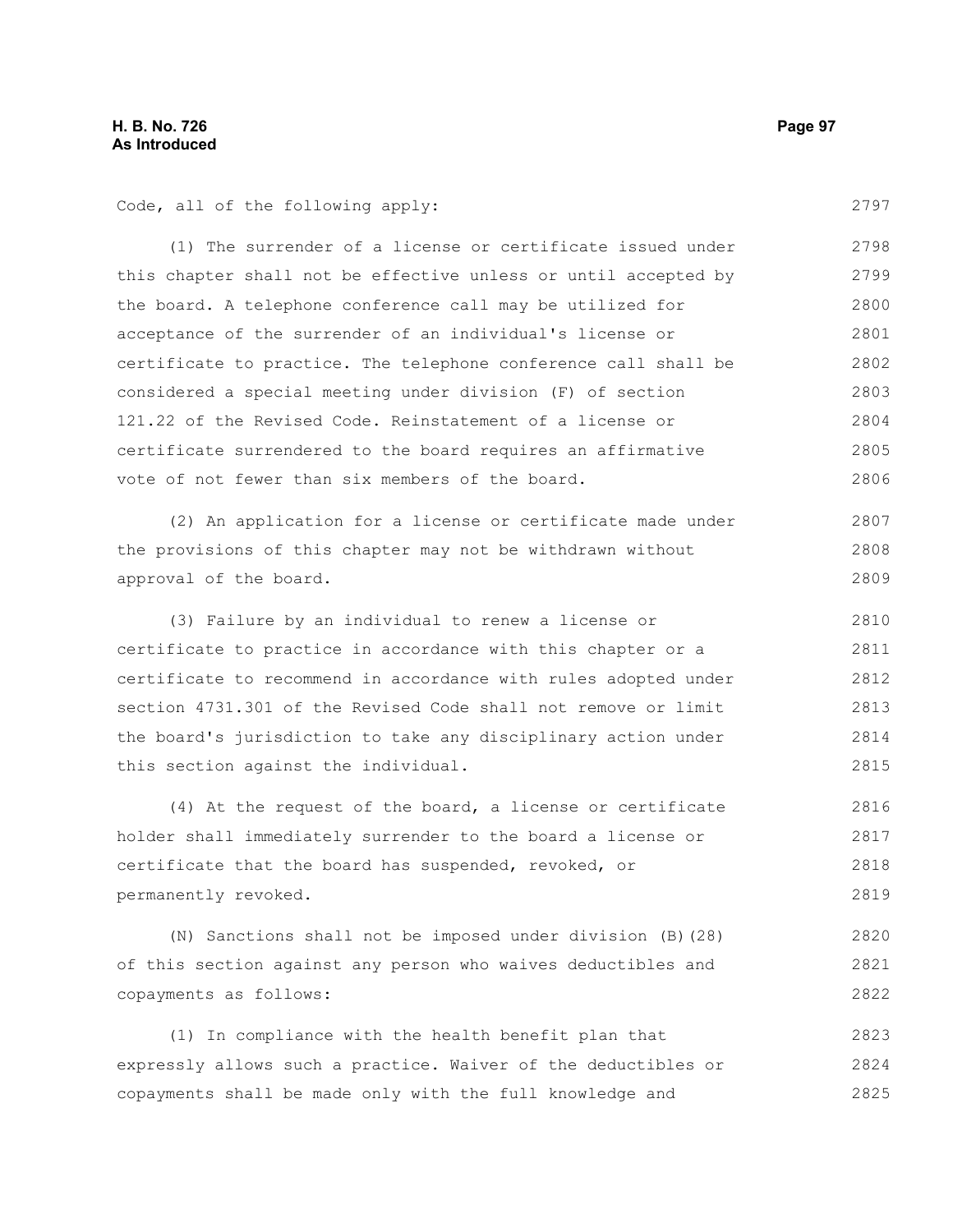consent of the plan purchaser, payer, and third-party administrator. Documentation of the consent shall be made available to the board upon request. 2826 2827 2828

(2) For professional services rendered to any other person authorized to practice pursuant to this chapter, to the extent allowed by this chapter and rules adopted by the board. 2829 2830 2831

(O) Under the board's investigative duties described in this section and subject to division (F) of this section, the board shall develop and implement a quality intervention program designed to improve through remedial education the clinical and communication skills of individuals authorized under this chapter to practice medicine and surgery, osteopathic medicine and surgery, and podiatric medicine and surgery. In developing and implementing the quality intervention program, the board may do all of the following: 2832 2833 2834 2835 2836 2837 2838 2839 2840

(1) Offer in appropriate cases as determined by the board an educational and assessment program pursuant to an investigation the board conducts under this section; 2841 2842 2843

(2) Select providers of educational and assessment services, including a quality intervention program panel of case reviewers; 2844 2845 2846

(3) Make referrals to educational and assessment service providers and approve individual educational programs recommended by those providers. The board shall monitor the progress of each individual undertaking a recommended individual educational program. 2847 2848 2849 2850 2851

(4) Determine what constitutes successful completion of an individual educational program and require further monitoring of the individual who completed the program or other action that 2852 2853 2854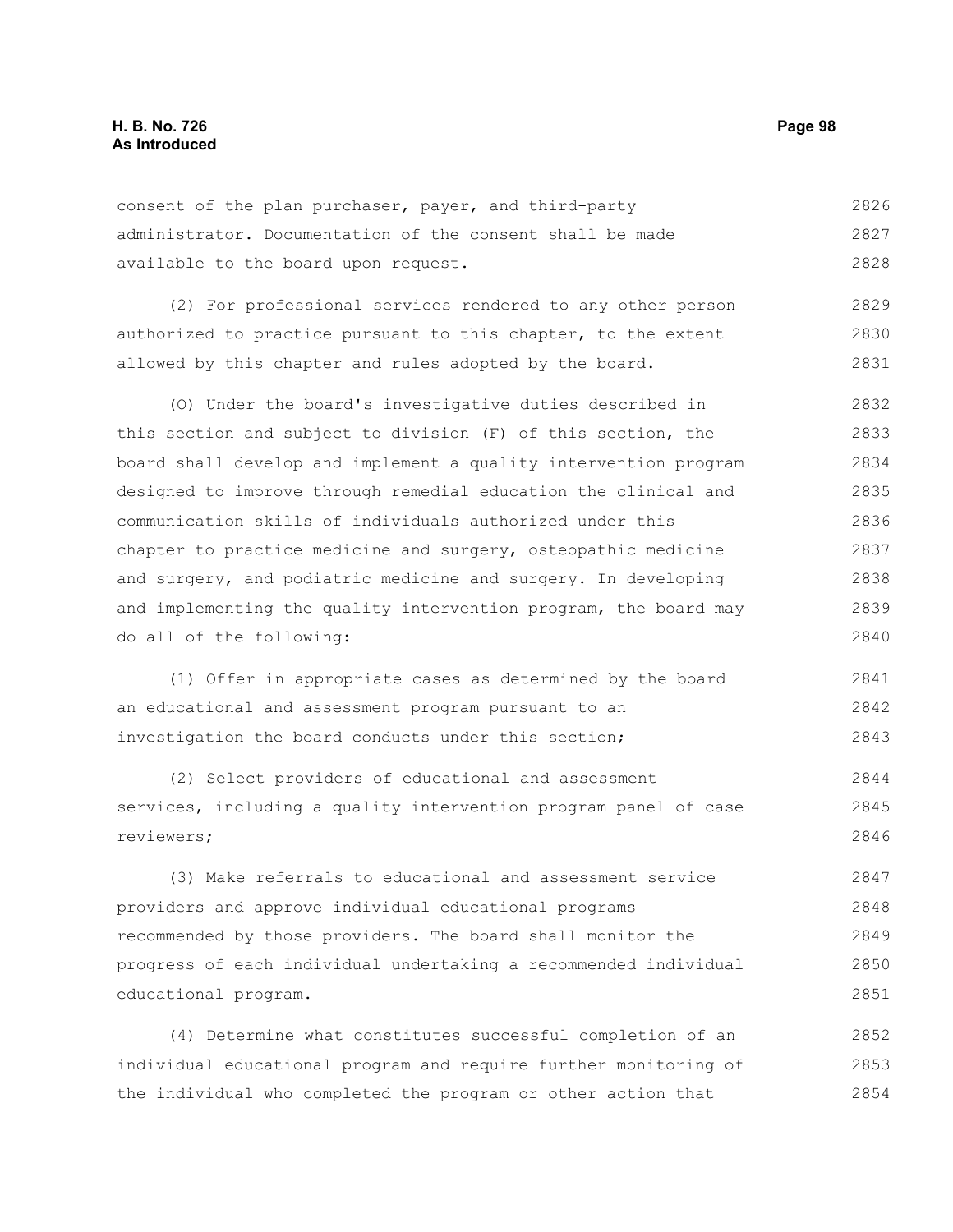| the board determines to be appropriate;                          | 2855 |
|------------------------------------------------------------------|------|
| (5) Adopt rules in accordance with Chapter 119. of the           | 2856 |
| Revised Code to further implement the quality intervention       | 2857 |
| program.                                                         | 2858 |
| An individual who participates in an individual                  | 2859 |
| educational program pursuant to this division shall pay the      | 2860 |
| financial obligations arising from that educational program.     | 2861 |
| Sec. 4731.27. (A) As used in this section,                       | 2862 |
| "collaboration," "physician," "standard care arrangement," and   | 2863 |
| "supervision" have the same meanings as in section 4723.01 of    | 2864 |
| the Revised Code.                                                | 2865 |
| (B) A physician or podiatrist shall enter into a standard        | 2866 |
| eare arrangement with each clinical nurse specialist, certified  | 2867 |
| nurse-midwife, or certified nurse practitioner with whom the-    | 2868 |
| physician or podiatrist is in collaboration.                     | 2869 |
| The collaborating physician or podiatrist shall fulfill-         | 2870 |
| the responsibilities of collaboration, as specified in the-      | 2871 |
| arrangement and in accordance with division (A) of section-      | 2872 |
| 4723.431 of the Revised Code. A copy of the standard care-       | 2873 |
| arrangement shall be retained on file by the nurse's employer.   | 2874 |
| Prior approval of the standard care arrangement by the state     | 2875 |
| medical board is not required, but the board may periodically    | 2876 |
| review it.                                                       | 2877 |
| A physician or podiatrist who terminates collaboration-          | 2878 |
| with a certified nurse-midwife, certified nurse practitioner, or | 2879 |
| clinical nurse specialist before their standard care arrangement | 2880 |
| expires shall give the nurse the written or electronic notice of | 2881 |
| termination required by division (E) (1) of section 4723.431 of  | 2882 |
| the Revised Code.                                                | 2883 |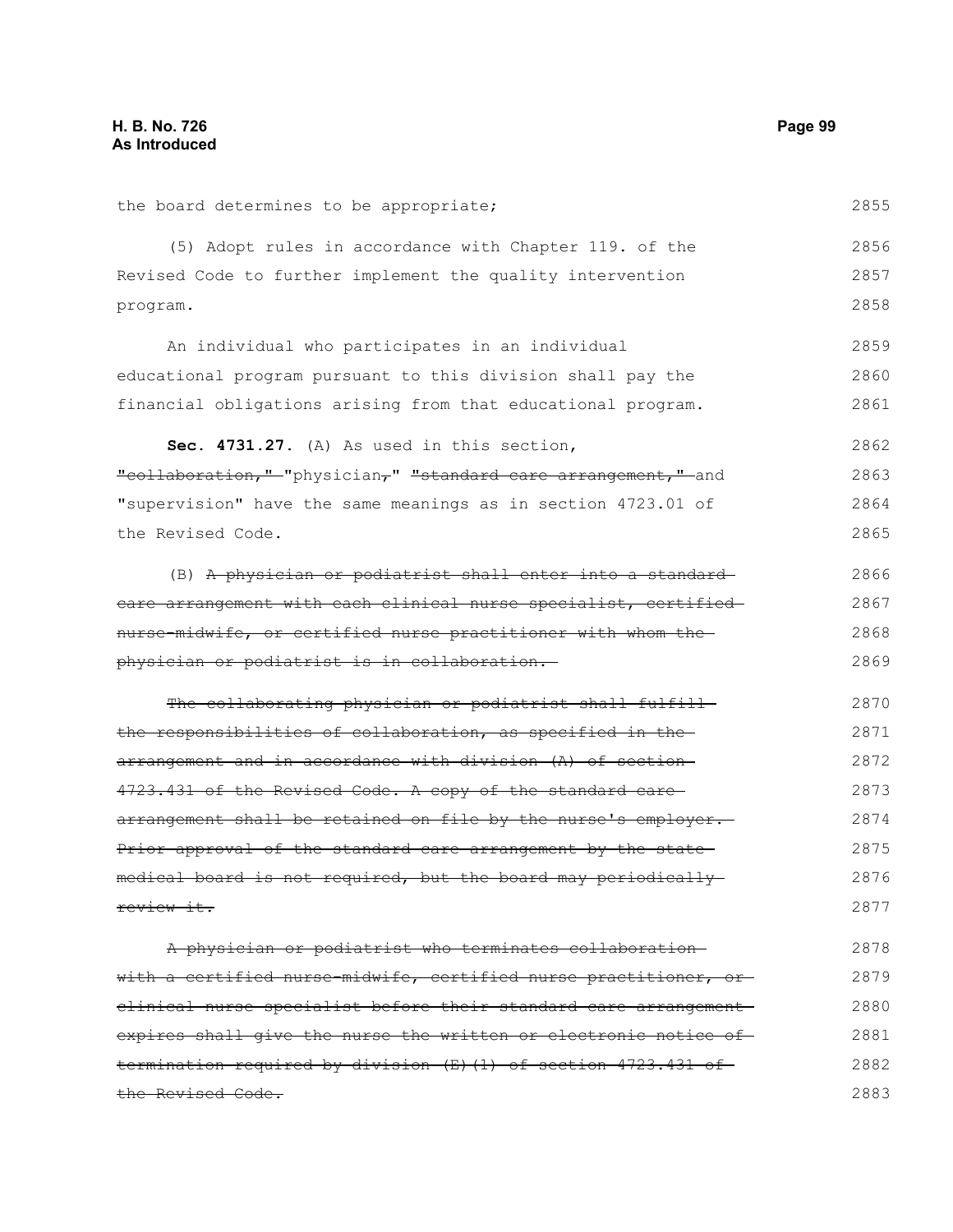schedule:

2908

Nothing in this division prohibits a hospital from hiring a clinical nurse specialist, certified nurse-midwife, or certified nurse practitioner as an employee and negotiating standard care arrangements on behalf of the employee as necessary to meet the requirements of this section. A standardcare arrangement between the hospital's employee and the employee's collaborating physician is subject to approval by the medical staff and governing body of the hospital prior to implementation of the arrangement at the hospital. (C) A physician or podiatrist shall cooperate with the board of nursing in any investigation the board conducts with respect to a clinical nurse specialist, certified nurse-midwife, or certified nurse practitioner who collaborates with thephysician or podiatrist or with respect to a certified registered nurse anesthetist who practices with the supervision of the physician or podiatrist. **Sec. 4731.281.** (A)(1) Each person holding a license issued under this chapter to practice medicine and surgery, osteopathic medicine and surgery, or podiatric medicine and surgery wishing to renew that license shall apply to the board for renewal. Applications shall be submitted to the board in a manner prescribed by the board. Each application shall be accompanied by a biennial renewal fee of three hundred five dollars. Applications shall be submitted according to the following 2884 2885 2886 2887 2888 2889 2890 2891 2892 2893 2894 2895 2896 2897 2898 2899 2900 2901 2902 2903 2904 2905 2906 2907

(a) Persons whose last name begins with the letters "A" through "B," on or before the first day of July of every oddnumbered year; 2909 2910 2911

(b) Persons whose last name begins with the letters "C" through "D," on or before the first day of April of every odd-2912 2913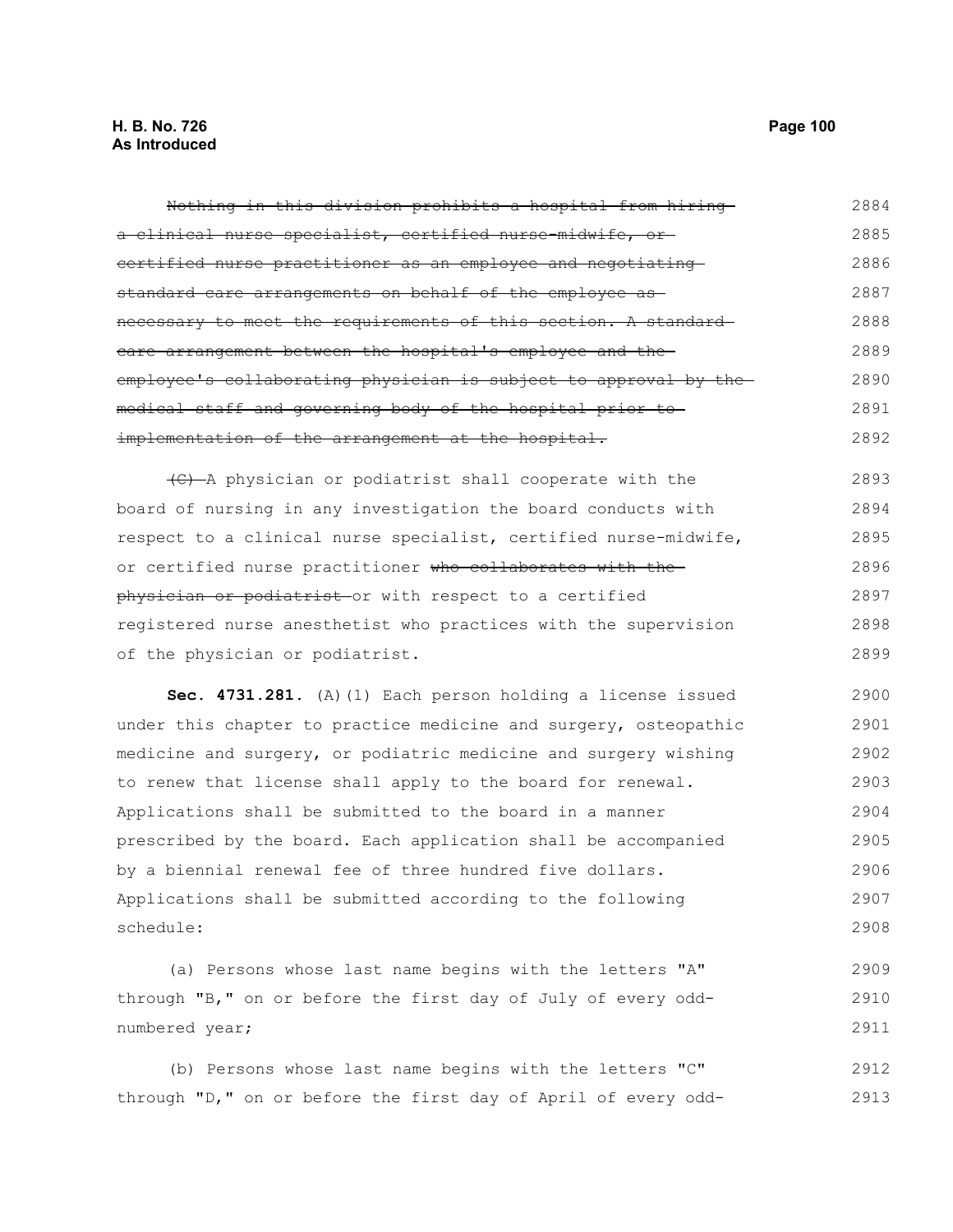| numbered year;                                                   | 2914 |
|------------------------------------------------------------------|------|
| (c) Persons whose last name begins with the letters "E"          | 2915 |
| through "G," on or before the first day of January of every odd- | 2916 |
| numbered year;                                                   | 2917 |
| (d) Persons whose last name begins with the letters "H"          | 2918 |
| through "K," on or before the first day of October of every      | 2919 |
| even-numbered year;                                              | 2920 |
| (e) Persons whose last name begins with the letters "L"          | 2921 |
| through "M," on or before the first day of July of every even-   | 2922 |
| numbered year;                                                   | 2923 |
| (f) Persons whose last name begins with the letters "N"          | 2924 |
| through "R," on or before the first day of April of every even-  | 2925 |
| numbered year;                                                   | 2926 |
| (g) Persons whose last name begins with the letter "S," on       | 2927 |
| or before the first day of January of every even-numbered year;  | 2928 |
| (h) Persons whose last name begins with the letters "T"          | 2929 |
| through "Z," on or before the first day of October of every odd- | 2930 |
| numbered year.                                                   | 2931 |
| The board shall deposit the fee in accordance with section       | 2932 |
| 4731.24 of the Revised Code, except that the board shall deposit | 2933 |
| twenty dollars of the fee into the state treasury to the credit  | 2934 |
| of the physician loan repayment fund created by section 3702.78  | 2935 |
| of the Revised Code.                                             | 2936 |
| (2) The board shall provide to every person holding a            | 2937 |
| license to practice medicine and surgery, osteopathic medicine   | 2938 |
| and surgery, or podiatric medicine and surgery, a renewal notice | 2939 |
| or may provide the notice to the person through the secretary of | 2940 |
| any recognized medical, osteopathic, or podiatric society. The   | 2941 |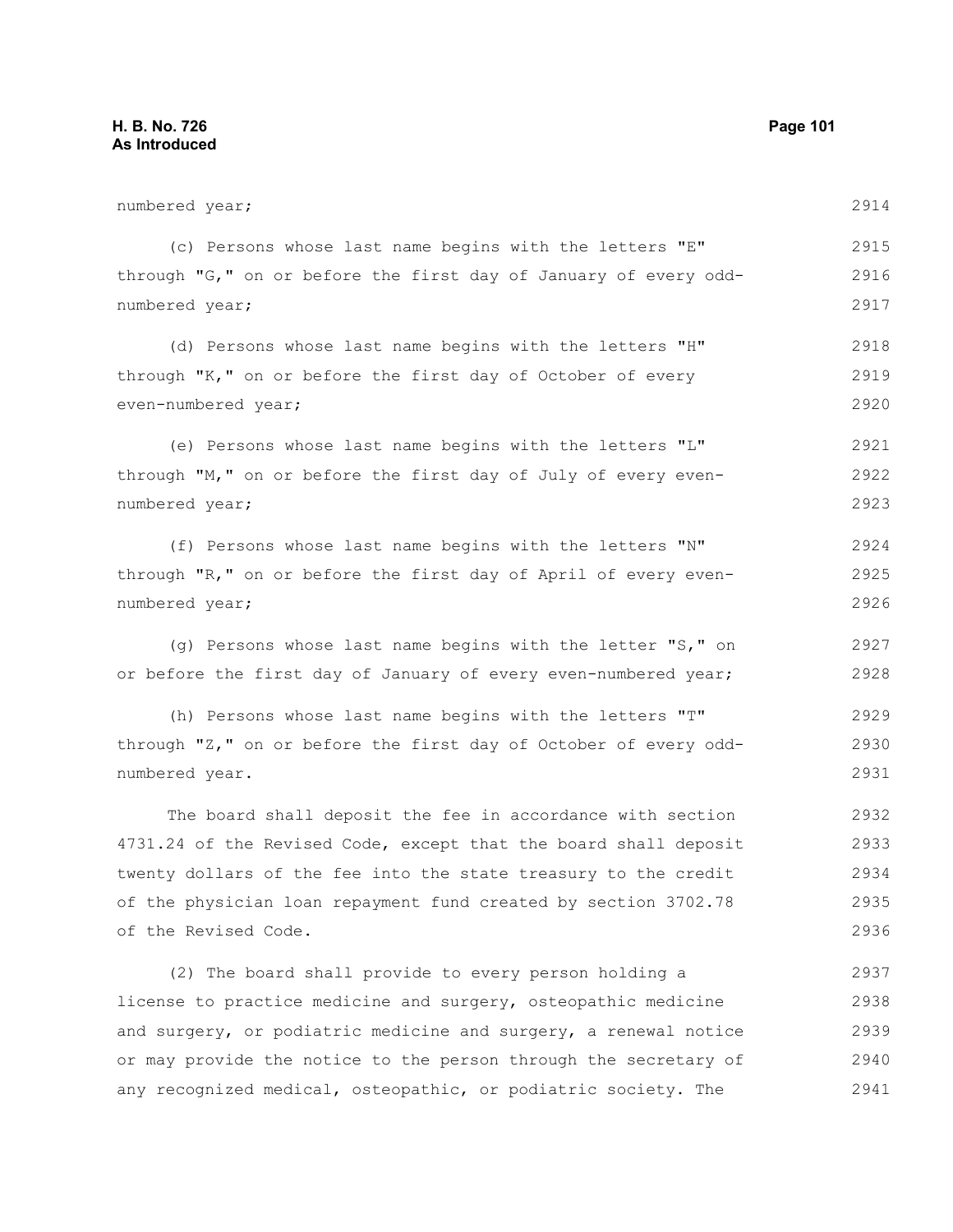notice shall be provided to the person at least one month prior to the date on which the person's license expires. (3) Failure of any person to receive a notice of renewal from the board shall not excuse the person from the requirements contained in this section. (4) The board's notice shall inform the applicant of the renewal procedure. The board shall provide the application for 2942 2943 2944 2945 2946 2947 2948

renewal in a form determined by the board. (5) The applicant shall provide in the application the 2949 2950

applicant's full name; the applicant's residence address, business address, and electronic mail address; the number of the applicant's license to practice; and any other information required by the board. 2951 2952 2953 2954

(6)(a) Except as provided in division (A)(6)(b) of this section, in the case of an applicant who prescribes or personally furnishes opioid analgesics or benzodiazepines, as defined in section 3719.01 of the Revised Code, the applicant shall certify to the board whether the applicant has been granted access to the drug database established and maintained by the state board of pharmacy pursuant to section 4729.75 of the Revised Code. 2955 2956 2957 2958 2959 2960 2961 2962

(b) The requirement in division (A)(6)(a) of this section does not apply if any of the following is the case: 2963 2964

(i) The state board of pharmacy notifies the state medical board pursuant to section 4729.861 of the Revised Code that the applicant has been restricted from obtaining further information from the drug database. 2965 2966 2967 2968

(ii) The state board of pharmacy no longer maintains the drug database. 2969 2970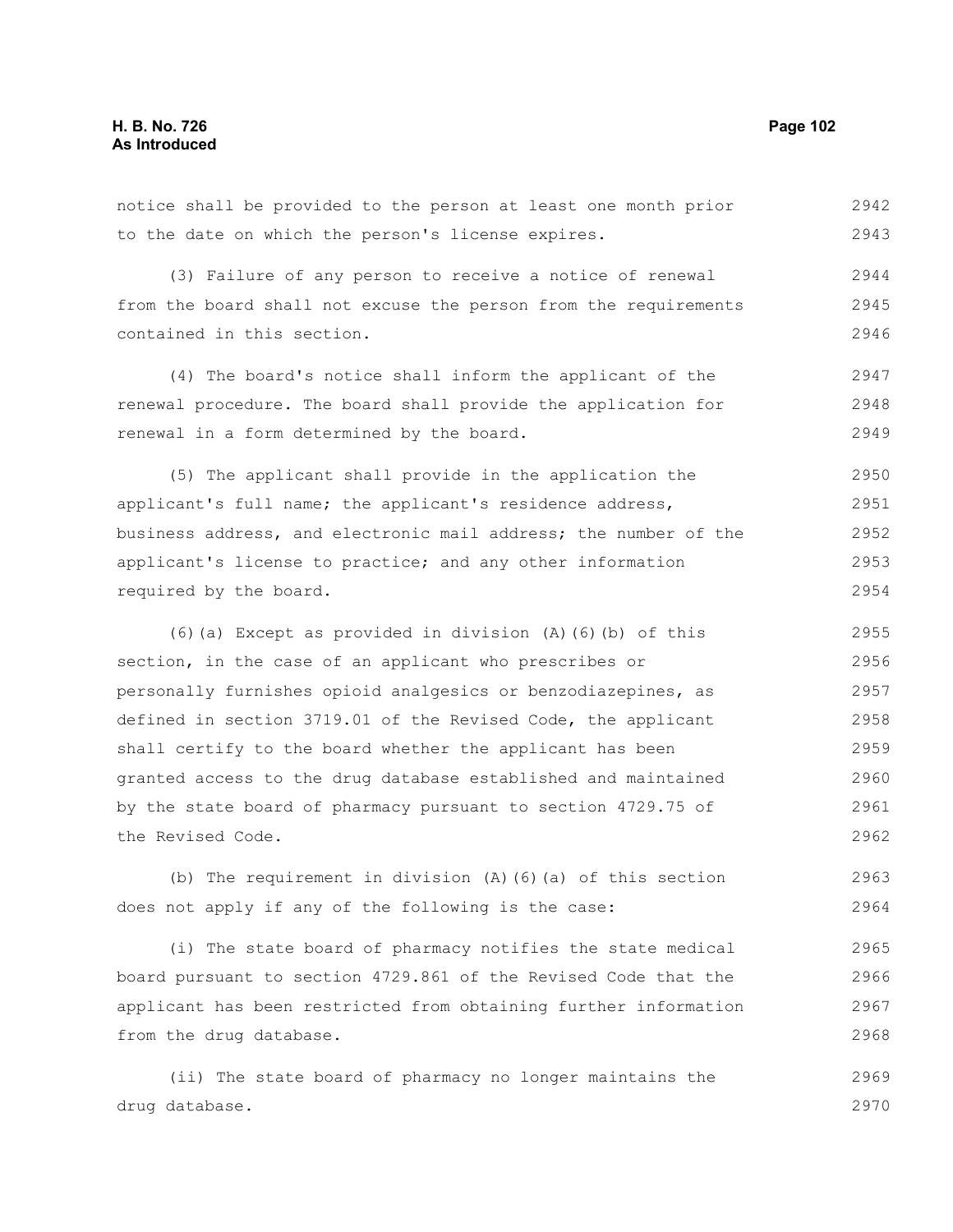2996

#### (iii) The applicant does not practice medicine and surgery, osteopathic medicine and surgery, or podiatric medicine and surgery in this state. (c) If an applicant certifies to the state medical board that the applicant has been granted access to the drug database and the board finds through an audit or other means that the applicant has not been granted access, the board may take action under section 4731.22 of the Revised Code. (7) The applicant shall indicate whether the applicantcurrently collaborates, as that term is defined in section 4723.01 of the Revised Code, with any clinical nursespecialists, certified nurse-midwives, or certified nurse practitioners. (8) The applicant shall report any criminal offense to which the applicant has pleaded guilty, of which the applicant has been found guilty, or for which the applicant has been found eligible for intervention in lieu of conviction, since last submitting an application for a license to practice or renewal of a license.  $(9)$  (8) The applicant shall execute and deliver the application to the board in a manner prescribed by the board. (B) The board shall renew a license under this chapter to practice medicine and surgery, osteopathic medicine and surgery, or podiatric medicine and surgery upon application and qualification therefor in accordance with this section. A 2971 2972 2973 2974 2975 2976 2977 2978 2979 2980 2981 2982 2983 2984 2985 2986 2987 2988 2989 2990 2991 2992 2993 2994 2995

(C) Failure of any license holder to renew and comply with this section shall operate automatically to suspend the holder's license to practice and if applicable, the holder's certificate 2997 2998 2999

renewal shall be valid for a two-year period.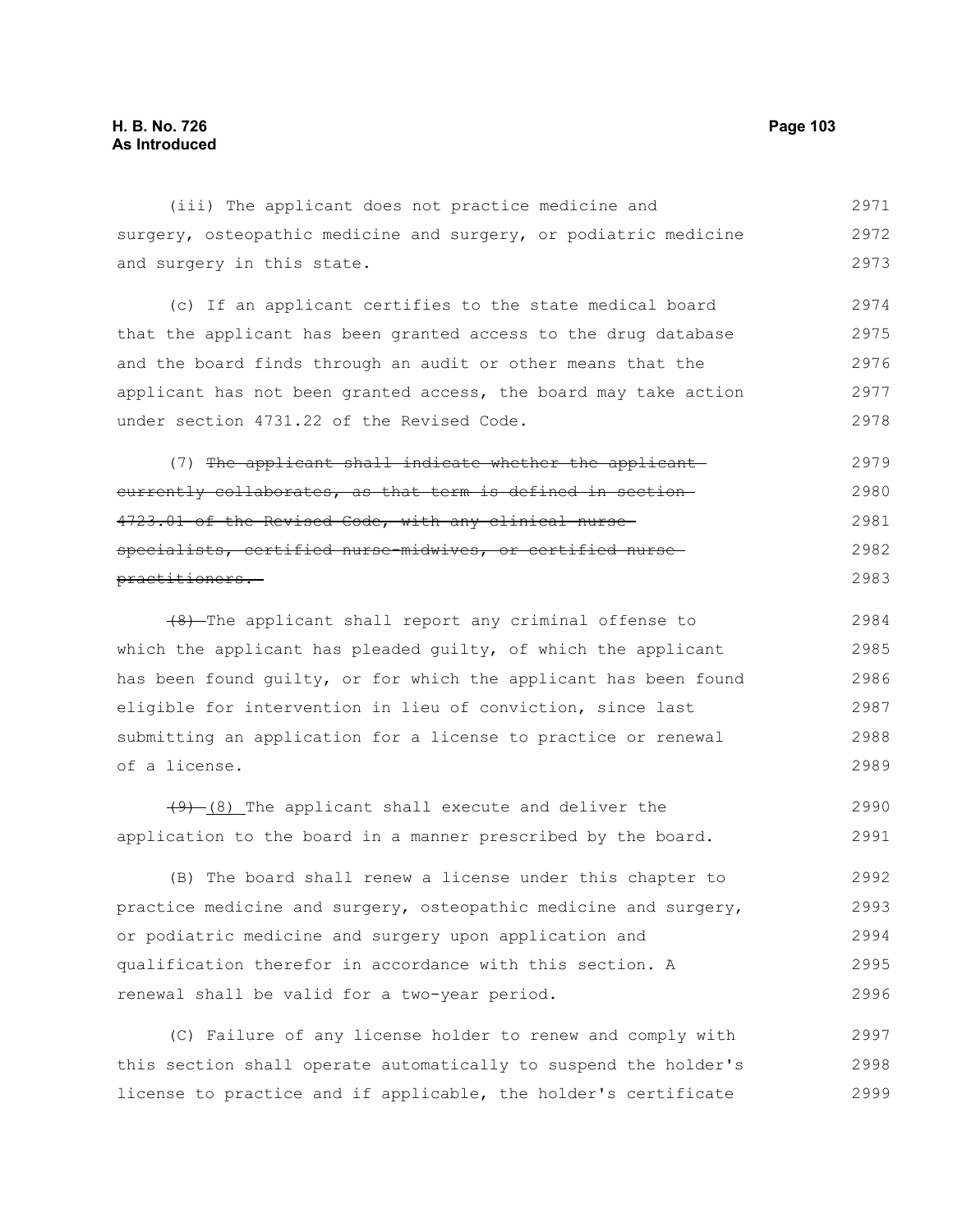#### **H. B. No. 726 Page 104 As Introduced**

to recommend issued under section 4731.30 of the Revised Code. Continued practice after the suspension shall be considered as practicing in violation of section 4731.41, 4731.43, or 4731.60 of the Revised Code. 3000 3001 3002 3003

If the license has been suspended pursuant to this division for two years or less, it may be reinstated. The board shall reinstate a license to practice suspended for failure to renew upon an applicant's submission of a renewal application and payment of a reinstatement fee of four hundred five dollars. 3004 3005 3006 3007 3008

If the license has been suspended pursuant to this division for more than two years, it may be restored. Subject to section 4731.222 of the Revised Code, the board may restore a license to practice suspended for failure to renew upon an applicant's submission of a restoration application, payment of a restoration fee of five hundred five dollars, and compliance with sections 4776.01 to 4776.04 of the Revised Code. The board shall not restore to an applicant a license to practice unless the board, in its discretion, decides that the results of the criminal records check do not make the applicant ineligible for a license issued pursuant to section 4731.14 or 4731.56 of the Revised Code. Any reinstatement or restoration of a license to practice under this section shall operate automatically to renew the holder's certificate to recommend. 3009 3010 3011 3012 3013 3014 3015 3016 3017 3018 3019 3020 3021 3022

(D) The state medical board may obtain information not protected by statutory or common law privilege from courts and other sources concerning malpractice claims against any person holding a license to practice under this chapter or practicing as provided in section 4731.36 of the Revised Code. 3023 3024 3025 3026 3027

(E) Each mailing sent by the board under division (A)(2) of this section to a person holding a license to practice 3028 3029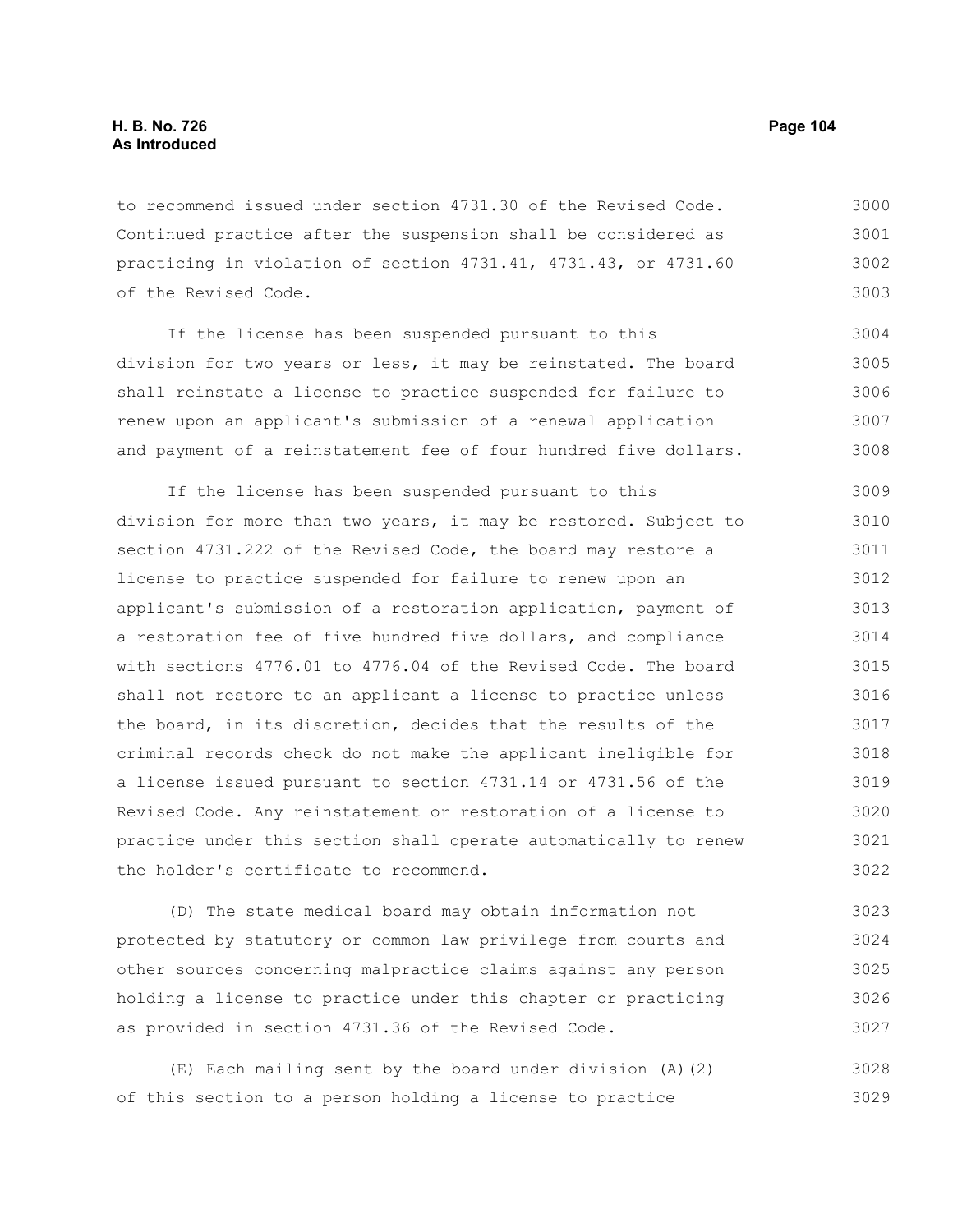#### **H. B. No. 726 Page 105 As Introduced**

medicine and surgery or osteopathic medicine and surgery shall inform the applicant of the reporting requirement established by division (H) of section 3701.79 of the Revised Code. At the discretion of the board, the information may be included on the application for renewal or on an accompanying page. 3030 3031 3032 3033 3034

(F) Each person holding a license to practice medicine and surgery, osteopathic medicine and surgery, or podiatric medicine and surgery shall give notice to the board of a change in the license holder's residence address, business address, or electronic mail address not later than thirty days after the change occurs. 3035 3036 3037 3038 3039 3040

**Sec. 4761.17.** All of the following apply to the practice of respiratory care by a person who holds a license or limited permit issued under this chapter: 3041 3042 3043

(A) The person shall practice only pursuant to a prescription or other order for respiratory care issued by any of the following: 3044 3045 3046

(1) A physician;

(2) A clinical nurse specialist, certified nurse-midwife, or certified nurse practitioner who holds a current, valid license issued under Chapter 4723. of the Revised Code to practice nursing as an advanced practice registered nurse-andhas entered into a standard care arrangement with a physician; 3048 3049 3050 3051 3052

(3) A physician assistant who holds a valid prescriber number issued by the state medical board, has been granted physician-delegated prescriptive authority, and has entered into a supervision agreement that allows the physician assistant to prescribe or order respiratory care services. 3053 3054 3055 3056 3057

(B) The person shall practice only under the supervision 3058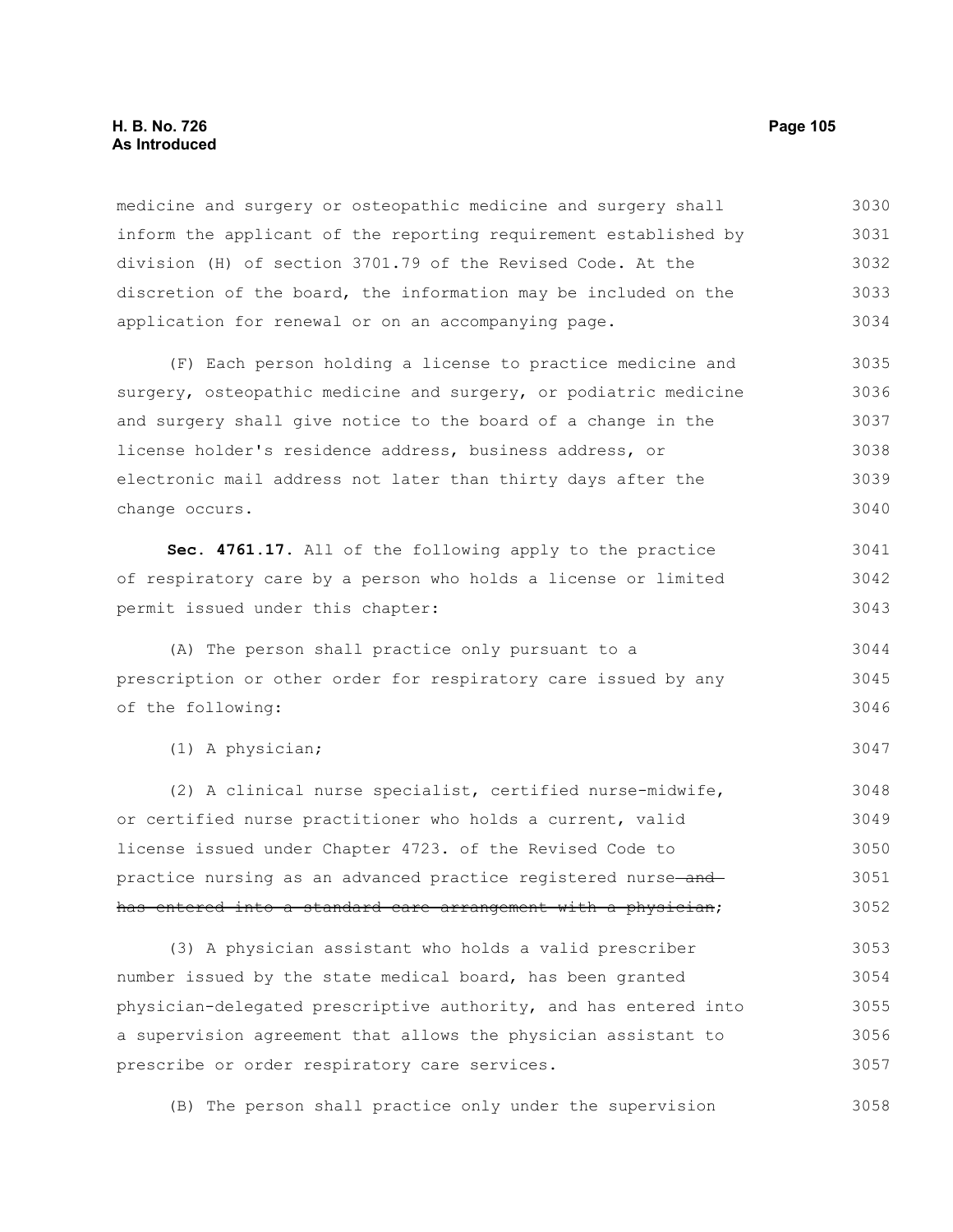of any of the following:

(1) A physician; (2) A certified nurse practitioner, certified nursemidwife, or clinical nurse specialist; (3) A physician assistant who is authorized to prescribe or order respiratory care services as provided in division (A) (3) of this section. (C)(1) When practicing under the prescription or order of a certified nurse practitioner, certified nurse midwife, or clinical nurse specialist or under the supervision of such a nurse, the person's administration of medication that requires a prescription is limited to the drugs that the nurse is authorized to prescribe pursuant to section 4723.481 of the Revised Code. (2) When practicing under the prescription or order of a physician assistant or under the supervision of a physician assistant, the person's administration of medication that requires a prescription is limited to the drugs that the physician assistant is authorized to prescribe pursuant to the physician assistant's physician-delegated prescriptive authority. **Sec. 5164.07.** (A) The medicaid program shall include coverage of inpatient care and follow-up care for a mother and her newborn as follows: (1) The medicaid program shall cover a minimum of fortyeight hours of inpatient care following a normal vaginal delivery and a minimum of ninety-six hours of inpatient care following a cesarean delivery. Services covered as inpatient 3060 3061 3062 3063 3064 3065 3066 3067 3068 3069 3070 3071 3072 3073 3074 3075 3076 3077 3078 3079 3080 3081 3082 3083 3084 3085 3086

care shall include medical, educational, and any other services 3087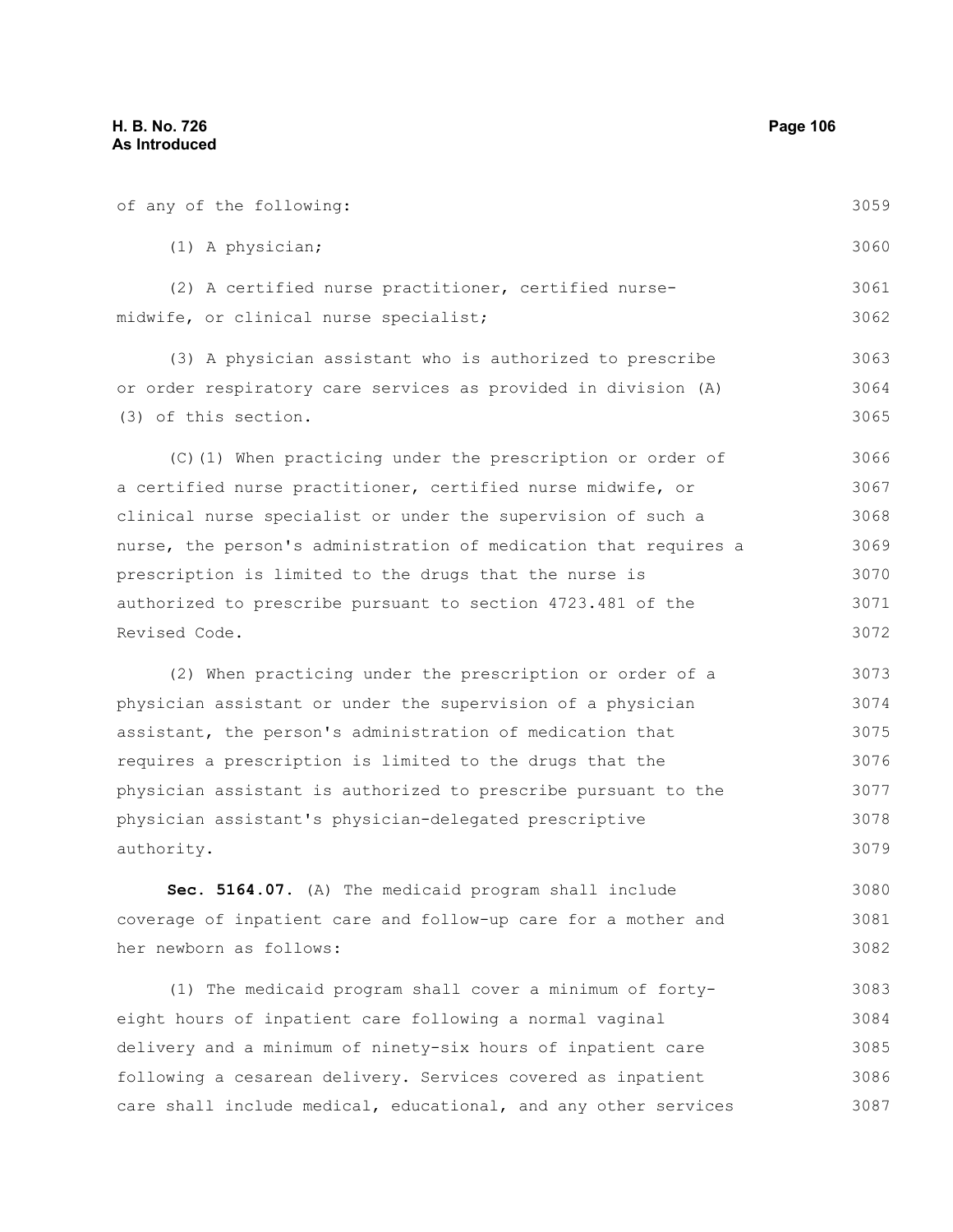that are consistent with the inpatient care recommended in the protocols and guidelines developed by national organizations that represent pediatric, obstetric, and nursing professionals. 3088 3089 3090

(2) The medicaid program shall cover a physician-directed source of follow-up care or a source of follow-up care directed by an advanced practice registered nurse. Services covered as follow-up care shall include physical assessment of the mother and newborn, parent education, assistance and training in breast or bottle feeding, assessment of the home support system, performance of any medically necessary and appropriate clinical tests, and any other services that are consistent with the follow-up care recommended in the protocols and guidelines developed by national organizations that represent pediatric, obstetric, and nursing professionals. The coverage shall apply to services provided in a medical setting or through home health care visits. The coverage shall apply to a home health care visit only if the health care professional who conducts the visit is knowledgeable and experienced in maternity and newborn care. 3091 3092 3093 3094 3095 3096 3097 3098 3099 3100 3101 3102 3103 3104 3105 3106

When a decision is made in accordance with division (B) of this section to discharge a mother or newborn prior to the expiration of the applicable number of hours of inpatient care required to be covered, the coverage of follow-up care shall apply to all follow-up care that is provided within forty-eight hours after discharge. When a mother or newborn receives at least the number of hours of inpatient care required to be covered, the coverage of follow-up care shall apply to follow-up care that is determined to be medically necessary by the health care professionals responsible for discharging the mother or newborn. 3107 3108 3109 3110 3111 3112 3113 3114 3115 3116 3117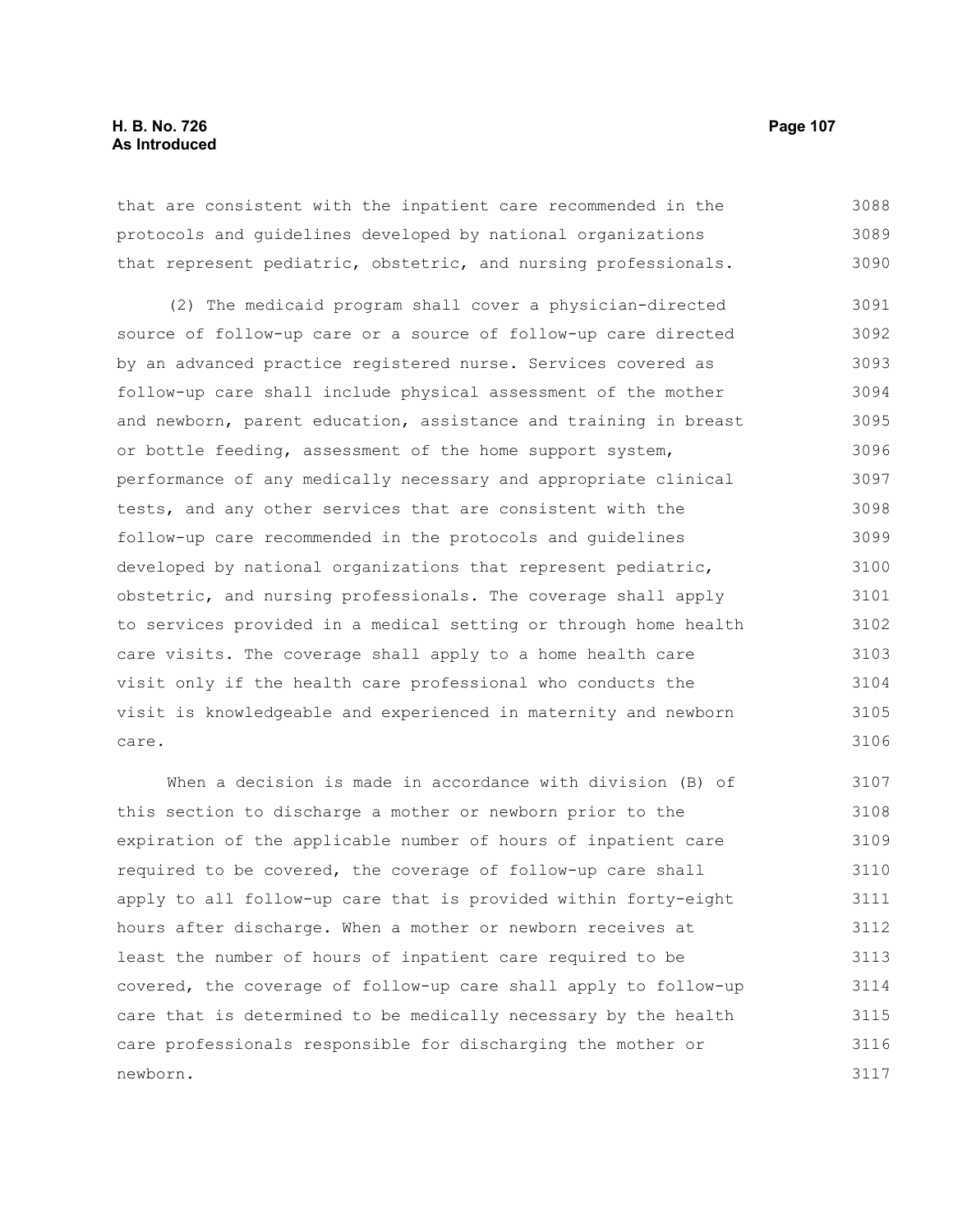# **H. B. No. 726 Page 108 As Introduced**

(B) Any decision to shorten the length of inpatient stay to less than that specified under division (A)(1) of this section shall be made by the physician attending the mother or newborn, except that if a certified nurse-midwife is attending the mother-in collaboration with a physician, the decision may be made by the certified nurse-midwife. Decisions regarding early discharge shall be made only after conferring with the mother or a person responsible for the mother or newborn. For purposes of this division, a person responsible for the mother or newborn may include a parent, guardian, or any other person with authority to make medical decisions for the mother or newborn. 3118 3119 3120 3121 3122 3123 3124 3125 3126 3127 3128 3129

(C) The department of medicaid, in administering the medicaid program, may not do either of the following: 3130 3131

(1) Terminate the provider agreement of a health care professional or health care facility solely for making recommendations for inpatient or follow-up care for a particular mother or newborn that are consistent with the care required to be covered by this section; 3132 3133 3134 3135 3136

(2) Establish or offer monetary or other financial incentives for the purpose of encouraging a person to decline the inpatient or follow-up care required to be covered by this section. 3137 3138 3139 3140

(D) This section does not do any of the following: 3141

(1) Require the medicaid program to cover inpatient or follow-up care that is not received in accordance with the program's terms pertaining to the health care professionals and facilities from which a medicaid recipient is authorized to receive health care services. 3142 3143 3144 3145 3146